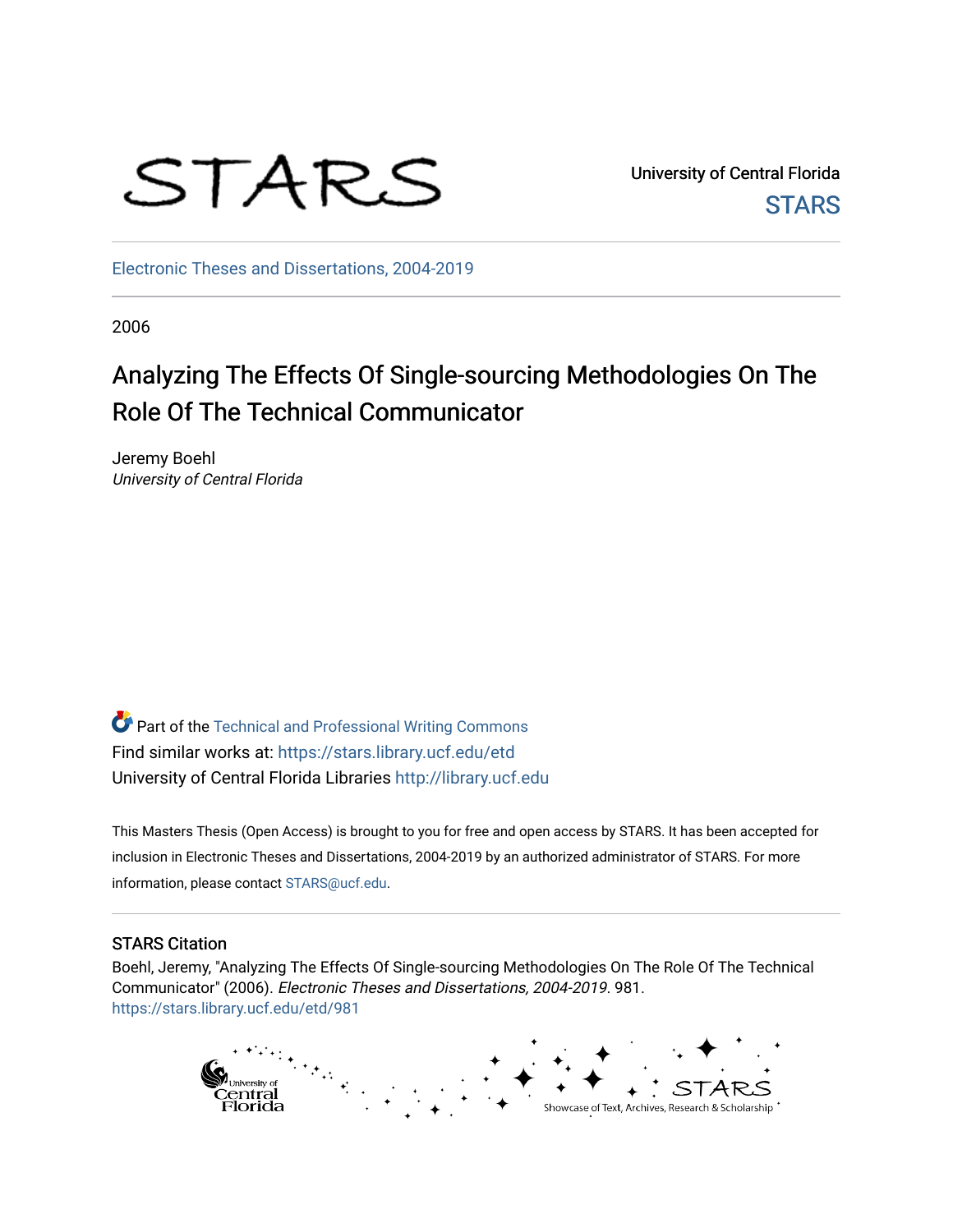# ANALYZING THE EFFECTS OF SINGLE-SOURCING METHODOLOGIES ON THE ROLE OF THE TECHNICAL COMMUNICATOR

by

JEREMY CRAWFORD BOEHL B.A. Florida State University, 2002

A thesis submitted in partial fulfillment of the requirements for the degree of Master of Arts in the Department of English in the College of Arts and Humanities at the University of Central Florida

> Summer Term 2006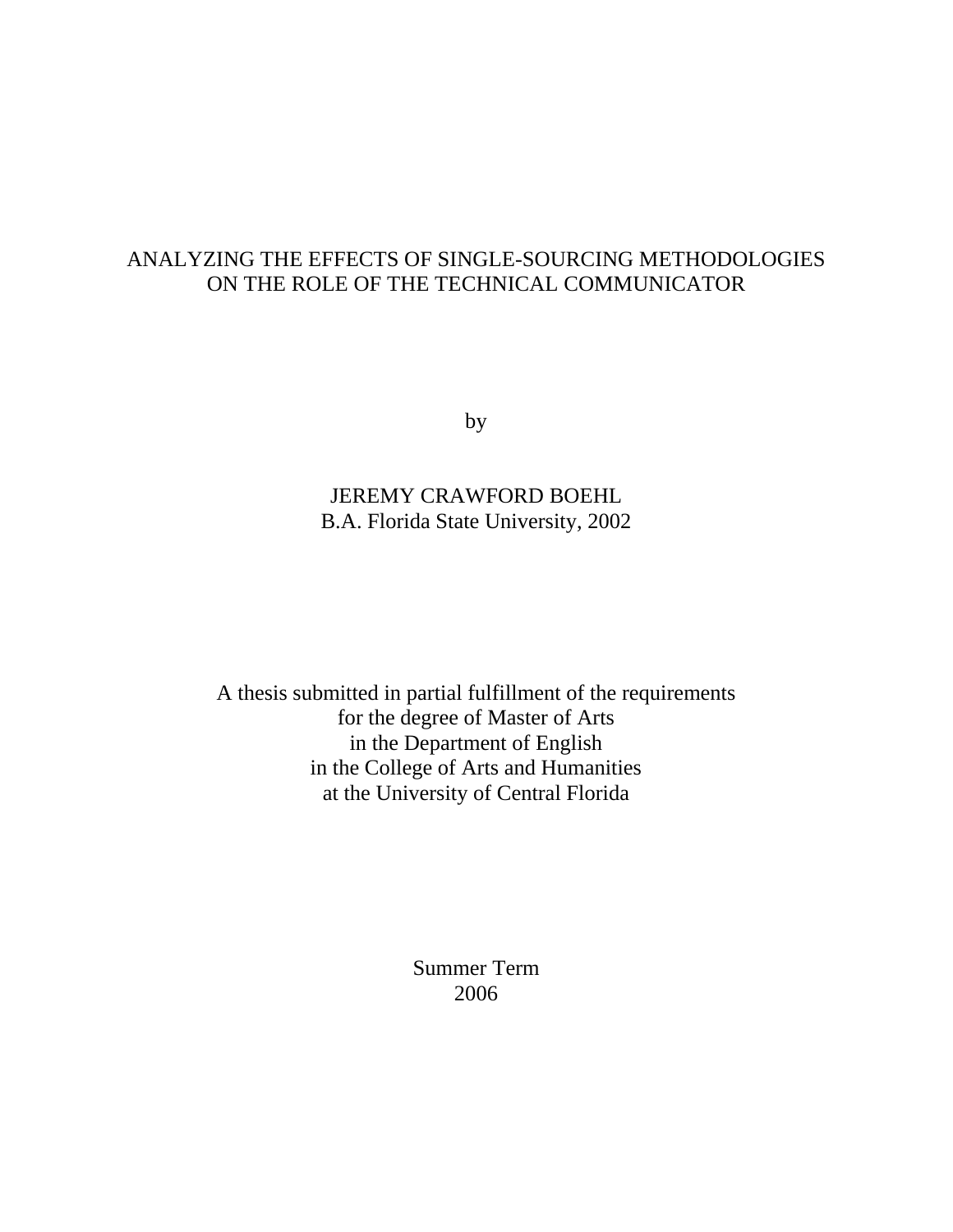### ABSTRACT

This thesis discusses the specific effects of single sourcing methodologies on the role of the technical communicator, his or her job responsibilities, qualifications, collaboration with coworkers, employee and employer expectations, and the effects on career progression. The methodologies discussed included all types of single sourcing methods for technical documentation (such as XML-based), advanced and non-advanced Content Management Systems (CMS), and Digital Asset Management (DAM) systems.

Other topics explored are an overview of single sourcing for technical documentation, a comparison of the "craftsman model" to the current trend of single sourcing and structured content, specific effects on technical communicators such as role changes, the effects of incorporating XML into a technical communicator's daily work environment, and the effects of other emerging technologies such as advanced CMS and DAM systems on technical communicators.

General findings include that the practice of single sourcing, whether a positive or negative development, has continued and likely will continue to increase in technical communication groups within organizations. Single sourcing, especially for dynamic, customized content is also increasing because of the current marketplace, but works best via the use of a CMS and other systems used by large organizations. Single sourcing is also best implemented after extensive strategic planning and training of employees. Many technical communicators will have to accept new roles and positions, the direction of which is greatly impacted by the extent of their skills.

ii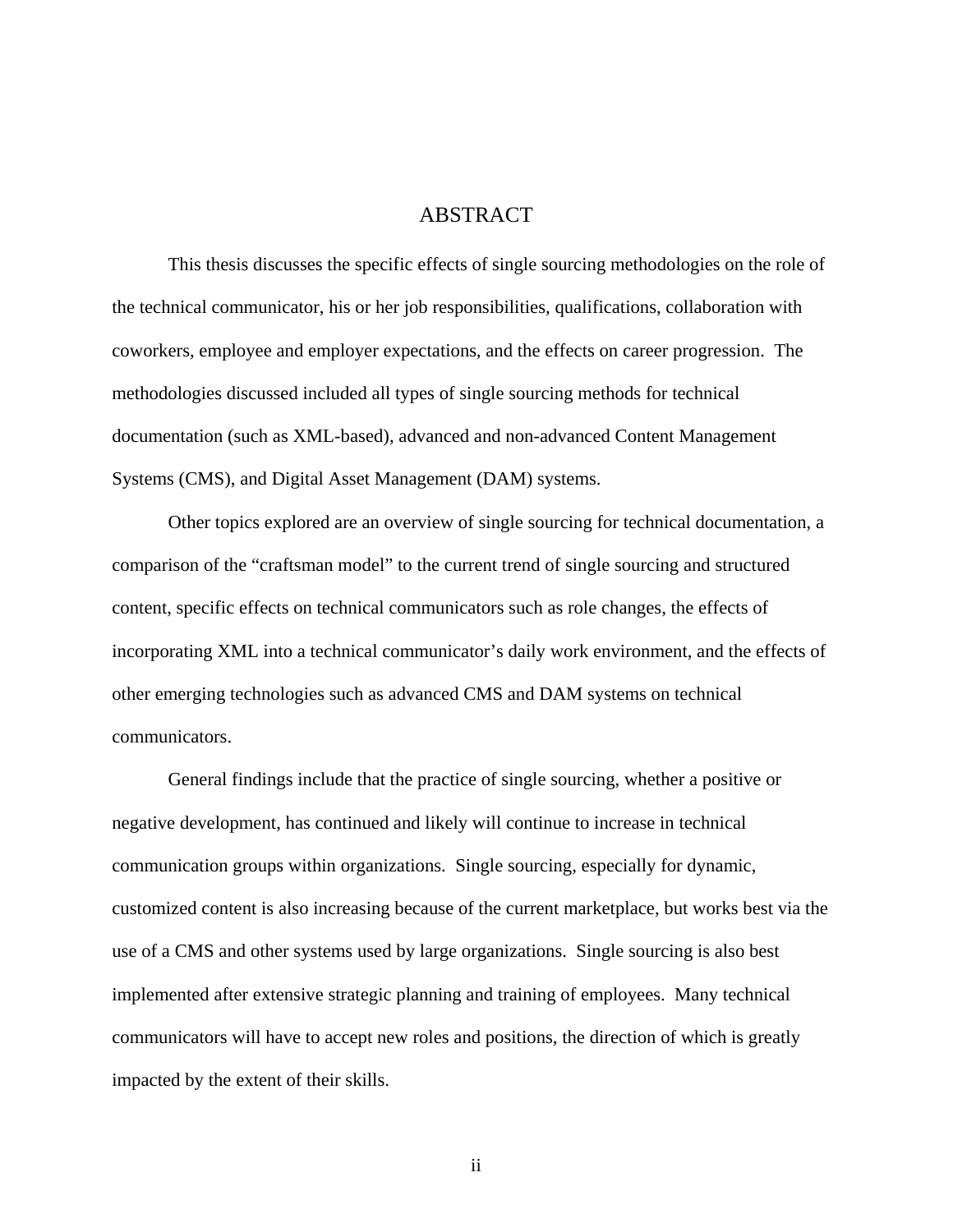Recommendations are made for additional research on the effects of single sourcing implementation on the technical communicator, and how to adapt to changes. Additional research is also needed on XML, DITA (Darwinian Information Typing Architecture), and DAM systems, all related specifically to technical communication.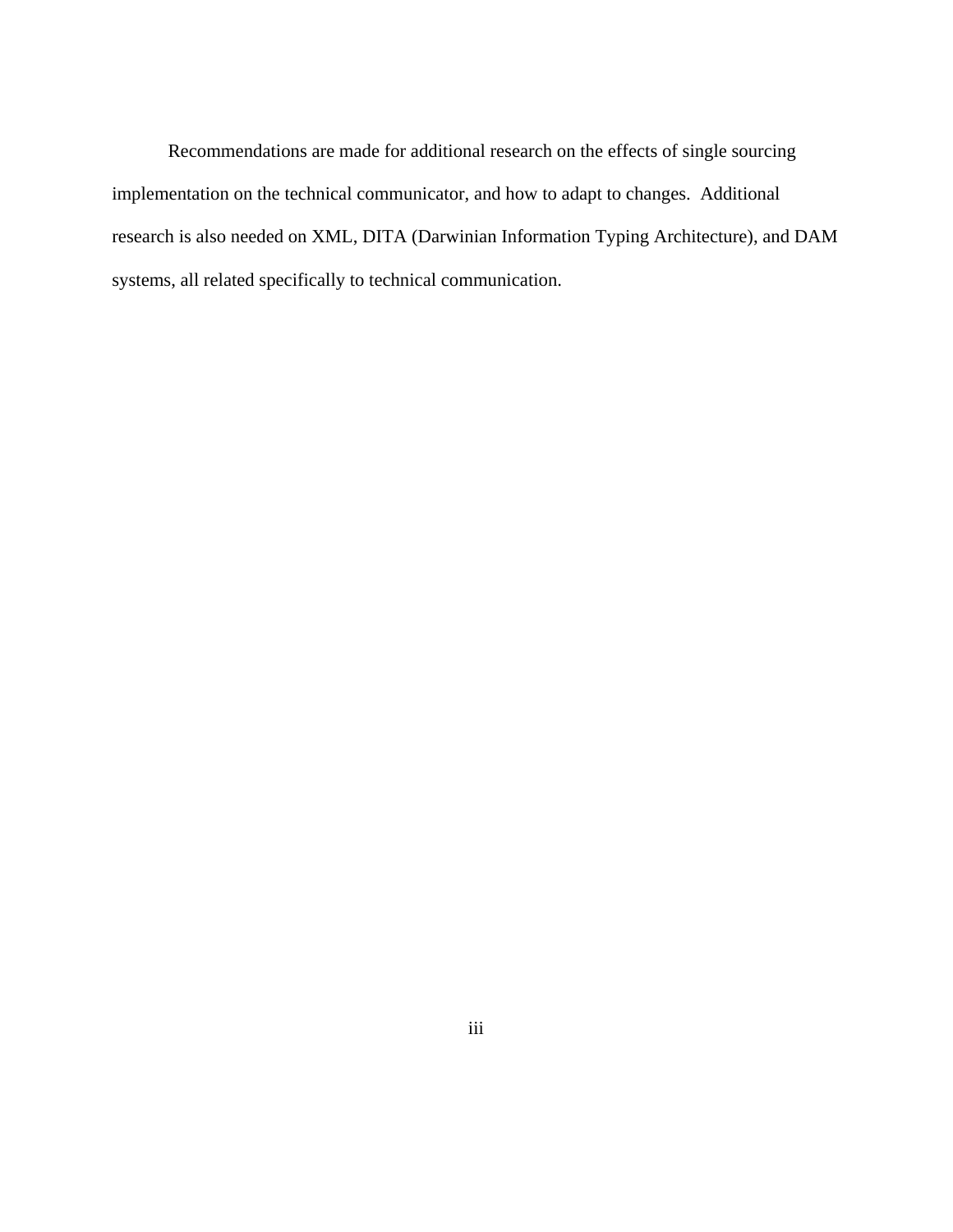# TABLE OF CONTENTS

| CHAPTER TWO: PRODUCING TECHNICAL DOCUMENTATION- PAST VS.               |
|------------------------------------------------------------------------|
|                                                                        |
| The "Craftsman Model" and Traditional Documentation Methods vs. Single |
| The Shift to New Methods of Creating Information Products21            |
|                                                                        |
|                                                                        |
|                                                                        |
| CHAPTER THREE: SWEEPING CHANGE-THE IMPACT OF SINGLE SOURCING ON        |
|                                                                        |
| Positive Effects on the Role of the Technical Communicator31           |
|                                                                        |
| Effects of Single Sourcing on Authorship and Creative Control40        |
| Other Changes to the Job of Technical Communicators Caused by Single   |
|                                                                        |
|                                                                        |
| Some Negative Effects of Single Sourcing on the Technical Communicator |
|                                                                        |
| Strategies for Managers Dealing with Changing Roles of Technical       |
|                                                                        |
|                                                                        |
| CHAPTER FOUR: XML-BASED SINGLE SOURCING AND THE TECHNICAL              |
|                                                                        |
|                                                                        |
|                                                                        |
|                                                                        |
|                                                                        |
|                                                                        |
|                                                                        |
|                                                                        |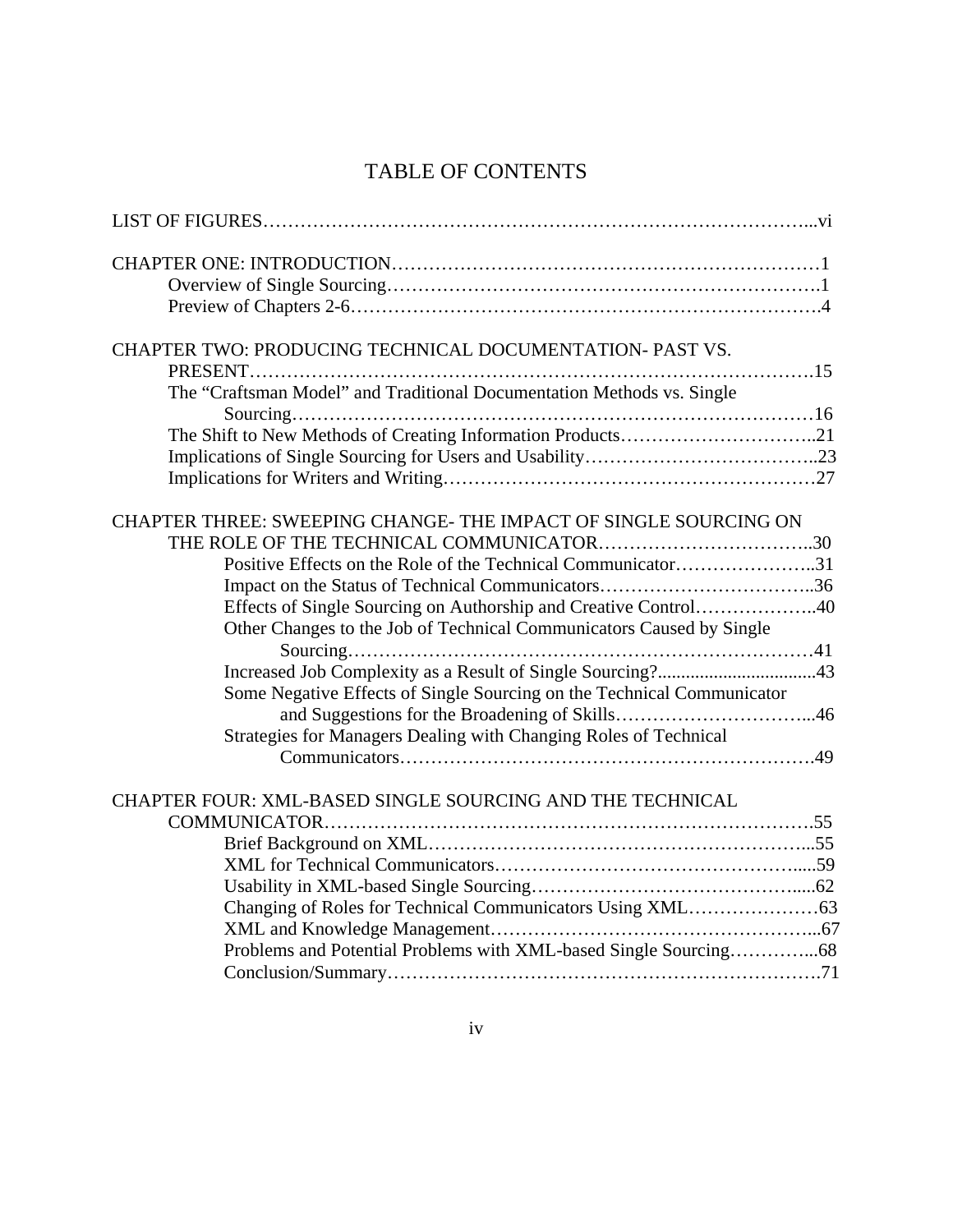| CHAPTER FIVE: OTHER EMERGING TECHNOLOGIES SUCH AS ADVANCED CMS  |  |
|-----------------------------------------------------------------|--|
|                                                                 |  |
|                                                                 |  |
|                                                                 |  |
|                                                                 |  |
| CHAPTER SIX: FINDINGS, CONSLUSIONS, AND SUGGESTIONS FOR FURTHER |  |
|                                                                 |  |
|                                                                 |  |
|                                                                 |  |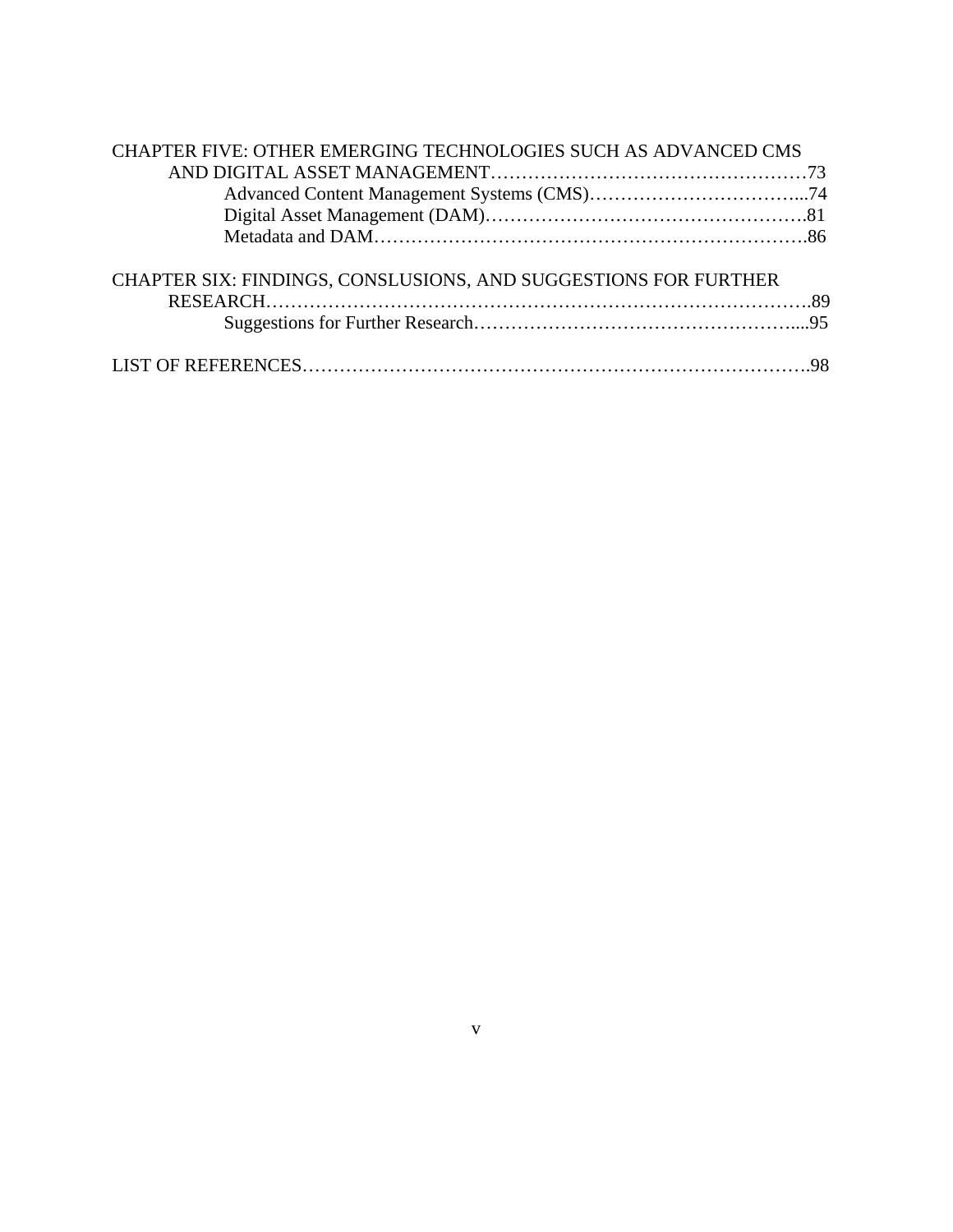# LIST OF FIGURES

<span id="page-6-0"></span>

|--|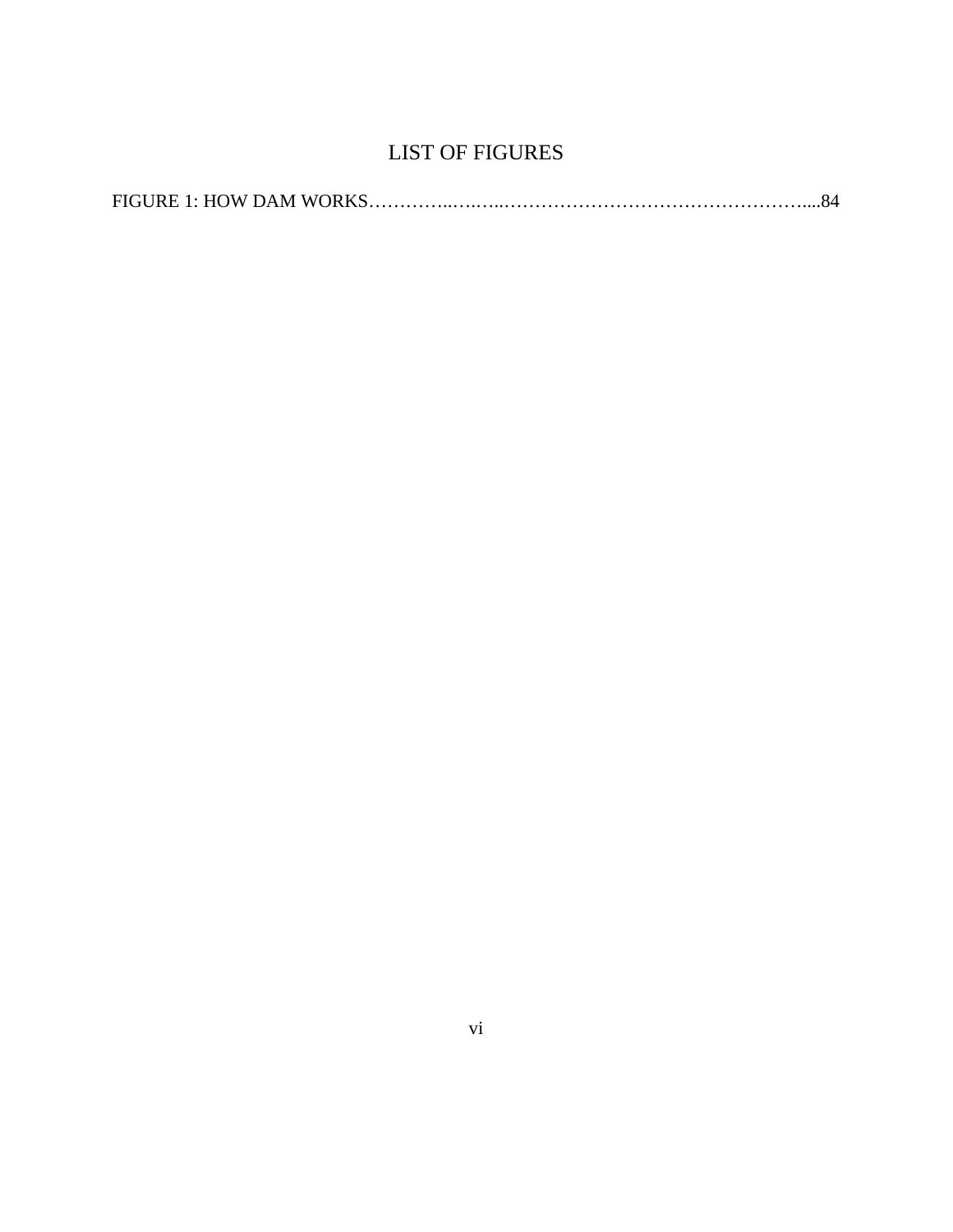### CHAPTER ONE: INTRODUCTION

#### Overview of Single Sourcing*:*

<span id="page-7-0"></span> One of the most talked about topics in the field of technical communication over the last five years has been "single sourcing." The Society for Technical Communication defines single sourcing as "using a single document source to generate multiple types of document outputs; workflows for creating multiple outputs from a document or database source" <Society for Technical Communication Single Sourcing Special Interest Group web page,

### <http://www.stcsig.org/ss/>>.

Single sourcing is needed in technical communication because of a "lack of standardization" that exists in the documentation and content of many organizations, thus making information very difficult to reuse (Junco & Bailie 2004). Single sourcing reduces the amount of re-creation and allows for the easier sharing of information between departments, creating consistency and eventually providing the opportunity for cost savings and increased quality (Steele 2001 and Hackos 2002). Three basic reasons for single sourcing, as stated by Kurt Ament (2003), are saving time and money, improving document usability, and increasing team synergy (Ament 8).

According to Ann Rockley (*Content & Complexity, 307-310*), there are three levels of single sourcing: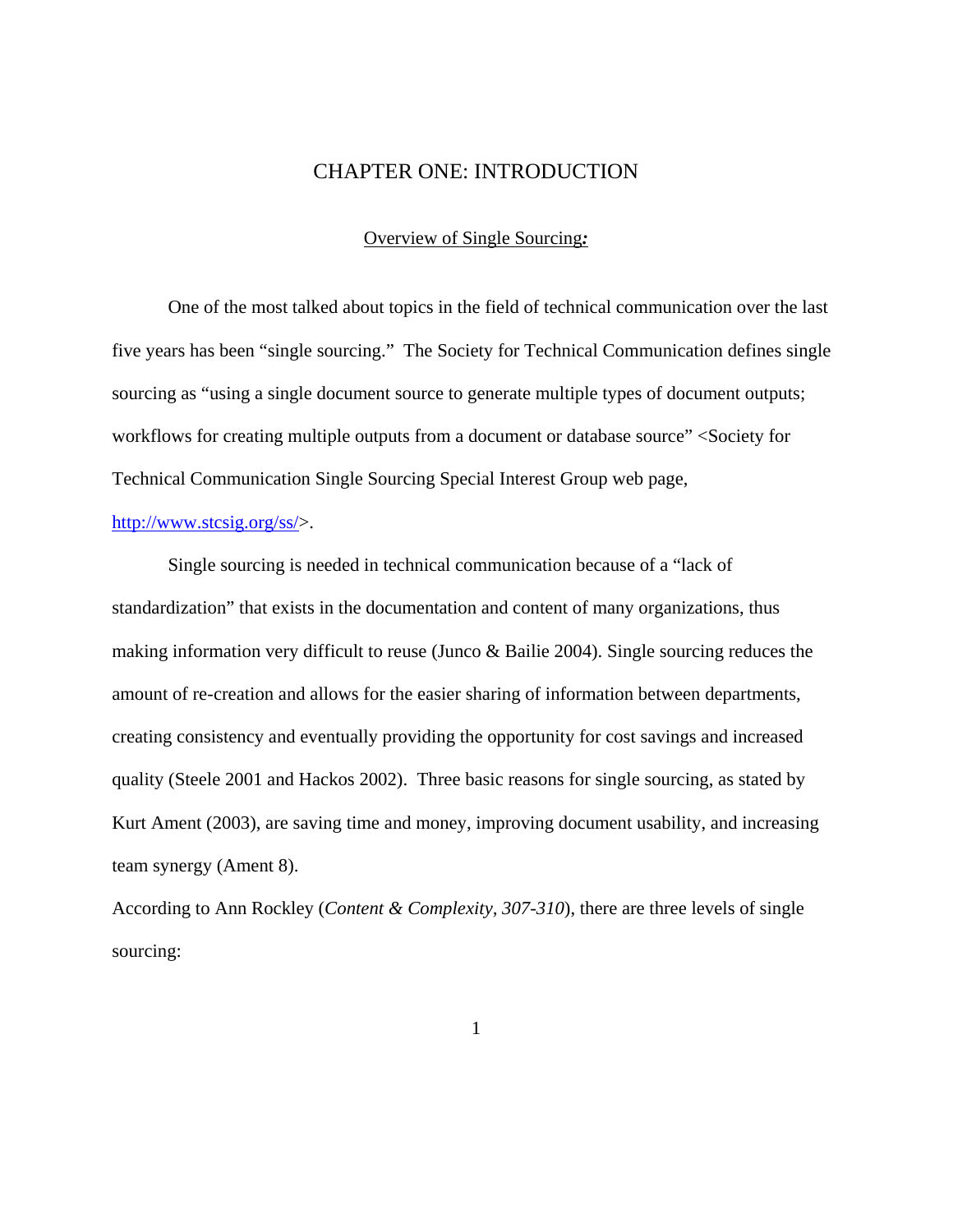- 1) Identical Content, multiple media
- 2) Static Customized Content
- 3) Dynamic Customized Content

Organizations have been practicing Level 1 of single sourcing for "a number of years" (Rockley, *Content & Complexity* 308). An example of Level 1 would be the conversion of a print user guide into online help or a PDF document via Adobe Acrobat. Usability for this type of single sourcing is poor, because information suited for one type of output is not necessarily suited for another (Rockley, *Content & Complexity* 308).

 Level 2 of single sourcing is geared at customizing information to meet the needs of the user, the type of materials to be developed, and the output media. In this level, the source is not altered. Rather, things are added to make the content usable in other formats (Rockley, *Content & Complexity* 308). Some examples of this level of single sourcing are multiple media output, multiple platforms, product families, multiple information products, multiple audiences, multiple releases, and integrated documentation and training (Rockley, *Content & Complexity* 308). Many of these examples of single sourcing are practiced frequently by numerous companies and organizations, thus making Level 2 the most common type of single sourcing.

 Level 3 appears to be the fastest growing methodology of single sourcing, and it is also the most intriguing. In Level 3, content does not exist as a document, but in a series of information objects assembled by the user. This level of dynamic single sourcing allows the user to pick and choose which information he or she wants to view, and requires a "dynamic content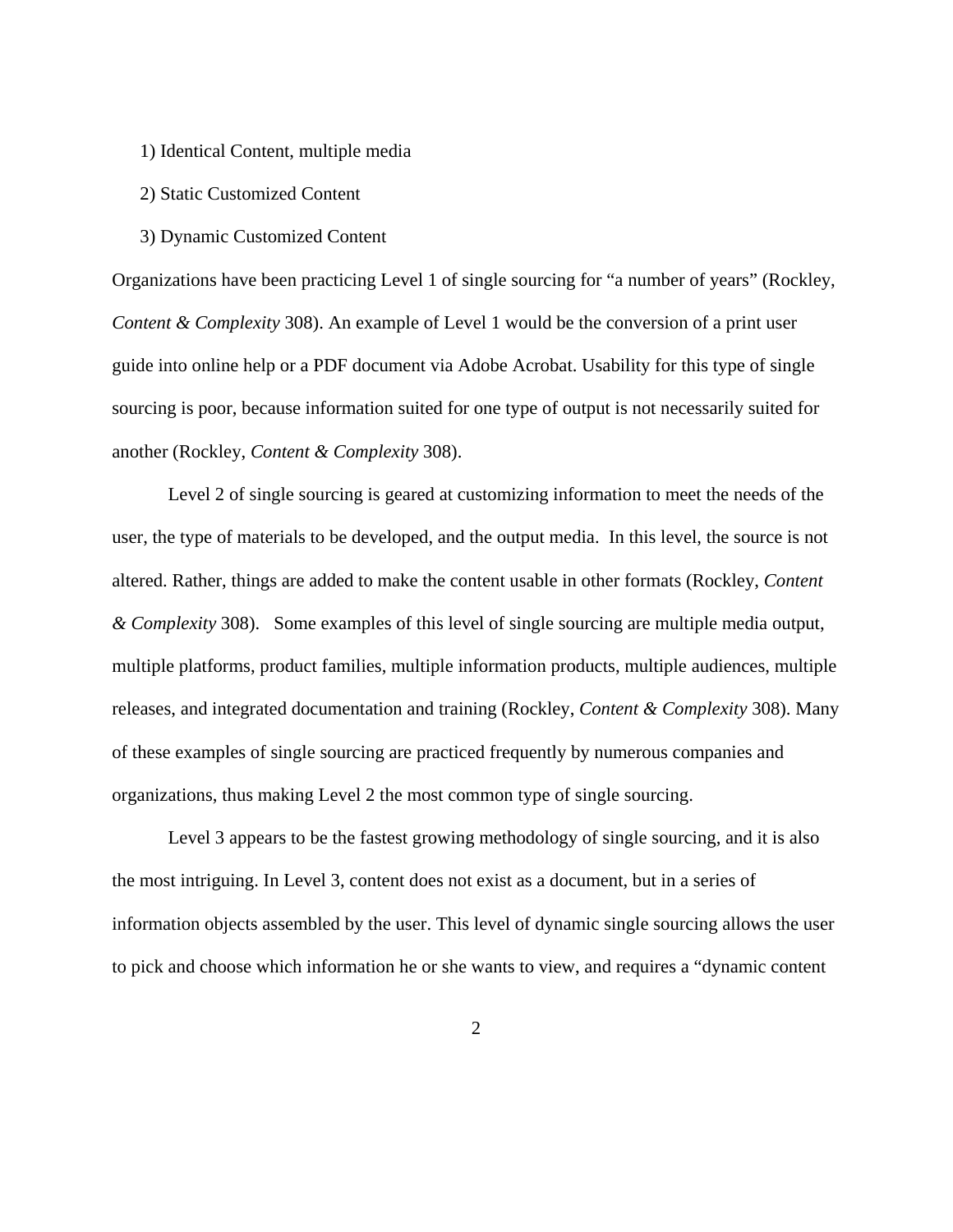engine" (Rockley, *Content & Complexity* 309). It also requires "detailed information models" so the content engine can interpret the customer's needs and assemble the document specifically for them. The building of information models, to be discussed in great detail later in this thesis, is essential to this particular methodology of single sourcing. As Rockley states, "Each increasing level of single sourcing brings with it increasing levels of complexity in the structure of new information, and therefore the information models as well (*Content & Complexity* 310)." In order to deliver dynamic and customized information to end users, technical communicators must learn how to write modules of structured content using XML and similar technologies. This is a recent and innovative type of writing that is changing the shape of the technical communication field, but also in best-case scenarios, allowing product users to more easily find and access the exact information they need.

 Rockley and several other researchers who have published work on single sourcing (Hackos 2002, Ament 2003) believe that information models are essential to success in implementing single sourcing. Kurt Ament states that "If your content is modular, your single sourcing project succeeds. If not, it fails" (Ament 3).

The hypertext language XML (Extensible Markup Language) is another important part of single sourcing, especially in Level 3, where it is the "technology of choice." Rockley asserts that XML is not necessary for single sourcing, but it facilitates it (330). Numerous researchers on single sourcing "assume the use of XML and a content management system" (Williams 321). I plan to discuss the issues of XML and content management systems (CMS) with single sourcing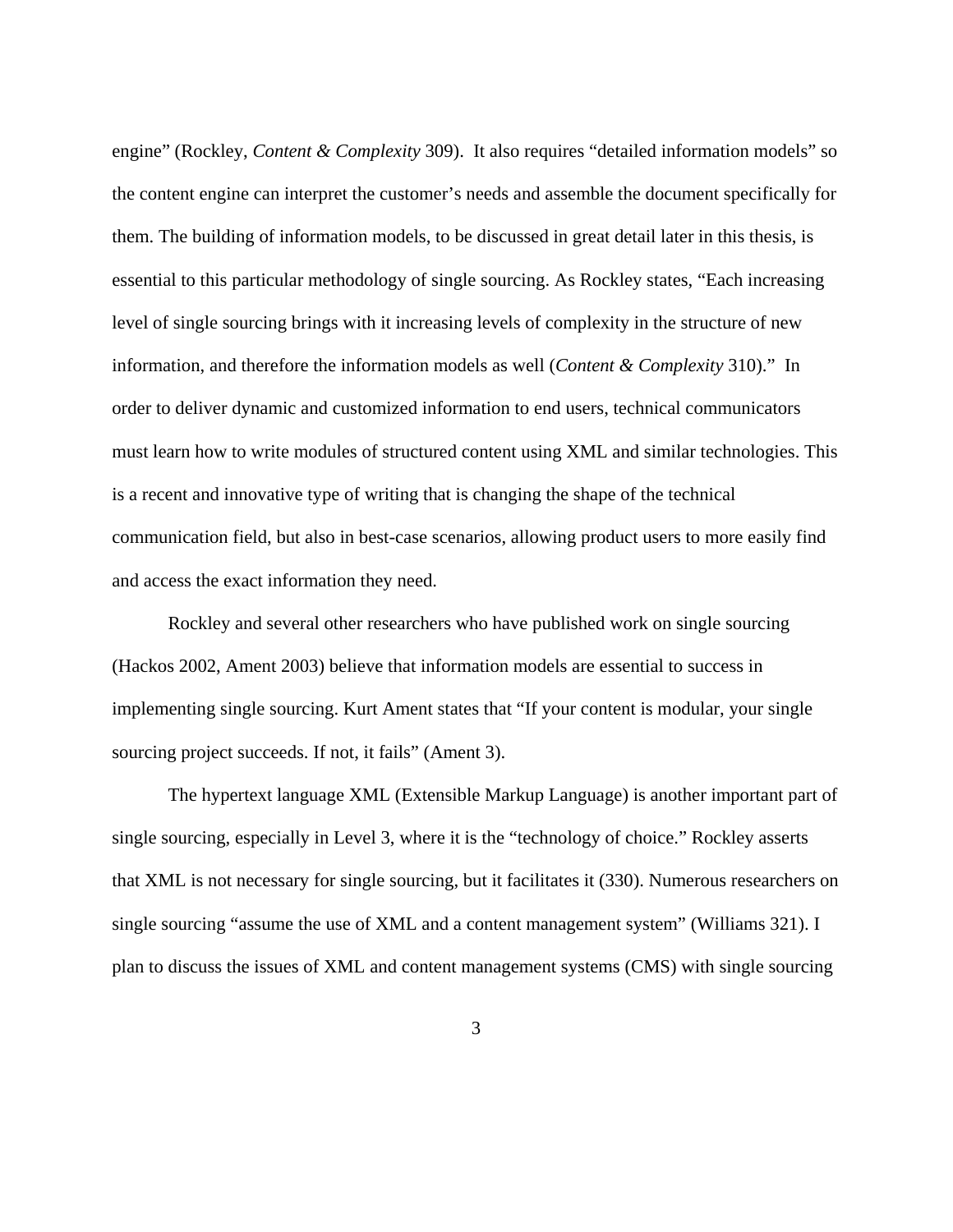<span id="page-10-0"></span>in more detail in later chapters.

Digital Asset Management (DAM) is another technology I plan to discuss in this thesis. DAM is an emerging field that is becoming more and more relevant to technical communication. Technical communicators that work for companies who do a lot of advertising or have a need to store large amounts of images, audio and video files, and other types of digital assets will need to understand these system as they may be called on to use or even manage them. DAM systems are very similar to single sourcing and content management systems (CMS). This will be explored in more detail in Chapter 5.

Some of the key research questions I hope to answer or gain insight on during the completion of this thesis are: How can the implementation of single sourcing affect the role of the technical communicator in his or her organization? How does XML or DAM specifically affect the job and role of a technical communicator? Are the craftsman model and other traditional documentation methods becoming obsolete and how does single sourcing contrast to these methods? What topics related to this thesis need additional research and what conclusions can be made on single sourcing and technical communication after the completion of this thesis?

The following section describes what will be discussed in the remaining chapters of this thesis:

#### Preview of Chapters 2-6

In Chapter 2, I will discuss the "Craftsman Model", as named by Michael Albers, and the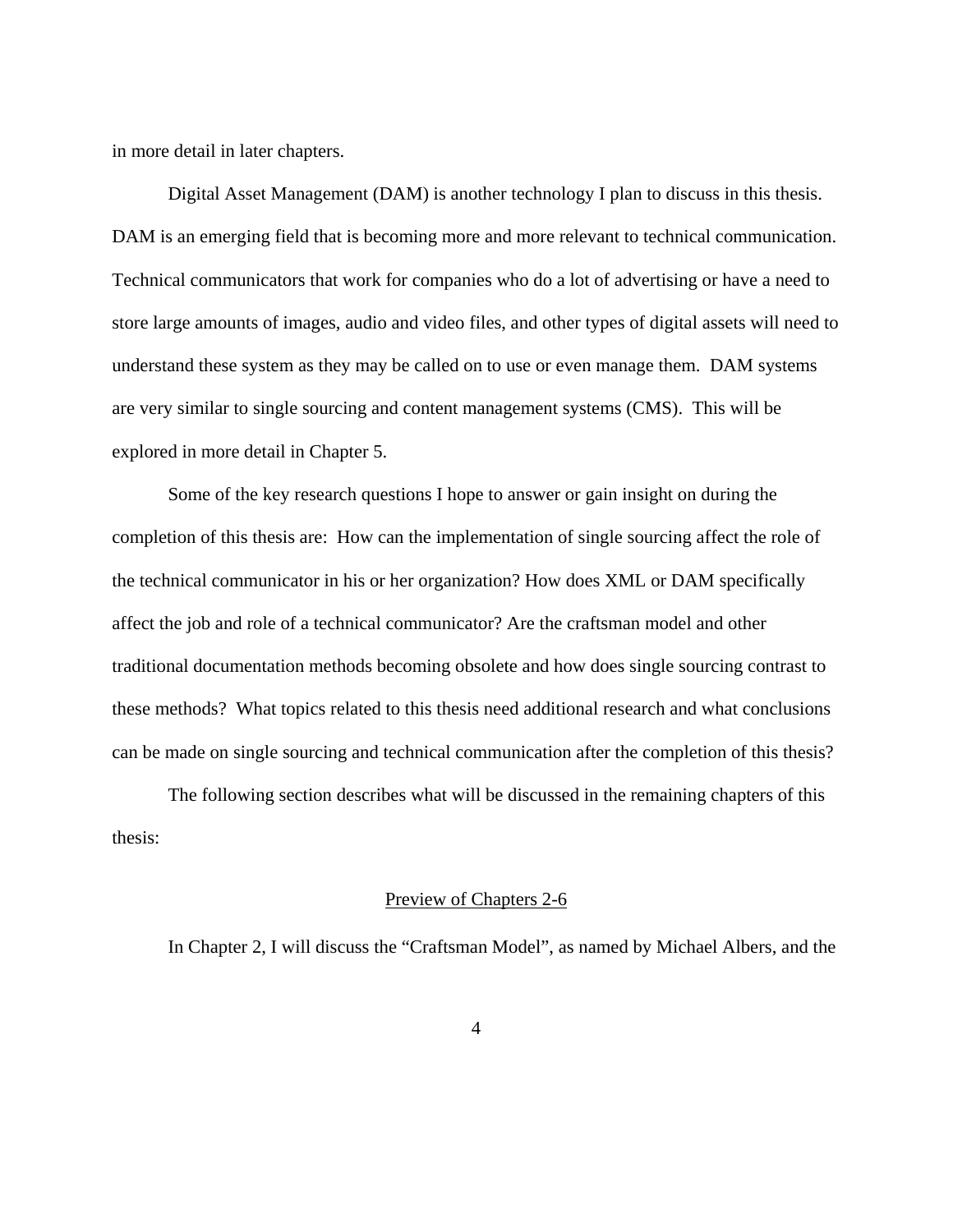difference between technical communicators' role in producing print and World Wide Web documentation now, compared to in previous years or with companies that have not yet implemented single sourcing and structured content.

 "Structured content" is the type of content created during the practice of single sourcing. Information is structured, and broken down into chunks of information, in order for it to be easily reused later. This is a very different way of authoring content than the traditional, "craftsman" model that has been widely used in the technical communication field.

 The "craftsman model," where writers produce a succession of hand-crafted documents, is becoming obsolete according to Michael Albers (*Technical Communication* 2003). This method of technical documentation is performed by each technical communicator writing, editing, and producing his or her own deliverables. One of the main reasons why the craftsman model is becoming obsolete is because it makes information difficult to standardize and reuse. When writers author their own document without collaboration or without borrowing from each other, the result is a lot of the same information, instructions, names, and procedures being described using varied terminology and facts taken from different sources. The varying information contained in documents written via the craftsman model also creates additional work during the editing process.

Unlike a single sourcing and structured content environment where writers pull standardized content from a repository and all instances of the same information are consistent, the craftsman model is where the writer "not only writes in his or her style using his or her own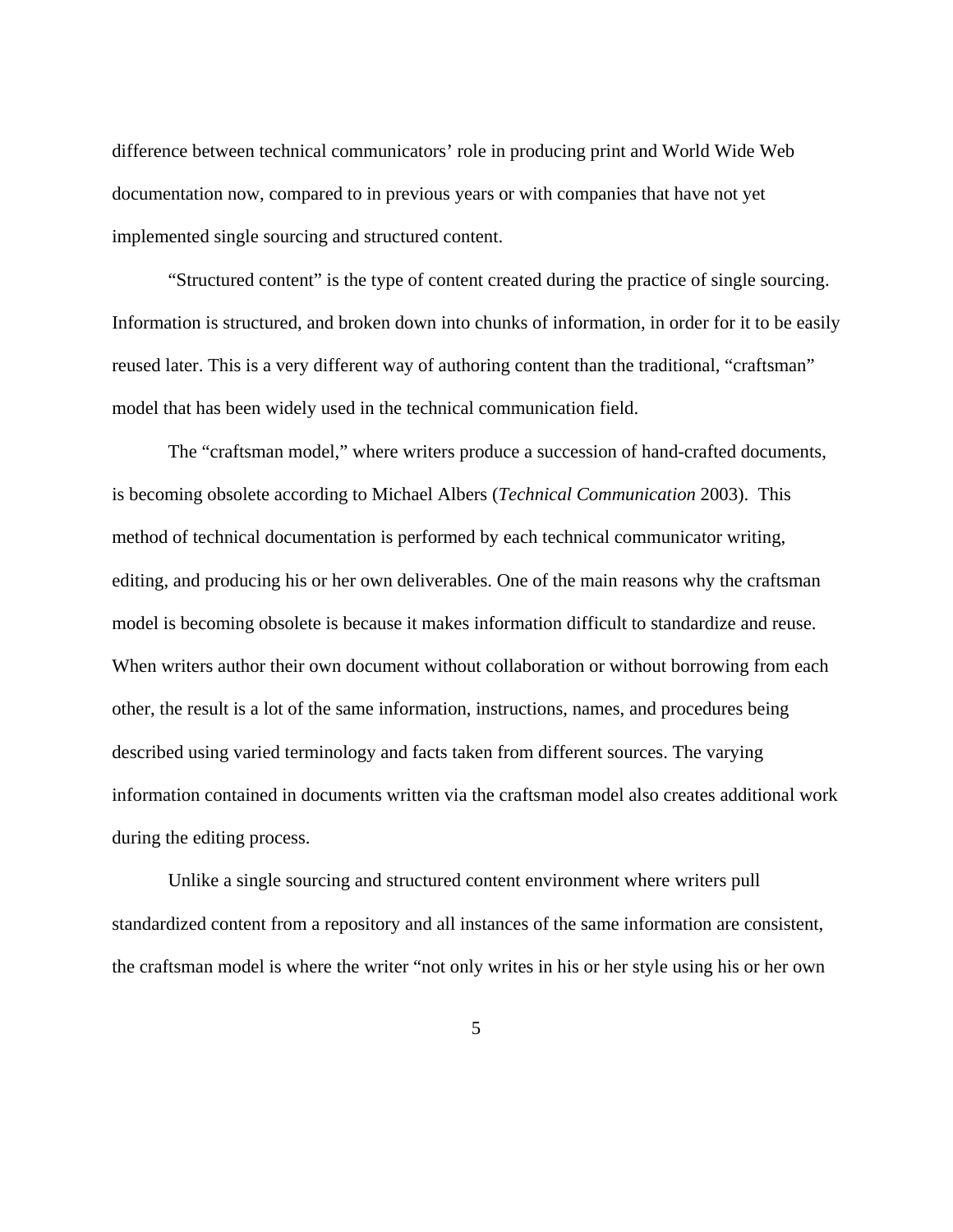approach or methodology, but also individually optimizes the presentation of the information. As a result, it often contains information better presented elsewhere, may contradict other parts of the documentation set, or may contain information learned in a hallway conversation that no one else knows" (Albers 336). This traditional method of technical writing can confuse the end user, negatively affect the usability of the product, and generally make the documentation process more difficult for all those involved, including the documentation team.

 Instead, organizations that employ technical communicators are moving towards a concept of engineered documents via single sourcing. Albers believes that single sourcing calls for specialization based on the new or expanded tasks that come with its advent. He also promotes redefining junior and senior writers' responsibilities in the workplace, with most of the specialization delegated to senior writers (Albers 335-37). Albers notes that XML has been a successful tool for creating documents with multiple outputs, which is a major type of single sourcing. However, he maintains that these success stories are not based on working with information that gets "dynamically changed on the fly. The text itself, once assembled, is basically static." (Albers 337). Albers writes that while single sourcing and XML make it easier to deliver dynamic information, single sourcing and XML can also result in the continuation of the craftsman model when writers become XML experts handcrafting blocks of data (338). Like several other researchers who have studied single sourcing (Clark, Sapienza), Albers values making information useful and easily accessible for the end user over any benefit gained by the writers or their organization. The combination of XML and single sourcing will be discussed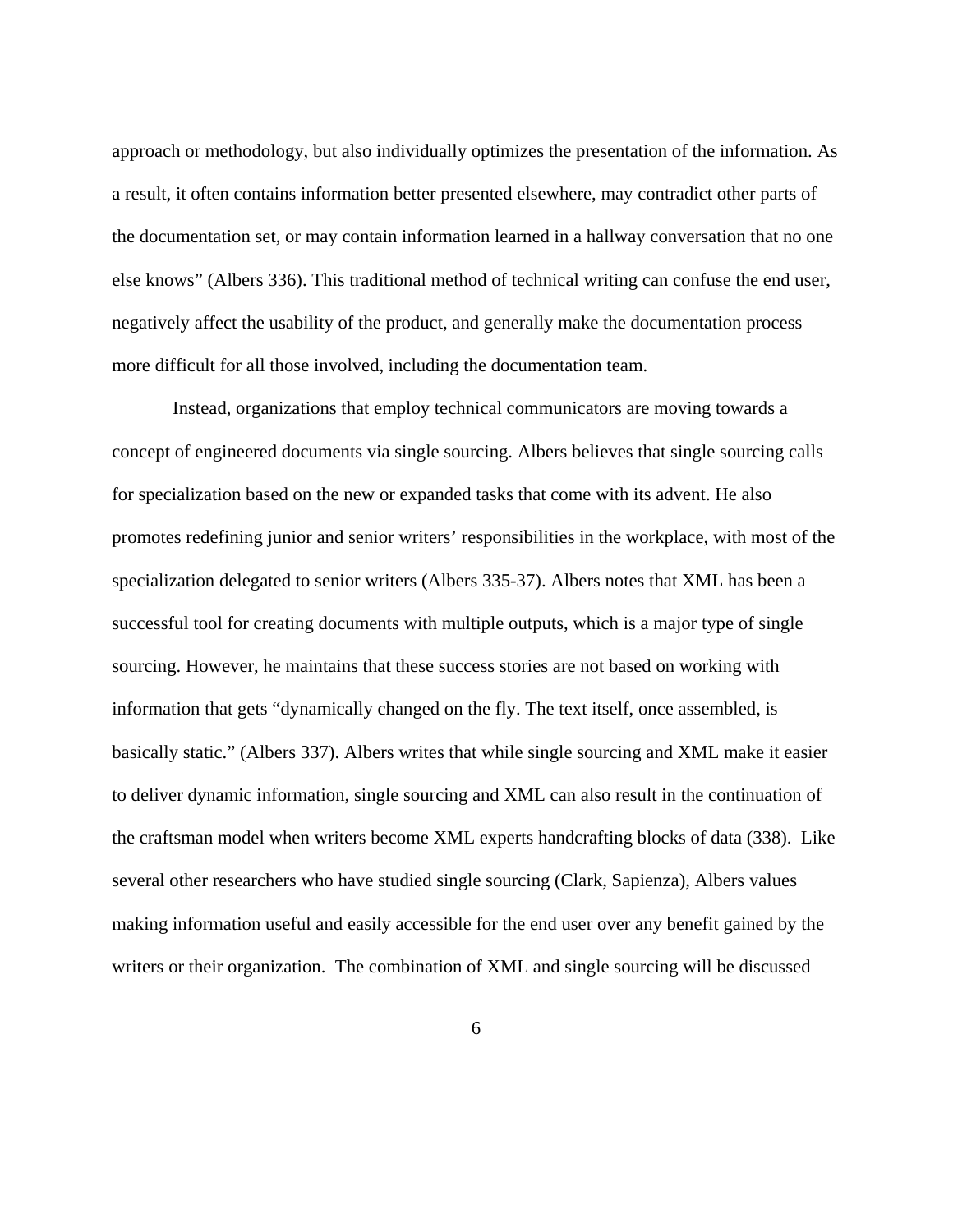more in-depth in chapter 4.

Some researchers on single sourcing have taken a decidedly negative viewpoint, such as Robert Kramer (2003) and Dave Clark (2002). Kramer states that single sourcing can force the writer to develop skills that are traditionally in the realm of computer science and jettison traditional writing technique, "the heart and soul of most technical writing theory (328). While he admits that single sourcing streamlines some processes and helps produce documents that could not normally be produced, Kramer believes that single sourcing causes a lack of separation between writer, editor, content developer, and technical expert, causing the technical writer to be a generalist, capable of many tasks but not a specialist or expert at any one thing (329). Kramer even adds that, many times, the move to single sourcing is unnecessary: "often a result of an industry requirement to meet a documentation goal rather than an evolution of the writer's craft toward ease and simplification" (333).

Clark (2002) seems to be against the move to single sourcing because he writes that the practice of automation and the structured authoring of content "devalues human work" and privileges systems over the user. He also believes that the chunking of information is emphasized more than the editing, and not enough attention is paid to rhetoric when producing singlesourced documentation (Clark 20-23).

It is safe to say that not all researchers and professionals in technical communication are behind the move to single sourcing. Chapter 2 of this thesis will delve into the specific differences between the traditional methods of documentation and compare them to recent single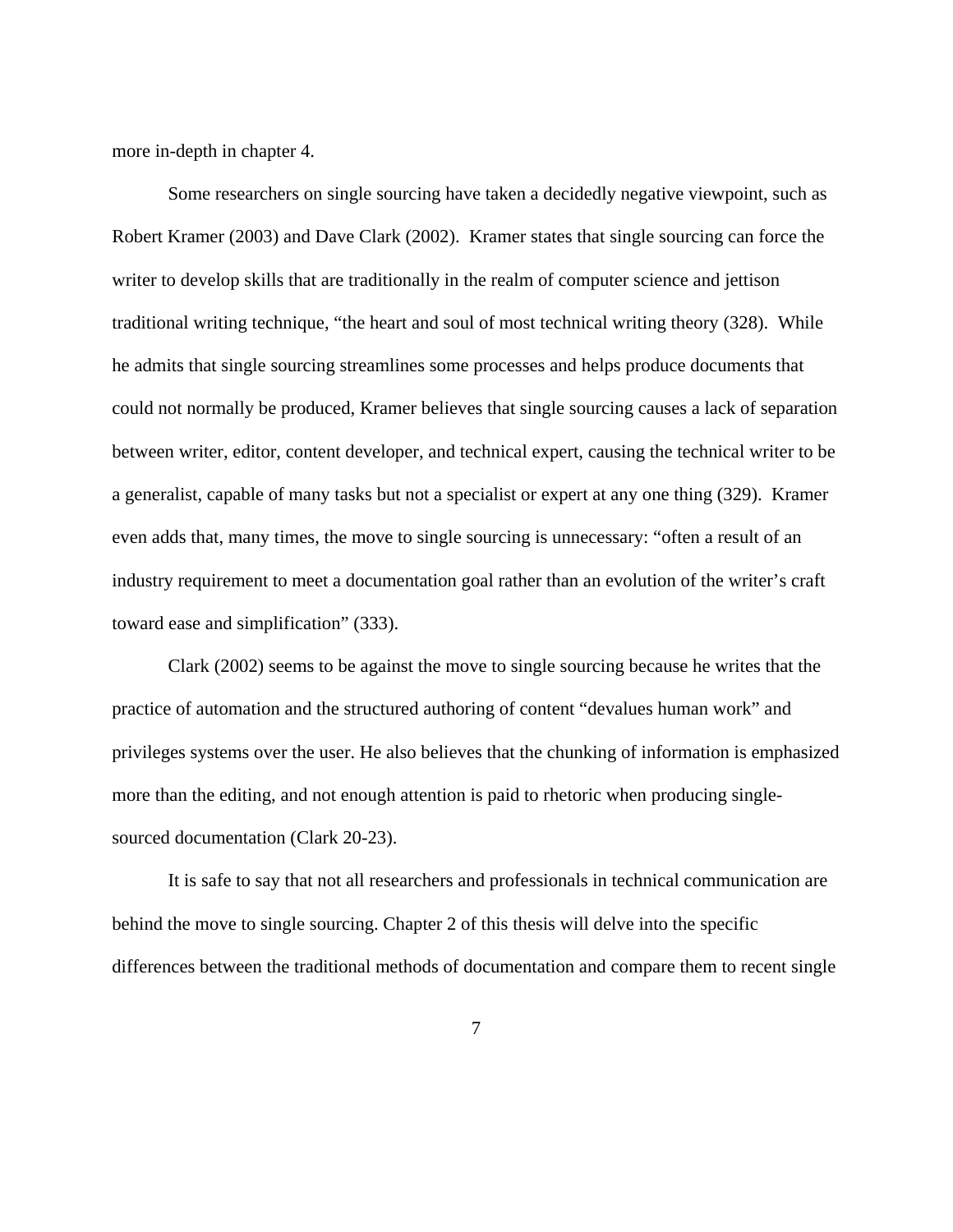sourcing methodologies.

Chapter 3 will continue on with the topic of the effects of single sourcing on the technical communicator; however, it will go more in-depth on how single sourcing specifically changes the role of the technical writer, and how it impacts the job qualifications, collaboration with coworkers, expectations, and the general nature of a technical writer's position in a single sourcing environment.

Locke Carter asserts that single sourcing puts pressure on technical writers. He wonders what writing will be like "when writers don't really write any more, but instead develop content" (317). Carter believes that single sourcing is itself a technology, and just like any other technology, writers must adjust to radical changes. However, with single sourcing, there is also the fear of writers being disenfranchised or even losing their jobs.

According to Carter, there is the possibility that single sourcing creates a new kind of writer, "one who is more integrated than before" (319). In other words, writers may be required to obtain and use more skills to retain the job description of a technical writer. The separation of skill sets in the workplace is another possible consequence of single sourcing, where writing may become "de-coupled from information design, from layout, from grammar" (319). This idea goes along with the statement that, in single sourcing environments, writers may be more aptly described as "content developers."

There are positive and negative effects of single sourcing in regards to the role of the technical writer. Ann Rockley states that single sourcing is not possible without the structuring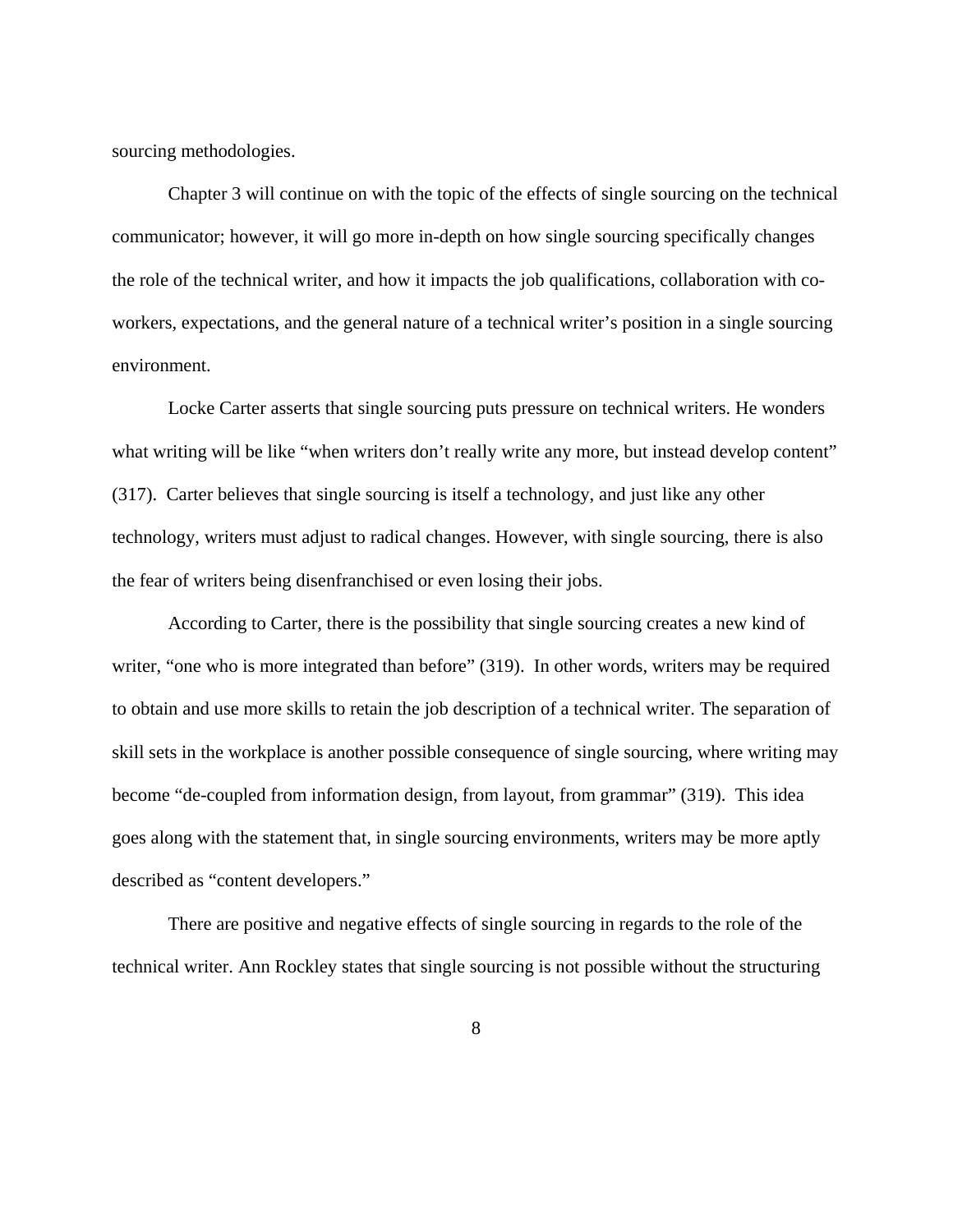of content. According to Rockley, when the structure for writing something in the workplace is standardized, then writers can focus more on the content, not how it is put together (*Technical Communication* 350). However, there is often resistance to single sourcing and structured writing when writers feel they will lose their creative control. Rockley admits that authors do lose this control in some single sourcing environments, but those writers that enjoy layout and design may have the opportunity to design templates and style sheets instead of authoring content (*Technical Communication* 351). This type of transition is exactly the type of effect single sourcing can have on a technical writer, a complete role reversal, from one who writes content, to an information designer.

Because of these implications and possibilities, it is more imperative to examine how technology such as single sourcing is integrated in our field, and how it affects the daily processes, the products, and the perception of individual and organizational relationships (Carter 320).

Chapter 4 will discuss the emergence of XML as the primary enabler for single source and structured content, if and how much technical writers should be proficient in XML, and how it can be used to design and manage single sourcing systems. XML is considered to be the standard tool for creating single-sourced documentation. Williams (2003) states that most of the authors cited in his research assume the use of XML and a Content Management System (CMS) for single sourcing (Williams 321).

I plan to discuss XML and the theories that have made it an integral part of single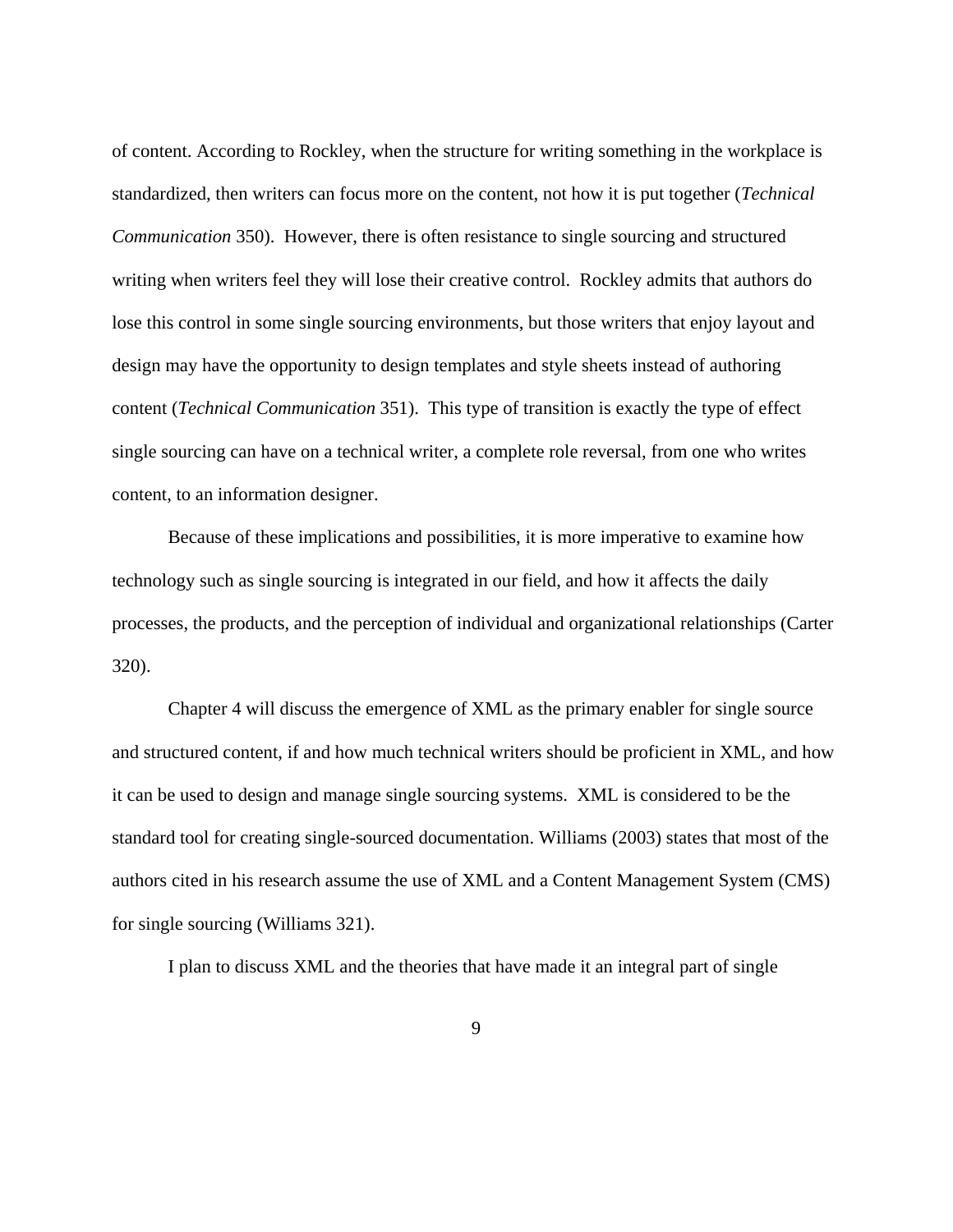sourcing systems, but not the full extent of issues surrounding XML. The goal is to explore these issues and produce findings and conclusions that put all the issues in a comparative and related context, making helpful statements about single sourcing that benefit both professionals and students in the field of technical communication.

Albers notes that XML has been a successful solution for creating documents with multiple outputs, which is a common goal of single sourcing (Rockley's Level 2). However, Albers maintains that these success stories are not based on working with information that gets "dynamically changed on the fly" (337), as in Rockley's Level 3. He also notes that merely becoming an expert in XML can result in continuation of the craftsman model, and that many of those with technical expertise do not possess the skills in information and presentation design that technical writers have (339).

Saul Carliner (2001) specifies that "the emergence of XML further facilitates the re-use of information, but adds a layer of technical complexity" (157). Carliner's belief is similar to the claim made by and other researchers (Clark 2002, Kramer 2003); although Carliner is different in that he encourages technical writers to evolve with the future path of the profession.

From all indications, XML is a very positive thing for the creation of well-defined online documents, and for any organization implementing single sourcing. XML should continue to be relevant for structuring and organizing content, as long as it does not become obsolete like so many other computer languages have in the past. Technical communicators in the field who dislike the changing of their role in the workplace and the requirement that they learn new skills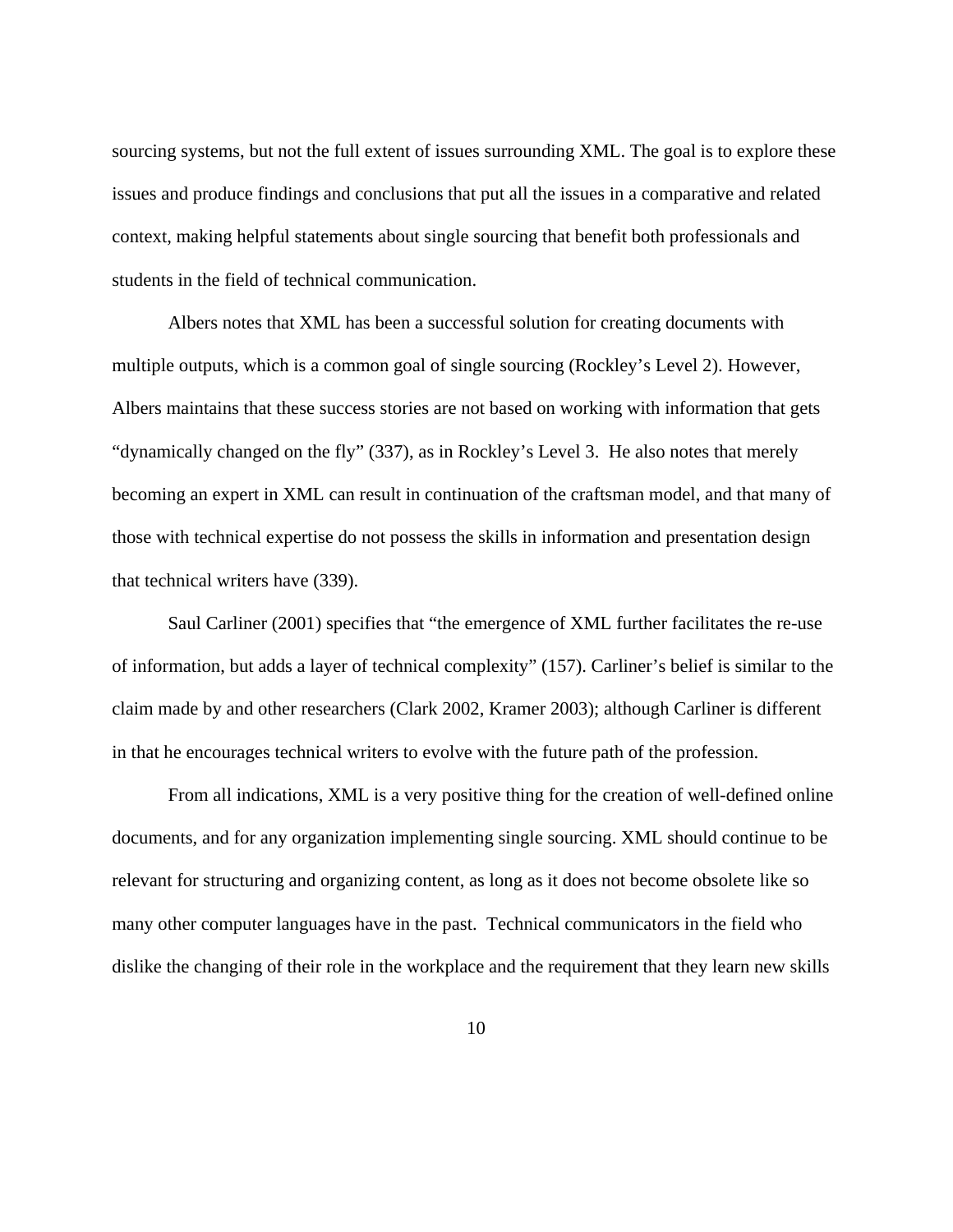and tools such as XML may view single sourcing as a negative. However, technical communication professionals have been advocating that they learn XML to not only help them retain their positions by keeping up with new technology, but also as an opportunity to contribute even more to organizations in the areas of single sourcing, content management, and document design.

Chapter 5 will explore other emerging technologies related to single sourcing and how they fit into the overall methodology in some organizations, how they benefit the field, and the extent of technical communicators' present and future involvement in the use of these technologies. Some of the technologies that will be discussed are Digital Asset Management (DAM) systems, and advanced Content Management Systems (CMS).

Like the practice of single sourcing and content management systems, Digital Asset Management (DAM) is an emerging field for structuring, organizing, and categorizing digital assets, which include "everything from artwork, logos and photos to PowerPoint presentations, text documents and even e-mail" (Ross 1999). In the same way as a Level 3 single sourcing initiative would be organized, DAM involves:

- Creating an efficient archive that can hold digital resources (such as images, audio, and text) and the metadata that describe them;
- Implementing an infrastructure to ensure that these electronic data are managed and preserved in such a fashion that they will not become obsolete;
- Implementing search facilities that enable users to identify, locate and retrieve a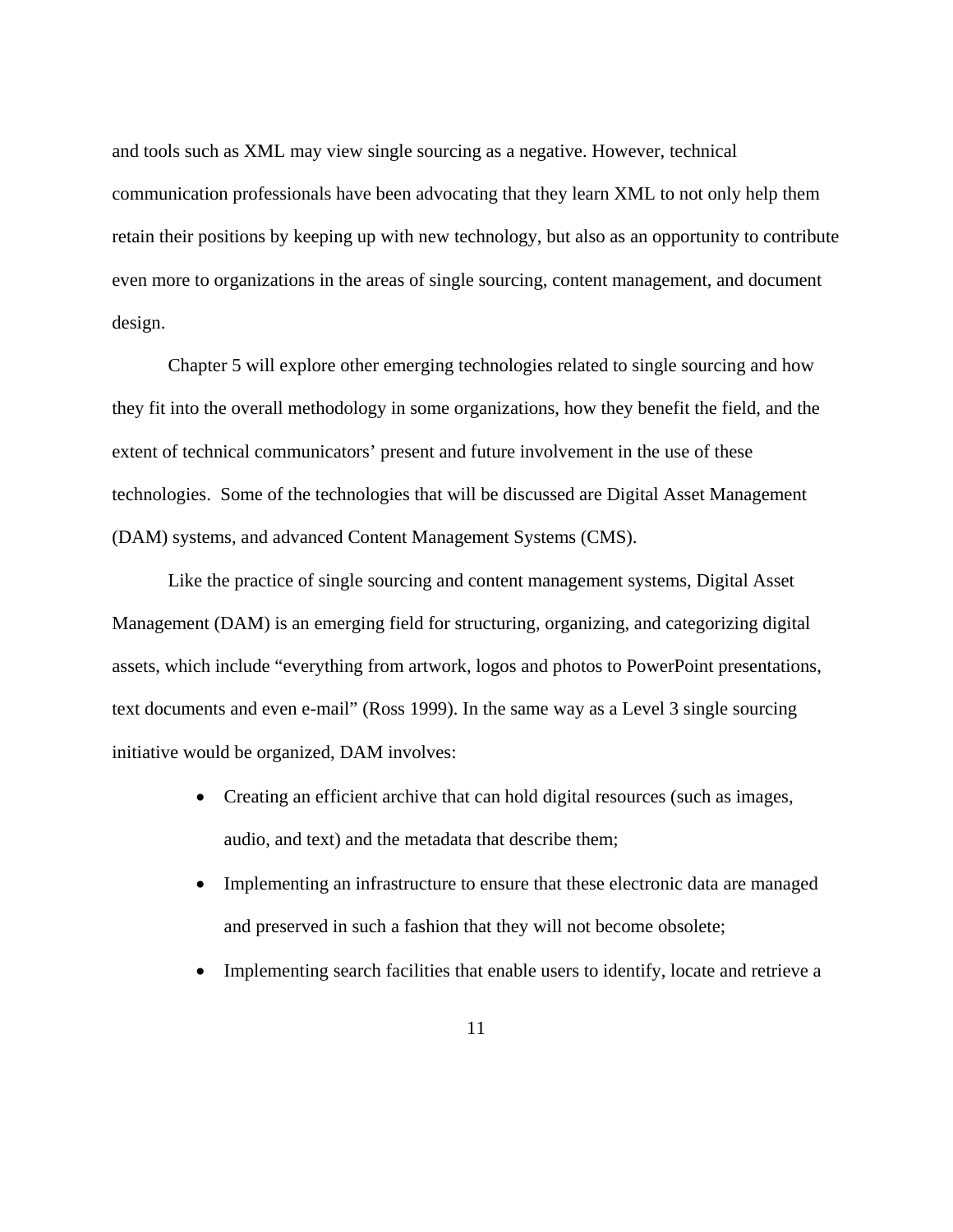#### digital object

#### *Source: (NINCH- National Initiative for a Networked Cultural Heritage 2002).*

Metadata will also be discussed in more detail in Chapter 4 (along with Ch. 5), because the use of metadata, and the "granularity" of said metadata, is important in the creation of XML code for Single Sourcing, CMS, and DAM systems and databases (Hackos 2002).

DAM systems are very helpful in reducing the amount of information that is lost by an organization. Ross notes that "the average creative person looks for a media file 83 times a week and fails to find it 35% of the time" and that research has shown that DAM "solutions" can reduce that figure to only 5% (Ross 1). DAM is related to single sourcing and content management because it helps make data, information, and digital media easier to access, saves time, and reduces costs in reproducing work that already exists. Numerous large corporations are now using DAM systems to keep track of massive amounts of images and documents.

Ross suggest that, during the implementation of a DAM system, communicators map out the workflow of their imaging and storage processes, and determine who the users will be and what they need to see on the screen to complete the task they are working on  $(4)$ . This is very similar to what several experts on single sourcing have advised and can be applied to single sourcing and content management. Just as organizations want to be able to reuse effective documents via single sourcing, more and more DAM systems are being created because of the "growing belief that digital resources are, at the very least, as valuable as the time, effort, and finance that have gone into their creation" (NINCH 2002).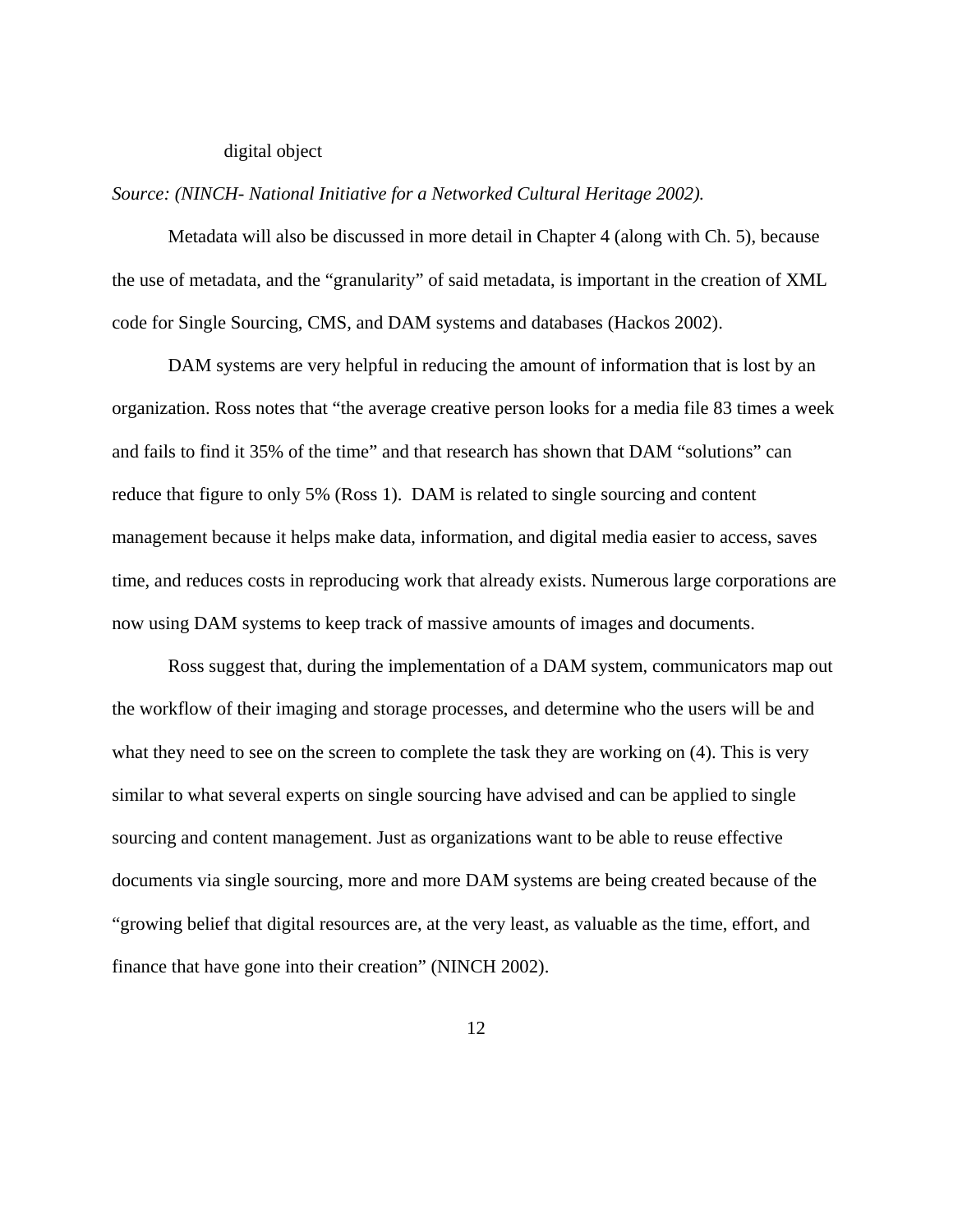Advanced or full-fledged content management systems (CMS) are generally used by large organizations that work in the field of technical communication. Single sourcing, via an advanced CMS, has shown that it can lower costs and increase quality and efficiency (Hackos 2002, Junco & Bailie 2004, and Albers 2003). CMS have also proven to be effective for producing documents that need to be translated to other languages, and for producing documents in a wide range of formats and document types (Hackos 2002, Kramer 2003, Sapienza 2004, and Steele 2001).

The final chapter of this thesis, Chapter 6, will include the findings of my research and summarize them in a context valuable to technical communicators. I will also present my suggestions for the direction of further research on this topic and point out areas that lack a significant amount of published research.

The practices of single sourcing, content management, and DAM are expected to continue to increase in the coming years. There are more documents created every day, many of them being placed on the World Wide Web. Also, there are more devices and new technologies created every year that could potentially become another "output format" that text and images will have to be compatible with to support the growing consumer market.

Most scholars and professionals that have written about single sourcing also agree that single sourcing requires more collaboration between writers, more planning and focus on how the roles of technical communication are altered, and more thought on the best practices of implementing single sourcing. However, there is controversy concerning how single sourcing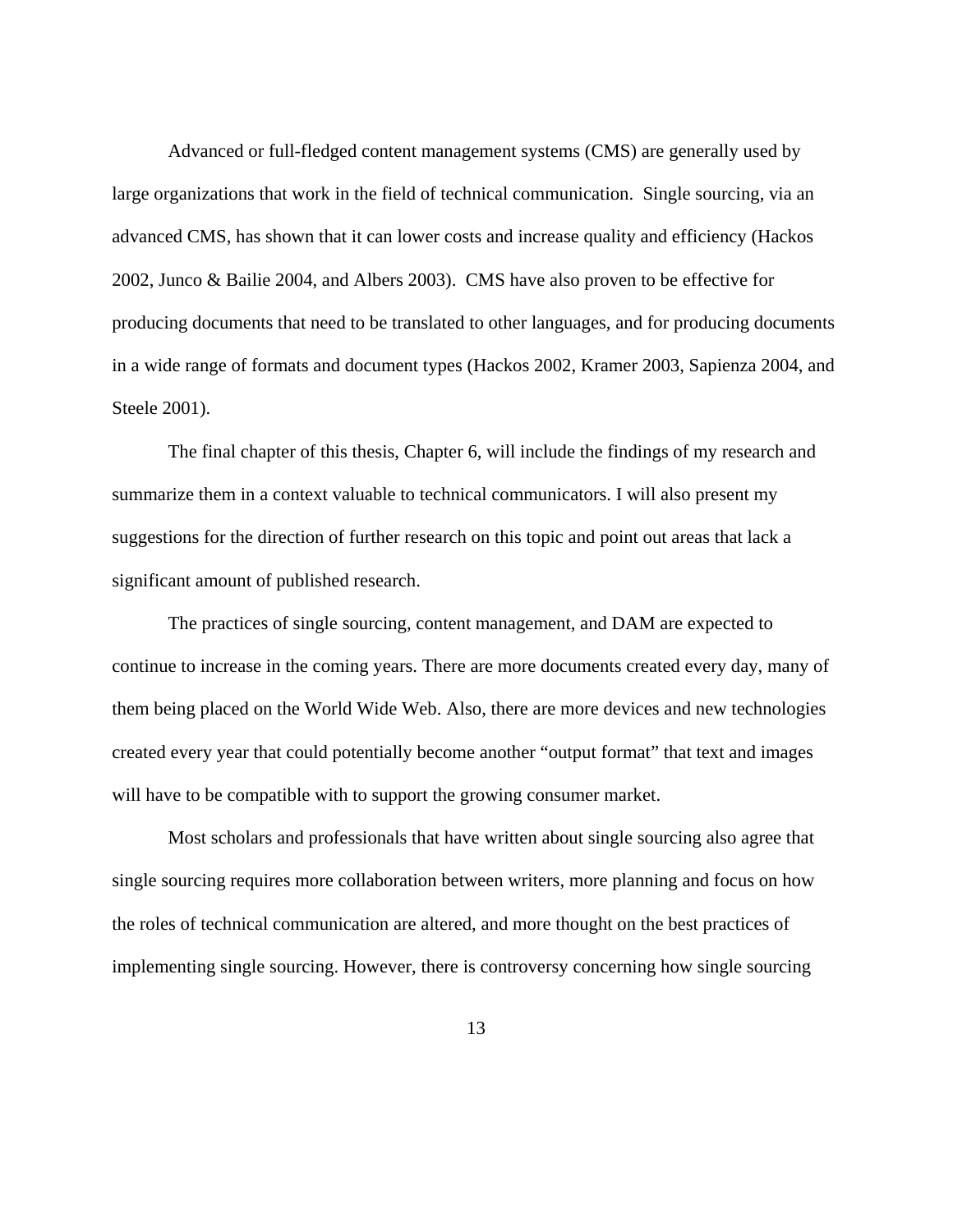affects technical communicators and their field, and whether the move to single sourcing, content management, and DAM is a positive thing for technical communicators involved in these initiatives and methodologies of creating products. I plan to explore both sides of the story and draw conclusions from several areas to make informed statements on the specific effect of single sourcing on the technical communicator.

To understand how the move to single sourcing affects the technical communicator, we must understand how exactly the field is evolving, and why these new methodologies of using databases, structured writing, and information models are so drastically different from the traditional form of technical writing. As Rockley states, "a single sourcing initiative brings with it changes to the way people work" (*Technical Communication* 350). Is the move from the craftsman model to single sourcing and structured content for the best? In the coming chapters, I will investigate the opinions of researchers on this subject in the goal of obtaining helpful insight for technical communicators.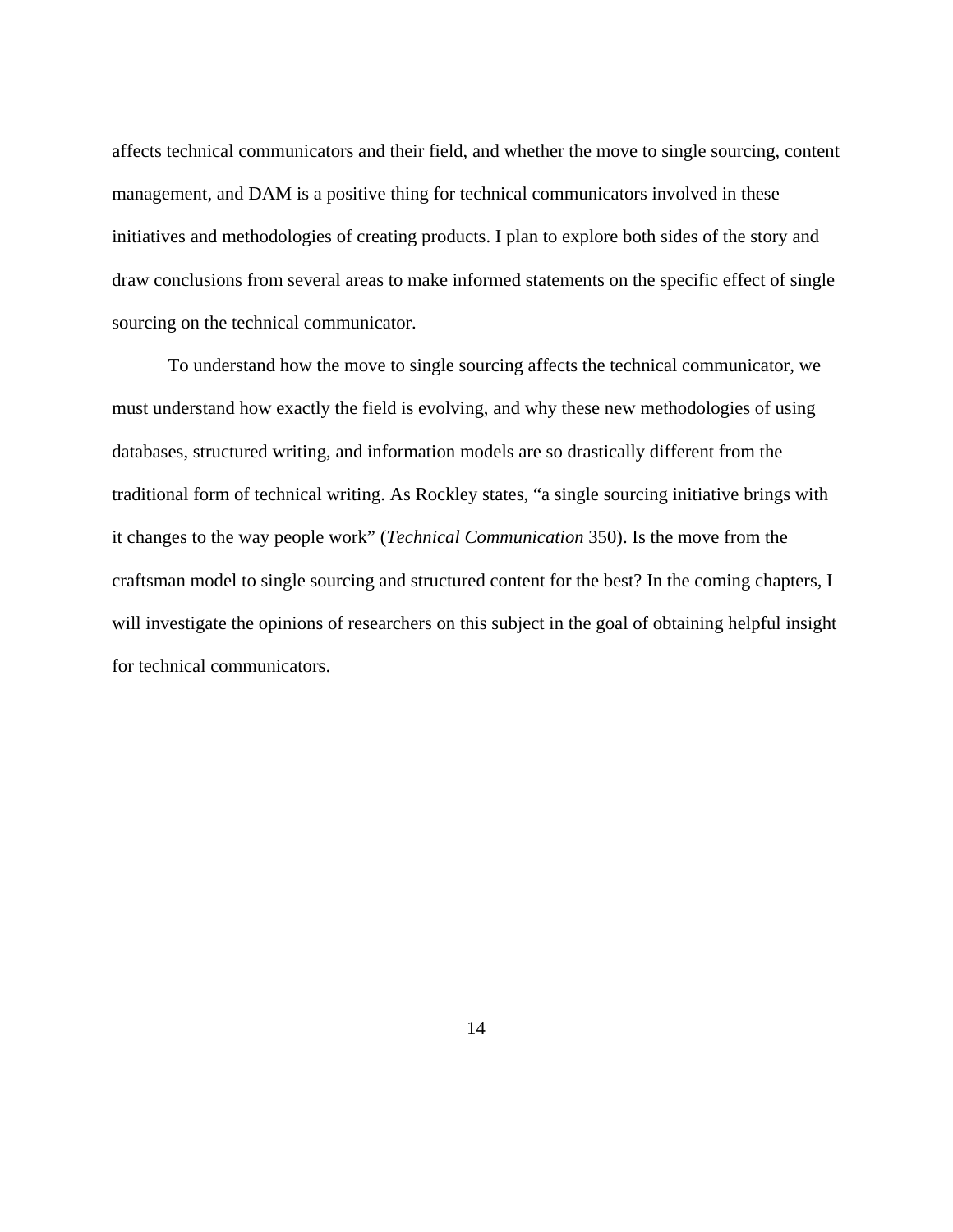## <span id="page-21-0"></span>CHAPTER TWO: PRODUCING TECHNICAL DOCUMENTATION- PAST VS. PRESENT

 Single sourcing is an innovative method of producing technical documentation that has only gained popularity within the last decade. According to Carter in 2003, "it has rapidly evolved from being a futuristic vision of the field only a few years ago to a realistic document practice that is practical for writing shops of all sizes" (317). While the "practical for writing shops of all sizes" statement may be debated by other researchers on this subject, there is no doubt that an increasing number of organizations are currently moving towards single sourcing and structured content.

The current shift towards single sourcing in the field of technical communication can be compared to the era when desktop publishing and personal computing were adopted in the 1980s (Carter 319). In that era, the model shifted from writer, layout designer, typist, editor, and printer to an environment where one or two writers could do it all. Typists were either fired or offered a chance to re-train for word processing. Carter (2003) states that the shift from writers producing individual texts to single sourcing "holds the likelihood of similar upheaval" (319). To understand why and how the shift to single sourcing and "structured writing" could produce such controversy and upheaval, it is imperative to realize how drastically different the method of single sourcing is from traditional technical writing.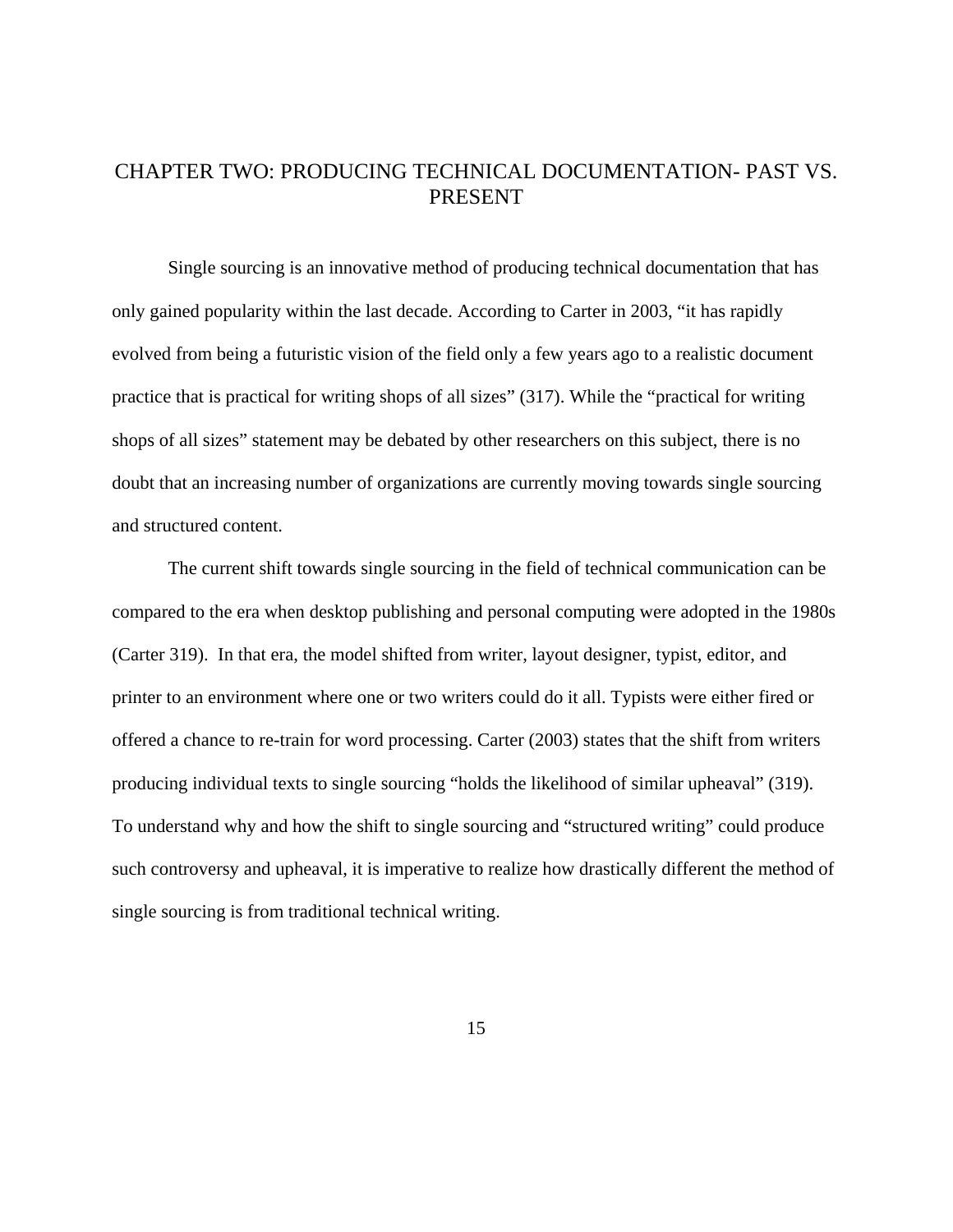#### <span id="page-22-0"></span>The "Craftsman Model" and Traditional Documentation Methods vs. Single Sourcing

 The craftsman or "craftsperson" model, as explained by Michael Albers (2003) is where each writer handcrafts text and makes "their own content decisions about writing, editing, and layout of their book, within the limits of company style guidelines," creating content "as a whole entity" (335). In this model, writers have substantial control. They "design and write content for their own deliverables, edit their own work, and create their own deliverables (Bottitta et al 361).

It is understandable that some writers would enjoy this type of creative control over their work and not want to share responsibility (and recognition) with multiple writers. However, it is also easy to see how some researchers believe that the craftsman model and other "traditional information delivery techniques" "are fast becoming archaic in the frenetic press of new developments" (Sakach, Kennedy, and Devine 451). As stated in Chapter 1 of this thesis, the craftsman model is starting to become obsolete because it makes information difficult to standardize and reuse. Ament states that, in the traditional documentation process, "at best, reuse involves extensive rewriting" (4). The lack of standardization and instances of multiple documents conveying different information about the same thing can also confuse the user of the product and result in poor usability. The craftsman model is also becoming obsolete because of the increase in different output formats for information. Single sourcing allows for easier dissemination of information across a wide range of formats. In the craftsman model, a document that was created for print media must be rewritten or reformatted to be used online or for another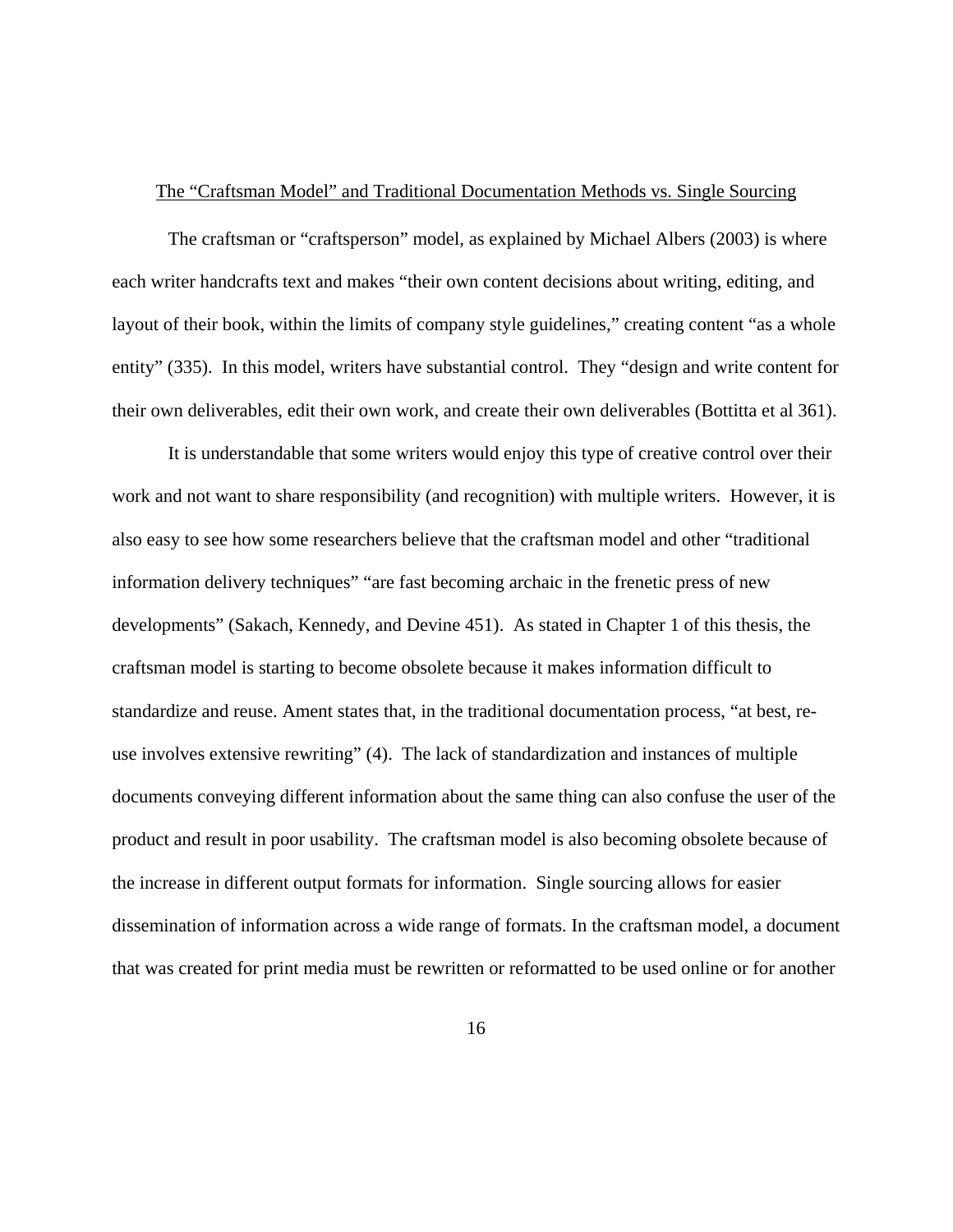output format.

 Despite the rise of single sourcing and structured content, Albers states that "technical communication is still very much a one person operation." In the craftsman model that he describes, each body of work "has an individual stamp, no matter how hard companies try to ensure consistency through the use of style guides" (Albers 336). However, single sourcing is being pushed by an increasing number of organizations to correct the problems with the craftsman model when dealing with documents on the same subject or a similar topic: different sentence structures, different levels of detail, varying quality, and overlapping details between modules (Albers 336).

The traditional documentation process can also create a "silo effect," where the "lack of shared information results in creating and recreating same content for different purposes, sometimes complete duplication of a single document by multiple authors" (Junco and Bailie 207). The duplication of information is the type of problem that most organizations believe needs to be fixed immediately because it takes up time that a writer could spend creating new documentation. This quandary is also described by Junco and Bailie as a "communication gap" where authors are not aware that content was available elsewhere before they recreated it themselves (207).

When knowledge and information is stored in a single sourcing database or Content Management System (CMS), it allows it to be shared much easier. Williams asserts that "the greatest loss associated with information stored in proprietary formats is that it cannot be shared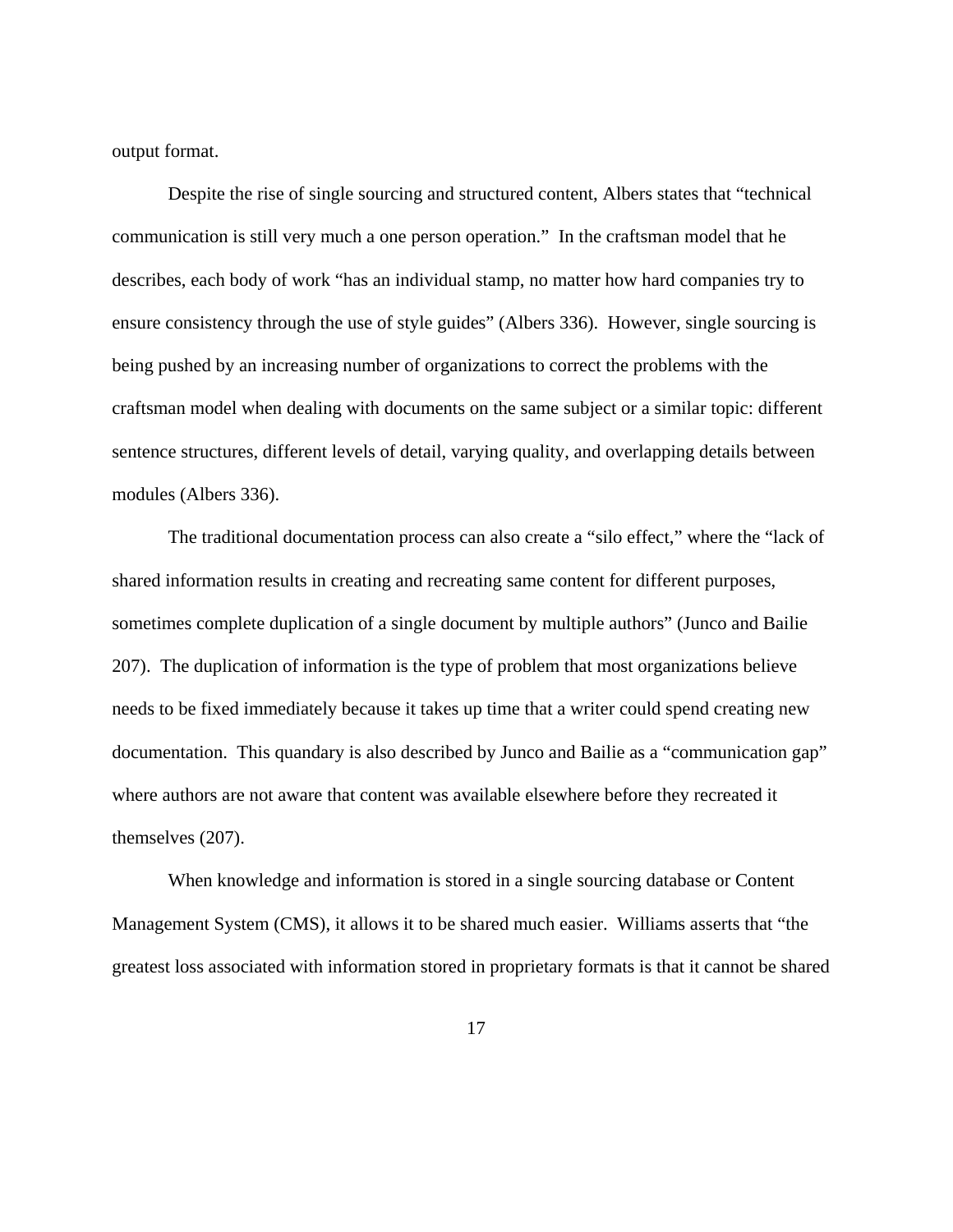among organizations" (322). In the craftsman model, if one department in a firm wanted to use information created by another department, it would have to copy, paste, and reformat the information. This method is also used when an existing document needs to be updated. The editing or reformatting of information can be described as the "hand-tweaking" of information. When this method is performed, "each and every time the content is used, it must be 'tweaked' again" (Rockley, *Technical Communication* 351). The frequent changing or "tweaking" of information also provides more opportunity for errors and inconsistency between related documents. Single sourcing advocates say that this time-consuming process can be avoided by making information accessible for reuse via a document database (Williams 322).

 Updating single sourced documents is less involved than traditional documentation because the technical communicator does not have to copy and paste the updated information into each document that applies. If a single sourcing system is set up, the writer can:

Pull in that content from a repository and use it in other documents and files, but still maintain the reference back to the source chunk in the repository. This way updates can be made to all content and then be propagated throughout all instances where that chunk of content is reused (Taylor and Petelin 4-5, Steele 142).

 The "silo effect" and other problems of duplicating information often result in a lot of wasted time, money, and resources--never a good thing for any business. Williams also notes that avoiding copying, pasting, and reformatting decreases the risk of error (322).

Many organizations are switching from the craftsman model to single sourced and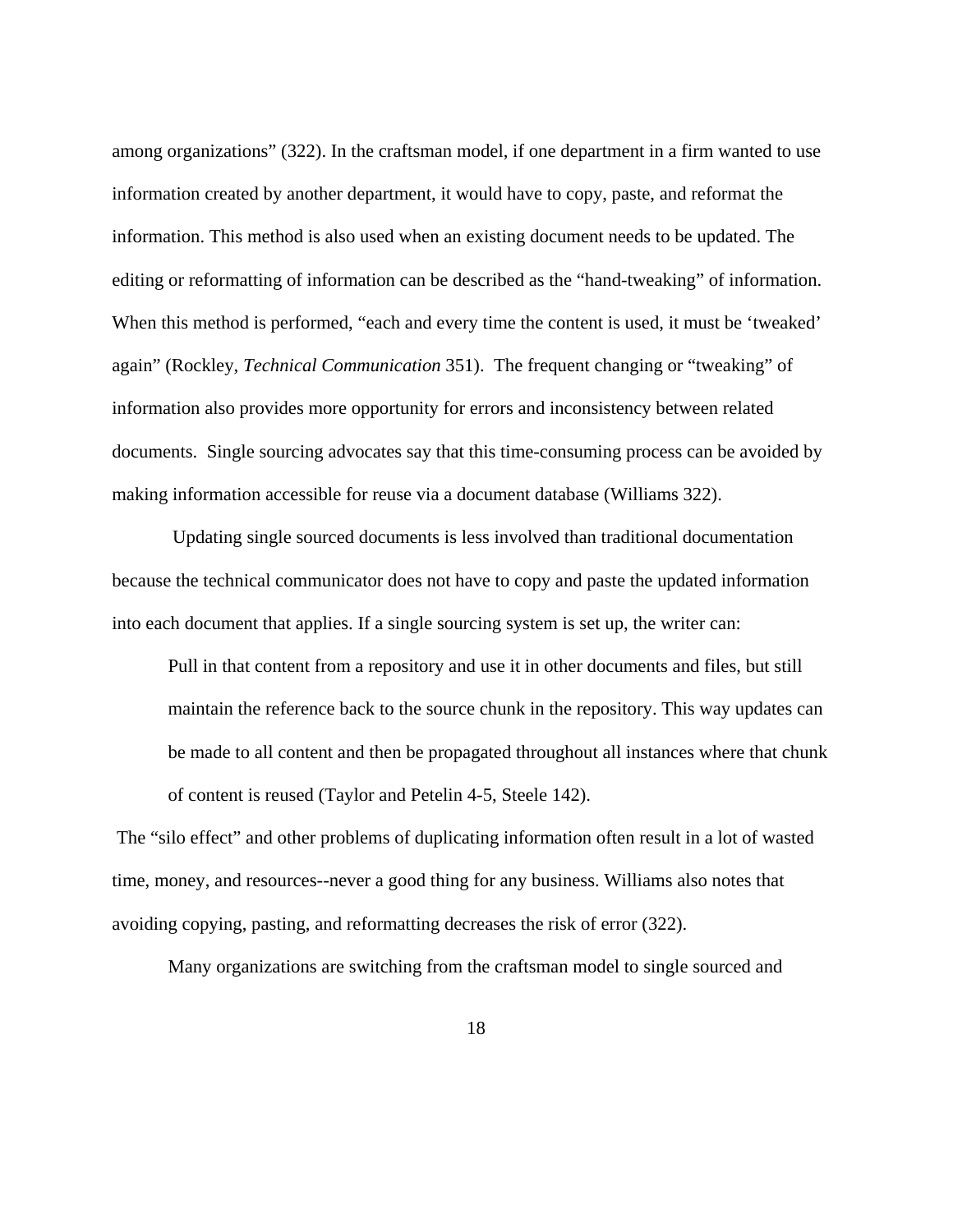structured content because of the necessity of providing dynamic and customized information to users. Content for "customized access" requires the information to be created and shaped in a certain way (Albers 335). According to Albers, "producing effective information with single sourcing simply cannot happen with several people each working on their own sections and putting them together" (342). With the increasing demand for customized access and dynamic information available in a variety of formats, the craftsman model may become more and more obsolete and single sourcing could become necessary for even more organizations. For organizations to be successful in this transition, they must be able to leverage their "information analysis and design expertise to ensure effective information communication" (Albers 342). One way that organizations can make a smooth transition is to spend more time studying (before the creation of the product) what the audience needs and by figuring out the best way to design the information for the specific output format required.

 Before one begins to develop information for a documentation project, whether using the craftsman model or a single sourcing methodology, one identifies his or her users, the types of information they need, and the types of documents that best communicate the information. There may not appear to be much of a difference between the traditional documentation process and single sourcing but, "once you begin to develop information, however, the difference between single sourcing projects and traditional projects becomes dramatic" (Ament 23).

Traditional writing relies on a process of creating documents in a sequence, with a predetermined hierarchy of what sections are of more importance. In addition, the traditional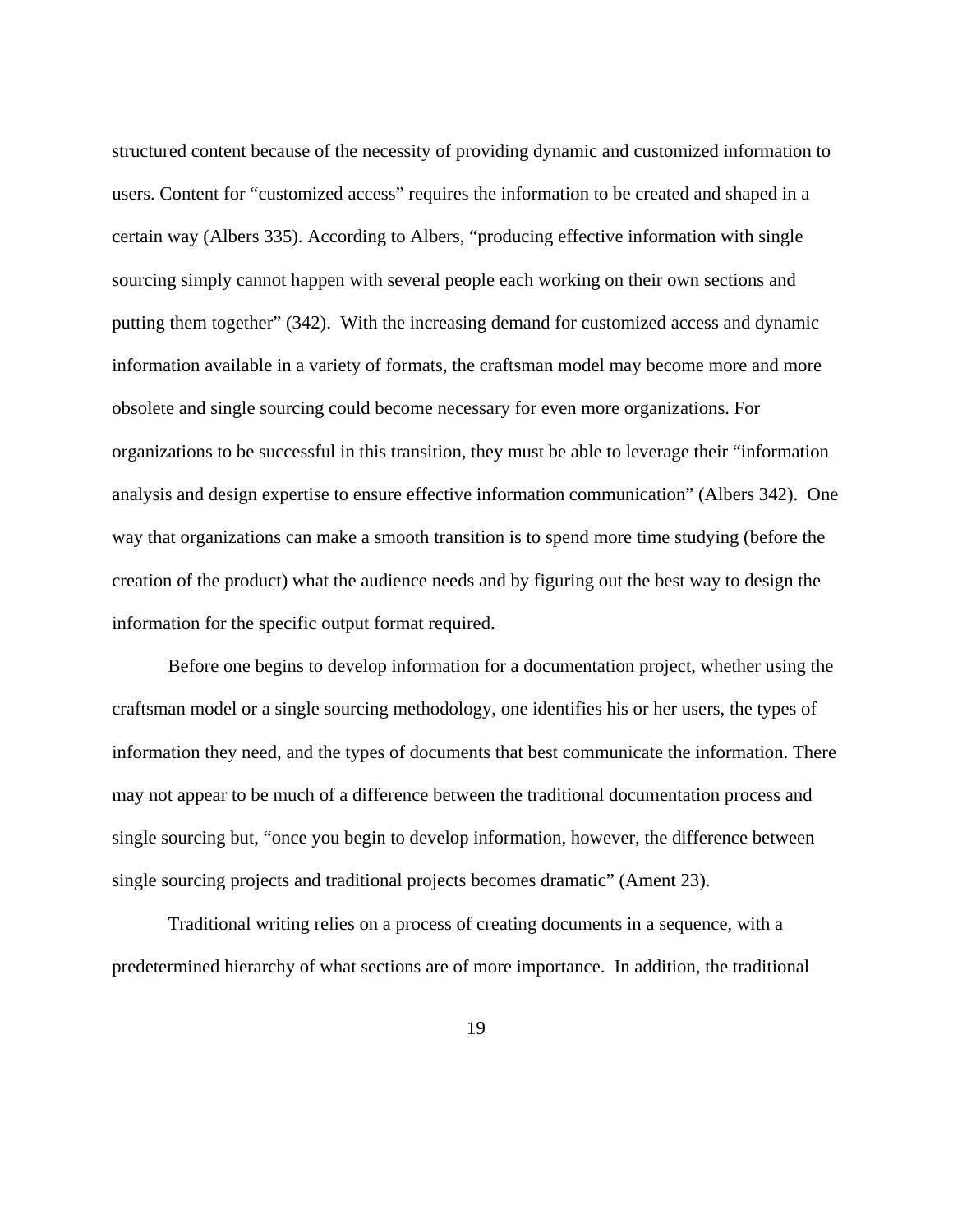writing process constrains the document or product to a particular format or genre (Sapienza 399). Writing for single sourcing assumes nothing- "you build stand-alone content modules that make sense in any document format or reading sequence" (Ament 5). As other researchers have stated, writing modules of content that are compatible in any format is obviously a more complicated and time consuming task than writing in the craftsman model. However, the additional time spent on single sourcing the documents, writing once to reuse many times, is usually made up later by avoiding extensive rewriting and reformatting of information for different purposes.

Single sourcing involves the creation of "content for different audiences, purposes, and formats," writing content in modules one time, and then assembling the content into several different documents (Sapienza 399). In traditional documentation, files consisting of chapters and sections are assembled to create a document. In single sourcing, materials coming from a single location and consisting of information objects are assembled to make information products (Rockley, *Content & Complexity* 307). When writing for single sourcing, technical communicators must keep in mind that what they write likely will be reused later in a variety of documents and formats.

The storage and presentation of content are identical in traditional writing settings but, in single sourcing, the writer does not immediately see the completed form of the document (Sapienza 402). Because of this situation, writers "must divorce themselves from the idea that they are in control of every widowed or orphaned line of text or every awkward line break" when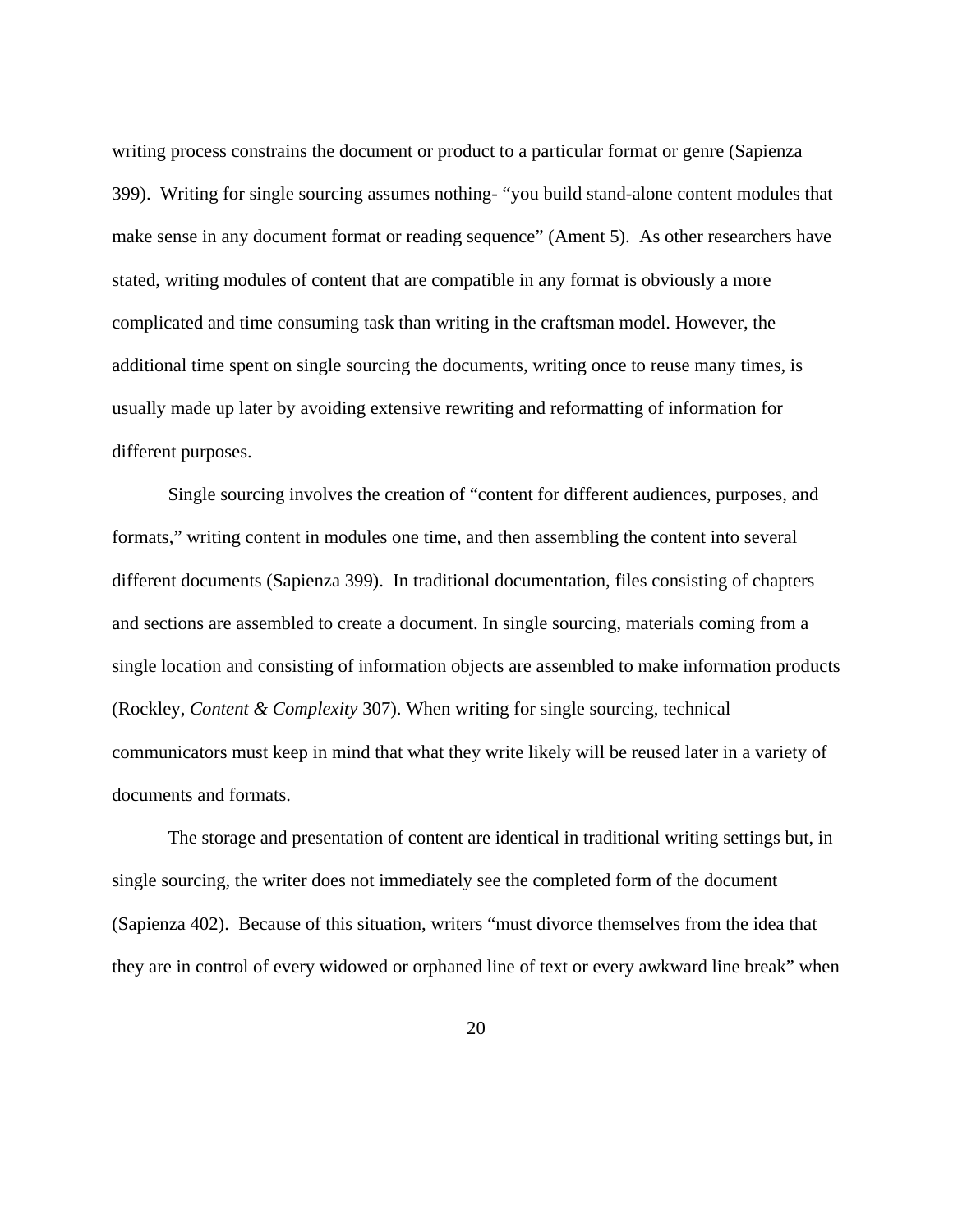<span id="page-27-0"></span>creating single sourced or structured content (Yeats and Hull 253). Skill in visualizing information in its completed form (because they often do not see what it will look like while they are writing it) is also something that should be valued more in technical communicators that write using single sourcing methodologies. Kramer states that the most effective writers (in single sourcing) "can visualize where and when bits of information exist in a networked system of shared files" (334). These are fundamental differences in production that impact the way projects are completed and the way technical communicators perform their job.

#### The Shift to New Methods of Creating Information Products

The explosion of information and documents on the World Wide Web appears to be changing the way knowledge is delivered to end users and consumers. The result is that we, as communicators, often "don't have time anymore to write chapters, paragraphs, sentences to provide whole context for people: we give out information in chunks" (Anklam 41). Of course this situation is not always true, but the recent advent of modular writing and single sourcing, which "involves chunking, labeling, and linking," supports this theory (Ament 6).

Using "object-oriented or relational object databases," (databases consisting of XMLbased structured content), technical communicators using advanced single sourcing methodologies transform their information into "sets of discrete objects, some as small as glossary terms or product numbers, some bite size (procedure steps), others more filling (a whole procedure)" (Price 200). These "objects" are written in content modules rather than chapters or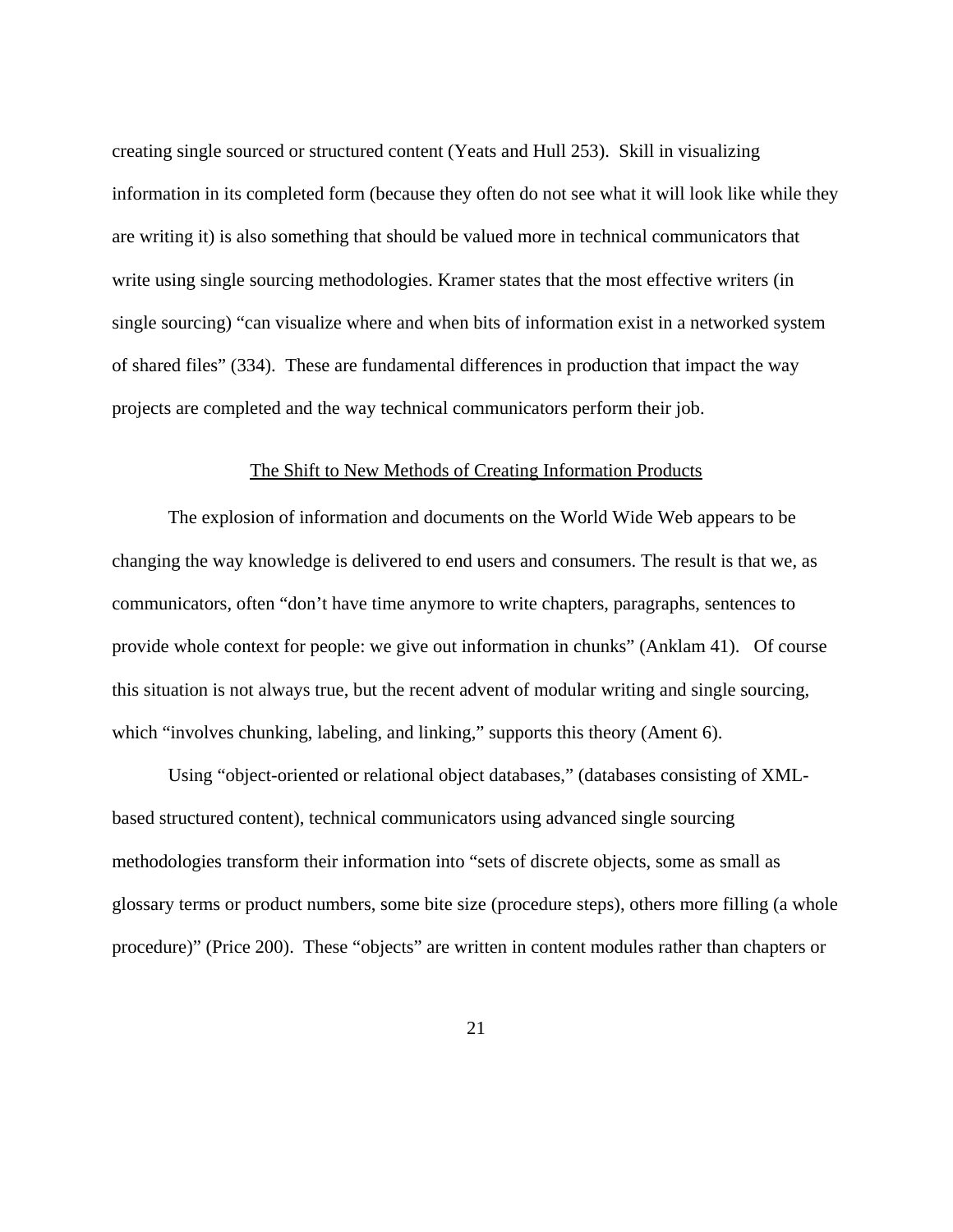sections. This is just another explanation of how different writing for single sourcing is from the traditional documentation process.

Consistency of style, grammar, and terminology are important in single sourcing, but the *structure*, the tagging of objects, the linking of information, is what makes single sourcing possible (Rockley, *Technical Communication* 350). In single sourcing, information design plays a larger part than it does in traditional technical writing. As Price states, "exploding our legacy documents into distinct tagged objects" makes information easier to reuse (200). It also allows information to be shared within organizations more easily.

To reiterate how many other things there are to consider with single sourcing, Yeats and Hull (2004) note that "instead of just writing and publishing content for the sake of content itself, technical communicators who single source now have the overhead of analyzing how content must be chunked and designed most effectively for reuse" (252). This overhead changes the way documents are written, because in single sourcing environments, writers now have an additional aspect of the job to consider--how something they write can be effectively re-used later.

Other things to consider with single sourced documentation are metadata ("data about data") and the effect on translation costs- costs incurred producing "multiple versions in multiple languages" (Hackos 298). Although metadata will be discussed in more detail in Chapter 4, it has a much more prominent role in single sourcing and structured writing than in the traditional process. As Rockley states, "Metadata allows content to be retrieved, tracked, and assembled automatically" (Rockley, *Content & Complexity* 322-323). Metadata is also a major factor in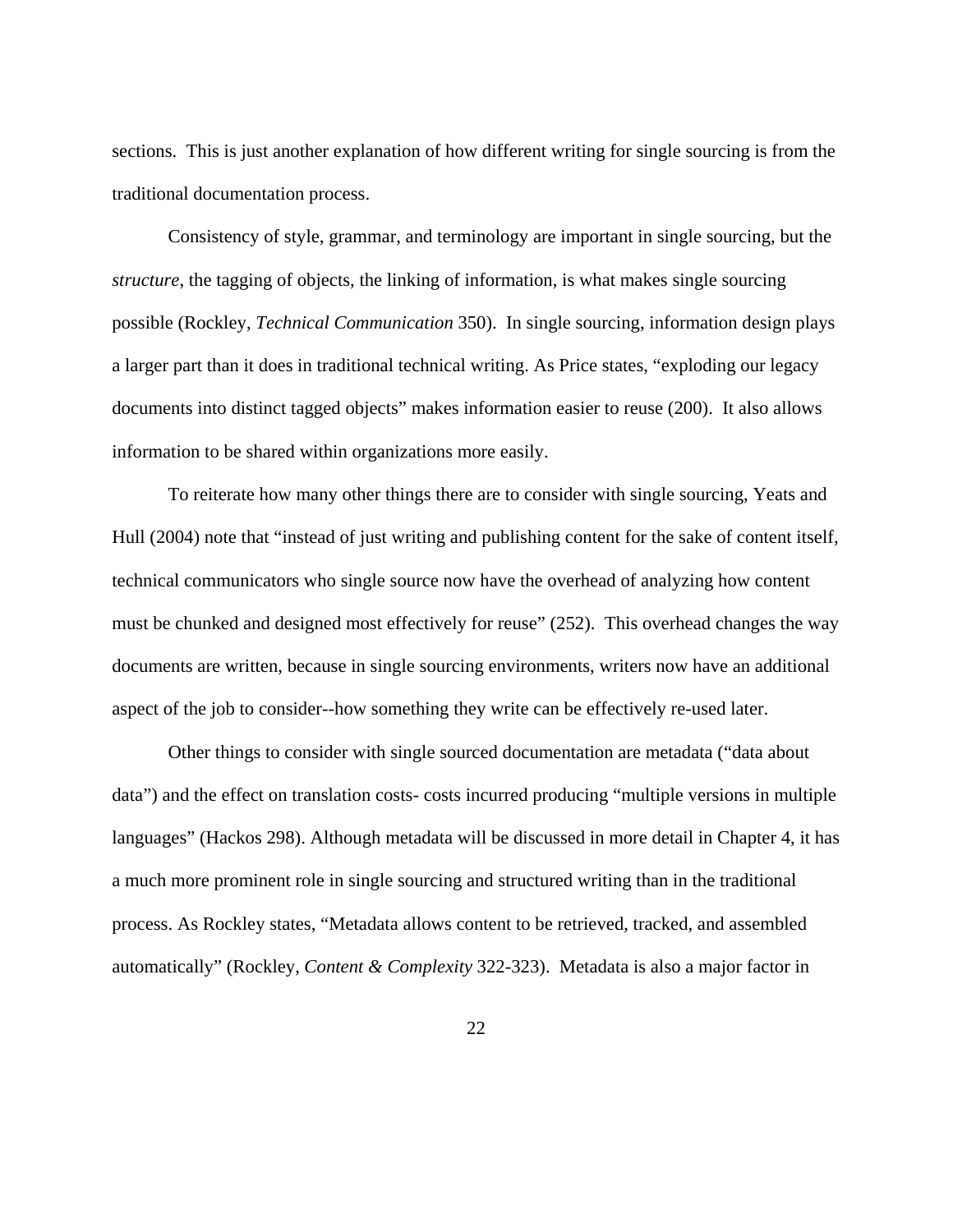<span id="page-29-0"></span>creating XML-based single sourced content, because it helps enable content to be re-used more easily. Hackos (2001) also notes that establishing metadata and the "granularity" of said metadata is a crucial part of developing a single sourcing and content management strategy.

Companies that translate documents have saved millions by using a Content Management System (CMS) "that provides or connects with a lingual database" (Steele 143), not only saving money for the company, but saving a lot of time for the technical communicator in producing documents that need to be translated. In general, a CMS can help store, organize, convert, and facilitate easy retrieval and reuse of information, among other benefits. However, a lot can depend on how advanced and what type of CMS is used. Some CMS are reasonably priced (a few thousand dollars), while the most advanced systems can cost upwards of \$200,000 (Steele). Technical communicators could be the employees proposing a CMS to management in some organizations. Williams argues that "technical communicators will have to think critically before proposing solutions that can prove as disruptive as implementing an elaborate CMS" (326). Because it can be a very expensive venture and such a big change in how things are done, technical communicators "will have to think like managers or risk their credibility" according to Williams (326).

### Implications of Single Sourcing for Users and Usability

Proponents of single sourcing seek to solve the problems with the craftsman model and further facilitate customized access for users. However, it may not be that simple. Dave Clark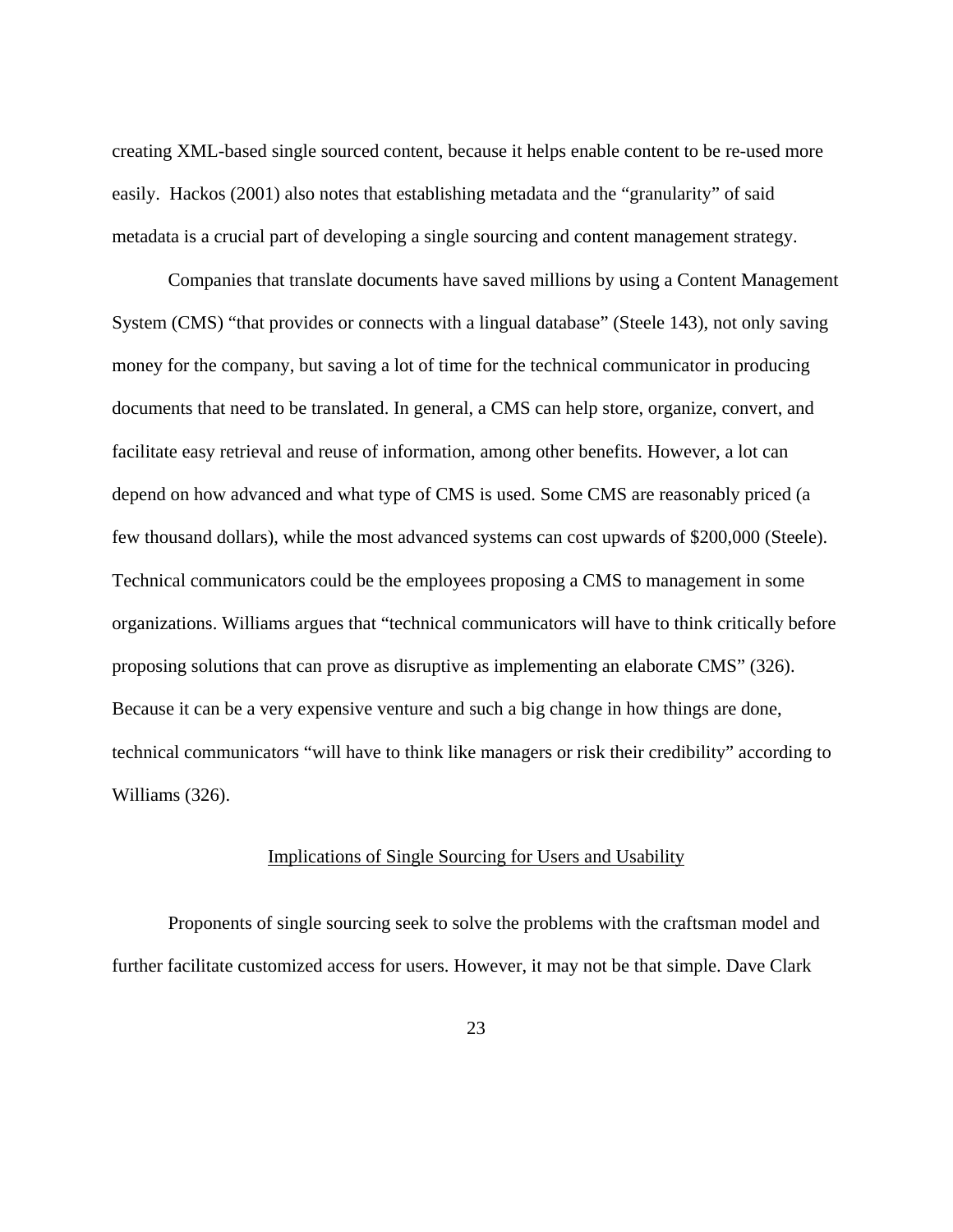(2002) believes that single sourcing is many times implemented without concern for the users or rhetorical benefits. Since single sourcing involves the chunking and standardization of information, many times consideration of context is lost, according to Clark (23). Kramer (2003) echoed this view, writing that "single sourcing is often a result of an industry requirement to meet a documentation goal," although he used this statement to point out that single sourcing does not necessarily make things easier for the writer (333).

Clark writes in his article that creating quality content that is rhetorically effective for the user should be the goal of technical documentation. I agree that this goal should be of the utmost importance; however, it should be noted that efficiency, cost savings, and reduced time spent on clerical tasks is something that is very beneficial to an organization and its employees as well.

Some researchers, such as Filipp Sapienza, believe that single sourcing does not negatively affect the user. He explains that in a traditional craftsman model, a technical communicator creates content "based on suppositions about the audience and user demographics." However, in single sourcing (especially using XML) the user may be able to be the "co-creator of a dynamic and changing system" (Sapienza 399). While this claim may seem presumptuous and unrealistic to many, the concept of end users being able to dynamically create the content they desire and need for what they are trying to accomplish should be very intriguing to both writers and the end user, and something to strive for if the shift towards single sourcing continues. Users can already pick and choose which content they want to view in many interfaces created by single sourcing and structured content methods. Pushing the envelope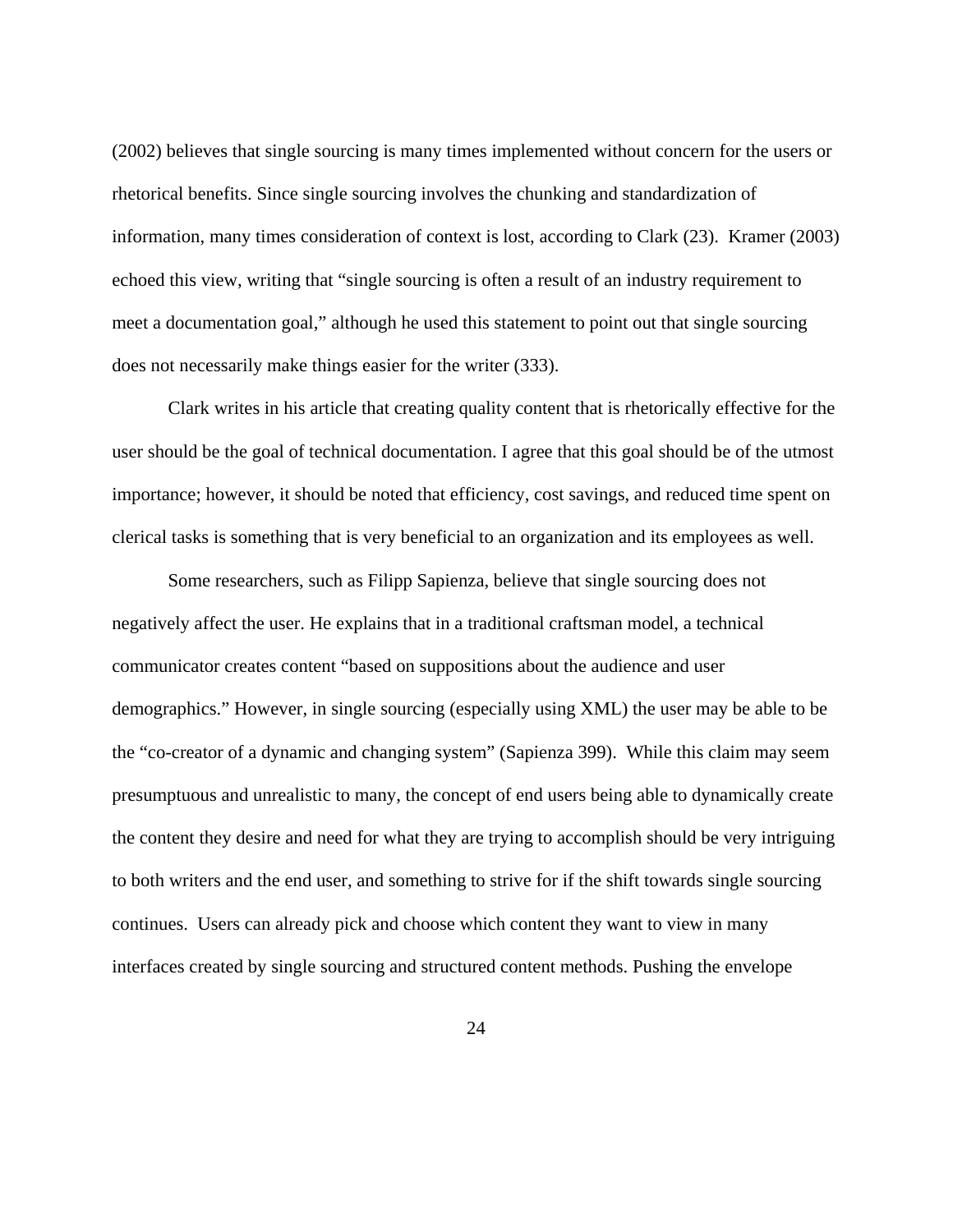further to provide even more opportunities for the user to organize and view dynamic content is the logical next step in the process of creating technical documentation.

Single sourcing and CMS have also proven to be very beneficial to the users in various situations. In large online help systems, it is often difficult for users to find information (Steele 141). Single sourcing and content management systems can make it easier for users to access the content they need to perform the task they are working on. Also, when users have a question or send an email to support staff for help with troubleshooting and other issues, "instead of having to draft a new email message for every correspondent, the writer can draw on previously created objects- boilerplate modules- to expand the replies" (Price 201).

Another usability issue is the way usability tests are conducted. Traditionally, an extensive user test would be conducted at the end of the process, after the document has been created. Single sourcing uses smaller tests throughout the development process (Sapienza 399). Changes in usability testing are important because it is a different order and process of creating products, and yet another thing for technical communicators to be prepared for in the move to single sourcing and structured content.

Sapienza also believes that to achieve a high level of usability in an information product, "it requires the integration of multiple knowledge areas, including rhetoric, information architecture, usability, and computing" (407). These "knowledge domains" naturally overlap and "implicate the other" during the process of creating information products. However, Sapienza asserts that because of this reason, "one cannot claim that the 'craftsperson' role of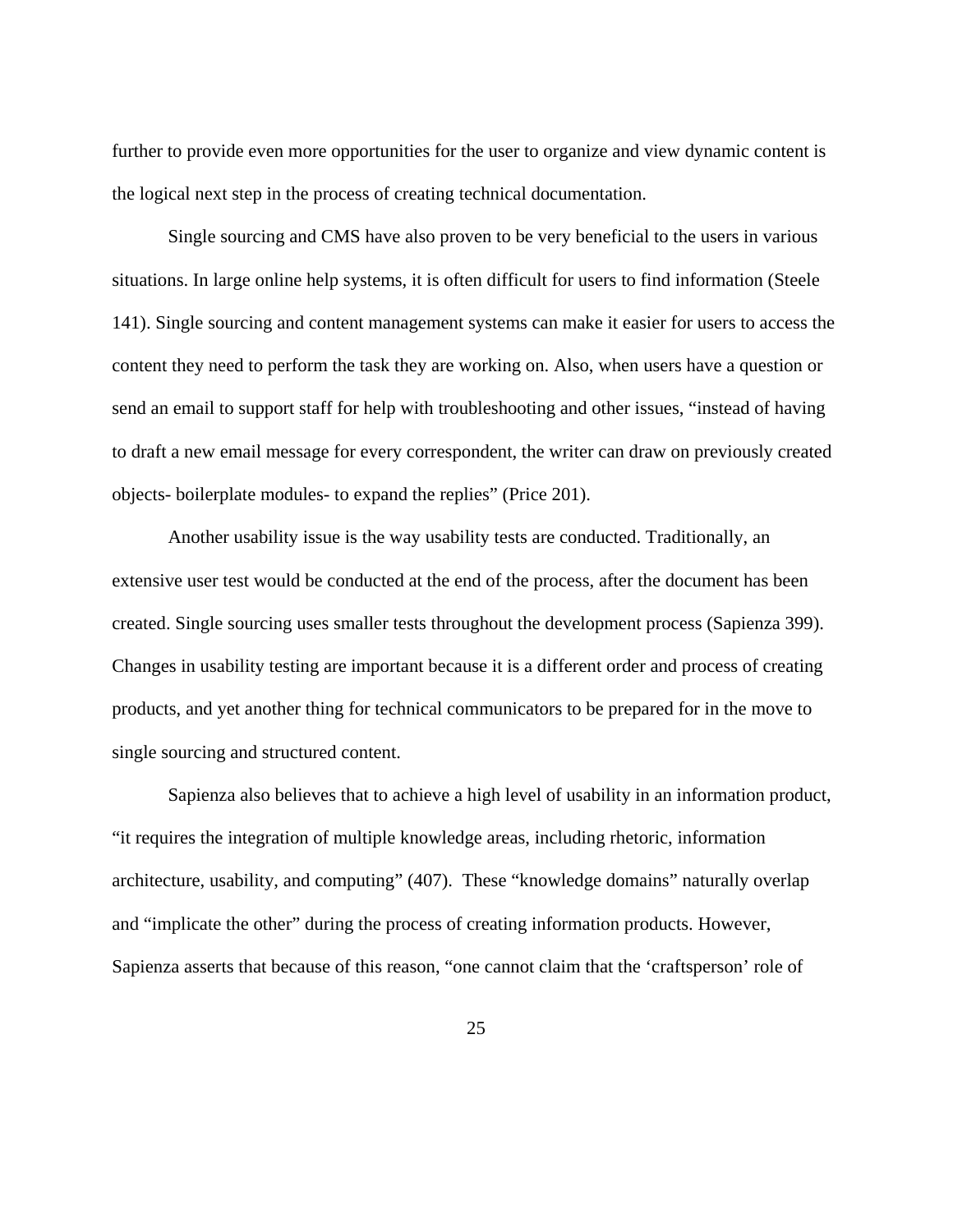technical communication is endangered by such technologies" as Albers claims (Sapienza 407). Modular writing is also described by Sapienza as "a deliberate and highly skilled process that is at the heart of any craft" (407).

These statements by Sapienza are thought-provoking but also somewhat puzzling, in my opinion. I do not believe that Albers and others who speak of the craftsman model in technical communication mean that modular writing for single sourcing will not involve a highly-skilled process or "craft" performed by writers and other employees involved in the projects. Unless writers become as adequately skilled in the knowledge domains such as information architecture and advanced computing as they are in the application of rhetoric and usability, they will seemingly be working together with co-workers that specialize in a certain area of the production process.

Those technical communicators that become proficient in all areas of knowledge required for modular writing will be "craftpersons" in a sense. However, I am skeptical that technical communicators who achieve this level of broad, proficient skill would be the majority in the field. While certain "crafts" will likely remain, as will the "'craftsperson' role of a technical communicator" (Sapienza 407), I agree with Albers and others that have written about single sourcing that the craftsperson *method* of hand-crafting documents from start to finish by one writer, editing and producing their own deliverables, is on the decline and becoming obsolete.

Single sourcing and the delivery of dynamic content to users is quickly becoming a necessity for organizations and information providers that want to compete in today's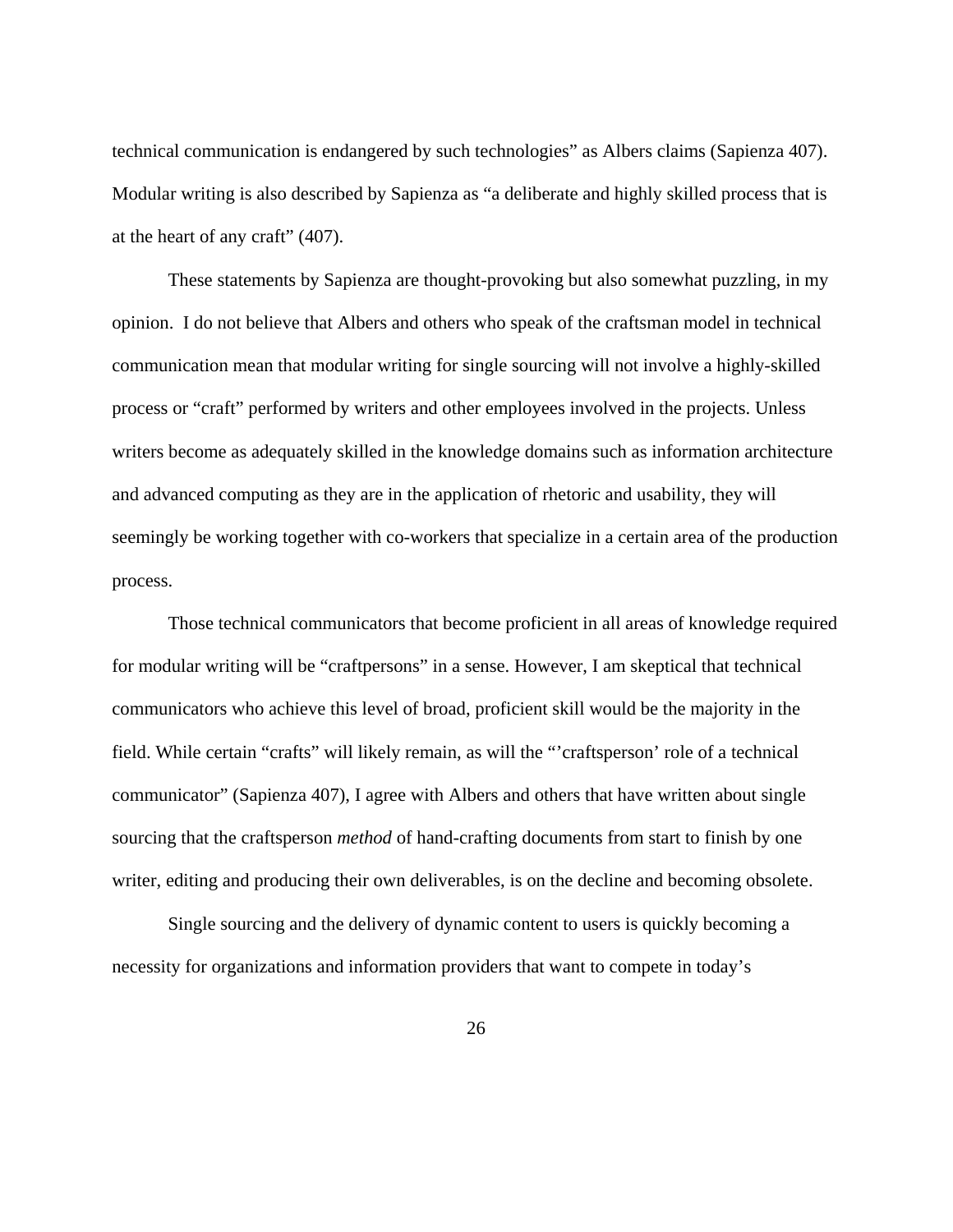<span id="page-33-0"></span>marketplace, especially large firms. Users are starting to expect dynamic, quality, and highly usable content and a lack of it may cause them to go elsewhere, a realistic fear considering the explosion of documents and information available elsewhere via the World Wide Web and other modes of communication. The ability to provide this type of content may come from different ideas such as specialization or the increased definition of job responsibilities in the writing group (Albers) or from the acquisition of new skills such as XML proficiency by technical communicators. Whether one of these methods are used or another is chosen is up to the organization implementing single sourcing and structured content, but I think the question for most organizations will be not *if* they make profound changes to facilitate dynamic content, but *how* they go about doing it?

#### Implications for Writers and Writing

According to Albers, "single sourcing is a more complex way to write." Albers also believes that in single sourcing, "minor differences" (different sentence structures, different levels of detail, varying quality of information presentation, overlapping detail between modules, slightly different ways of formatting within the same style guide) "will become major hindrances to quality information presentation" (336). Others are skeptical that the fast updates and elimination of busy work promised by single sourcing gurus are consistently attainable. Robert Kramer (2003) cautions organizations that "single sourcing must be evaluated in the context of a documentation requirement, its scope and complexity," rather than implementing it merely for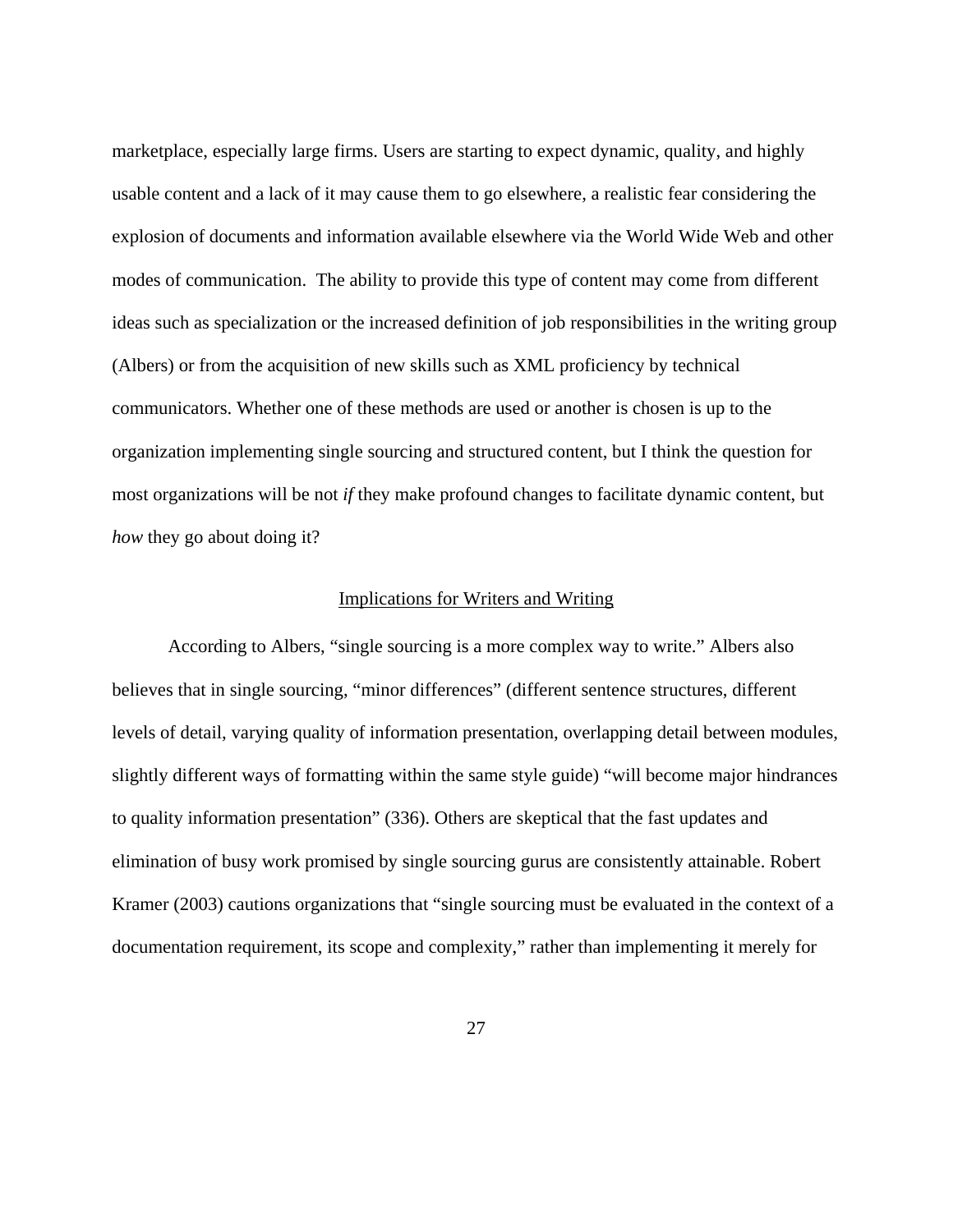the purpose of streamlining the workflow of the writer (333). Because of these and other similar issues, technical communicators and the organizations that employ them will have to be fully aware of the differences between traditional document production in the craftsman model and the practice of single sourcing.

 Hackos and Rockley (*Technical Communication*) state that single sourcing results in lower costs and increased efficiency, therefore writers can "focus on the quality of the content rather than on trying to keep everything in sync manually" (Hackos 298). However, it must be stated that authoring content to be most effectively reused is an additional aspect of the job for technical communicators to think about, which may counter the simplification that Hackos and Rockley tout.

Clark agrees with Hackos that single sourcing allows the technical communicator to focus on the quality of the content and spend more time on writing, "because they no longer need to struggle with design, formatting and layout, (and) with maintaining multiple sets of files" (23).

Single sourcing and designing documents to be reused for different projects and formats has "broad implications for writers and writing that go far beyond software use, content management, or production initiatives involving quality, speed, or efficiency" (Carter 317). What is more important to this thesis is how specifically the technical communicators' role is affected, how the potential for chaos in the organization when writers resist the change to a single sourcing model is dealt with, how job responsibilities and job expectations are altered, and the overall effect of the implementation of single sourcing on writers in an organization and to

28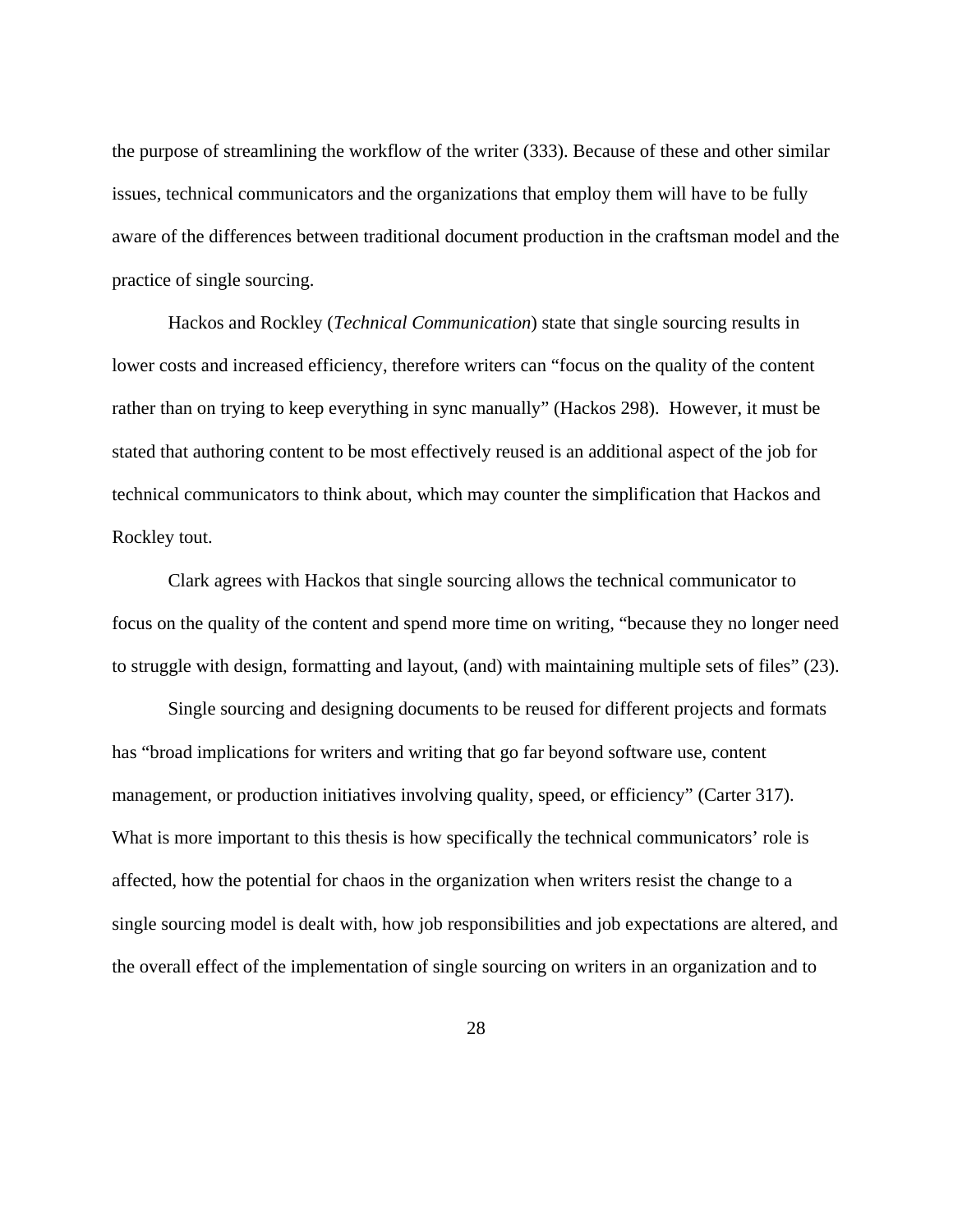the field of technical communication (Carter 318). These are important issues that I plan to discuss in the following chapter as I aim to provide valuable insight on what single sourcing really means to a technical communicator and his or her role in the workplace.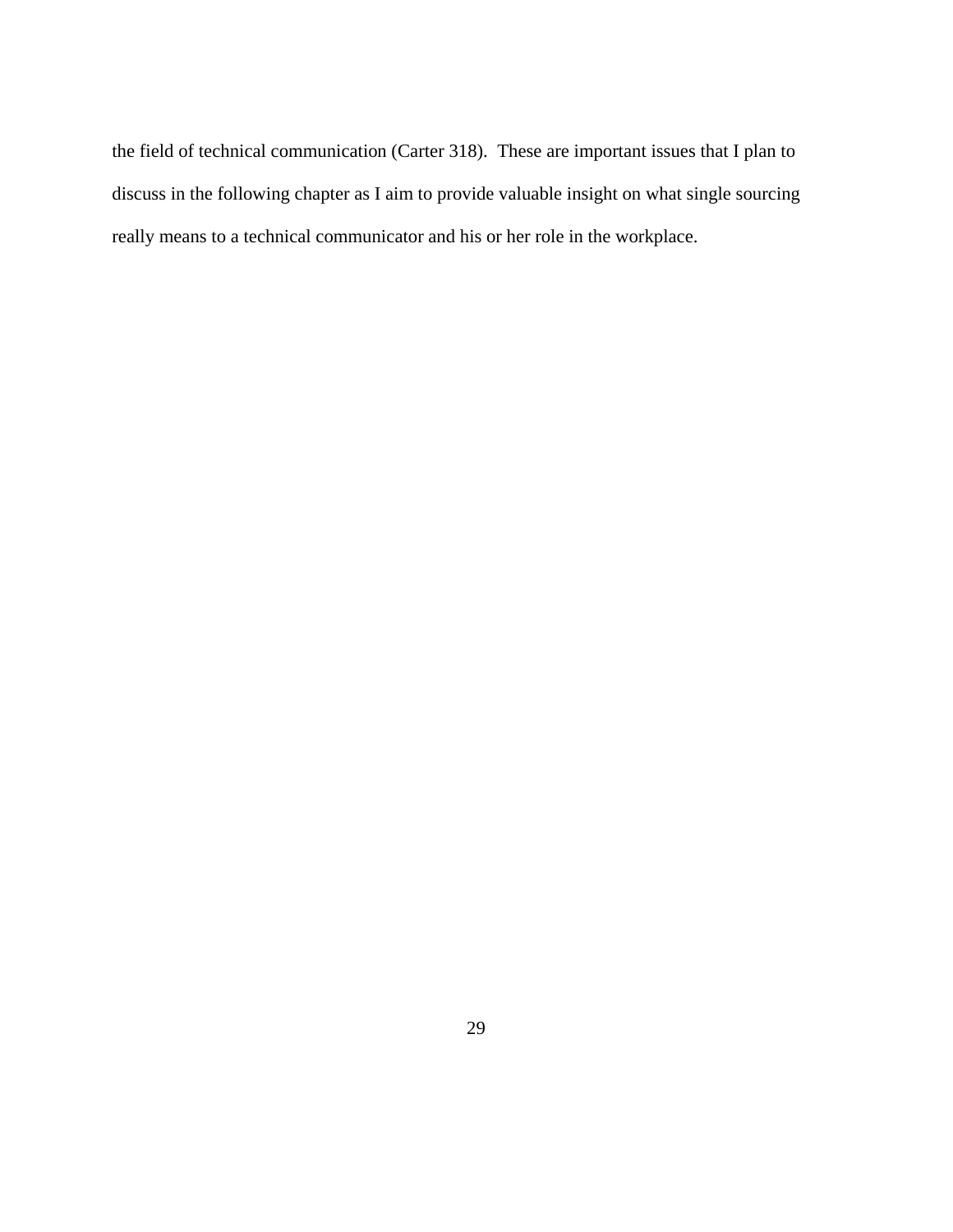# CHAPTER THREE: SWEEPING CHANGE- THE IMPACT OF SINGLE SOURCING ON THE ROLE OF THE TECHNICAL COMMUNICATOR

The first two chapters of this thesis defined single sourcing in the context of technical communication, explained some of the different ways it is implemented in organizations, discussed the different levels and types of single sourcing, and compared the traditional processes of technical documentation to the craftsman model and to the more recent practice of creating single sourced, structured content. These issues are all important to the central topic of this thesis: how single sourcing methodologies specifically affect technical communicators. In this chapter, I plan to discuss how single sourcing affects the role of the technical communicator in the workplace, the impact single sourcing has on job qualifications for technical writing and related positions, how it affects the process of collaboration with co-workers and other writers, the impact on employer's and writer's job expectations, and summarize various suggestions for writers and managers on how to prepare for and implement single sourcing. Other various issues related to the impact of single sourcing on the role of the technical communicator will be covered towards the end of this chapter.

The majority of scholars that have researched single sourcing, if not all of them, agree that it has a profound impact on the technical communicator and how he or she performs his or her job. However, many scholars disagree on the nature of single sourcing's impact, whether it is positive or negative, and in particular, whether single sourcing simplifies or complicates the job of the technical communicator. In some cases it could be that neither is the case; it just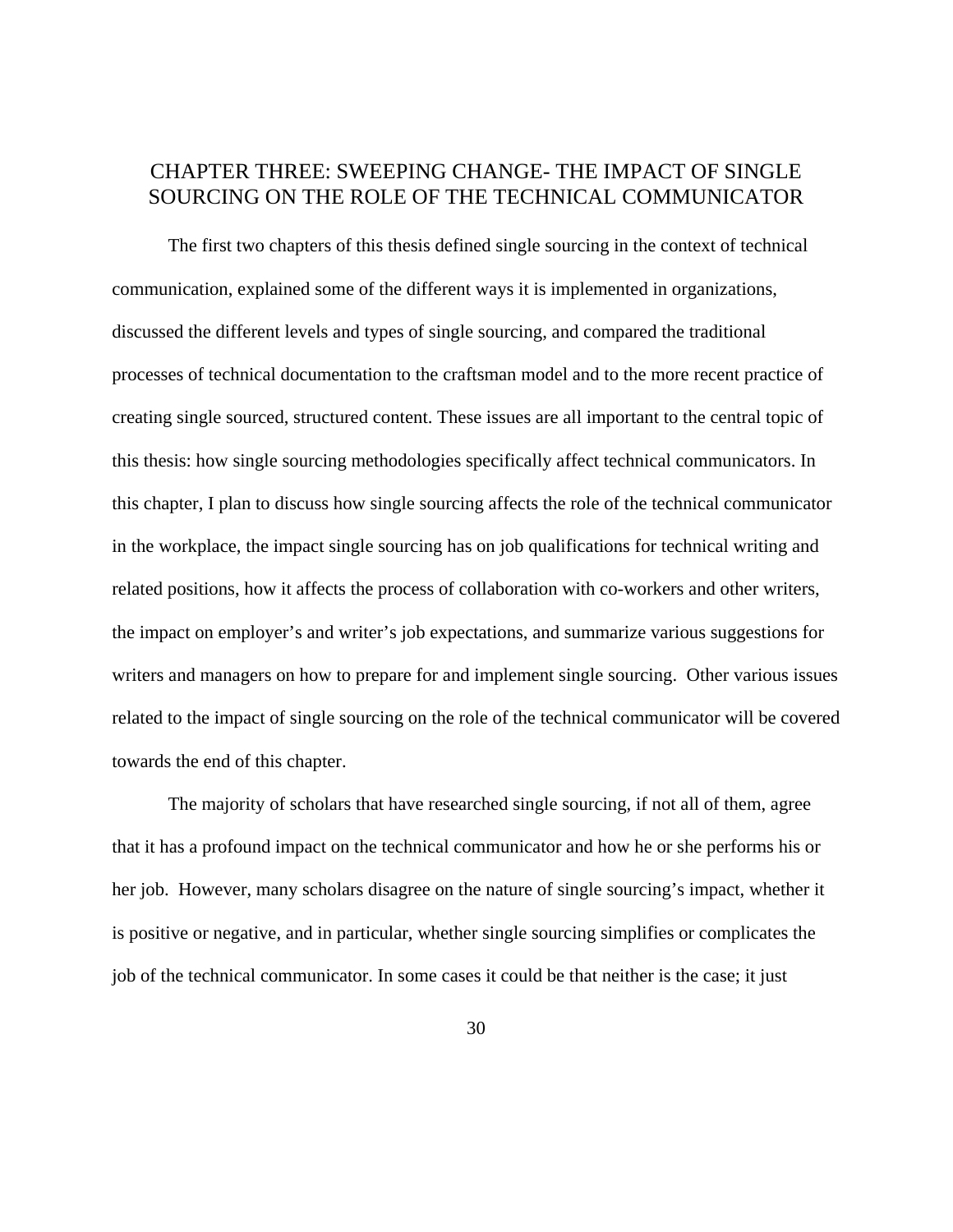changes how technical communicators perform their jobs, or it may simplify some aspects of these job while increasing the scope of their duties in other areas. In this chapter, I hope to provide insight on the possible impact of a single sourcing implementation on technical communicators.

#### Positive Effects on the Role of the Technical Communicator

There are several immediate positive effects on the job of the technical communicator when producing technical documentation. The positive effects can immediately be observed in the primitive level 1 state of Rockley's model, where "single sourcing eliminates much of the drudgery work of technical writing, automating formatting, document design, page breaks, broken links, updating multiple document sets that contain very similar information, and other annoyances and difficulties that have plagued technical writers" (Clark 21). Most scholars agree that one of the main purposes and goals of single sourcing is to eliminate unnecessary of complications in technical writing. Some researchers believe that when these types of tasks are eliminated, it can greatly impact the amount of work a writer produces, even that they "can be 50 to 100 percent more productive when they are relieved of the responsibility of formatting" (Hackos 320). The increase in production certainly seems plausible, but mainly if the writer is eliminating tasks such as reformatting information for reuse in other formats, or creating another document from existing information via single sourcing, not when writers are tasked with other duties such as tagging content in XML or SGML, which makes it easier for the organization to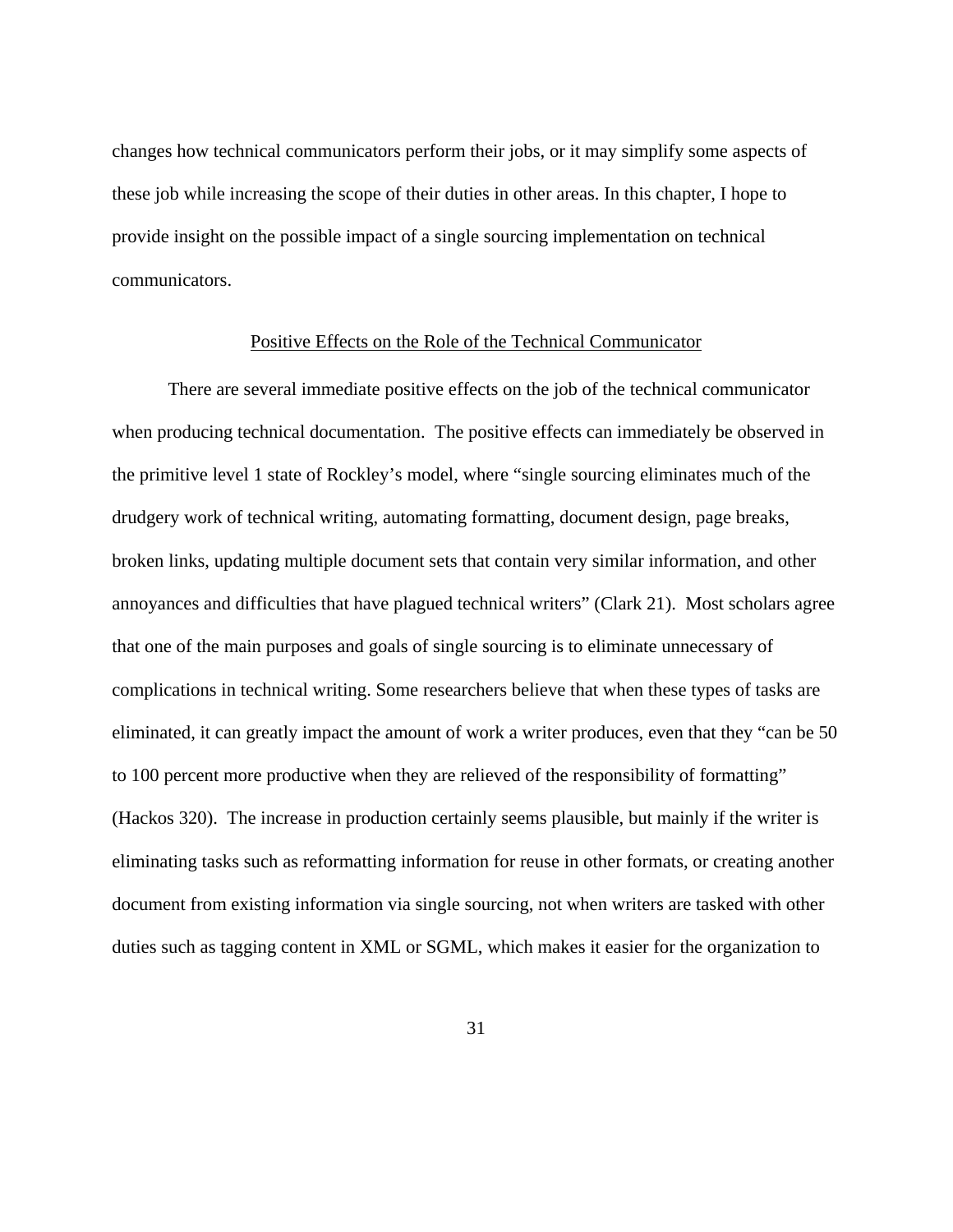reuse the information later, but takes longer to write in the initial stages.

A positive viewpoint on the effect of single sourcing is that when content is standardized, and writers are constrained by how the document is structured, authors can then "focus on the content that belongs in the procedure, not on how to put the procedure together" (Rockley, *Technical Communication* 350). Information developers that rely on single sourcing "are able to focus their efforts on the quality of the content rather than on trying to keep everything in sync manually" when creating, updating, formatting, and reusing documents and information (Hackos 298). Hackos tells her employees that might feel threatened by the promise of cutting costs with greater efficiency in single sourcing that everyone has more than enough work already and that "saving time on repetitive and redundant tasks makes time for quality" (Hackos 335).

It makes sense that more time spent focusing on writing the content would result in higher quality, but to make this type of situation possible, the technical communicator would fill the role of writer only. Other employees would have to set up the content management system that controls how the content is structured. In some organizations, especially smaller ones, when single sourcing is implemented, the writer has the role of helping create and maintain the content management system, which could take up a lot of the time that researchers believe can be used to focus on the writing. The role of the writer really depends on the unique situation that they are involved in. Different organizations do things different ways; some technical communicators may fill multiple roles in single sourcing, or some writers may be able to focus solely on the writing and improve the content they produce. The latter situation is where single sourcing can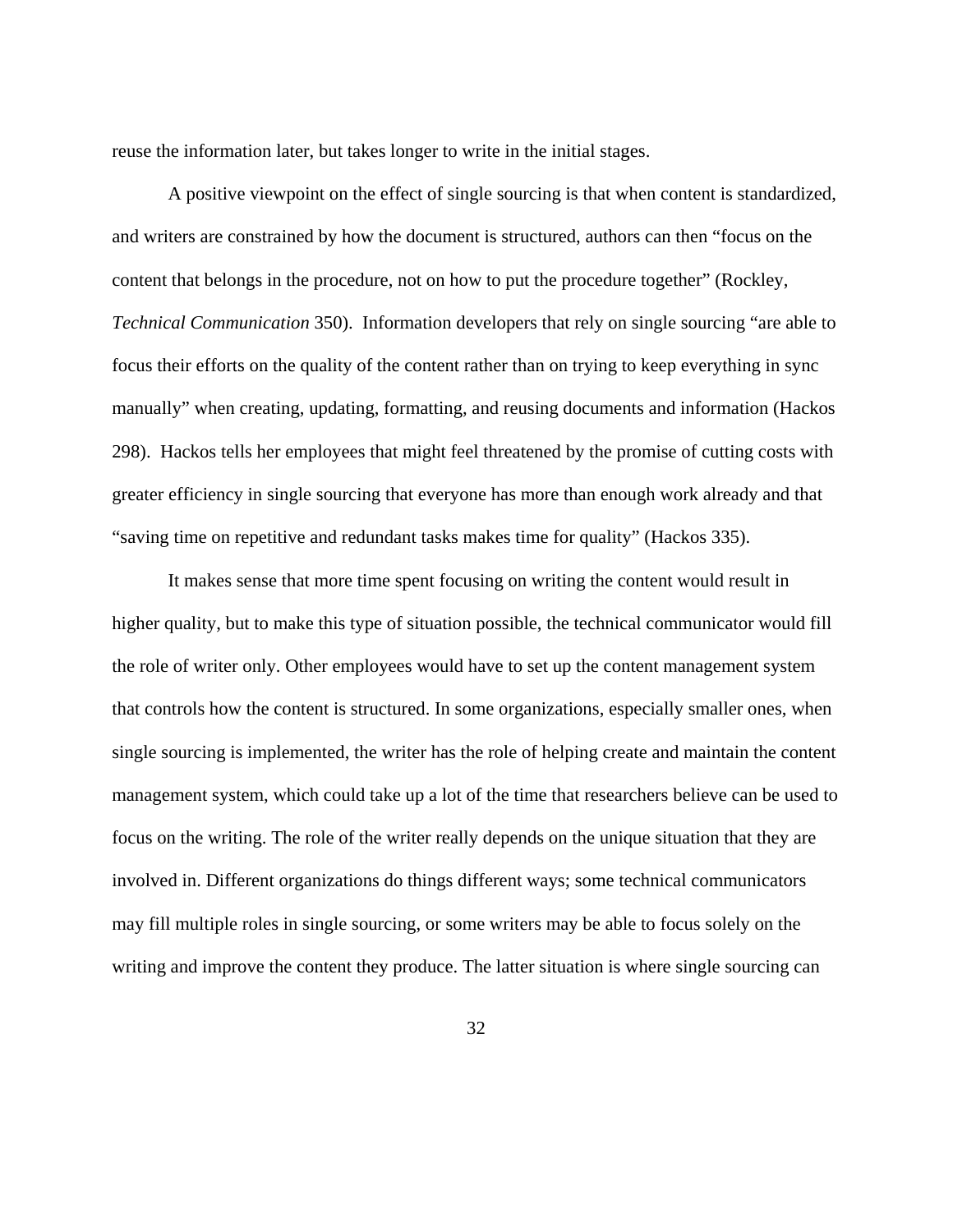be a positive for the technical communicator if quality of the content that they write themselves is their main goal.

Single sourcing, as noted earlier in this thesis, also is helping to phase out workplace situations where one writer, working alone, writes a manual or publication that is not tested for usability or reviewed until near completion. In single sourcing, since multiple technical communicators often work on the same publication, it is reviewed by multiple employees, and the writers working on the project have the obligation to "produce testable intermediate outlines or models" throughout the development process (Weiss 6). Creating the document in this manner eliminates a lot of technical errors, cuts down on the amount of documents that are not submitted in time for thorough editing, and more importantly for the writer, it frees them from having to work with documents that are practically "unmaintainable by anyone other than the solo author" (Weiss 6). This changes the role of the technical communicator to more of a collaborator, someone who does not have to deal with a document that is difficult to reuse or reformat because they cannot consult the original writer on what they have written.

Other researchers, such as Kramer, note that because single sourcing "automates" things like page layout, typesetting, and text design, this simplifies the authoring process because the writer does not have to worry about "controlling intra- and supra-textual features, and thus, authoring is easier" (329). In his research, Clark explained that in the level 1 and basic level 2 single sourcing that he observed, technical writers "spent more time focusing on text composing than they had been able to previously" and "were able to focus far more on communicating with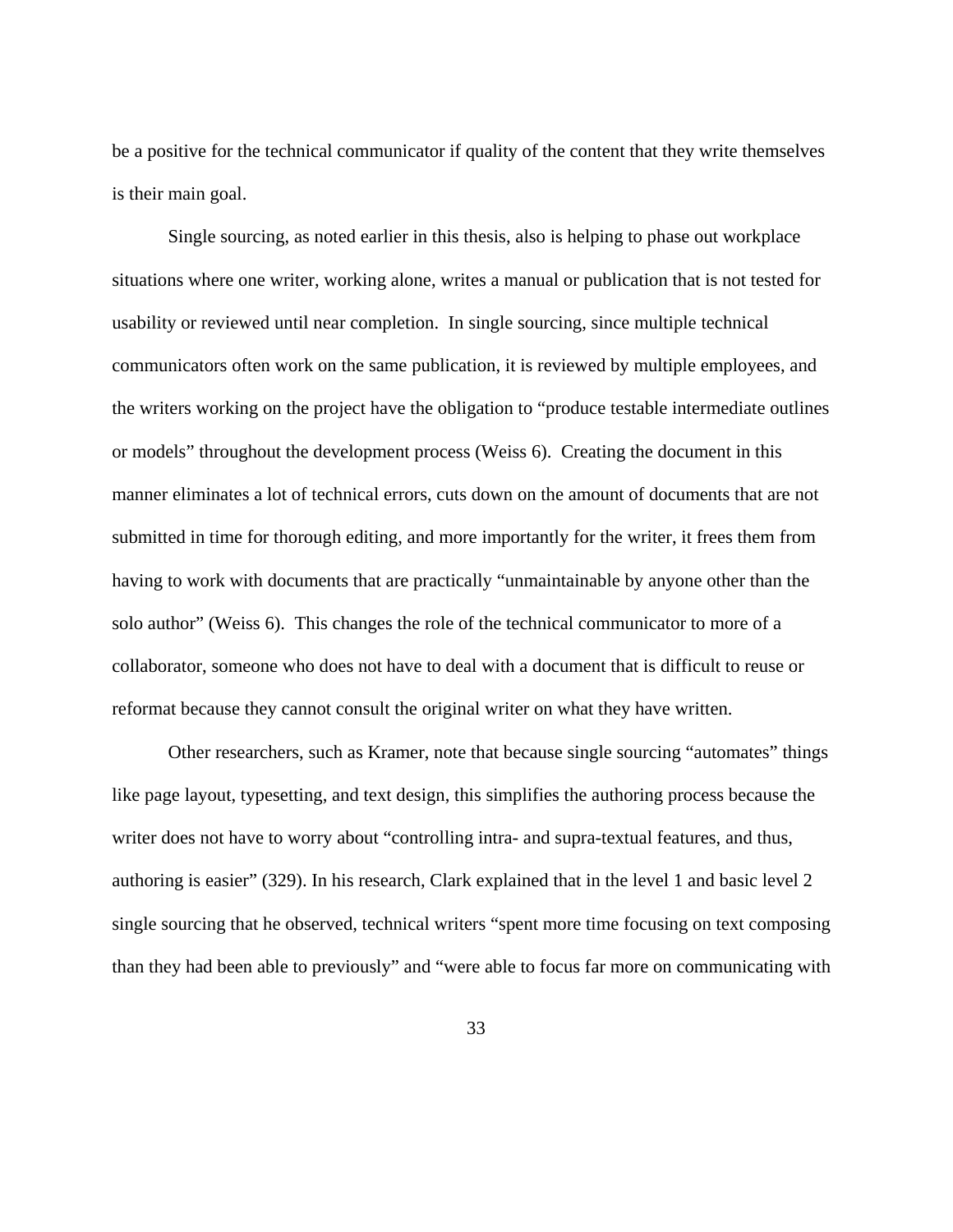their users than on managing the software underlying their real tasks" (23).

An aspect of some technical communicators' job is to participate in user discussion boards and answer user questions via email. Before single sourcing, the writer had to look up the facts and answers, copy the text, and post the answer in the existing thread on the message board or send it back to the user. With single sourcing, the writer often has "access to previously written chunks, not just entire chapters", which in turn "increases the speed with which these writers can get back to the user" (Price 200). This benefit with single sourcing does several things: it saves time spent looking up information and reformatting it to answer a specific user question, it is a faster and more effective way to communicate with the end user, and in effect, it alters the role of the technical communicator so they are "acting like clerks in a mail room, selecting this, that, and the other object to drop into the envelope and send off" (Price 201). The key point we can take from this is that it benefits both the writer and the end user in this situation.

Many researchers in technical communication, like Clark, frequently champion the cause of spending more time focusing on the user and how to communicate content better for them, so any added commitment from the technical communicator in this area must be considered a major positive. However, later in this chapter I will discuss the other side of this issue--how some aspects of the authoring process are now easier with single sourcing and there is seemingly more time available for these beneficial processes, while other unforeseen tasks can make the writer's job more complex and take away from time spent improving quality and usability.

34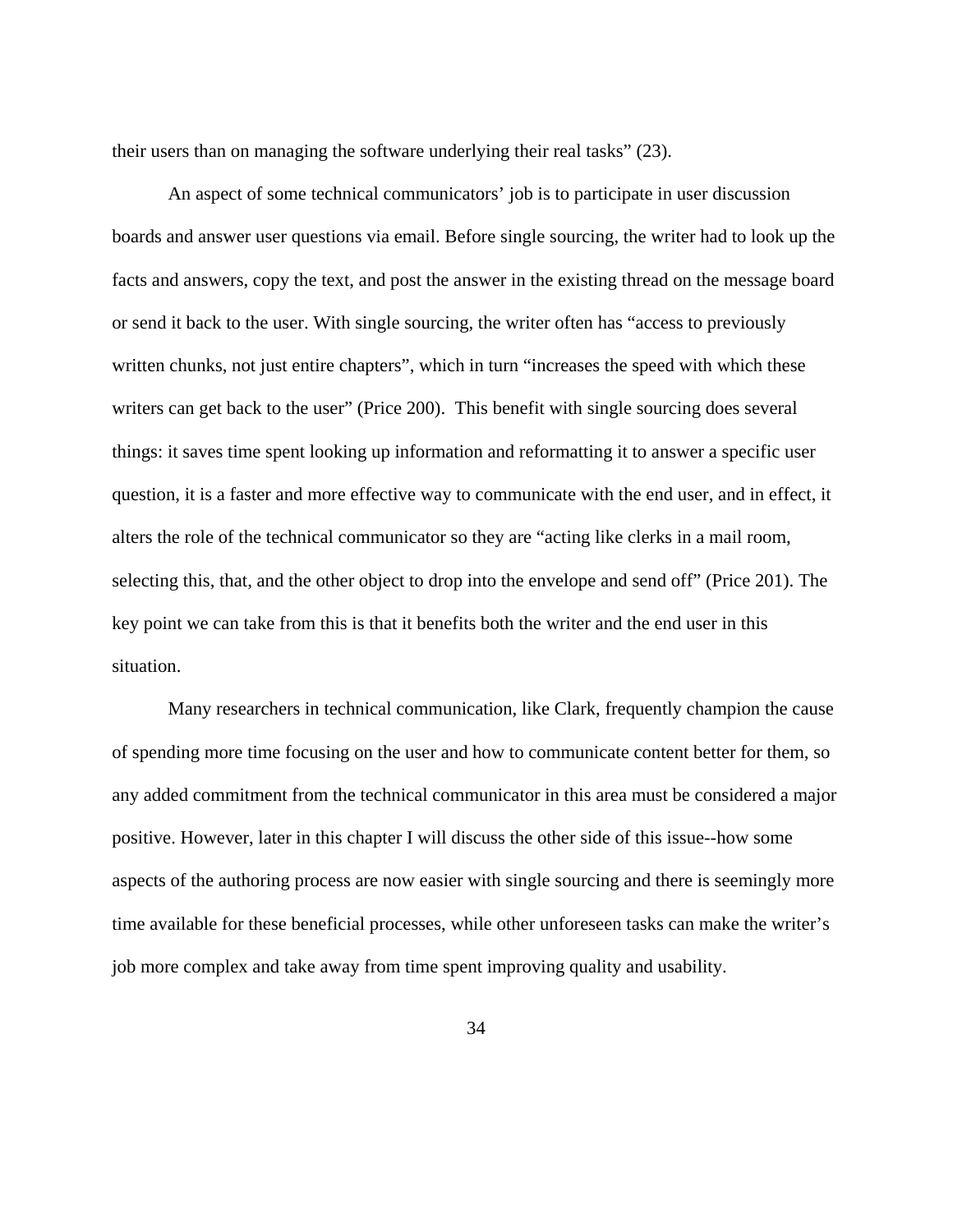Single sourcing can cause many role changes and strongly influence the division of labor within an organization. When single sourcing is implemented successfully in a manner that is a smooth transition for all parties involved, managers can see a result where technical communicators "turn their attention to interests rather than positions" (Bottitta et al 368). This result is an ideal outcome of single sourcing- when employees such as technical communicators forget about the title of their position or how their job has changed, and gravitate towards fulfilling a role that is not only much needed by their organization, but also something that they are good at and enjoy doing. In technical writing departments where workers fill different roles and collaborate to assemble documents into different formats for different audiences and purposes, single sourcing can be a very positive development for technical writers (Ament). By eliminating the duplication of effort, and removing the drudgery work of technical writing, Ament describes a positive outcome of single sourcing implementation:

Document assembly enables writers to do what they do best. Writers who care most about information development can focus on document content without wrestling with publishing technologies. And writers who care most about information architecture can configure document development tools to generate new documents in different formats quickly and easily (Ament 7).

Ideally, technical communicators should realize that their role in single sourcing is to develop parts of the whole, rather than a whole product itself, and because of this process, "team members become more interdependent" (Ament 16). Of course there are other factors to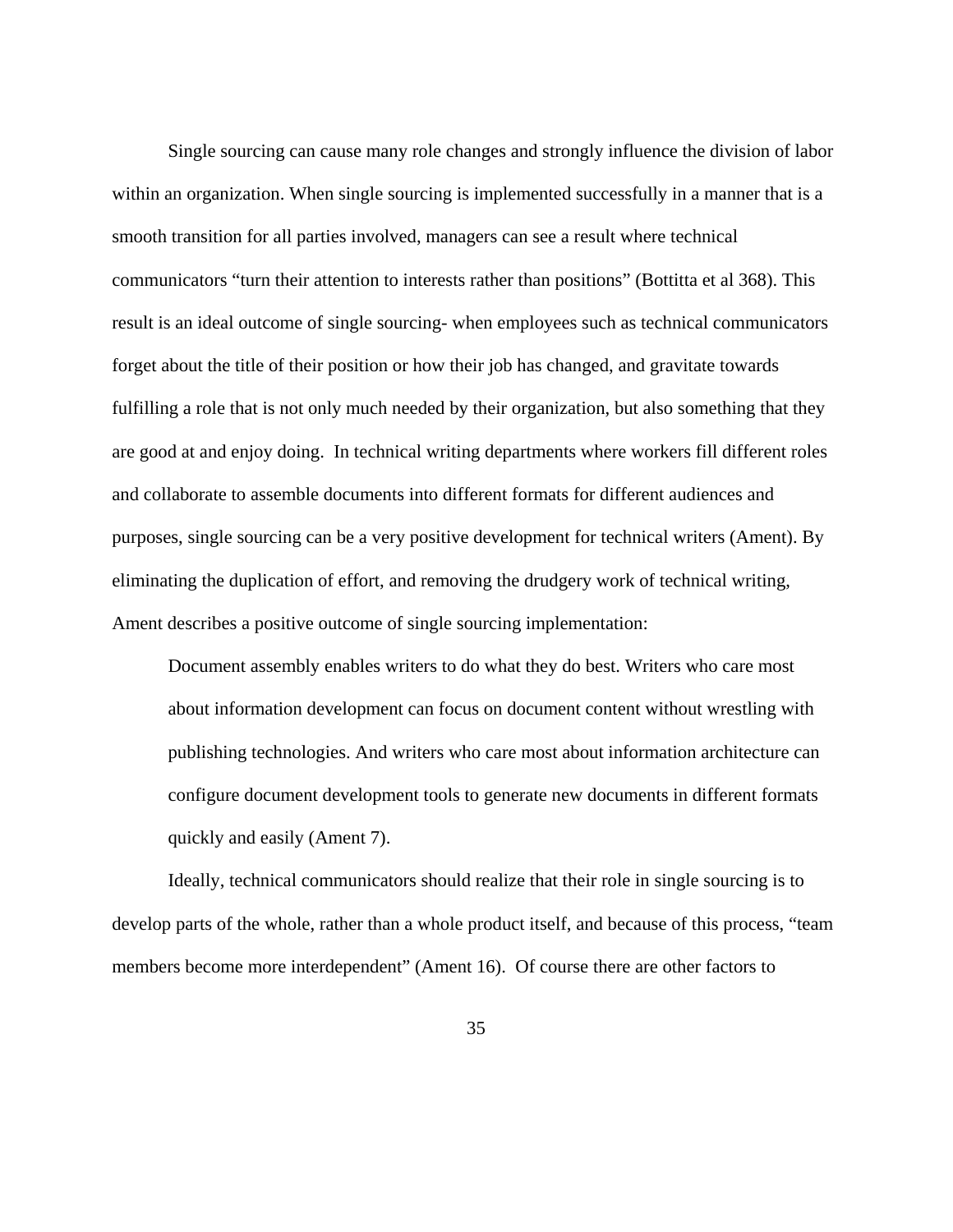consider, but a situation where technical communicators have the opportunity to work in the area that they are most interested in is something that communicators would likely embrace. The amount of freedom and flexibility an organization offers their employees during the implementation of single sourcing greatly impacts whether this type of situation is plausible. "Single sourcing is local, not global," in other words every situation is different (Ament). Single sourcing can also cause some technical communication departments to conduct a comprehensive study of their practices, which can lead to very positive implications for everyone (Clark 21).

 What we often read or hear about the move towards single sourcing, content management, and structured content is regarding the benefit to the business. Single sourcing and related methodologies can save time and money, increase efficiency and productivity, facilitate the creation of documents and texts in formats that were not previously possible, and increase the quality of the content for both the creators and users of products. Some might say that "can" is the key word in the last sentence. Single sourcing "can" do a lot of other things, depending on the organization that implements it, and how it is implemented.

Single sourcing can also affect the status of technical communicators in the workplace and in their profession, how much money they earn, how they are perceived by management, what companies expect from them, and their overall marketability.

#### Impact on the Status of Technical Communicators

The further emergence of single sourcing methodologies can have a very strong impact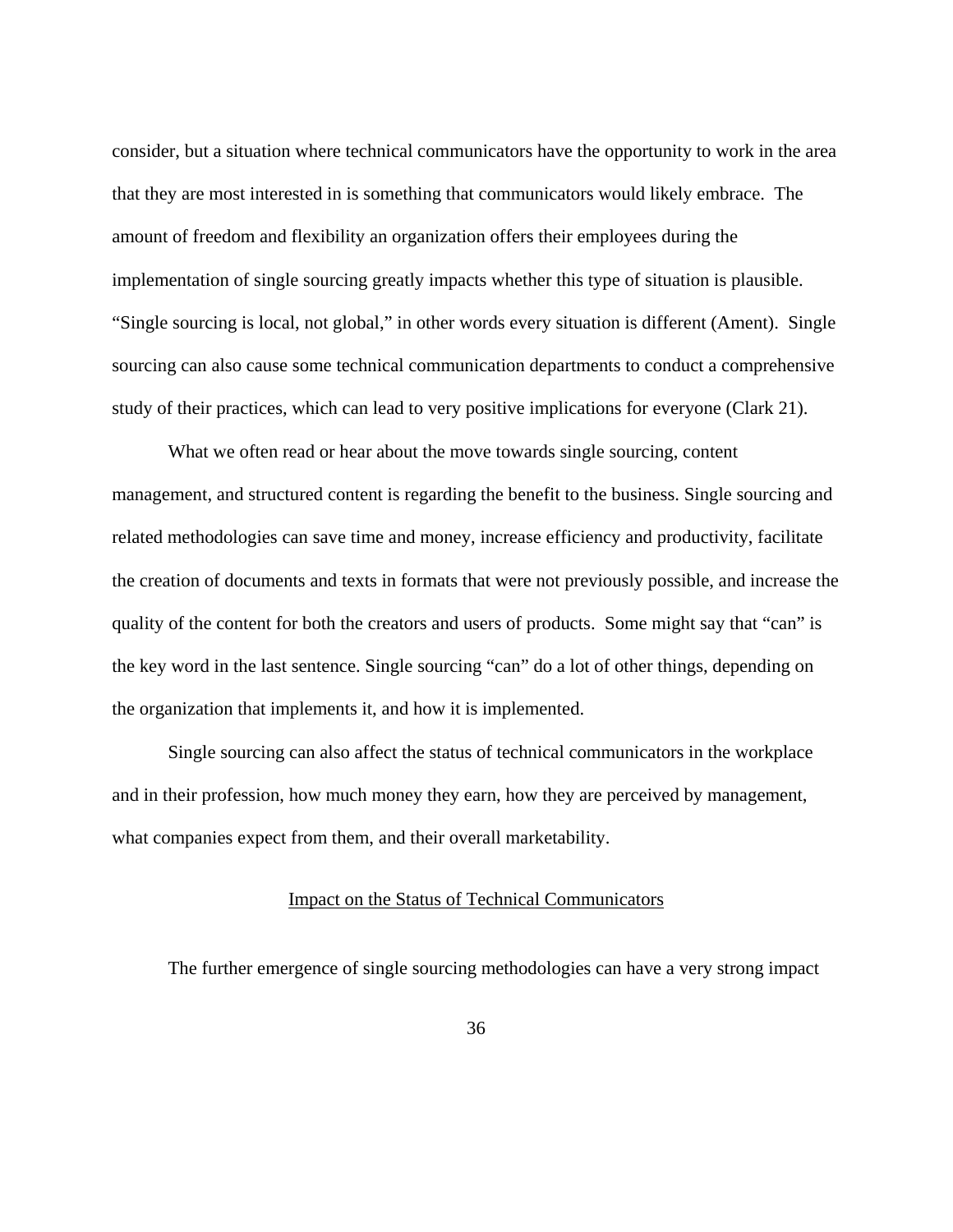on the status of technical communicators. Some researchers believe that it can be very beneficial to writers. Hart-Davidson explains that single sourcing has this potential because, more and more, "content developed on the Web becomes the product, and pages of information comprise the interface" (Hart-Davidson 145). Information is a rising commodity in today's business world, and we see for ourselves every day how much the World Wide Web continues to expand. It makes sense that the status of technical communicators has the *potential* to elevate, because there is a growing need for professionals that can communicate the increasing amount of information available to a variety of different users in the multiple formats required.

Other researchers have noted that, with the emergence of knowledge management, a related issue to content management and single sourcing, technical communicators now have the opportunity to seize leadership positions in "a vital area of nearly every business in the burgeoning knowledge age" (Wick 517). This aspect of knowledge management is related to single sourcing because one of the reasons businesses implement single sourcing and a content management system is to protect the organization from losing important information, knowledge, and best practices, which can be saved and stored in a single sourced database or repository. Should technical communicators choose to participate or apply for leadership positions in content management initiatives implemented by their firms, "single sourcing has the potential to increase the organizational impact and prestige of technical communicators…" (Clark 21). Technical communicators are skilled in more than just writing and analyzing information, and it is beneficial to the overall perception of our profession when they obtain leadership positions in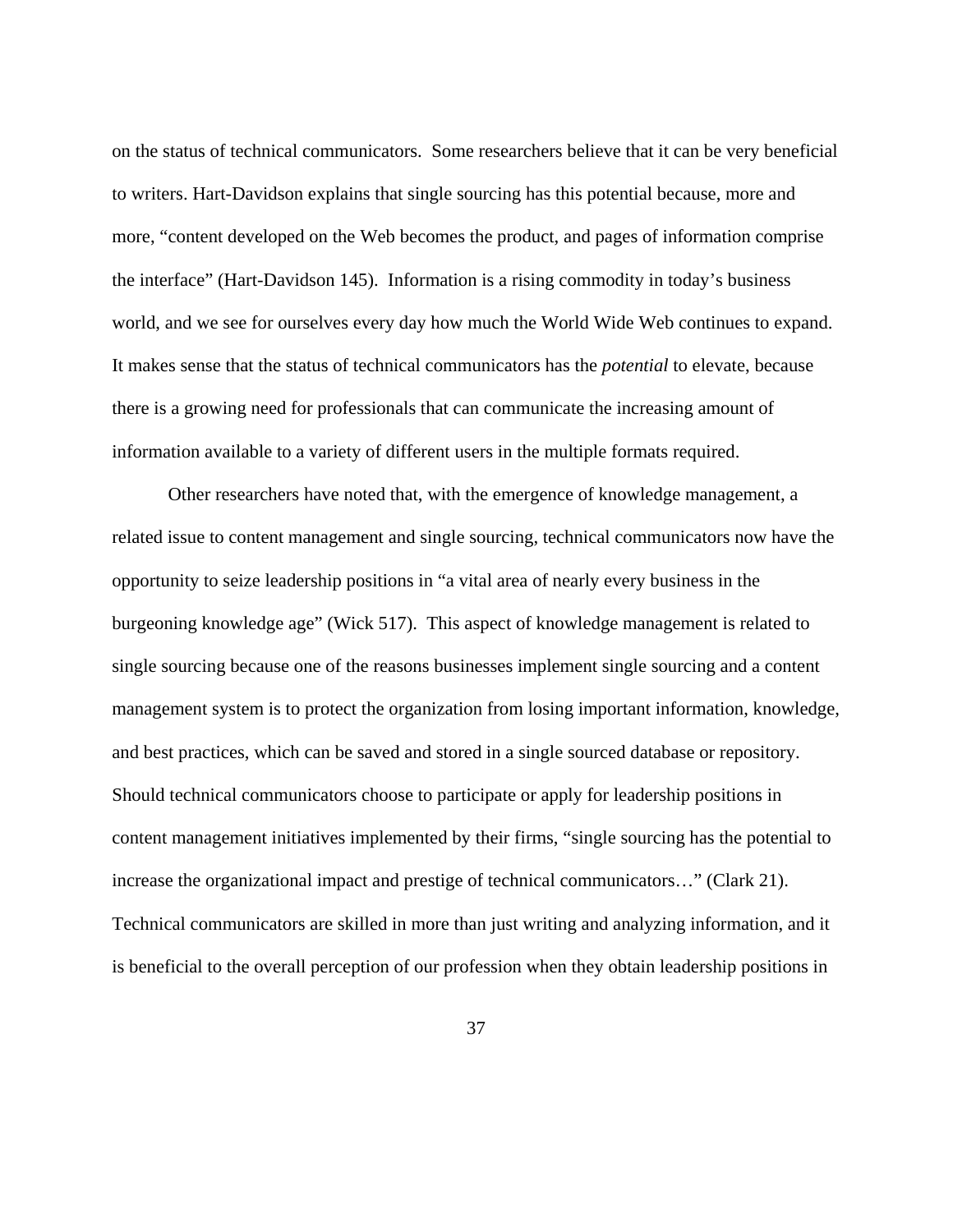an organization or company-wide initiative to manage content and information.

The effect of single sourcing on the status of technical communicators is important because their skills and expertise are often overlooked and undervalued. Technical communicators are skilled at "managing the massive amounts of unstructured data that currently makes up the World Wide Web or balancing the need to provide relevant, customized, even personalized information to an audience that is increasingly diverse" (Hart-Davidson 146). The audience is not just increasingly diverse in demographic makeup, but also in the format and interface they use to access information. Single sourcing methodologies are intended to provide customized information to end users, but to be delivered via a generalized, reusable process. Hart-Davidson believes that "technical communicators are most appropriately charged with maintaining a balance" between these aspects of production (151).

 The other side of the issue is that in some situations, single sourcing and "the separation of content from form can in fact add to the limited perception of expertise many in organizations have about technical communicators" (Clark 23). After observing employees at SecureCom Corporation, Clark noticed that technical writers "were boundary workers because of the conceptual separation of their work from that of others in the workplace" (23). While taking content produced by technical employees such as engineers and making it easily understood by the end users is part of what many technical writers do, when that is *all* that co-workers think they do or are capable of doing, it can result in technical writers being "granted less symbolic, social, and material capital than other workers in their organization" (Clark 23). The bottom line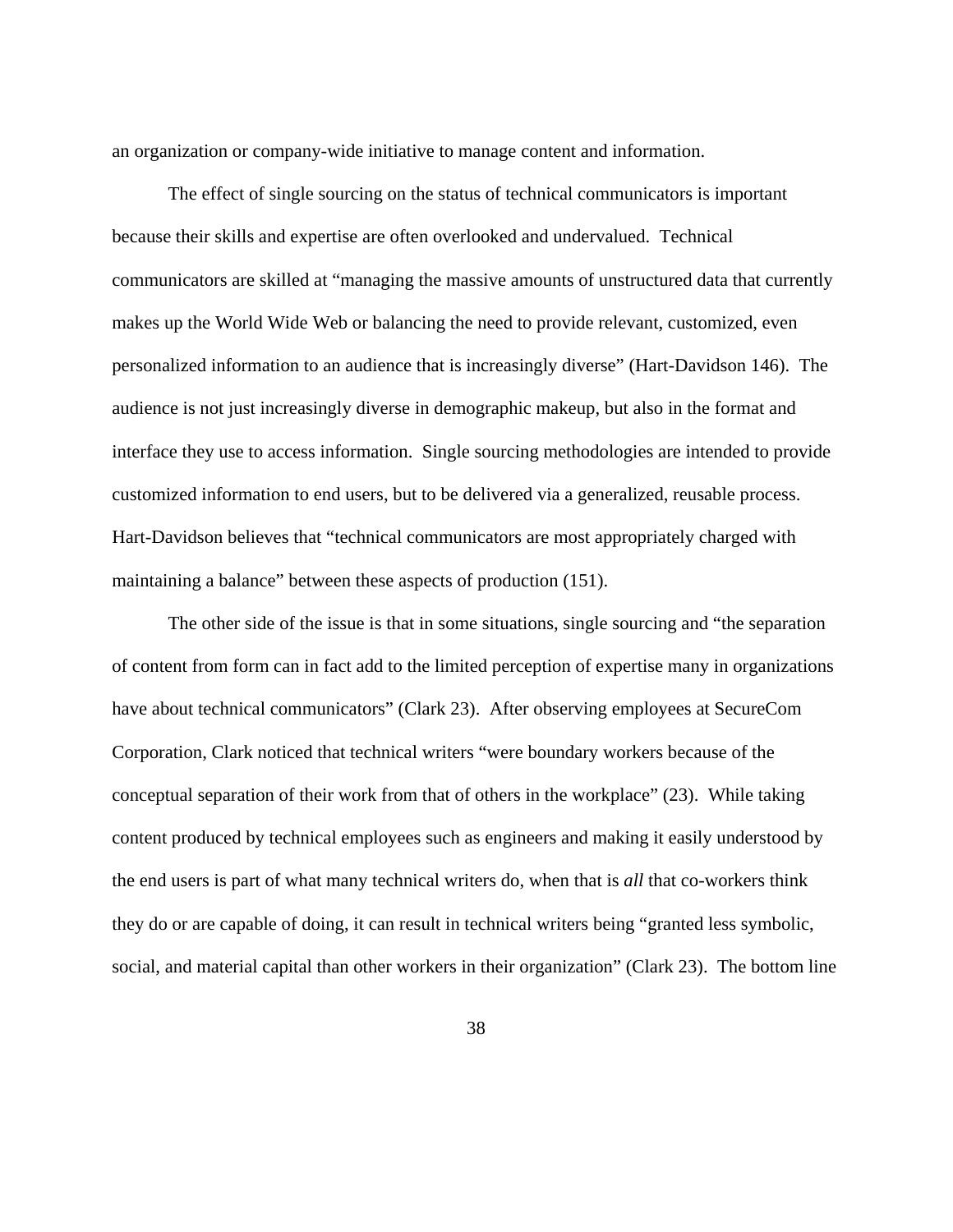is that single sourcing implementations that limit technical communicators' tasks to only writing and editing, and no design work or content creation, may cause communicators to be perceived by organizations as expendable or of lesser value than other employees. Some companies have begun separating technical communicators who do design work (into higher-paid positions) from those that only write and edit (Carliner 163).

The separation of skills and tasks, and the placing of employees on different career tracks goes back to an earlier statement in this chapter: that the circumstances of the single sourcing implementation, the particular methodology used and the system put in place, greatly determines how the technical communicator is affected. If single sourcing is implemented and technical communicators continue to use a wide variety of skills as part of a team working together, or if they are allowed to choose or progress into an area of the job that they enjoy working in, the implementation can go very smoothly and be very beneficial for the technical communicator. However, when the implementation of single sourcing confines the position and everyday tasks of the technical communicator to one small area, such as writing content only, this can end up limiting everything from their salary to how they are perceived by others in the organization.

The technical communicator must be aware of what is happening around him or her and observe whether the type of single sourcing implementation is a positive one for his or her status. A major reason why awareness is important is because of the specific role changes that may occur:

Single sourcing can, if practiced according to our scholarship, create strong distinctions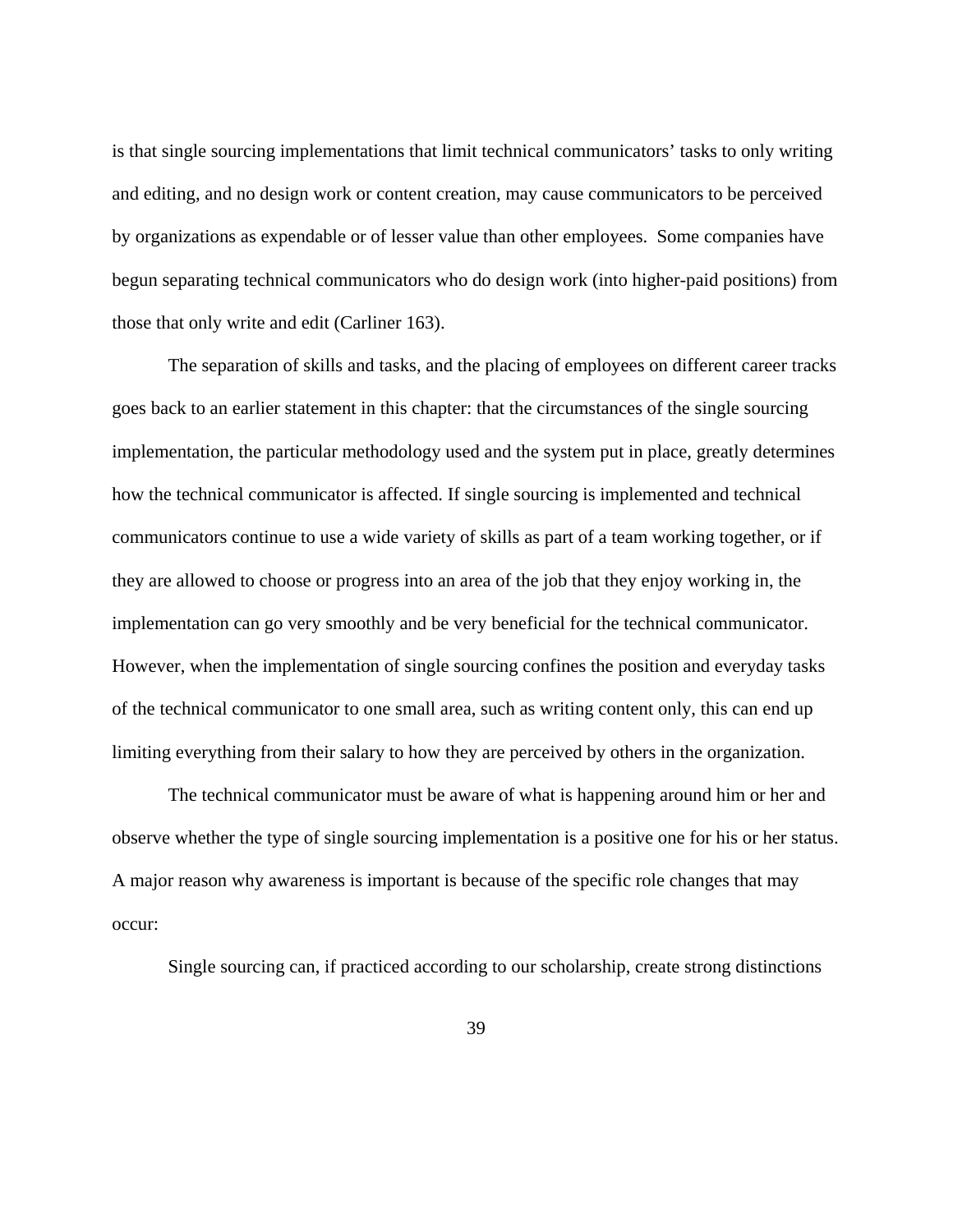between categories of work- 'tool experts' vs. 'writers' vs. 'designers' – distinctions that leave designated 'writers' able, at times of performance evaluations, to claim little of the broad-ranging, interdisciplinary expertise that has long been the strength of technical communicators (Clark 23).

It seems logical and smart for technical communicators to evaluate their own unique situation and how their status is affected by new single sourcing methodologies, in order to know where they stand in the changing landscape of their job.

#### Effects of Single Sourcing on Authorship and Creative Control

 When content is structured, standardized, and shared across many levels in an organization, it is almost impossible for a single author to maintain creative control over what they write. This is especially true in many single sourcing environments because a single writer no longer creates content on their own, but rather as one member of a team creating documents together. Rather than writing a whole document, and "owning" the content for a whole document, in single sourcing a technical communicator "may be responsible for a piece or crosssection in a series of documents" (Rockley *Technical Communication* 352).

 Since single sourcing is a collaborative environment, where writers often create chunks of information for databases, technical communicators may have to accept that they are losing authorship and "a proprietary relationship to their work" (Williams 325). This can be described as a "challenge to their professionalism" and technical communicators may need to "accept this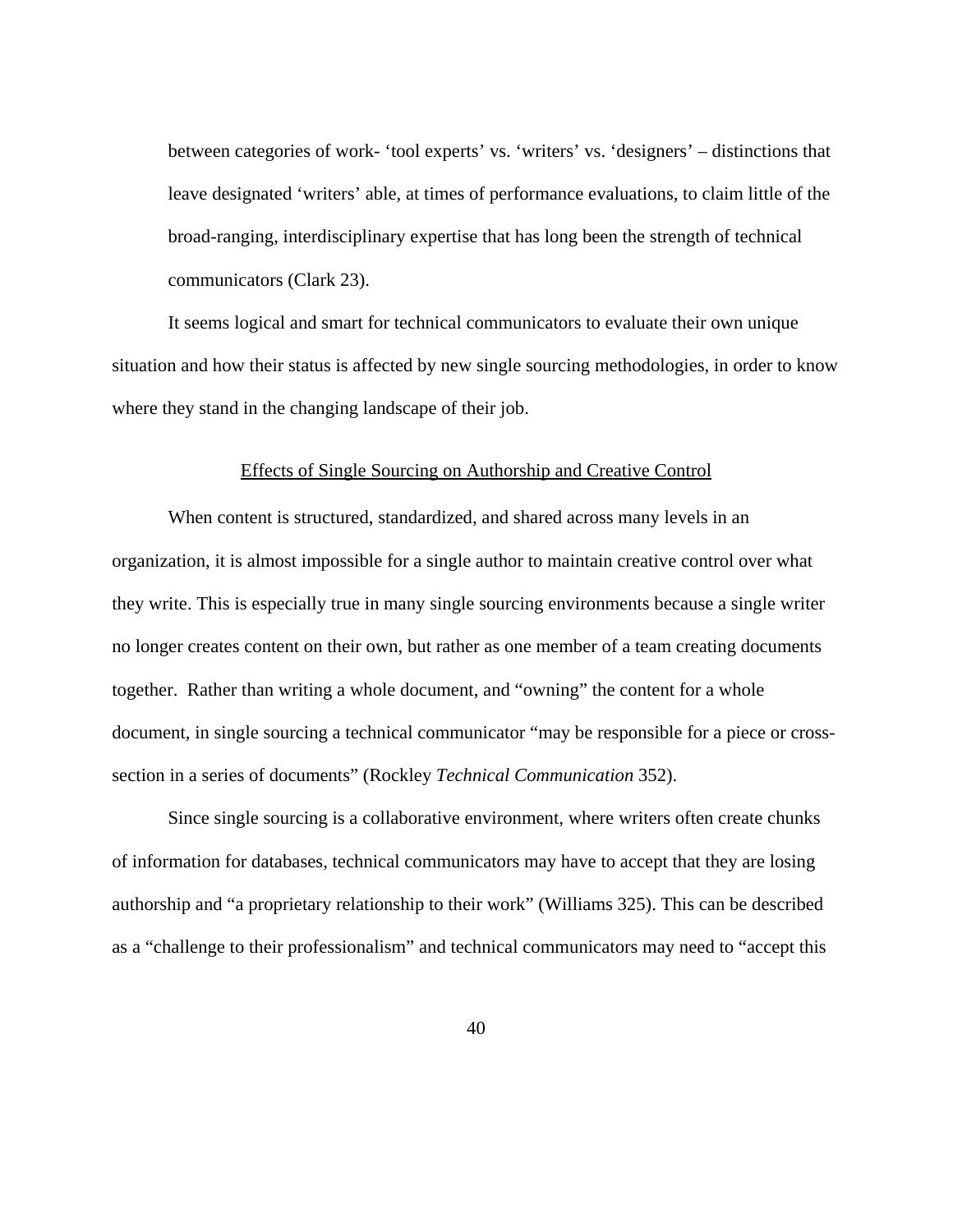further degree of 'egolessness' or watch as their work is exported to countries where workers are more willing" (Williams 325). This situation can be very unsettling to technical communicators, especially those that have been working in the craftsman model and creating content effectively on their own for many years and also fear the outsourcing of technical writing jobs to India and other nations outside the U.S. However, since many organizations are committed to moving to structured content and single sourcing as a beneficial way to do business, it makes sense that technical communicators will have to accept this new way of doing things or face the outsourcing of their jobs.

A lot of the move to single sourcing is a new mind-set or way of thinking that may or may not be communicated from management in the organization. Simply put, in single sourcing environments technical communicators must realize that they are part of a team now and that the days of claiming authorship over an entire document are, in many cases, over. Managers of technical communication departments "must be prepared to train writers, not on the software, but on a new way of thinking" before they introduce a new system (Sukach, Kennedy, and Devine 451). If technical communicators understand the team concept and different way of thinking that is required for successful single sourcing, then the transition will be much easier for all involved.

#### Other Changes to the Job of Technical Communicators Caused by Single Souring

 One of the potential results of writers' losing authorship and creative control over the products and documents they produce is that technical communicators may fill the role of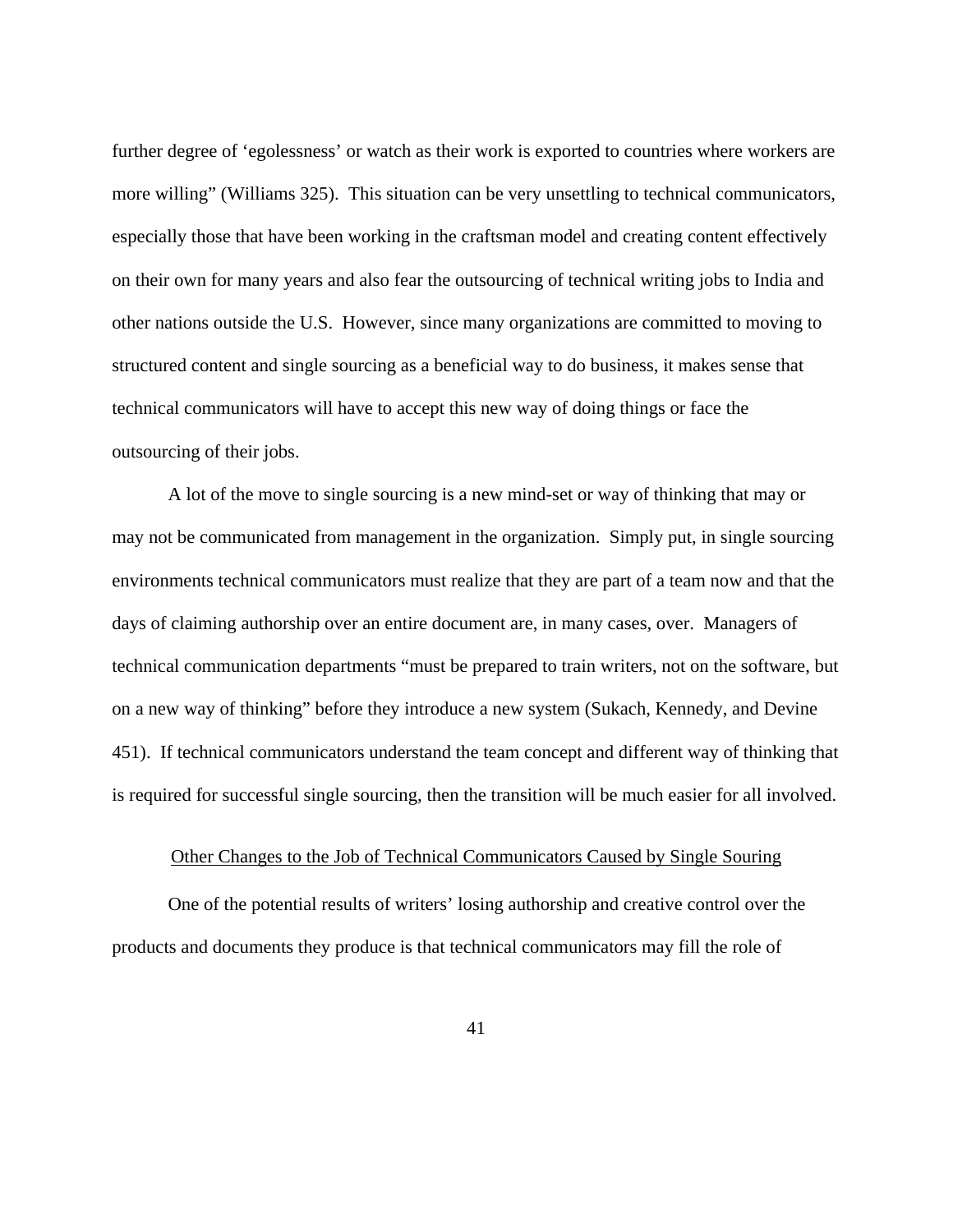content developers instead of writers (Carter 317). This can be a profound change, especially to the people in an organization whose primary responsibility prior to the implementation of single sourcing was writing. According to Carter, "one possible consequence of single sourcing is that the unified writer will be no more. The build-up of skills that writers possess may have come to a head; writing may be decoupled from information design, from layout, from grammar" (319). To explain this point more clearly, technical communicators who once developed whole documents including the writing, design, layout, usability testing, and editing may now only be responsible for only one aspect of the process. They may not do any writing at all, or they may only write in tagged chunks of information to be put into a database for other technical communicators to pull from. Why would a writer stop "being a writer" in a sense that they no longer produce text? Because producing documents in single sourcing environment requires it (Albers 340). There is often a drastic shifting of roles in the department or workplace:

Roles may converge: writers who once focused exclusively on print documents or online help might find themselves responsible for writing topics for both print and online documents. Alternatively, roles may become more specialized; for example, writers might concentrate only on writing while production specialists concentrate on producing final materials (Bottitta et al 358).

Technical communicators may be forced to accept these role changes and the potential reality that the landscape of the profession is moving towards a model where producing technical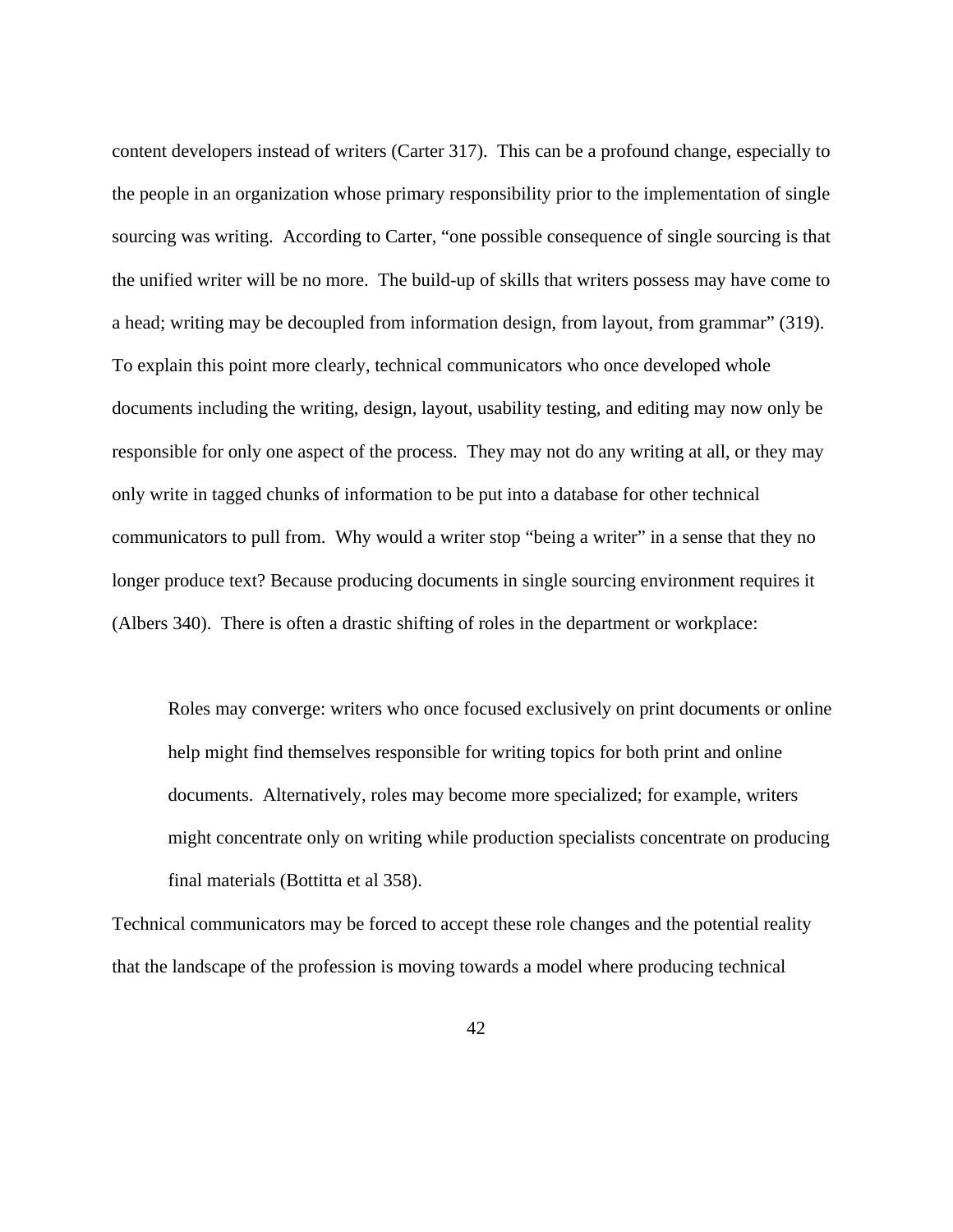documentation involves multiple employees responsible for smaller, more defined roles in the overall production process.

 In some situations technical communicators may fill multiple roles, but the theme is that technical communicators may have prepare themselves for an environment where they go from being involved in several or all aspects of production to focusing on one thing. Of course, focusing on one thing could negatively impact the amount of expertise and responsibility they can claim to management in performance reviews or to potential employers in a job search, another part of the changing landscape of technical communication that single sourcing and structured content is affecting.

### Increased Job Complexity as a Result of Single Sourcing?

Whether single sourcing makes the job easier for technical communicators or if it significantly increases job complexity is somewhat of an issue. A lot of the positive talk from researchers on this topic discusses the benefits to the business such as increased efficiency and quality of the documentation through decreased errors, standardization, and increased access to information. It has been estimated that when writers are relieved of the responsibility of formatting, that they "can be 50 to 100 percent more productive" (Bartlett 2002, qtd. in Hackos 320). Some of these researchers even go as far as to say that single sourcing makes things easier for the writer, because they can focus solely on the content or on one of the specific aspects of production that they choose or are assigned.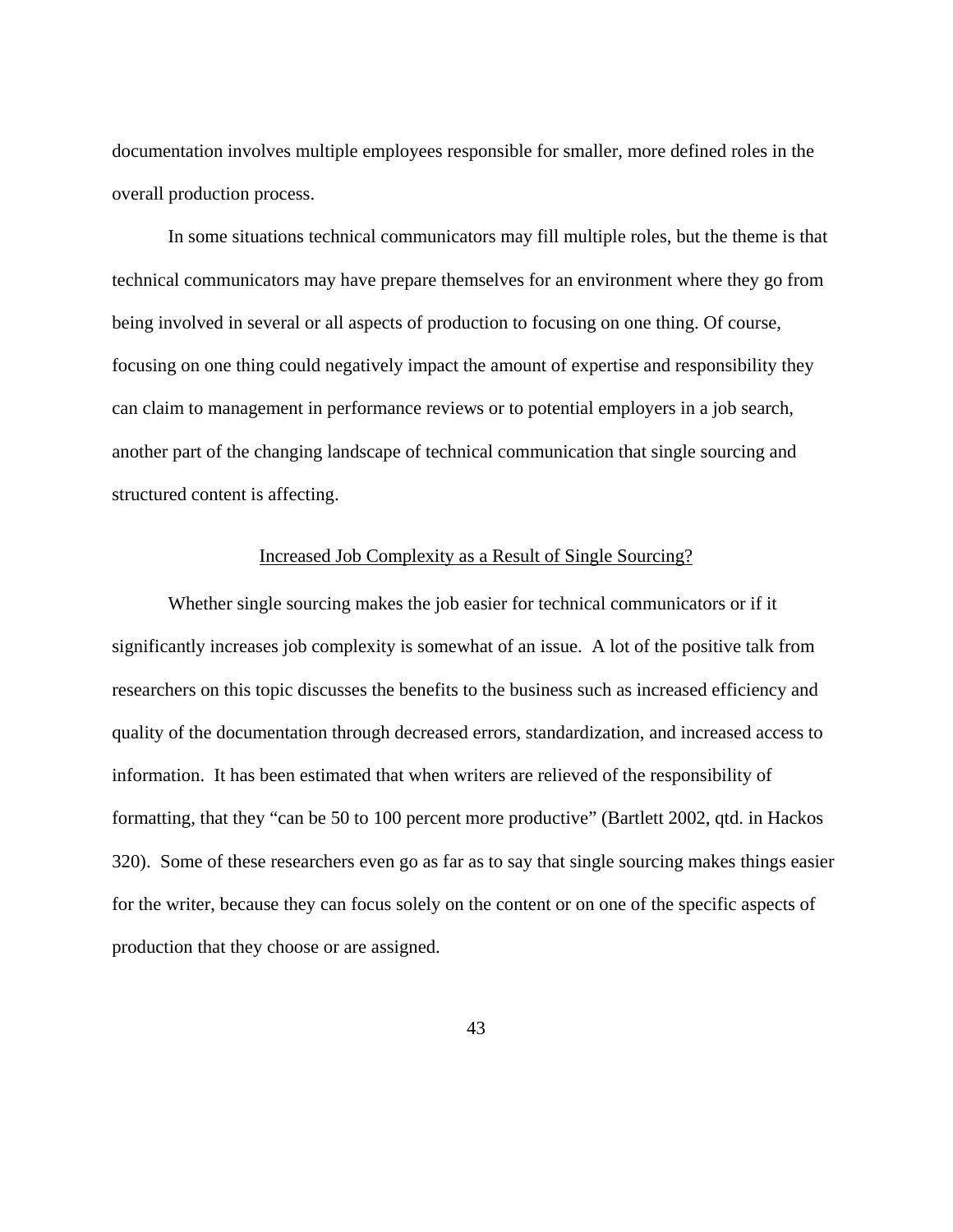After the implementation of single sourcing, "the removal of design and format control is often considered a simplification of the process. The writer, in effect, no longer has to worry about making such decisions, or controlling intra- and supra-textual features, and thus, authoring is easier" (Kramer 329). While Kramer disagrees with this notion of simplification, his statement is a good explanation of the positive mindset that considers the implementation of single sourcing a simplification of a technical communicator's job.

What Kramer and several other single sourcing researchers (Albers, Clark) believe happens to the technical communicator as a result of single sourcing, especially in advanced single sourcing and advanced content management, is increased job complexity and responsibility. With this increased job complexity and new responsibilities, "it is common for very little original writing to occur" (Kramer 329). Instead, "writers in effect become managers of the tools they use to create, publish, and manage content, and of multiple sources and shared files" (Kramer 329).

Technical communicators may have to learn skills of a more computer science-oriented nature (such as software skills and hypertext knowledge), which could impact their role and the overall complexion of their job. These technical skills have the potential to "jettison traditional technique that is the heart and sole of most technical writing theory" (Kramer 328). Many of the new skills required "also increase complexity in other ways that writer's aren't traditionally prepared for" (Kramer 329). An example of a new skill implementation would be the advanced single sourcing and content management implementation that took place at IBM a few years ago.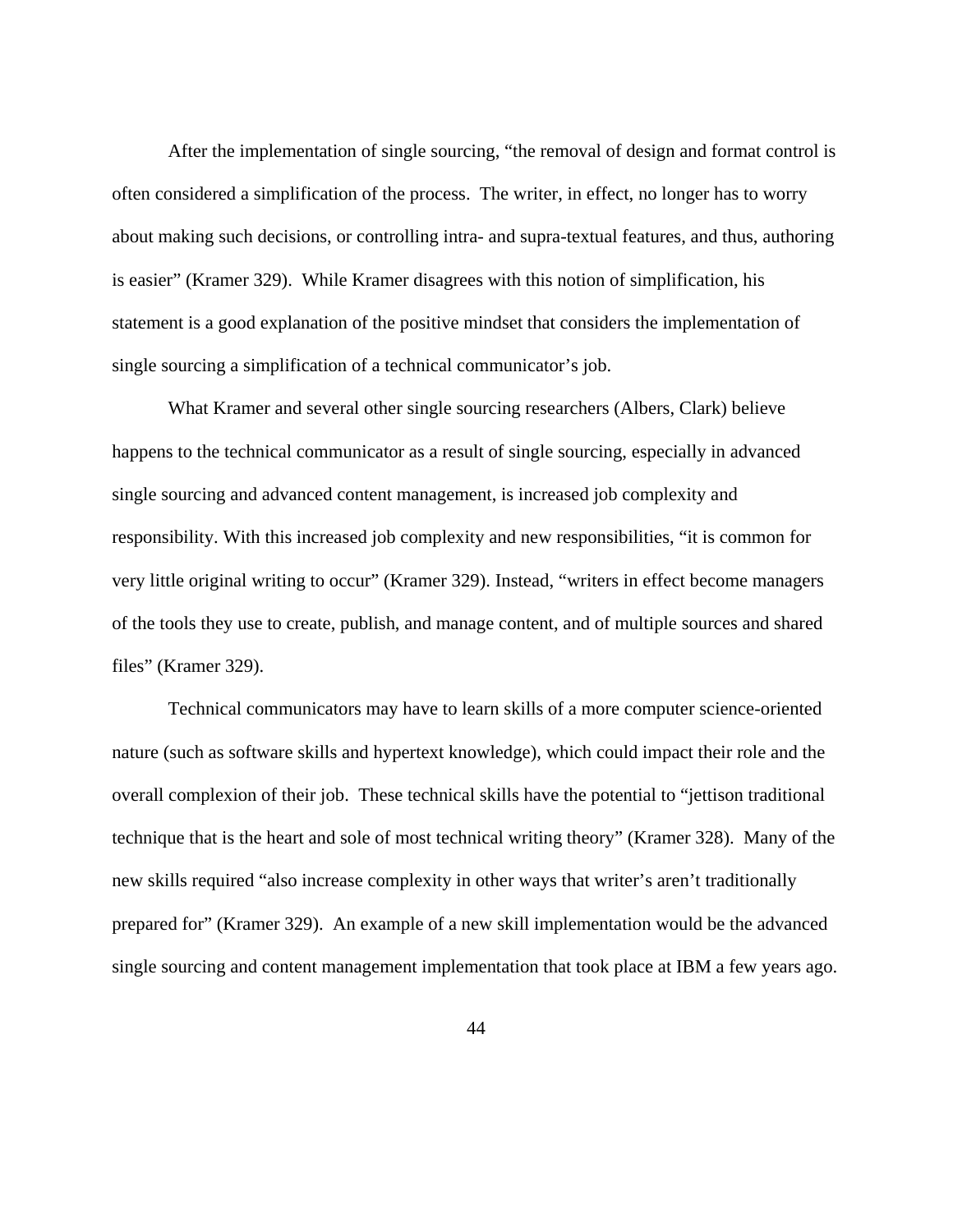Writers there had to learn the "architecture required to support dozens of languages, the support of up to 7 machine platforms, and the requirement to produce HTML, PDF, Winhelp, and additional specialized media types from single master files" (Kramer 331). The requirement to learn these types of skills and take on said extra responsibilities can be very overwhelming for a technical communicator, especially one who comes from an educational background not in the computer science field, such as English or Communications.

To demonstrate how much more technology expertise is required for writers to do his or her job in a single sourcing environment, the following list is a "typical set of responsibilities for a writer during a development cycle":

- Check in files weekly to maintain current file base
- Ensure that books "run" error-free
- Report file errors to owners of file. Run both PDF and HTML versions of all books owned
- Verify conditional statements information for each platform that affects document
- Update indexing
- Prepare book for review in HTML and PDF formats
- Update new cross-references or related files

(Kramer 333)

This list exemplifies the "technologist nature" of many of the new responsibilities with single sourcing and also explains how several researchers (Rockley, Kramer, Clark) believe that single sourcing increases the scope of what writers do.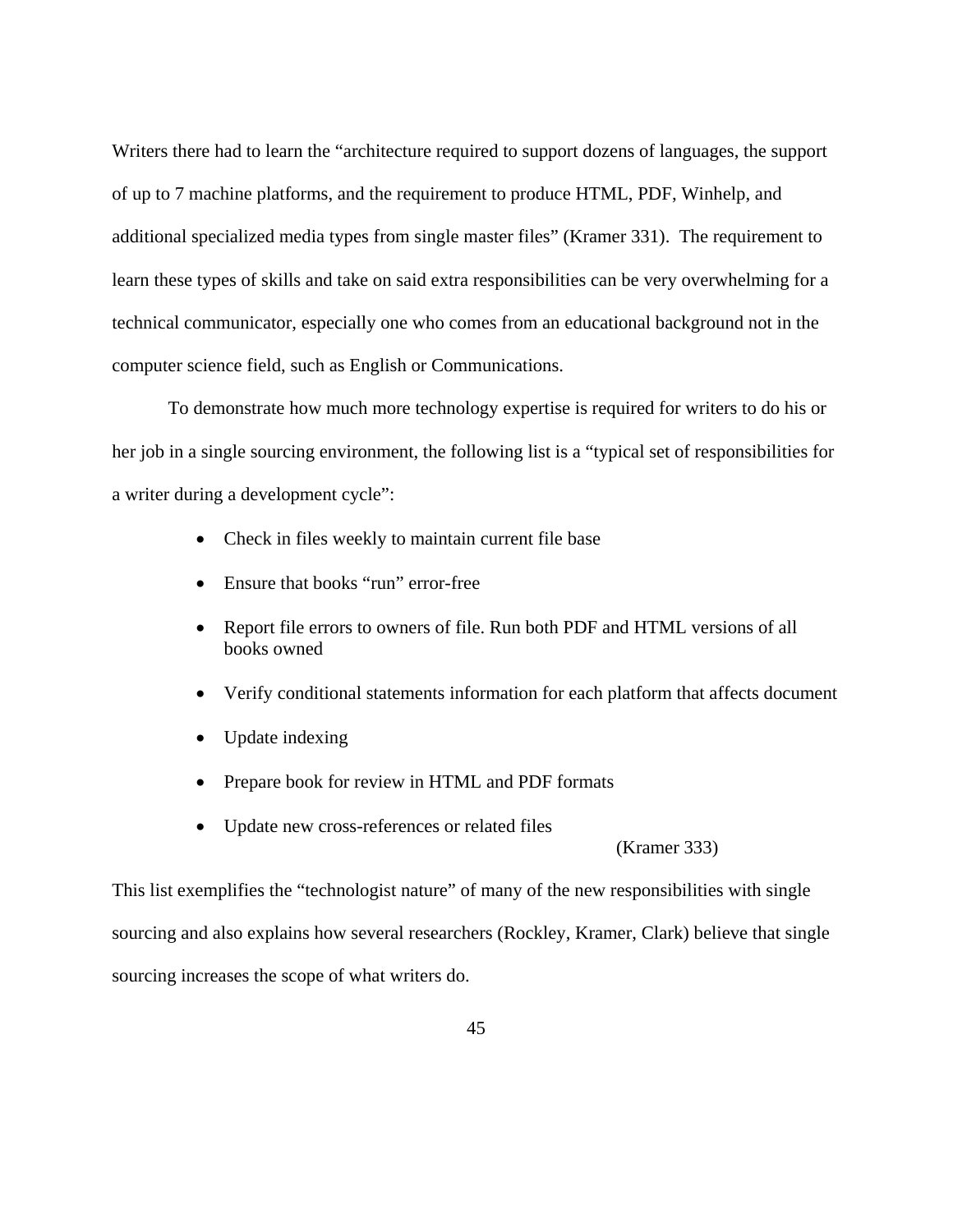Large companies that implement single sourcing will often see a streamlining and higher efficiency in the creation of documents in multiple formats by using DTD (Document Type Definitions) and structured content, "but only at the cost of increased job complexity for the writer, who now becomes a file-management technologist and troubleshooter extraordinaire" (Kramer 331). Some other complex features a writer may work with in single sourcing are "conditional expressions", text structures that contain multiple markups in short phrases or word blocks, applicable to several different formats (Kramer 331). These features and innovations are necessary for organizations that seek to produce documents in multiple output platforms and the wide dissemination of standardized information. While they "solve specific market issues," they come with "internal technical challenges" that often vastly increase the job complexity for writers and technical communicators (Kramer 333).

# Some Negative Effects of Single Sourcing on the Technical Communicator and Suggestions for the Broadening of Skills

 There are many varying opinions on what type of effect single sourcing has on the technical communicator, positive or negative, empowering or limiting. Most or all agree that the implementation of single sourcing methodologies has a drastic effect on the role of the technical communicator, and greatly changes the nature of the job.

There are many possibilities and instances of negative results for the technical communicator after single sourcing is implemented. Of course, as stated before, every situation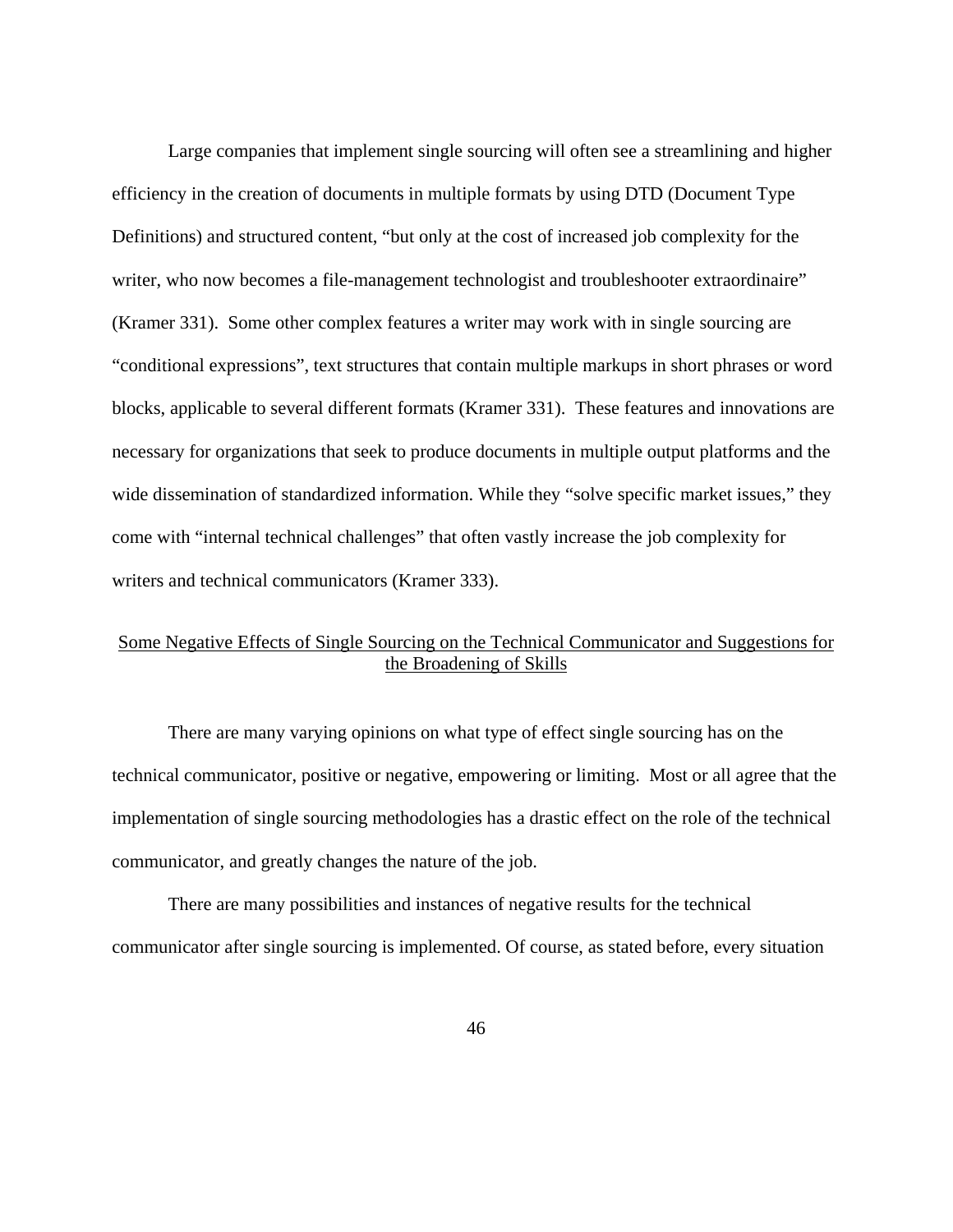is different. In some cases, single sourcing has the potential to improve the status of the technical communicator and greatly benefit the organization that employs them. However, no matter what the specific effect is, everyone in the field should be aware of what can happen when single sourcing methodologies are limiting to the technical communicator. It does not appear that the researchers who point out the negative possibilities are trying to scare technical communicators, or that they are against these methodologies, but rather they are trying to educate members of the profession so they can be prepared for or adjust more smoothly to changes in their job and organization.

As discussed in the previous section, "single-source production can be complex, messy, frustrating, and time-consuming" (Kramer 328). But the implications have the potential to be much more serious for technical communicators. With the increase in the amount of structured content, which results in the decrease of actual writing, or reduces writing to the creation of chopped sentences and brief phrases tagged in XML code, writers are in danger of losing content production altogether. When technical communicators limit their roles to content production and do not take advantage of opportunities to broaden their knowledge and base of skills, it is possible that technical writers could become expendable in some single sourcing environments. Because of potential down-sizing, technical writers should "consider what might be lost if we limit our roles to content production" (Clark 24). Technical communicators have always prided themselves in having a broad range of skills and being in an environment where content production is all they are responsible for could be a negative implication for their career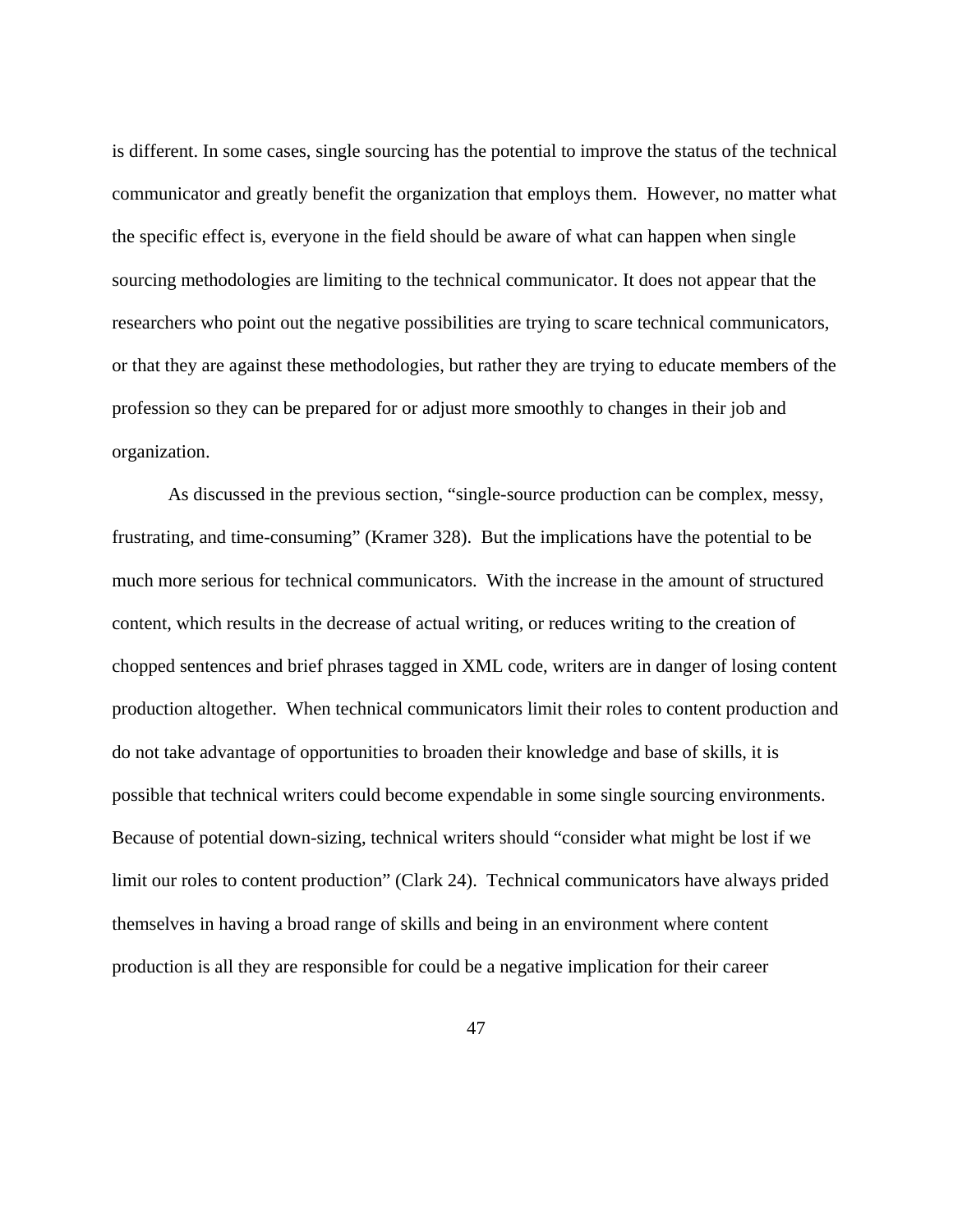progression. "The application of structured documentation requires technical communicators to expand their skills and knowledge areas to better provide users with documentation to their individual needs and desires" (Sapienza 407), so not only is expanding their skills and knowledge because of single sourcing good for a writer's career path, but is also a positive for the end users of the products we create.

By adding new skills and increasing their knowledge base, there is "the possibility that single sourcing creates a new kind of writer, one who is more integrated than before…by 'integrated' we mean that the writer is required to integrate more skills to retain the self image (and the job description) of writer" (Carter 319). If single sourcing were to help produce a technical communicator who had wider base of skills than before, then that would definitely be positive for all involved. Single sourcing and content management could also become an additional skill in the repertory of a technical communicator (Williams 326). The adding of new skills and competencies in technology may also have implications for related positions in technical communication such as information designers "as businesses attempt to better target their products, and as businesses address ongoing pressure to keep costs competitive, all types of technical communicators should work to develop proficiency in the technology they are communicating" (Carliner 160).

Some of the skills that technical communicators will have to integrate most during and after the implementation of single sourcing methodologies are skills in collaborating with coworkers. Because single sourcing involves creating a "collaborative authoring environment"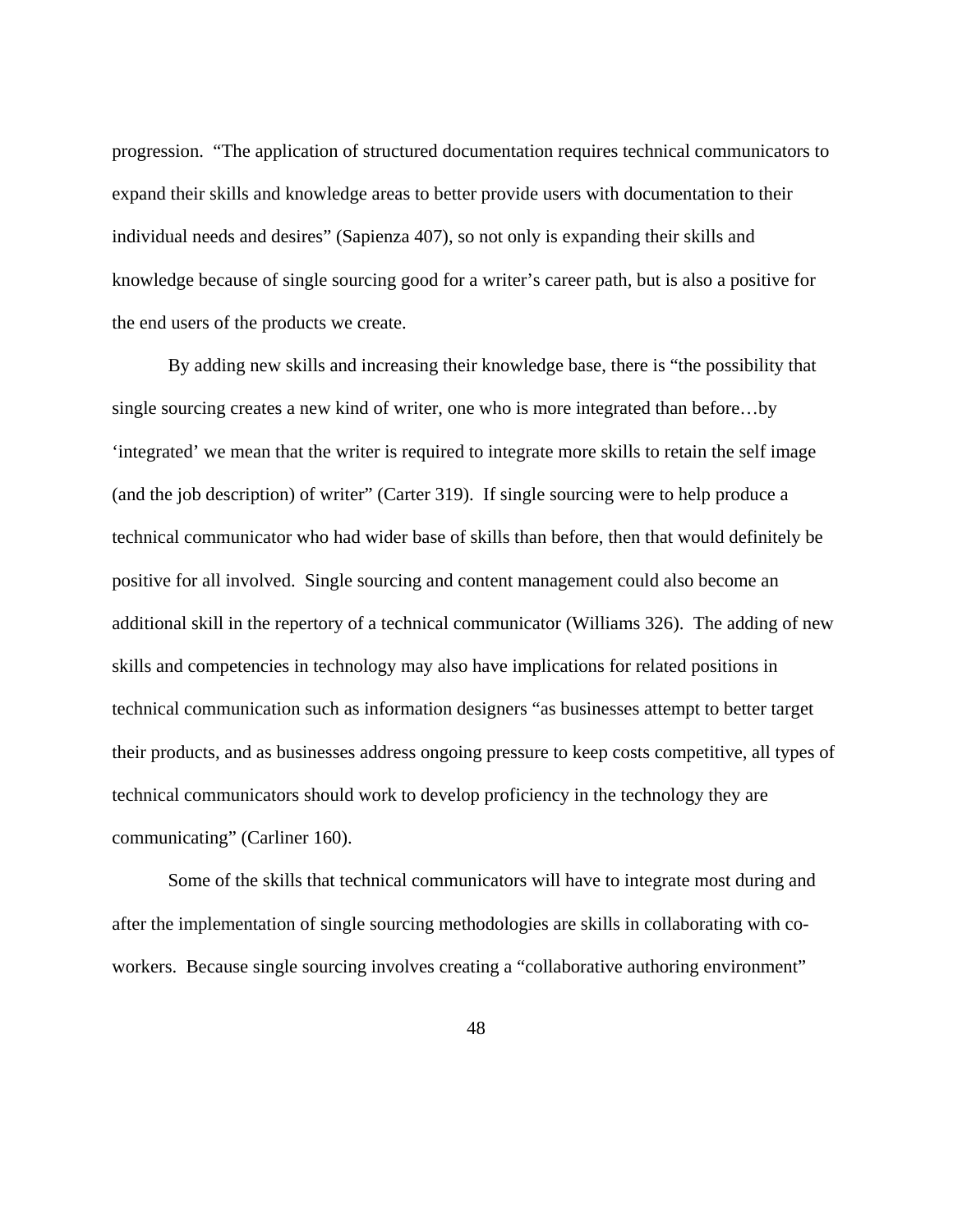(Rockley 352, Hackos, Williams), technical communicators will have to work together for a variety of reasons. One of those reasons that "text creation and updates" will start to move to smaller chunks of information created by multiple authors (Albers 342), is because creating a single source manual or building a single source library requires "a high degree of cooperation from participating groups" (Bist 87). Also, the fact that content and format are often separated in the documentation process necessitates collaboration between co-workers and promotes team members become interdependent on each other (Ament 10).

#### Strategies for Managers Dealing with Changing Roles of Technical Communicators

 The implementation of single sourcing methodologies in an organization can have a very drastic effect on the technical communicator and his or her role. There is often a shifting around of positions, changing of roles, and even the adding and elimination of roles. These changes in the workforce can be very stressful to employees of an organization, and management must be able to help make the transition to single sourcing a smooth one along with facilitating the shifting of roles.

After making the move to single sourcing, an organization may decide they need a media expert to analyze the strengths of formats and maximize their effectiveness (Bottitta et al 358). Another position that may be added is a usability expert. At the same time, some roles may be eliminated because now multiple writers are not needed to write online help and printed material; one writer can do both. However, it is more common for an organization to eliminate roles but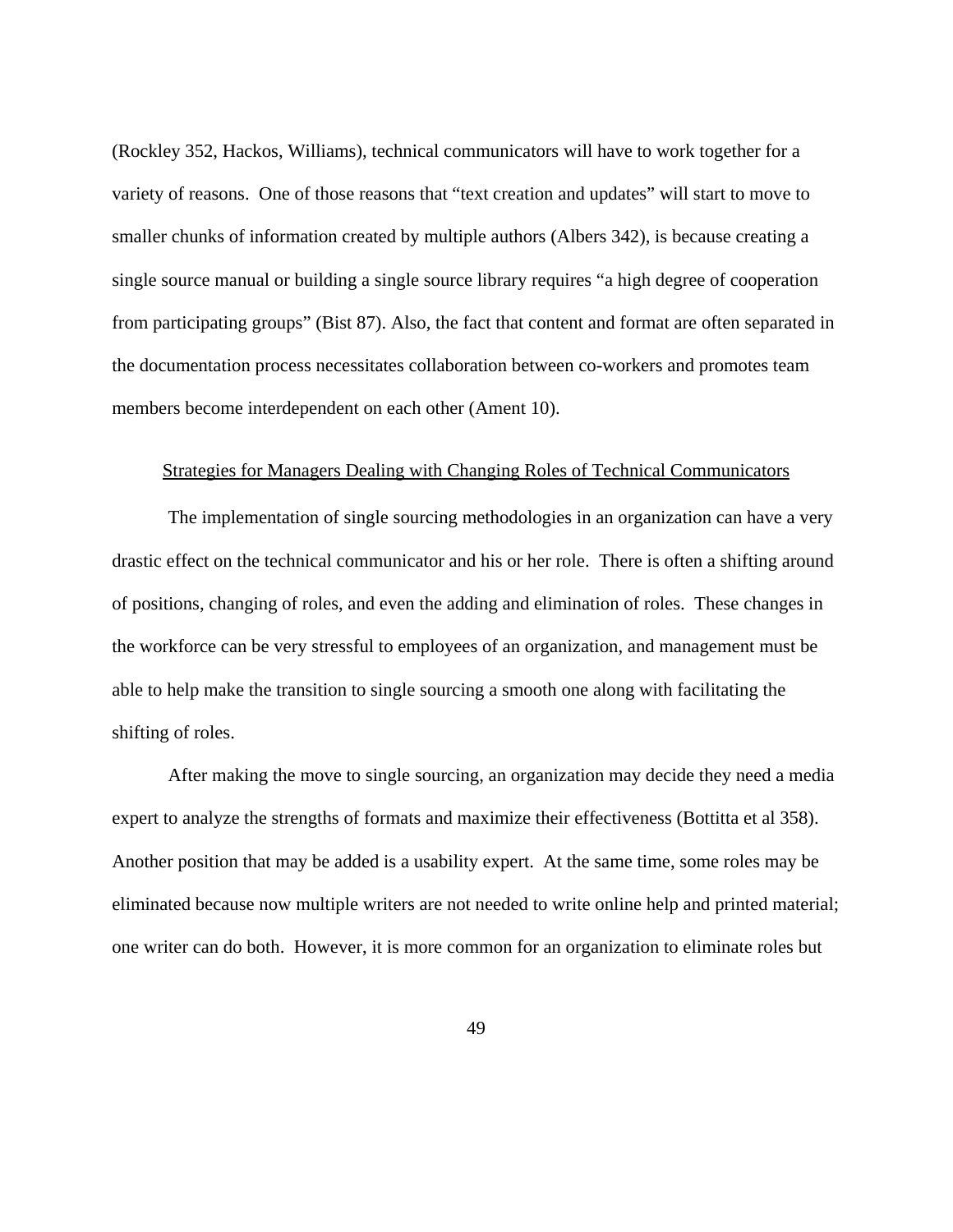also allow employees whose role is eliminated to transition into another position (Bottitta et al 358).

 Another stressful aspect of a change to single sourcing is the added pressure that comes from the higher-ups in the organization. In some cases, the technical communication department convinces upper management to implement single sourcing as a financial benefit to the business. In return, the company often has higher expectations for the department, sometimes including increased productivity with decreased budgets, where "the combination of fixed resources, complex projects, and higher expectations can strain even the most functional, productive team" (Bottitta et al 359). This is yet another reason why technical communication managers will have to successfully deal with role changes of their employees--to ensure that goals are achieved.

 However, the main issue for managers is using the right strategies for implementation and navigating the changing of roles for technical communicators in their department or organization. Because the change to single sourcing is such a drastic and sweeping change from how things have been done traditionally in the profession, there can be a lot of resistance and instances of employees not "buying in" to the change. When authors are forced to write structured content and lose a lot in the creative aspect of their job (Rockley *Technical Communication* 351), or when their authorship and propriety is taken away, technical communicators may feel like they are being sold short, phased out, or even disenfranchised. Writers have been able to adjust to change in the past, as technical communication is an everevolving profession. However, "adapting to incremental change is considerably easier than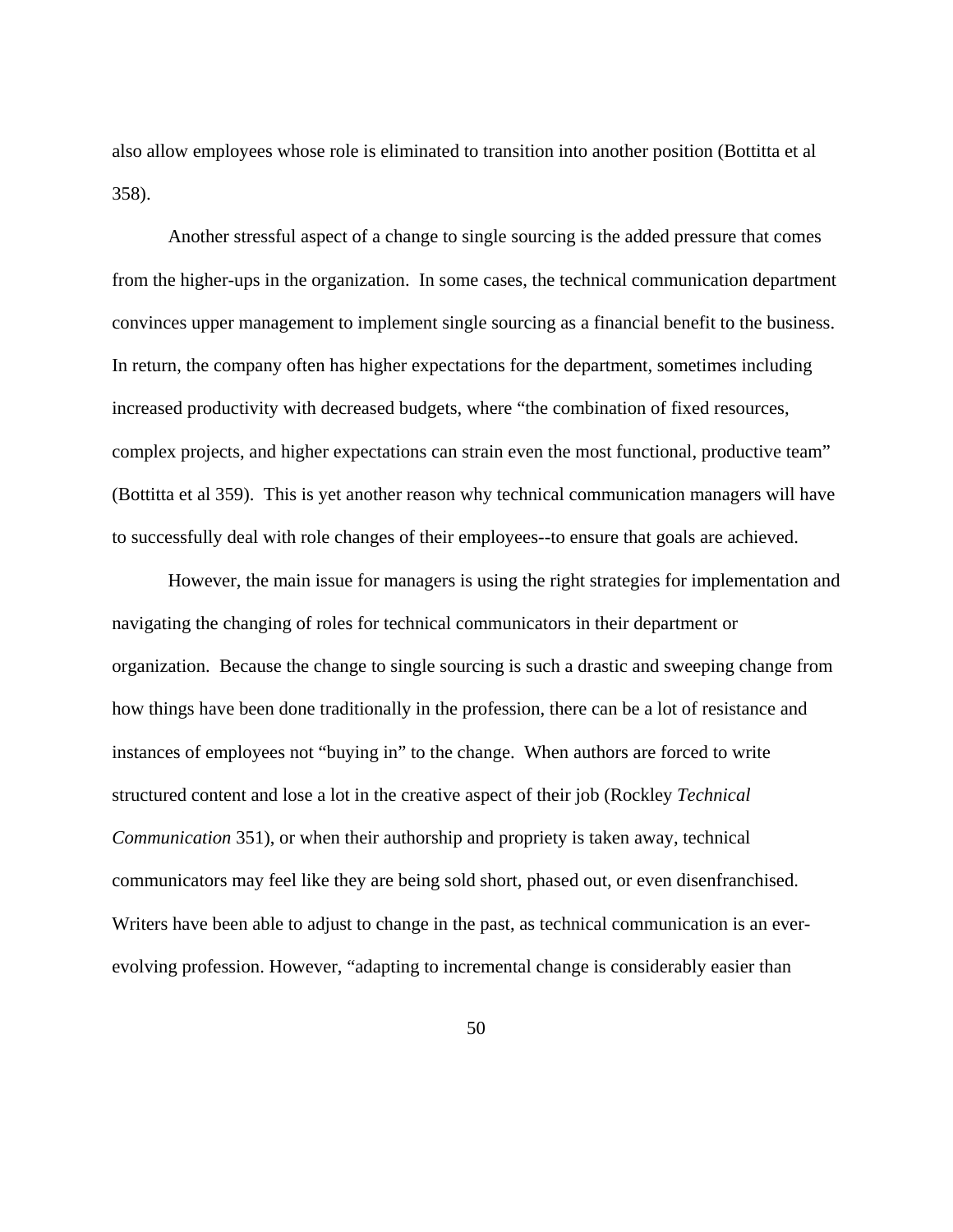adapting to sweeping change", although technical writers should continue to adapt (Carter 318). Managers must be able to help their employees adapt and adjust to the type of sweeping change that single sourcing involves.

 One of the ways managers can deal with role changes are to perform a comprehensive analysis of the department and of the technical communicators employed there, in order to determine which communicators are suited for certain positions. Research has shown that technical communicators who adapt quickly to single sourcing "typically share the following traits":

- Expert product knowledge
- Strong multitasking ability
- Strong interpersonal skills and team awareness
- Strong problem-solving skills that are grounded in an understanding of the toolset
- An understanding of document types and the way they are generated
- Willingness to relinquish design control to a DTD and focus on the content and file management as explicit job duties
- Strong ability to work and learn independently
- Strong ability to work in a non-linear mode

(Kramer 333-334)

In the new environment of single sourcing and structured content, "the most effective writers are those that accept change as the one constant and can visualize where and when bits of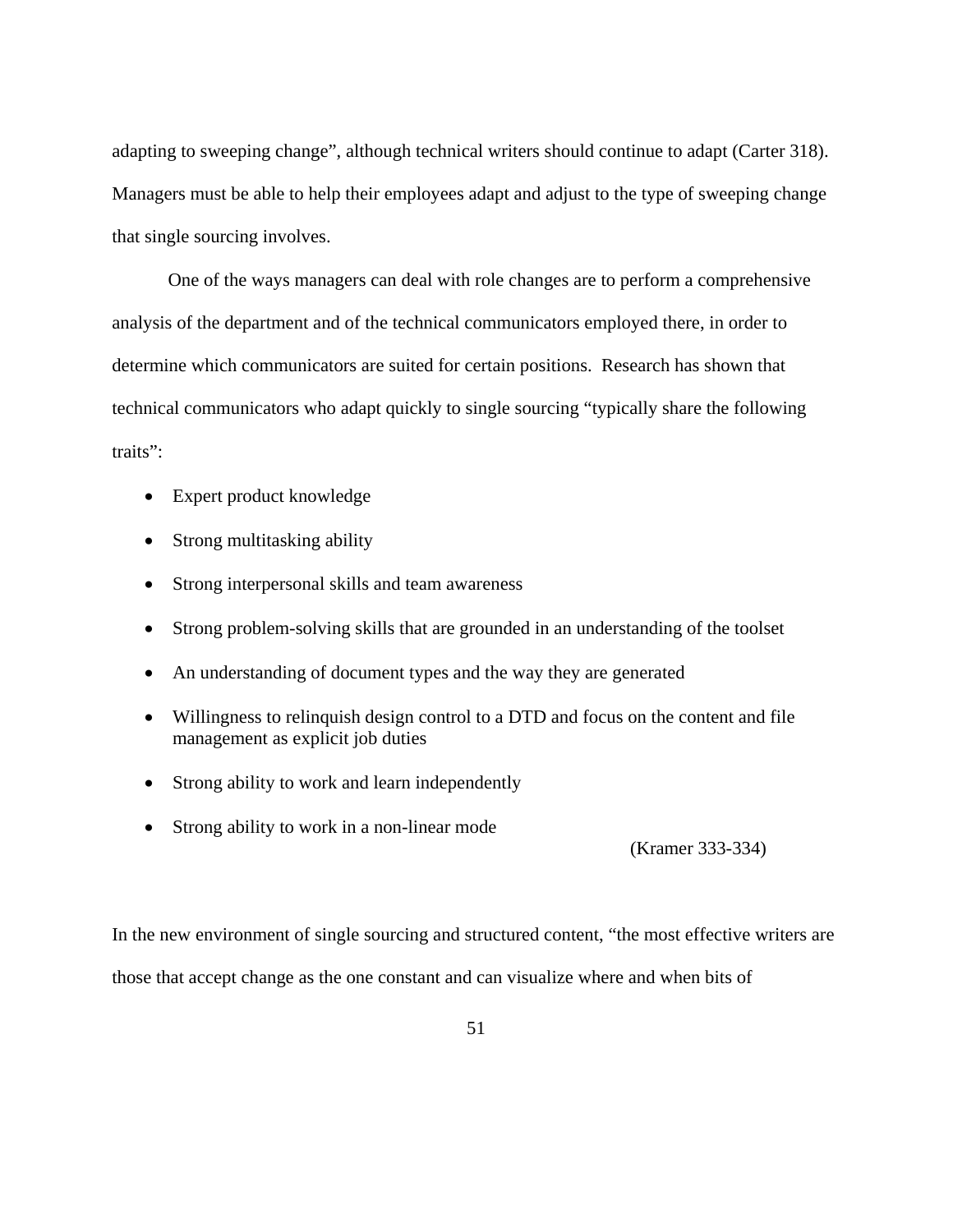information exist in a networked system of files" (Kramer 334).

 Other suggestions for managers to successfully navigate a single sourcing implementation are to enforce a strict structure and set of rules for what is allowed to go into a content unit (Taylor and Petelin 6), to give authors some flexibility to change their style sheets and develop materials to meet customer needs (Rockley *Technical Communication* 351), put a "change management plan" in place (Rockley *Technical Communication* 353), and finally, to "let team members do what they do best. Centralize information architecture, decentralize information development, and encourage over-communication" (Ament 21).

 When allocating specific role changes, Albers recommends that technical communicators be split into two specialized groups based on experience: the senior people analyze and identify the requirements for information while the junior workers do the writing and learn to move into the analysis jobs (Albers 339). The reasoning for this recommendation is that single sourcing "supports and perhaps demands a more clearly defined distinction between junior and senior levels" (Albers 339). While this idea is certainly interesting and should be considered, the main thing that managers helping to implement single sourcing need to remember is that they should come up with a detailed plan for action, carefully delegate responsibility in the areas where their employees can best succeed, and then do whatever they can to help them adjust to the drastic change. Managers may need to do a lot of "coaching up" and use persuasive methods to get everyone to "buy in" to the move to single sourcing and structured content, but focusing on the technical communicators in the organization whose role is altered is definitely a necessity in this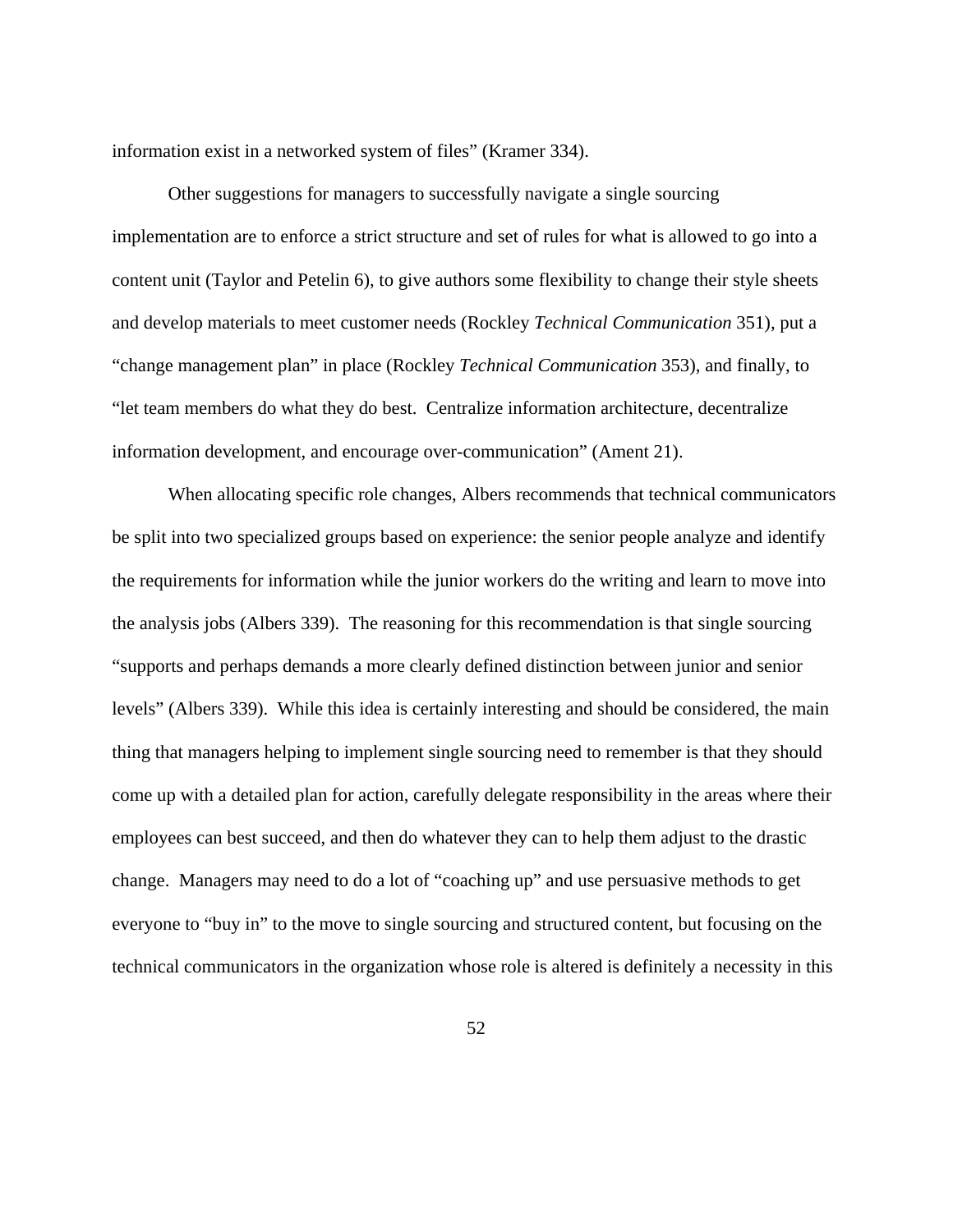venture. They must also be prepared for resistance and opposition from some employees, and know what to say and do when they encounter this. If a technical documentation manager is well-versed in the technology and organization changes that come with single sourcing, and has the skills to manage groups of people and help them achieve their goals, then single sourcing should be something they can implement and practice with success.

 While the specific technology is single sourcing, "the broader issue involves how we integrate any technology into the field, how the integration redefines our processes and products and how we perceive our own individual and organizational relationships in light of technological change" (Carter 320). This is very enlightened and thought-provoking statement. Single sourcing is a complex invention, and a technology that has wide-ranging effects on everyone from management to information architects and developers to an entry level technical writer. We must have a full grasp of the technology, methods, and techniques that change the profession, and how each aspect affects us, good or bad. Probably the most emerging and important technology that is affecting the World Wide Web, computers in general, and for our purposes, single sourcing and content management, is XML (Extensive Markup Language). XML is becoming more widely used in technology even as you read this and is a key technology for the move to single sourcing because it facilitates its creation, implementation, and success. Like single sourcing methodologies in general, XML can also drastically alter roles in an organization and the way communication products are produced and managed.

In the next chapter, I will discuss the implications and effects of XML on the field of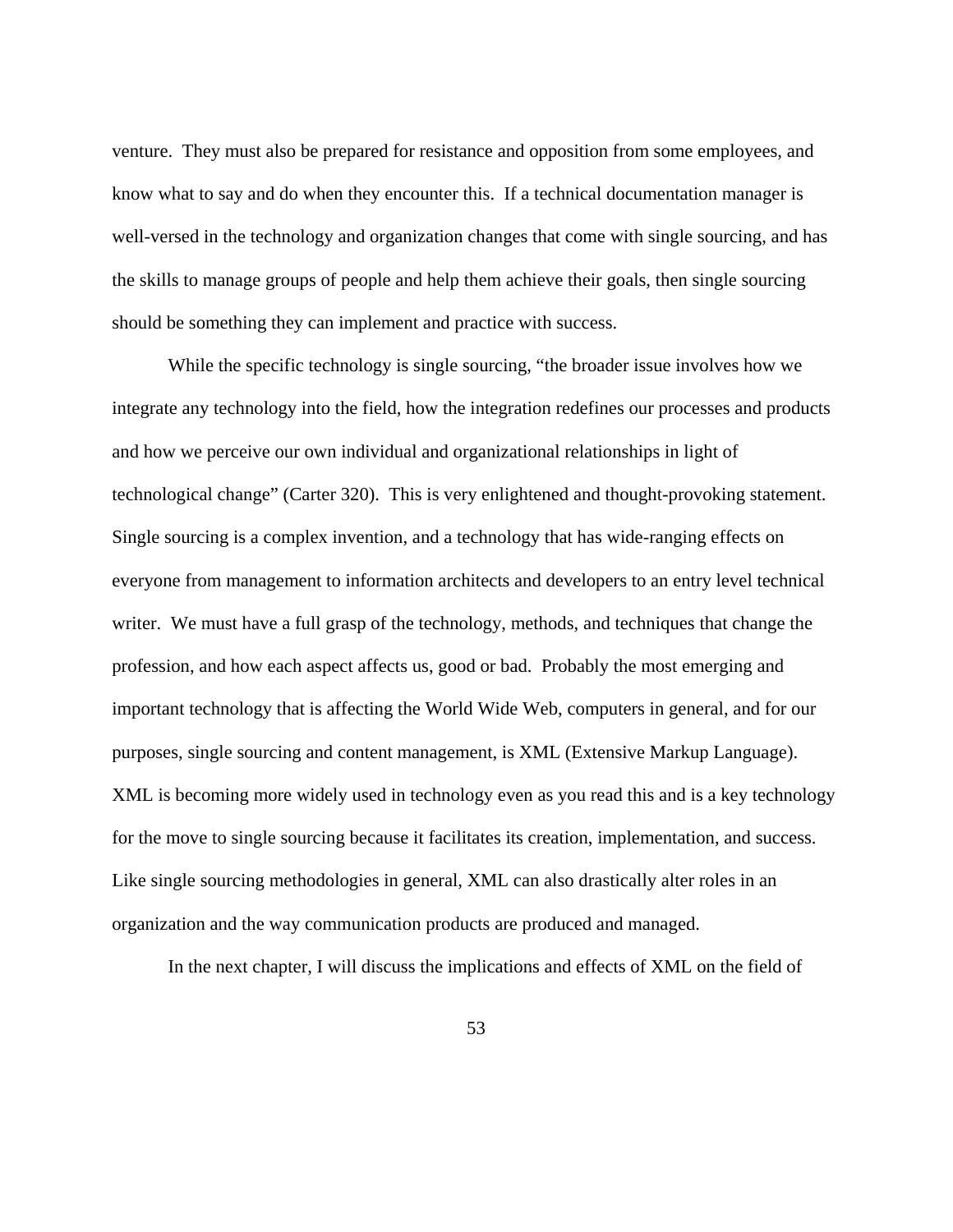technical communication, on writers, on managers, and on other related workers.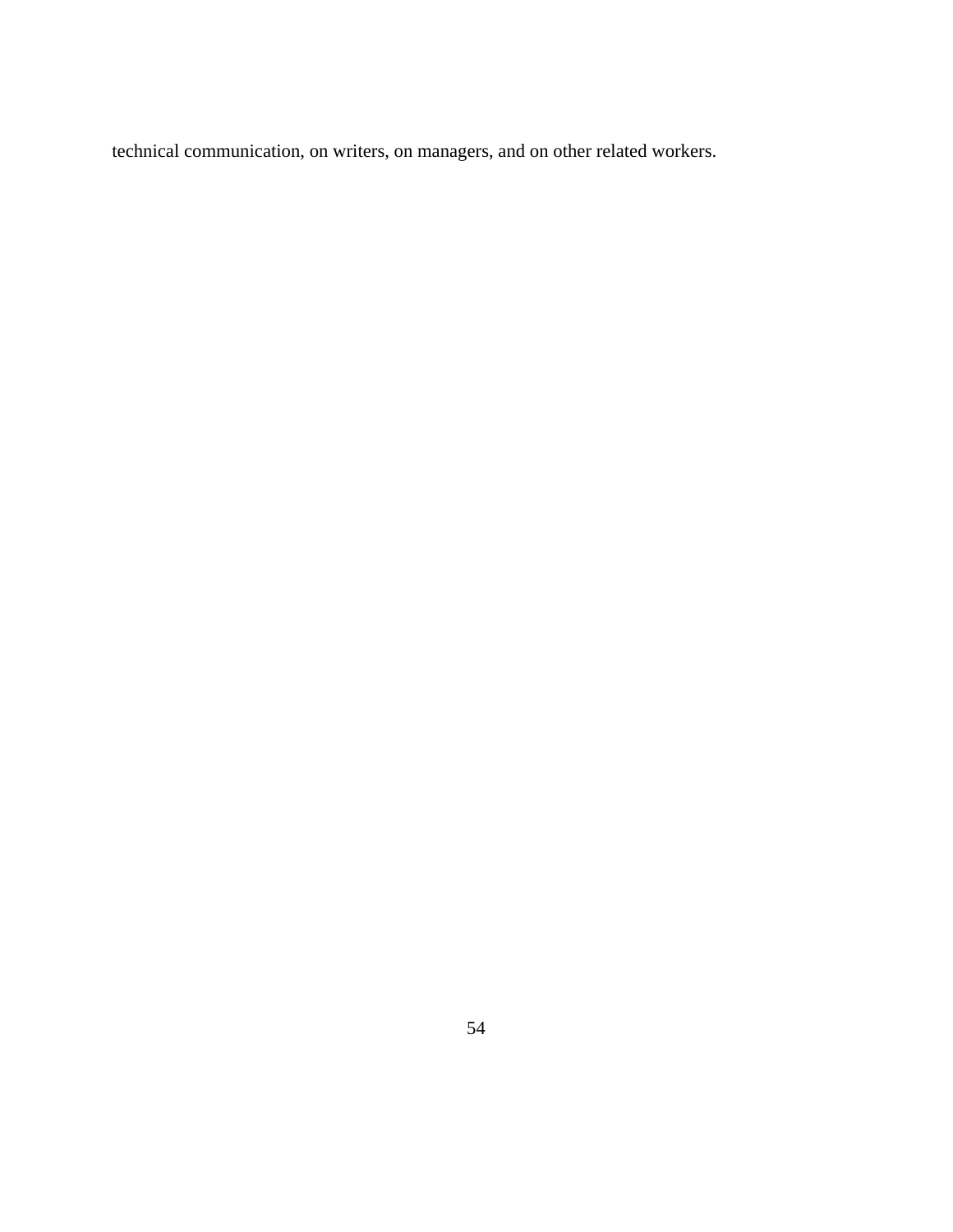# CHAPTER FOUR: XML-BASED SINGLE SOURCING AND THE TECHNICAL COMMUNICATOR

A major part of the single sourcing movement in technical communication is XML (Extensible Markup Language). XML is seen as the next step in the evolution of the World Wide Web:

If the invention of the Internet was the first phase, and the invention of the Web was the second, then, as Bill Gates put it, 'XML is the third phase of the Internet' (McGovern & Norton 67).

HTML was created for the presentation of text-based content on the Web. Now XML is the standard for the "structuring" of content on the web and is becoming the standard markup language for single sourcing (McGovern & Norton 67).

In this chapter, I plan to discuss XML and the theories that have made it an integral part of single sourcing systems, but not the full extent of issues surrounding XML. Instead, I will focus on how XML affects the technical communicator and the field of technical communication. My goal is to produce findings and conclusions that put XML and the job of the technical communicator in related context, and make a statement that is helpful to both students and professionals in the field.

### Brief Background on XML

XML was first introduced in 1996 and "had a shaky start," but was later reformulated in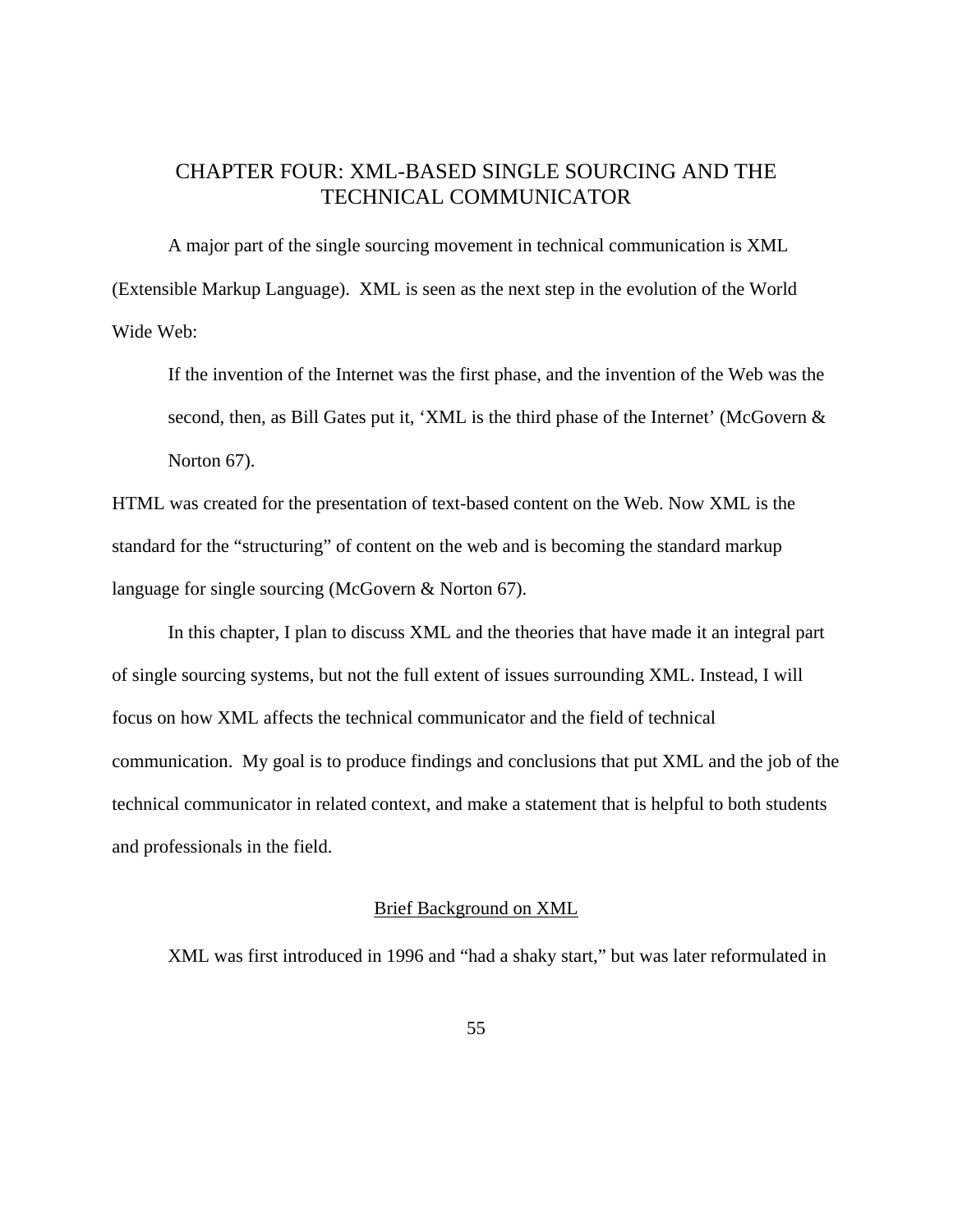1998 by the World Wide Web Consortium (W3C) with much success, drawing enthusiasm and widespread adoption by database, server, and computer software companies (Battalio 212). XML grew out of Standard Generalized Markup Language (SGML), which had early origins at IBM in the 1980s as a new way to describe document content so it could be published in multiple ways (Dick 15). However, SGML is very complicated and has shown to be difficult to grasp for many workers. After XML was reformulated, the W3C released the XML 1.0 Specification as a "recommendation", their highest level of endorsement (Dick 16). Now XML is a more widelyused markup language for the reuse of information than SGML.

XML code contains more context and more descriptive information than HTML. It contains metadata ("a formal way to describe what a piece of information means") or information about information (Dick 13). The metadata in XML documents follow rules that are formally described as "shared context." The shared context applies to a particular type of document and serves as a contact between the document sender and receiver. The document sender agrees that the document conforms to the shared context and vice versa. According to the shared context, the document receiver agrees to interpret the document (Dick 13-14). This is how XML documents and information are shared between computers and users.

A Document Type Definition (DTD) is defined as: "a collection of XML markup declarations that, as a collection, defines the legal structure, elements, and attributes that are available for use in a document that complies to the DTD" (World Wide Web Consortium definition of a Document Type Definition, http://www.w3.org/TR/xhtml1/#dtds). DTDs are the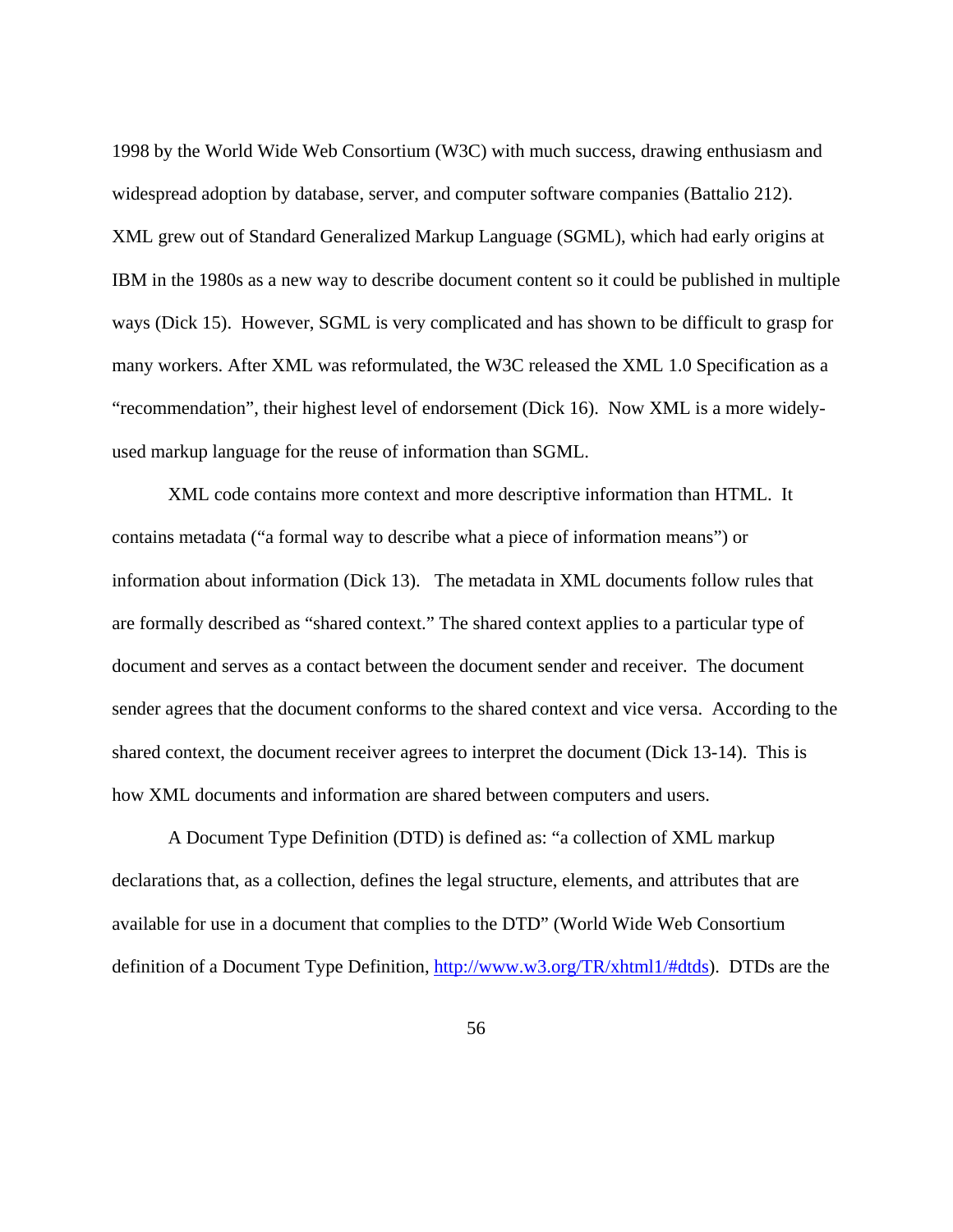building blocks of an XML document and are necessary for the sharing of data and information with others and groups of people. Programmers can use a DTD to verify their own information or a DTD to verify that data they have received from others is legitimate and correct. The elements, tags, attributes, metadata, and DTDs in an XML document allow for it to be more well-defined than a document created in HTML. It also allows for the easier sharing of information and for the ability to single source and use the information in a wide variety of formats.

When XML-based single sourcing is implemented in a technical communication group, there are two main approaches. The technical communicator's or author's text can be converted to XML code, or the authors can create content inside "an XML authoring environment" (Boiko 758). The first option has been the most widely used by organizations so far. Organizations choosing this option use style sheets, templates, macros in Microsoft Word to get as much of the DTD structure into the authoring environment, in effect simulating XML in an unstructured environment (Boiko 758). The second option, which is being used more now and becoming more popular today, is to use an XML authoring tool such as Blast Radius XMetaL, Arbortext Epic, RenderX, or DocSoft W2XML. These XML authoring tools and XML editors are widely used and there are countless others already out on the market with more to be released in the near future. Some of these XML authoring tools, such as XMetaL, are not as user friendly as Microsoft Word, but there are rapidly improving and already becoming "workable for nontechnical end users" and for technical communicators who are not yet proficient with XML code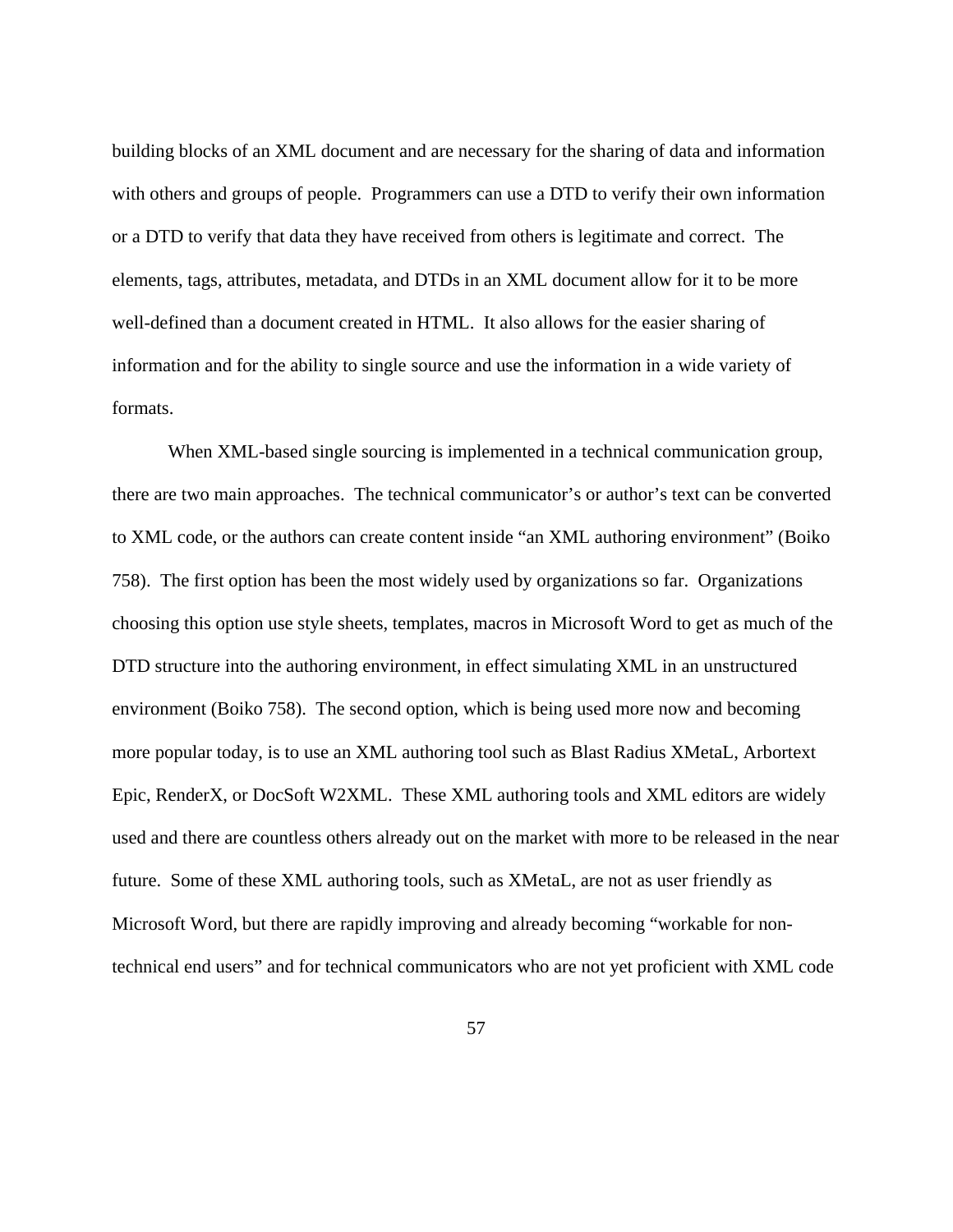(Boiko 758).

Tim Berners-Lee, inventor of the World Wide Web and Director of the W3C, describes XML as "both a boon and a threat to the Web dream" (Berners-Lee 160). There are many positives to XML. For example, it helps decrease the amount of information lost that can be reused. Also, anyone can create their own "tags" in XML to fit their intended purpose. Plus, the tags in XML are "semantic tags (tags that have meaning), rather than generic tags (as in HTML). One applies tags that describe the content of the information, not the formatting" (Rockley, *Content and Complexity* 332). XML documents are also more well-defined than HTML documents, allowing people to create spreadsheets, address books, charts, and presentations quicker and easier, without having to worry about information being lost in the translation to HTML (Berners-Lee 161).

The "threat" that Berners-Lee describes is that, although anyone can create their own tags, they cannot incorporate them with someone else's tags, which is different from HTML, where all standard tags are compatible. Berners-Lee fears that XML could lead us back to the time of many incompatible computer languages (Berners-Lee 162). So far, that fear has not been realized and the use of XML is thriving in multiple industries. Boiko (2002) states that: "XML may be one of the first standard markup languages that actually gets accepted as a standard" (Boiko 743).

XML, more so than HTML, causes technical communicators and other professionals that use it to think more critically about the connections between information and how pieces of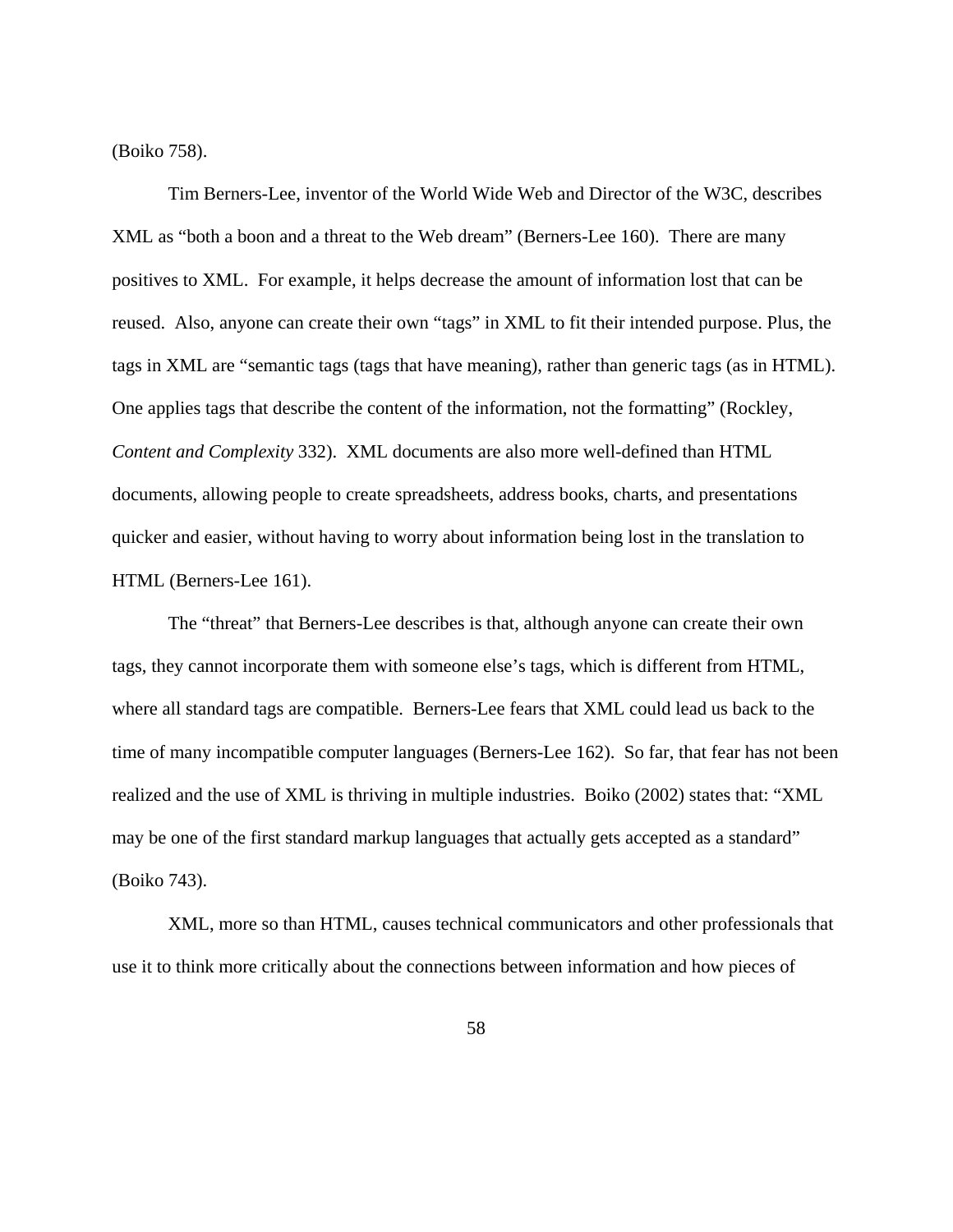content are related. It also demands that they "think about the very nature of data- how data is often embedded with other data- and it demonstrates the weaknesses of other technologies that would not allow them to do so with such ease" (Applen 310). Any new thoughts or ways of thinking that result from using XML can only be a positive and lead to the more effective delivery of content to end users.

# XML for Technical Communicators

Organizations are turning to XML for single sourcing initiatives because they want to identify even the tiniest amount of content by its structural role or meaning. Converting a company's "legacy documents" into XML makes them easier to re-use for different purposes and display formats, customizing the information for how the user is going to work with it (Price 200). XML documents are extremely useful to technical communicators and others for creating content on the web, such as online help.

While XML can make things easier for the user, the primary motive for organizations that employ technical communicators moving to single sourcing via XML is to allow them to easily identify, store, and retrieve chunks of information during the documentation process (Williams 322). Using XML for single sourcing allows organizations to more efficiently share information between departments and with other organizations.

Some professionals and scholars have defined the emergence of XML as a response to provide "content in a way that is accessible to information processing systems in a standard way"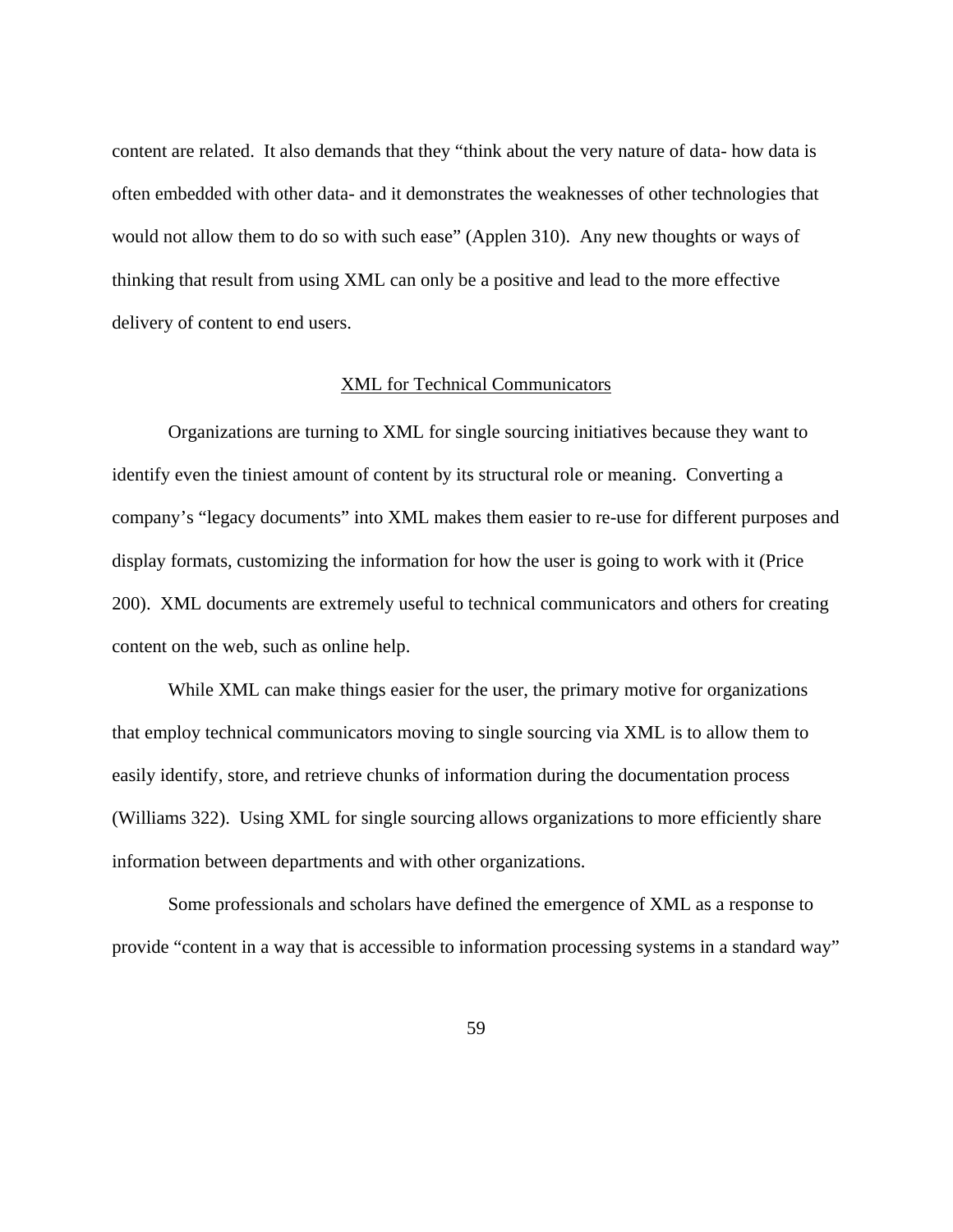(Anklam 38). Technical communicators are now needed more and more in the workplace to be able to categorize, organize, and make relevant information for the end user, something that has long been one of their strengths. XML is another format and technology for producing content where technical communicators can use their skills. Many of these same scholars that have written about XML urge technical communicators to become proficient at XML, some because it is an ideal progression for technical communicators and because technical communicators "get it about tagging things" (Anklam 43), and others because it is an area where technical communicators can benefit the field and organizations where they work (Williams 324). When technical communicators help make the knowledge within their documentation more searchable and accessible, they create knowledge for their organization and also add value to their enterprise (Hughes 283).

Moving to XML or having to now work with XML will require many technical communicators to acquire new technical skills. However, many of those skills will be best acquired "within the context of specific job assignments as industries develop sets of XML tags unique to their needs" (Carliner 165). Many technical communicators already are proficient in or at least comfortable with HTML code and these communicators should be able to learn XML quickly and with relative ease.

Because of the changing landscape of how people receive their media today, and the shift from previously only reading text on paper or online to now accessing information from PDA's, television-to-internet devices, text-to-voice machines, cellular phones, MP3 players, and other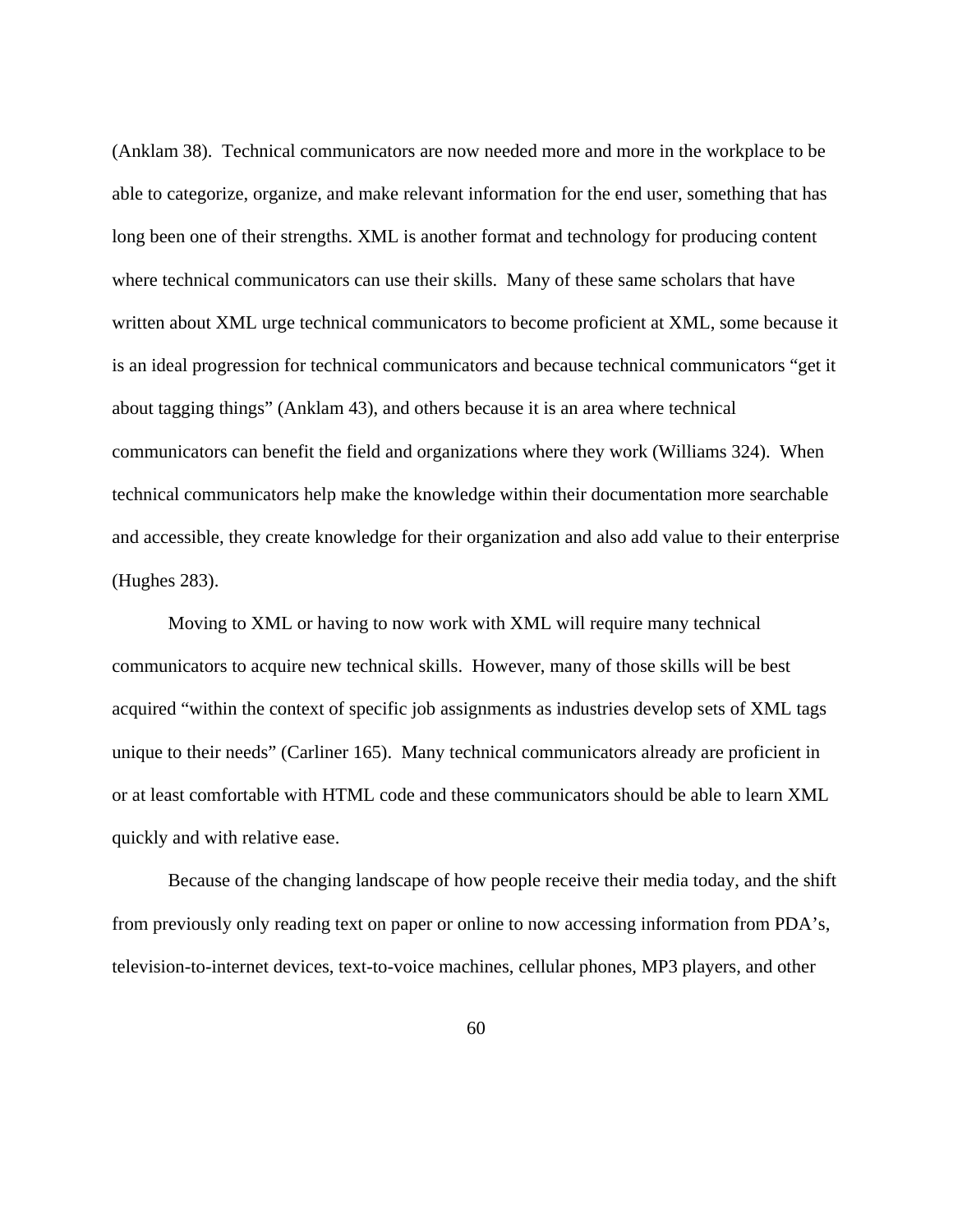types of technology, technical communicators are now expected to produce content for these multiple mediums. XML is emerging as a way to produce that content for various mediums and in alternate ways that are not accessible via HTML and other computer languages. XML is effective for this because "documents created in XML can be simultaneously exported for display on wireless devices and Web browsers using style sheets that transform the (XML) modules. More significantly, quality control is ensured because the modules are stored once in a central repository and then reused or single sourced" (Sapienza 401). Data that is tagged and coded in XML can also be copied from one or more databases and entered into another database without the requirement for additional data to accompany it (Simon 2001 p.53 qtd in Applen).

The style sheets used in XML are different from a traditional style sheet that manages the look of a document. XSL (eXtensible Stylesheet Language) is a part of the XML standards family, defines the formatting of documents, and is used to reformat XML documents to other formats (Rockley *Content & Complexity* 332). XSL is very valuable for single sourcing, because it can be used to manipulate information, generate new information such as a table of contents, and you can create a different style sheet for each output format, run an XML file through it, and automatically generate content for different outputs and formats (Rockley *Content & Complexity*  332). This is another way that single sourcing is facilitated and supported via XML and its various tools and standards.

Another advantage of XML is that it "compels (technical communicators) to reexamine just what information is of value to their organizations. It also makes it easier to search within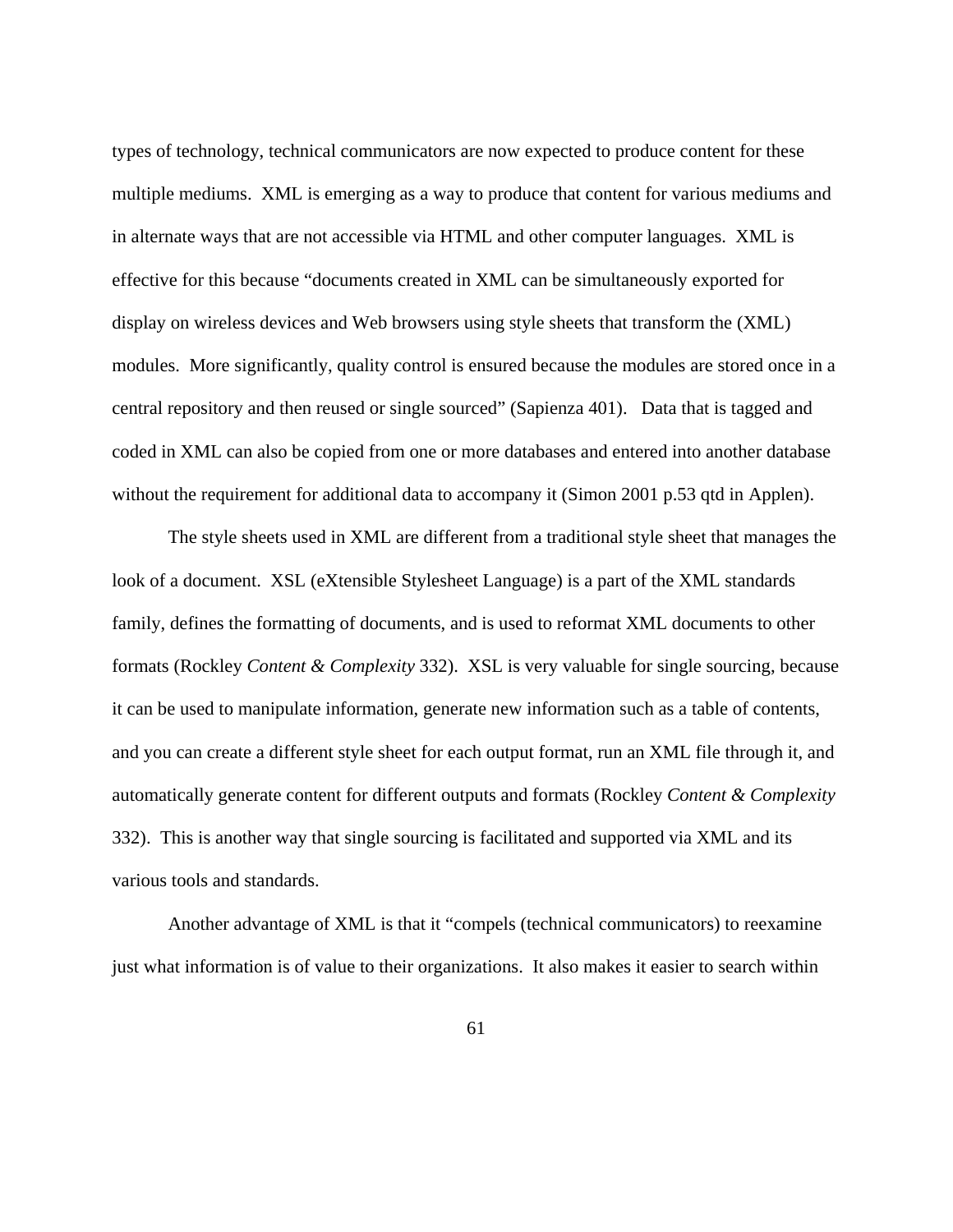different databases for specific information that they might need as opposed to information that is encoded in HTML or embedded in a traditional database" (Applen 308). When information is broken down into chunks that are later reassembled into documents, each chunk of information must be recognized as a value in itself, an important piece of knowledge possessed by the organization.

# Usability in XML-based Single Sourcing

 Although single sourcing in all its forms, XML-based or not, is generally designed to help organizations produce documents more easily, more efficiently, and in multiple formats, usability should still be a major goal. If an organization is single sourcing and churning out multiple documents in multiple platforms at a higher rate, then that may be good for the company, but not necessarily a positive for the individual that uses the product. The products still have to be highly usable to be effective and meet the needs of the end user.

 As discussed in a previous chapter, in single sourcing, usability tests are generally performed throughout the document or product development process. An intriguing aspect of XML-based single sourcing is that if a usability test has already been completed on a certain product and it is being updated or reformatted for single sourcing and other output formats, "a technical communicator can create (XML) tags that represent usability metrics from an actual user test and produce a document from them" (Sapienza 403). This is a way for documents to be created via XML-based single sourcing that are both usable and possibly easier to create as well.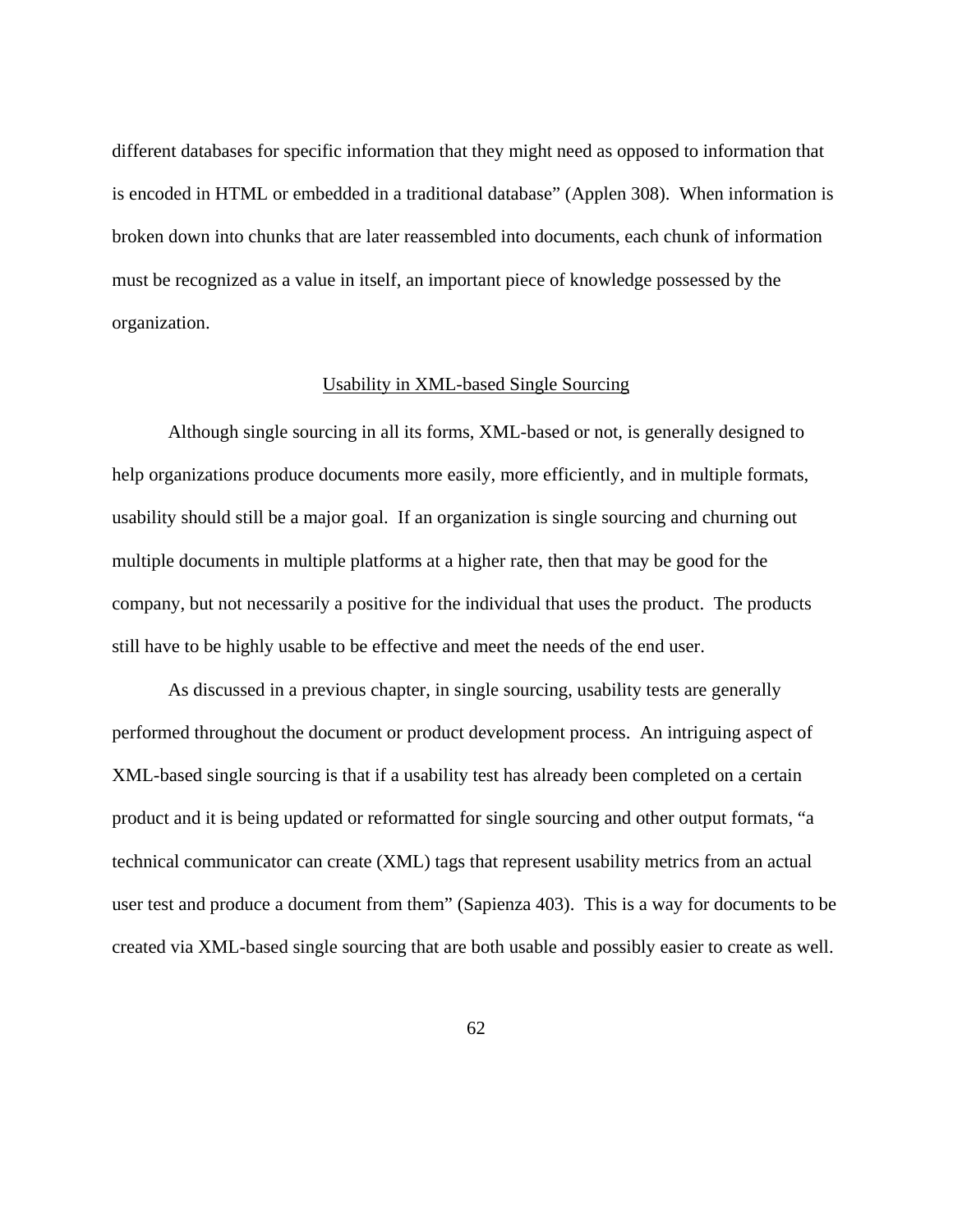XML can also be programmed to respond to user habits and responses, allowing software and product testers to directly shape the user interface and content (Sapienza 403). The integration of XML can be seen on several music and sports websites (among other sites on the internet) where an internet user can select which song to play on an XML-created media player, or which video highlight, statistic, or instantly-updating box score comes up based on what they select on the interface.

#### Changing of Roles for Technical Communicators using XML

 Similar to the implementation of single sourcing, the use of XML for single sourcing also has a significant impact on the role of the technical communicator. The possibility remains that when technical communicators are involved with single sourcing databases and repositories via XML, their role will change from being "mere writers of documents to architects of information structures" (Battalio 212).

However, on the other hand, some technical communicators may work for a company that has other, more technical employees doing the coding in XML and creating the structure for the content. In this situation, "the role of the technical communicator is limited to initial consulting, and then content production is reduced to a data-entry task" (Clark 24). In fact, this is the case in more companies than not, that the technical writers are not given the opportunity or responsibility to create modular content in XML, but rather the modules and structure is set up for them, and they just input the information that is structured and reused across different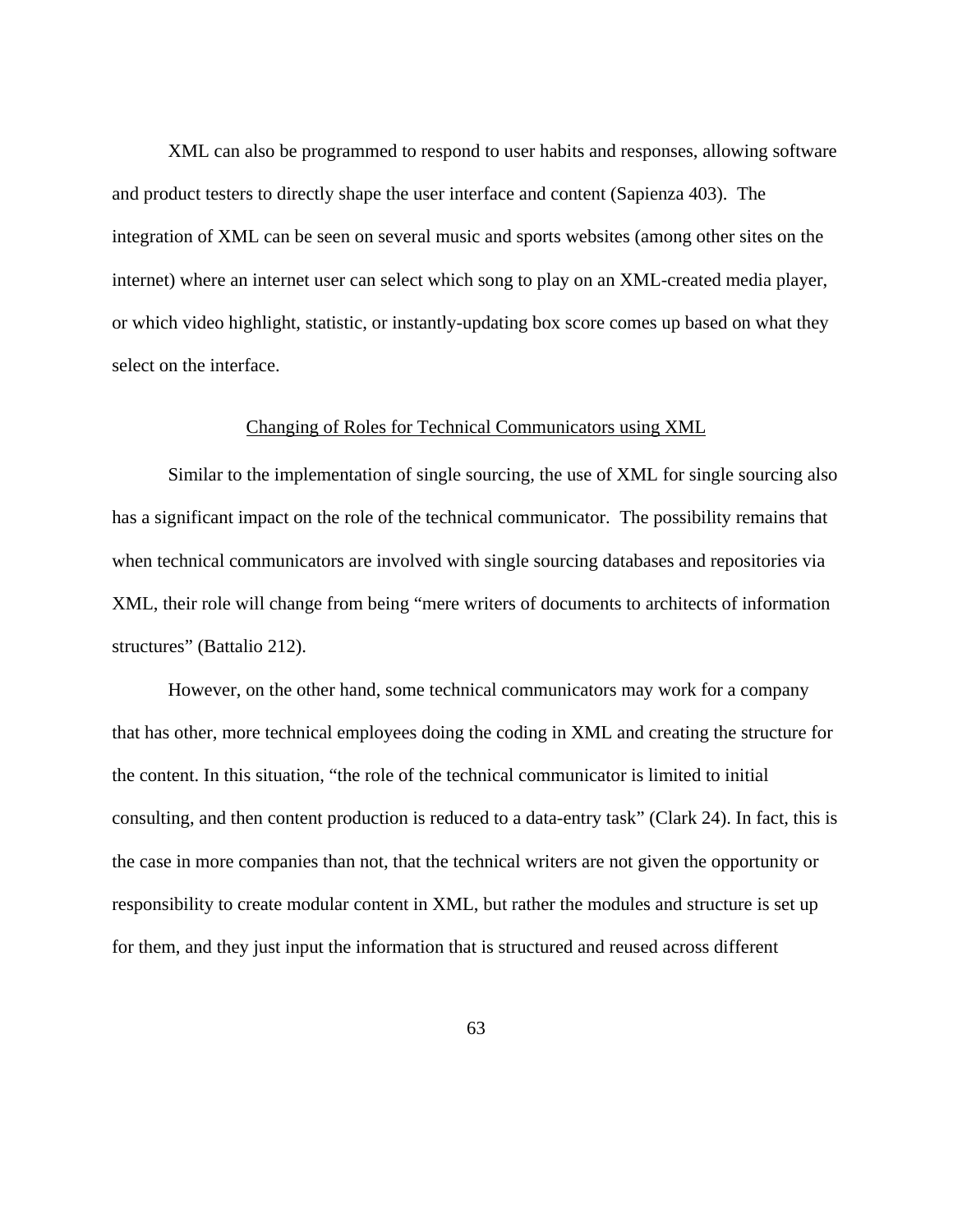medium by a coworker such as an information architect.

Technical communicators whose role is changed upon the implementation of XML may serve as "metators." In this role, the metator applies the metatorial framework (framework of the metadata) created by a content analyst. A metator is similar to an editor, reviewing an author's work for style, usage, grammar, and clarity, but they focus on the metadata only. Technical communicators are seen as ideal for the position of metator because they have experience as a technical writer "who has had to focus on highly structured material" such as the metadata in single-sourced XML code (Boiko 758).

Several scholars in technical communication (Applen, Battalio, Sapienza) have suggested that technical communicators should learn XML so they can take advantage of opportunities in the design of single sourcing systems, have more control over the information delivery to the user, and also to seize leadership and management positions in organizations that are now entrenched in using XML and single sourcing.

 Often the reason that technical communicators are not considered, trusted, or given the responsibility of helping design and create single sourcing systems (that often use XML) is because it is seen as outside the scope of what a technical communicator does. However, the processes of "system thinking; finding and articulating patterns, structures, and relationships across specific problems, project, and task domains; moving from tactical to strategic thinking that can impact large social structures such as the enterprise, the market, the community, the state" *is* in fact within the realm of a technical communicator's scope and capability (Hart-

64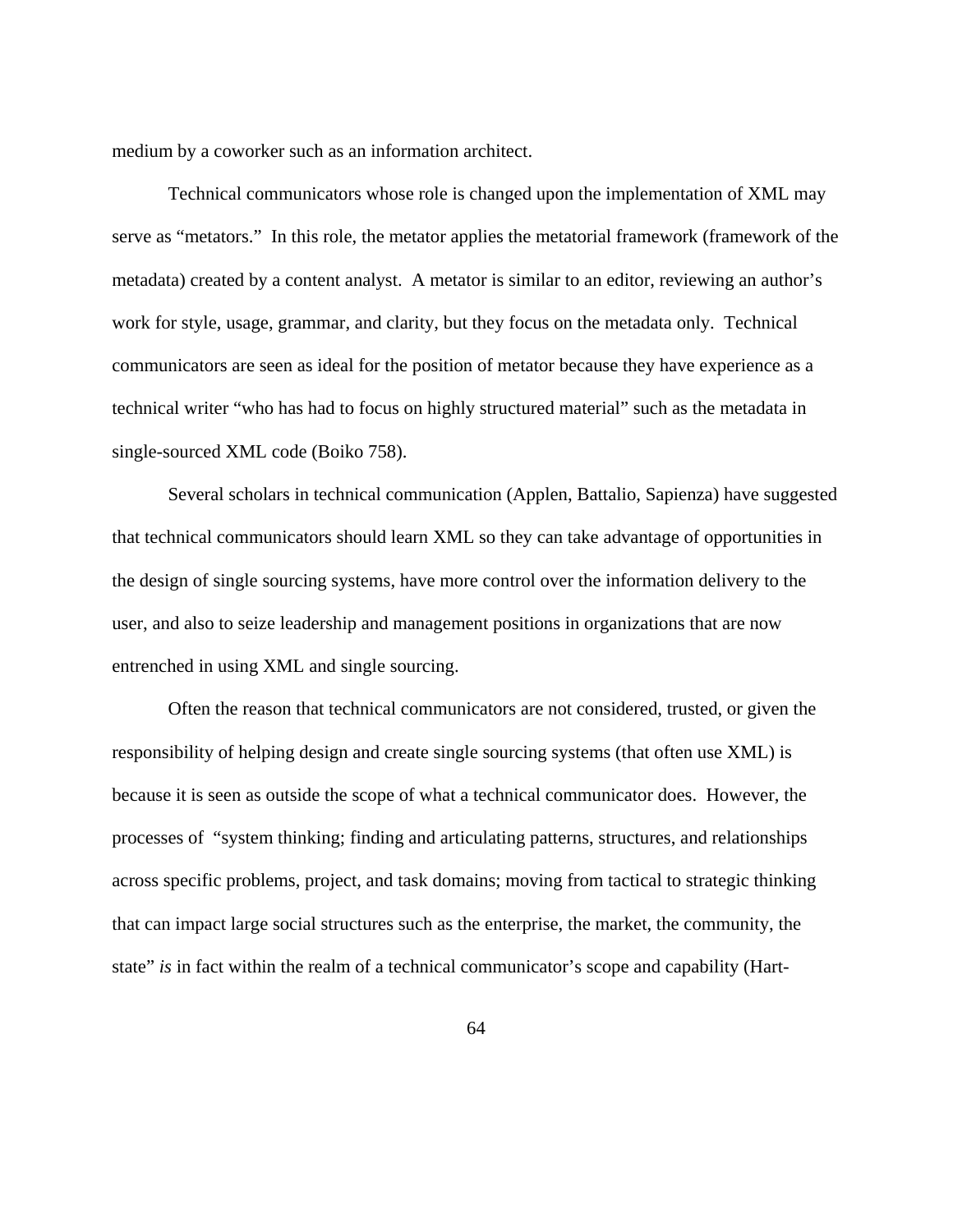Davidson 151). Technical communicators are also ideal for working with XML-based single sourcing systems because they understand the value of a piece of information or a document, which "comes with experience and judgment" from being "familiar with the people, processes, and products of an organization. In systems companies, this knowledge is often centered in the technical communications group" (Anklam 42). In order to communicate this to management in our field, it is necessary to be more outspoken about being involved in system thinking and the creation, design and management of cross-organizational databases. Having a knowledge and proficiency in XML could go a long way in validating the argument that technical communicators should be more involved in these processes.

 Of course there is also the larger issue of how organizations' moving to XML affects the job of the technical communicator and his or her status in the workplace. The use of XML and creating documents via structured content is decreasing the amount of control the technical communicator has on the layout and appearance of their work. This reduction in control has been described as the "sudden abrupt change in the power of the technical communicator from perfect control over every element of the page to provide of 'tagged input'" where the output is controlled by Document Type Definitions (DTD) in unseen computers (Weiss 8). While I do not believe that a technical communicators across the board will be turned into a glorified data entry operators who only "fill in the blanks on preprogrammed interfaces created by front end developers," the mere possibility of the prestige and salary of technical communicators dropping because of a new document development model with XML is something that all technical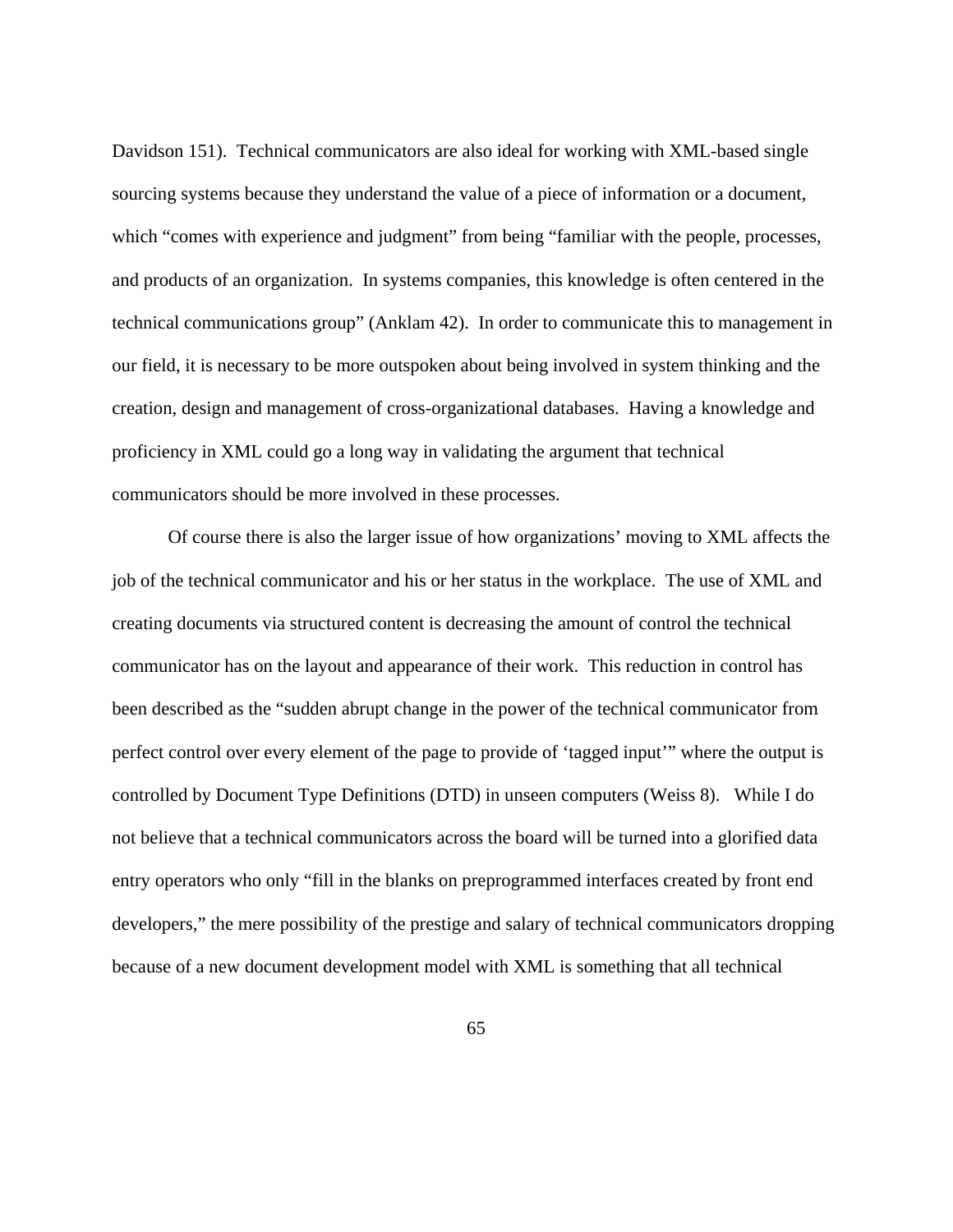communicators should be concerned about and aware of (Battalio 241). Technical communicators must keep their eyes open and take notice when they are being slowly moved out of jobs that are software intensive or when their position is changed to one that is lacking any type of managerial control over their work or in their workplace environment in general. The best way to combat this negative outcome appears to be emphasizing the wide range of individual and collaborative skills that technical communicators possess, keeping abreast of the new technology and tools, and having a high awareness of the changing roles within organizations.

XML, like single sourcing and any type of structured content in technical communication, may also increase the threat of proprietary loss for authors, possibly destroying "any last vestige of ego involvement by the author" and causing "the relationship between the publication and the technical communicator (to) resemble the relationship between a gold wedding ring and the gold miner" (Weiss 8). In my opinion, this prognosis is a little extreme, but it is a concern that, because of XML and single sourcing, the final product or the document delivered to the end user may not contain very much of content written or created by the technical communicator. Writers may have to accept the outcome of producing less text on their own with XML, and contributing more in small chunks of tagged information that are entered into a database.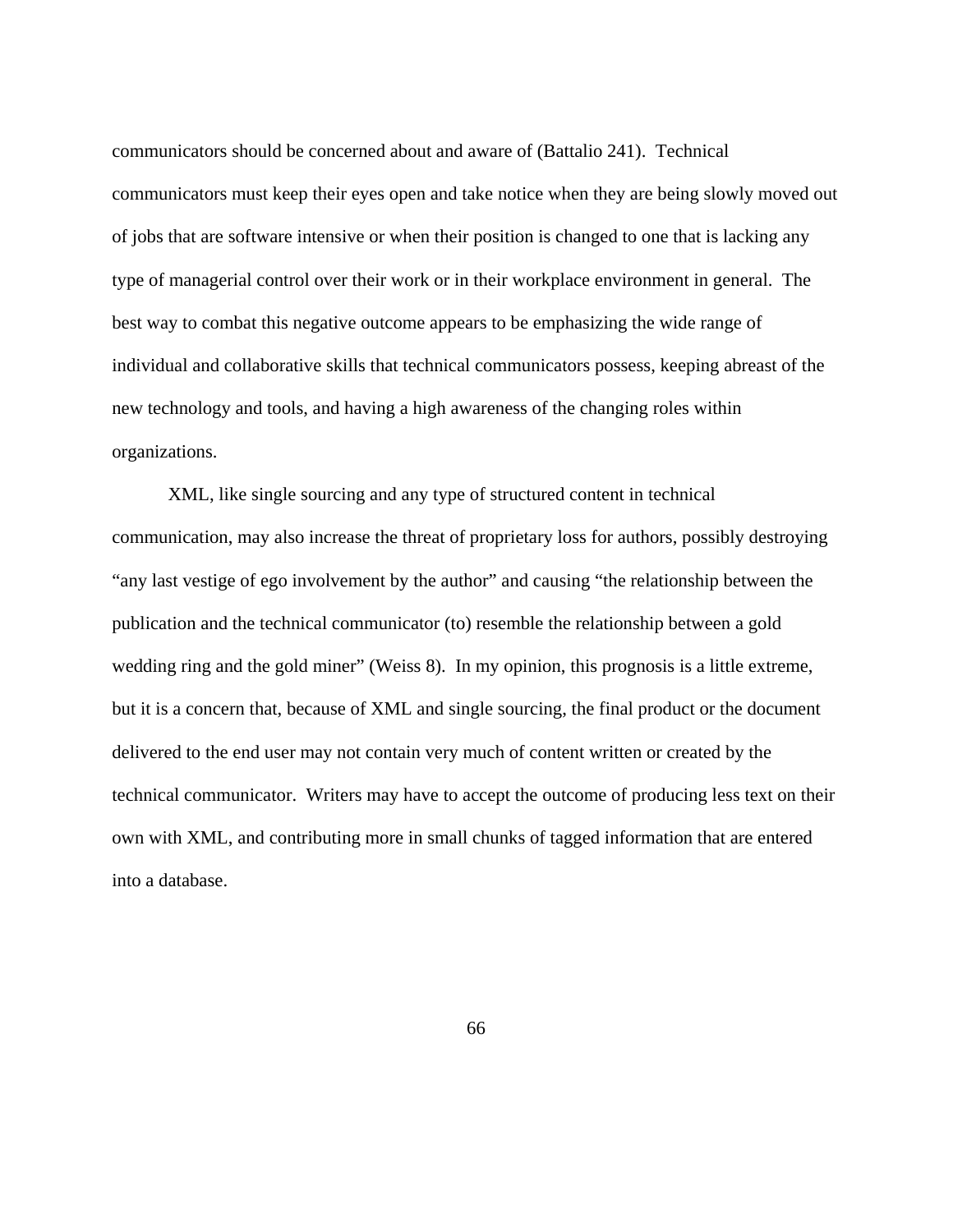## XML and Knowledge Management

The field of Knowledge Management, "The way a company stores, organizes and accesses internal and external information" is a related field to single sourcing and content management, and can be described as being the broader, more wide-ranging process that organizations and large companies carry out to manage their information and various best practices (Massachusetts Institute of Technology definition of Knowledge Management, [http://ccs.mit.edu/21c/iokey.html\)](http://ccs.mit.edu/21c/iokey.html). Many organizations are spending increasing amounts of money on knowledge management and several scholars such as Anklam (1999), Applen (2002), and Wick (2000) have encouraged technical communicators to become more involved in knowledge management. XML is a way that this can be achieved.

To move into leadership or management positions in knowledge management, "developing a stronger understanding of the technology serving knowledge management", such as XML, is essential (Wick 524). Also, when technical communicators learn "how to model knowledge using XML", they provide "data with context, thus supporting knowledge management" (Applen 307-308).

In some organizations, databases are created in XML by workers with a computer science and technical background, but the information is not presented in the most effective manner because they don't have the audience-oriented and/or writing experience that a technical communicator has. In this case, if a technical communicator is proficient in XML, he or she can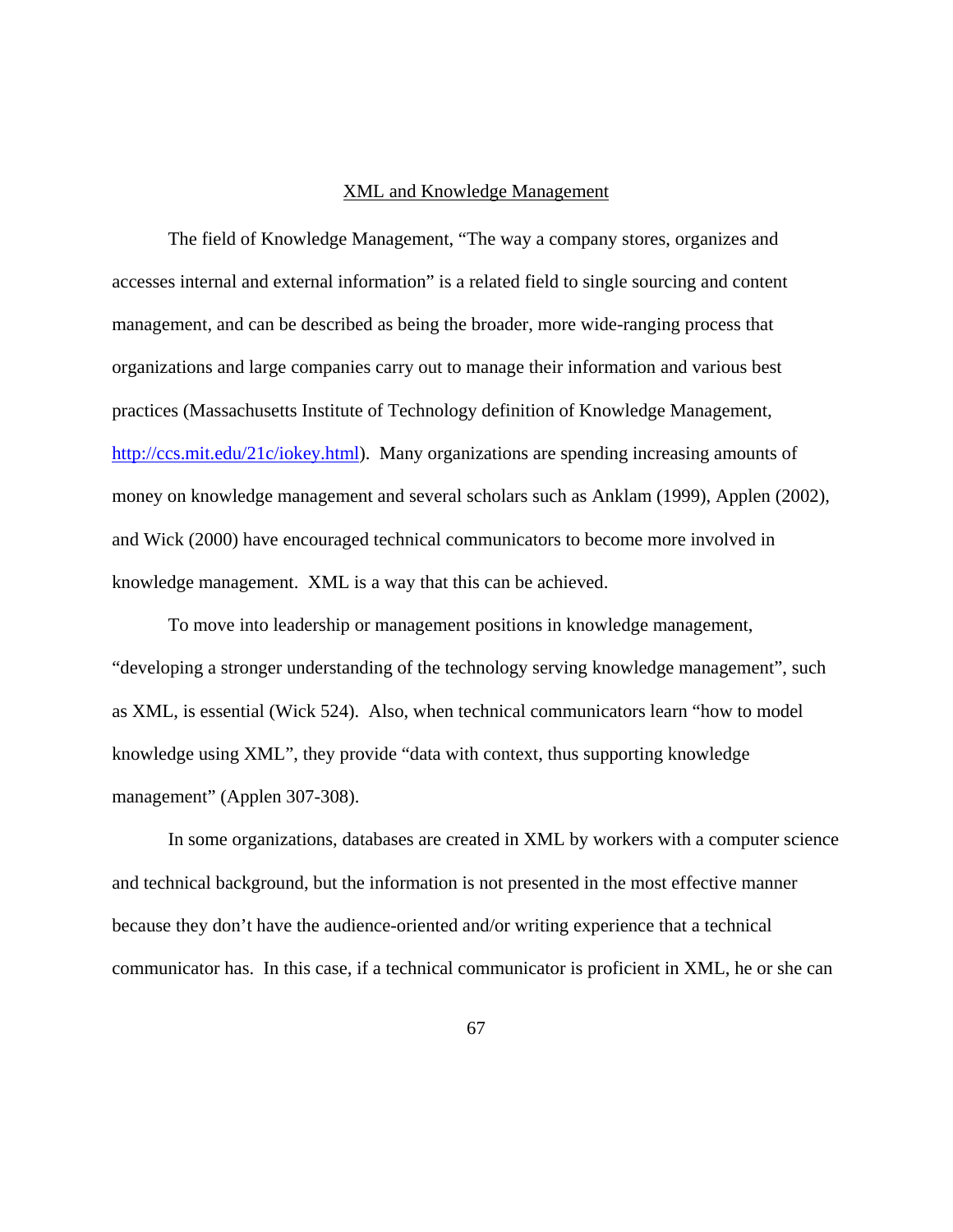"work with others in their organization to rewrite the XML code" (Applen 310). This scenario would be a win-win situation, because the organization would benefit by possessing higher quality information and the technical communicator may also be able to perform his or her job of writing and reusing information easier because it is more rhetorically effective, organized, and clear.

# Problems and Potential Problems with XML-based Single Sourcing

While XML has been lauded by so many people in the field of technical communication, some note the problems that may occur for single sourcing using XML. Michael Albers notes that while XML would be his current choice to develop a single-source system, he would "expect a host of unforeseen problems to crop up around controlling and scaling up content design and development" (Albers 337). XML has proven to be a successful way of implementing single sourcing, but the success stories "are often based on creating static documents with multiple outputs, not for information that gets dynamically changed on the fly" (Albers 337). It may end up that just as single sourcing is only an ideal solution for certain organizations, XML may only be ideal for certain types of single sourcing implementation.

There is no doubt that new requirements for technical communicators to produce documents using XML-based single sourcing make the job more complex. However, we must not lose sight of the fact that our true challenge is the solving of communication problems (Carliner 165). If technical communicators focus the majority of their attention and time to tools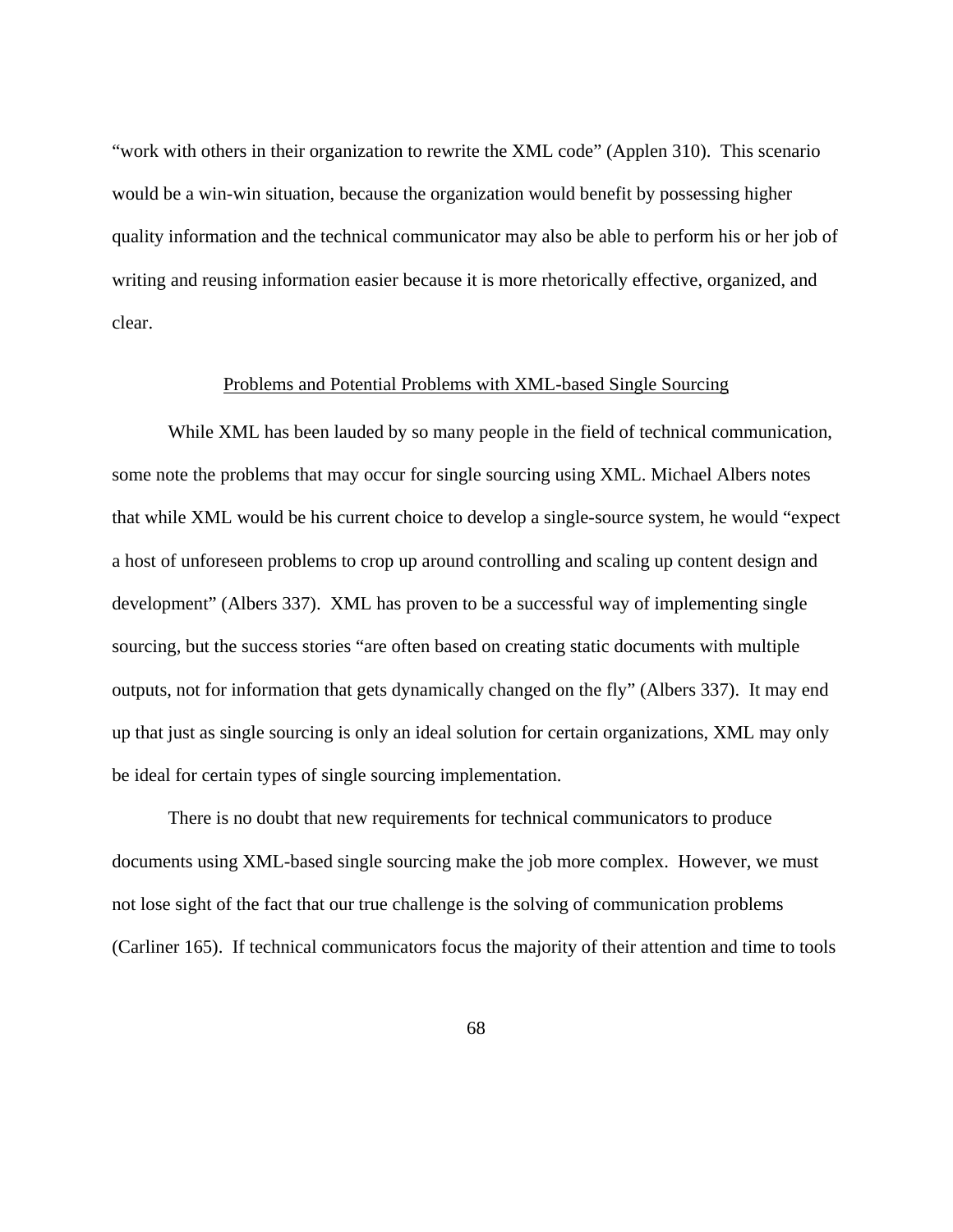such as XML and basic editorial skills, companies will only hire them for editorial and production work, and ignore their desire for design work, which, according to Carliner, is what "many technical communicators seek" (165).

Another potential problem with XML is the increased complexity that it brings to organizations that are using it. As mentioned in the section on XML and knowledge management, some technical communicators could be working as knowledge managers and dealing with a lot of XML code and databases created by XML. Communicators in this situation must be aware that "the strength of XML as a tool can also be its weakness. Although XML allows them the ability to more ably store and transfer information, if they do not implement an integrated design method in the early stages of the development phase, they run the risk of creating a system that is too complex and trouble ridden to use effectively" (Applen 310). Sapienza states that Document Type Definitions (DTD) "constrains the XML document" because when one is evaluating the usability of an XML structured document, one cannot just test the usability of the document or product itself- one has to start by evaluating the DTD and work his or her way up from there (Sapienza 403). This method can be a potential problem because it would make testing for usability more time consuming and more difficult, thus adding to the job complexity that technical communicators often inherit with single sourcing and XML.

In a situation where the writer is tagging the text with metadata, it is advisable that this is done while the text is being written because "there is too much contextual knowledge in the writer's head that will have long since been lost if a two pass system of write text and then tag"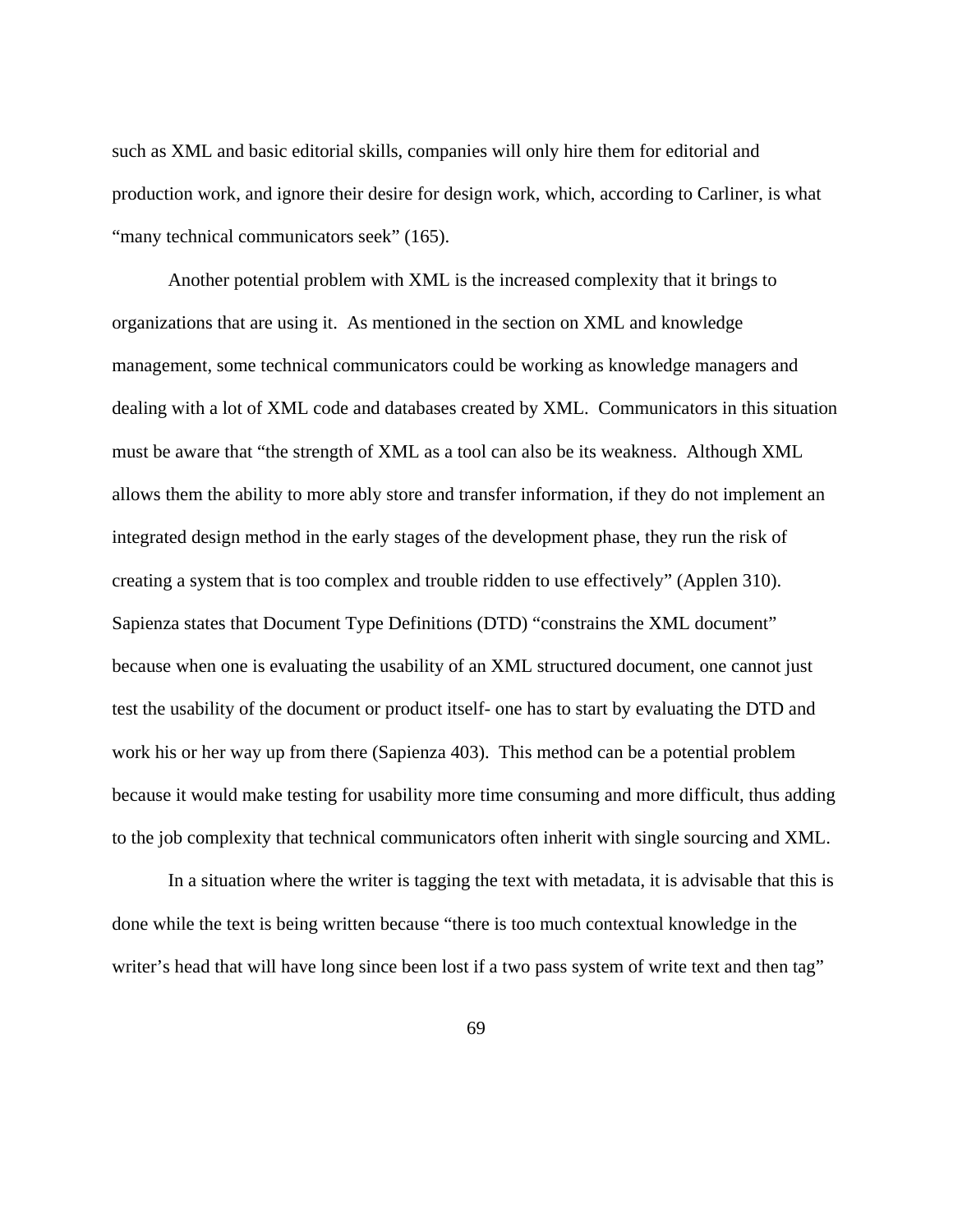is used (McGovern 2003a qtd in Albers 168). Even when a subject matter expert (SME) writes the initial text or first draft, a technical communicator may have to break the text down into elements and tag it. When writing in small, defined information units or content modules, technical communicators must always be aware of the XML hierarchy and rules, which can be very complex and hinder the writing process, because it is not as free flowing as content they may have written in the past (Yeats and Hull 253). When a technical communicator is required to write while thinking of the proper text elements, and also consider multiple audiences at the same time, it is easy to see how difficult the documentation process can become with XMLbased single sourcing (McGovern 2003a qtd. in Albers 168).

Another point to remember is that a lot of times, when developing modules (of text in XML) in a structured writing situation, "the writer does not immediately see the completed form in which the document will be received" and the text that is written will always be created and arranged differently than it will be eventually presented (Sapienza 402). Because of this, technical communicators are encouraged to try and visualize during the documentation and design process what the final presentation will look like, which can often be difficult. However, having concern for the end user and foresight on the delivery of information is something that technical communicators are skilled at. This aspect will just be even more important in the XML-based, single sourcing method of documentation.

The increased complexity also applies to managers of technical communication departments who are in charge of (or tasked with) implementing an XML-based single sourcing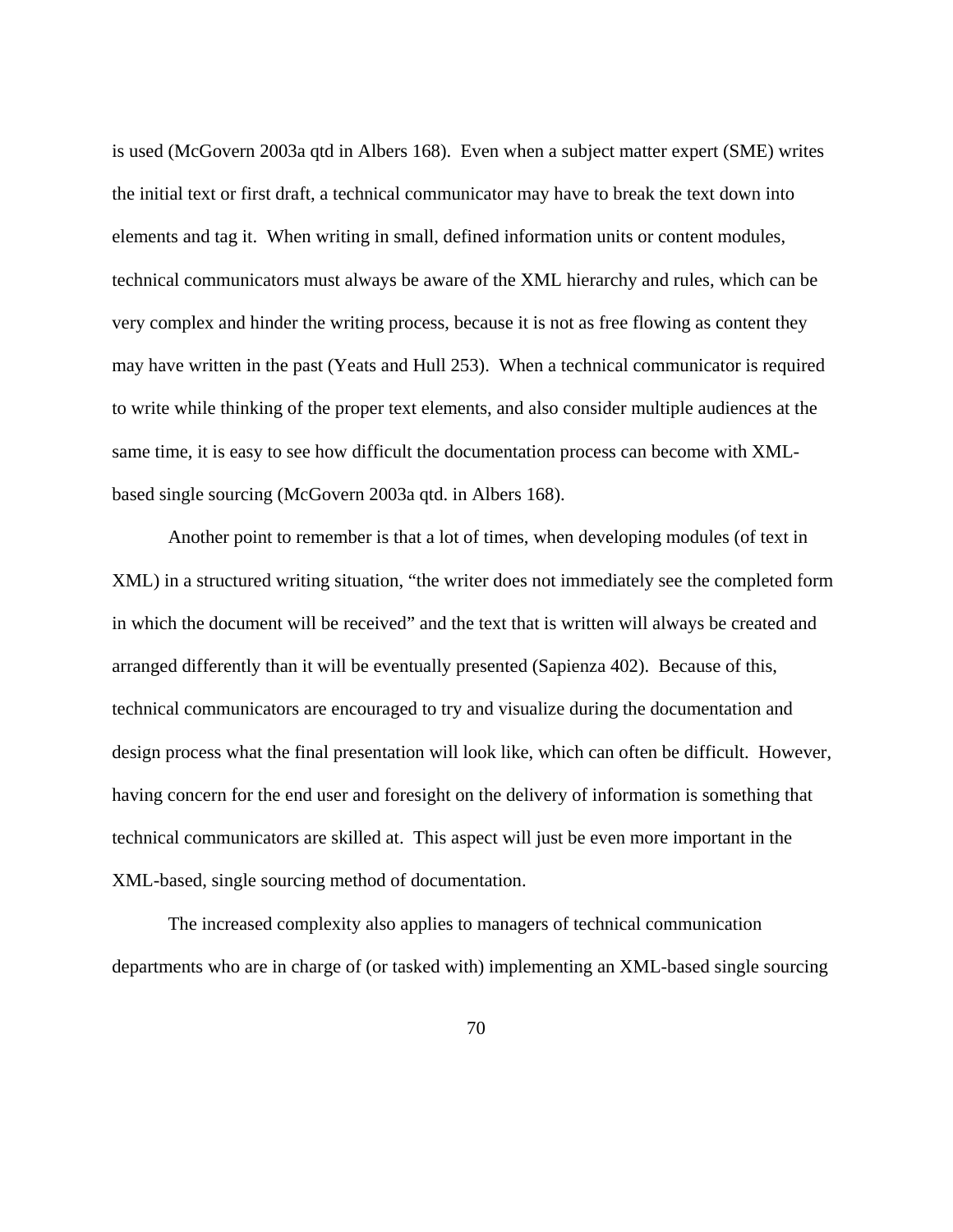system. If the managers have delegated the responsibility of creating the system to other workers, then they should work out a plan and design method with them to ensure that the system has a high degree of usability and effectiveness.

XML is a tool that helps us manage, present, and deliver information more effectively. Technologies such as XML, Content Management Systems (CMS) and single sourcing allow us to construct a good solution for the transfer of high quality content to the users, but they are not solutions in themselves (Albers 2005, p. 168). There is a lot more involved in meeting the goals of technical communication than just accessing helpful tools. XML and single sourcing is not necessarily the best solution for all organizations. XML-based content management and single sourcing systems can be very expensive for organizations to start up and implement, depending on how advanced they are. Before implementing these systems, organizations would do well to examine whether "using traditional tools in new ways" could help them achieve the increased production and quality that they are aiming for (Williams 322).

### Conclusion/Summary

XML should continue to be relevant for structuring and organizing content, as long as it does not become obsolete like so many other computer languages have in the past. Another important point is that while XML facilitates single sourcing, it is similar to single sourcing in that it "is not a hard and fast requirement. Rather, the hard and fast requirement is to communicate information to the user" and in the most effective manner (Albers 2005, 164). The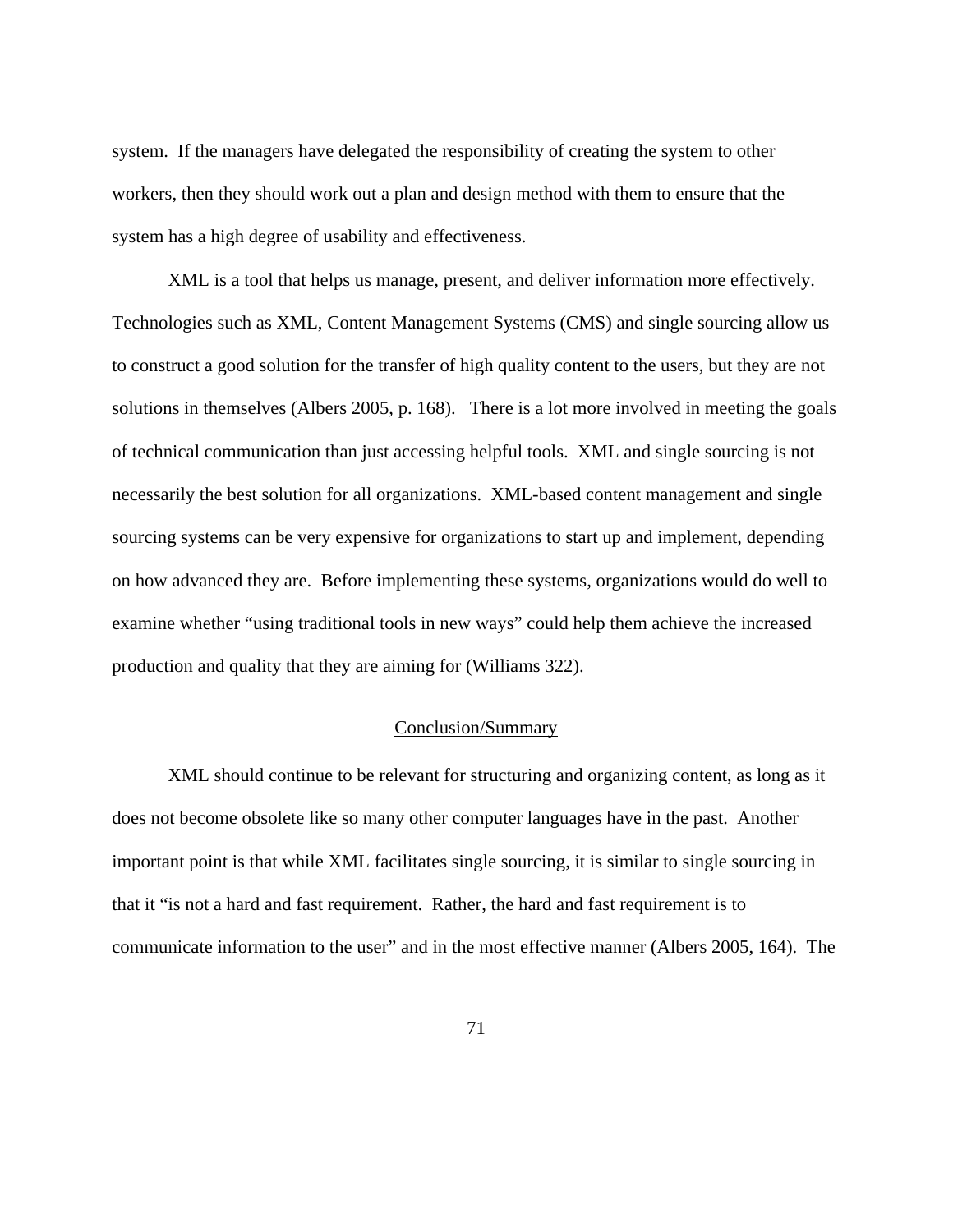technical communicator's main concern should be "ensuring the information fits within the current reader context and is relevant to that context," thus accomplishing the goal of assisting the end user in what he or she is trying to achieve via the product (Albers 2005, 164). If implemented in a manner where technical communicators are informed of the technology and involved in the development processes, and the usability and clear communication for the end user remains a priority, XML-based single sourcing can be a very valuable tool for the managing of content, and for the effective reuse of content in multiple platforms.

In the next chapter, I will discuss other related technologies that are emerging similar to the manner in which XML has continued to emerge. Some of these technologies are Digital Asset Management (DAM), advanced Content Management systems (CMS), and DITA (Darwinian Information Typing Architecture). These fields, systems, and technologies are all related to single sourcing and XML, and I will briefly discuss how they are related, what they mean to technical communicators, and how their impact fits under the umbrella of technical communication.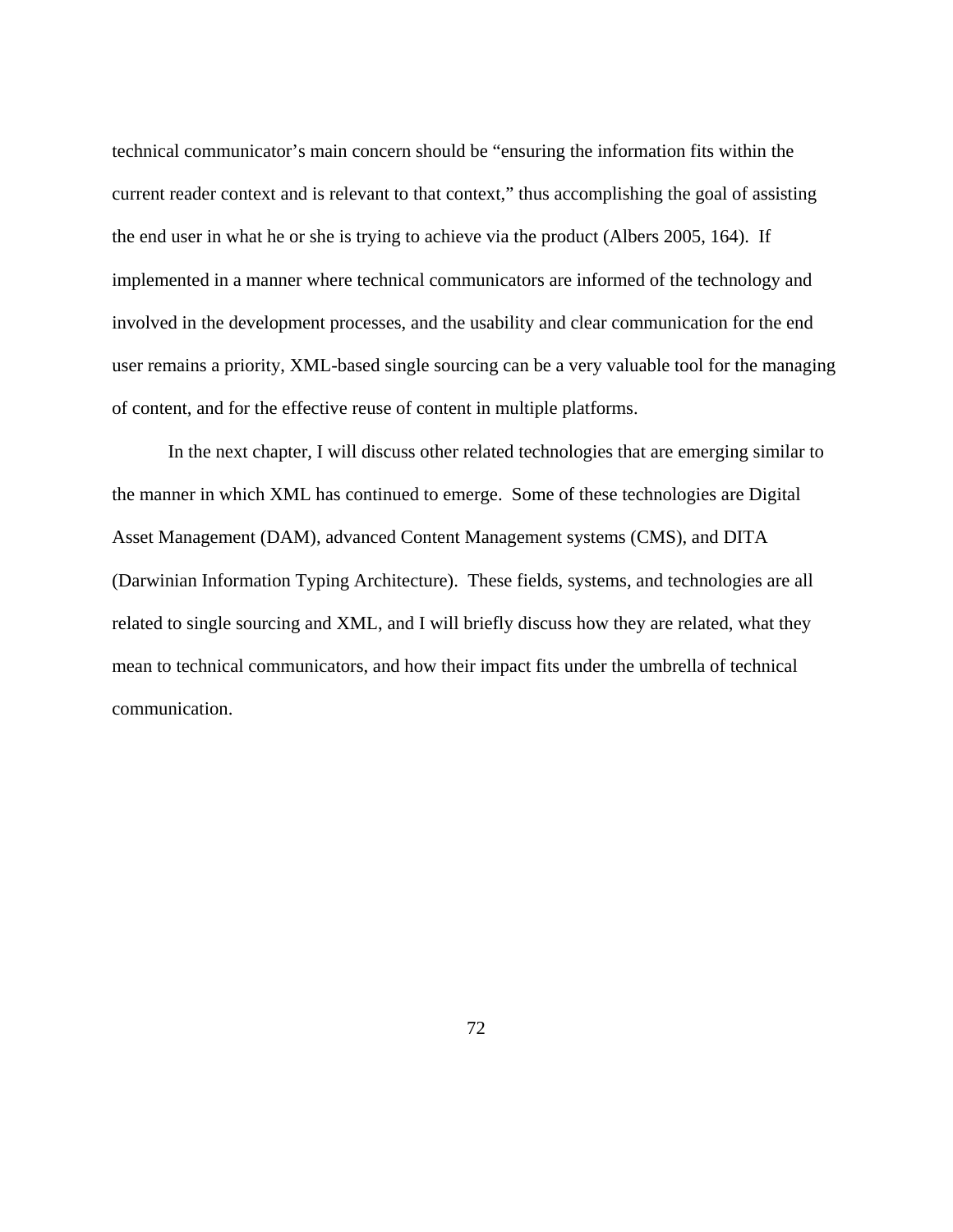# CHAPTER FIVE: OTHER EMERGING TECHNOLOGIES SUCH AS ADVANCED CMS AND DIGITAL ASSET MANAGEMENT (DAM)

In this chapter, I will briefly discuss a few emerging technologies related to single sourcing and how they fit into the overall methodology in some organizations, how they benefit the field of technical communication, and how they impact the technical communicator.

Single Sourcing, Content Management (CMS), and Digital Asset Management (DAM) systems are becoming more and more prevalent in the field of technical communication. Many organizations are now using single sourcing and CMS for "identifying, storing, and retrieving chunks of information" (Williams 322). These systems, along with Digital Asset Management (DAM) systems, are also being implemented to store various types of digital media and multimedia.

 There are several reasons these systems are being placed on corporate Intranets and on the World Wide Web. Organizations are becoming increasingly aware of the value of information, knowledge, and digital assets such as video, photos, and graphics. It serves their interest, and the needs of their users to be able to easily store, access, and retrieve information and media when they need to. When information stored in various formats cannot be shared or accessed easily, it often results in a loss of time and money: time spent searching and re-sending information and money spent re-creating information that already exists. Content and data cannot be used if the prospective users cannot find it, or give up looking in frustration, and that same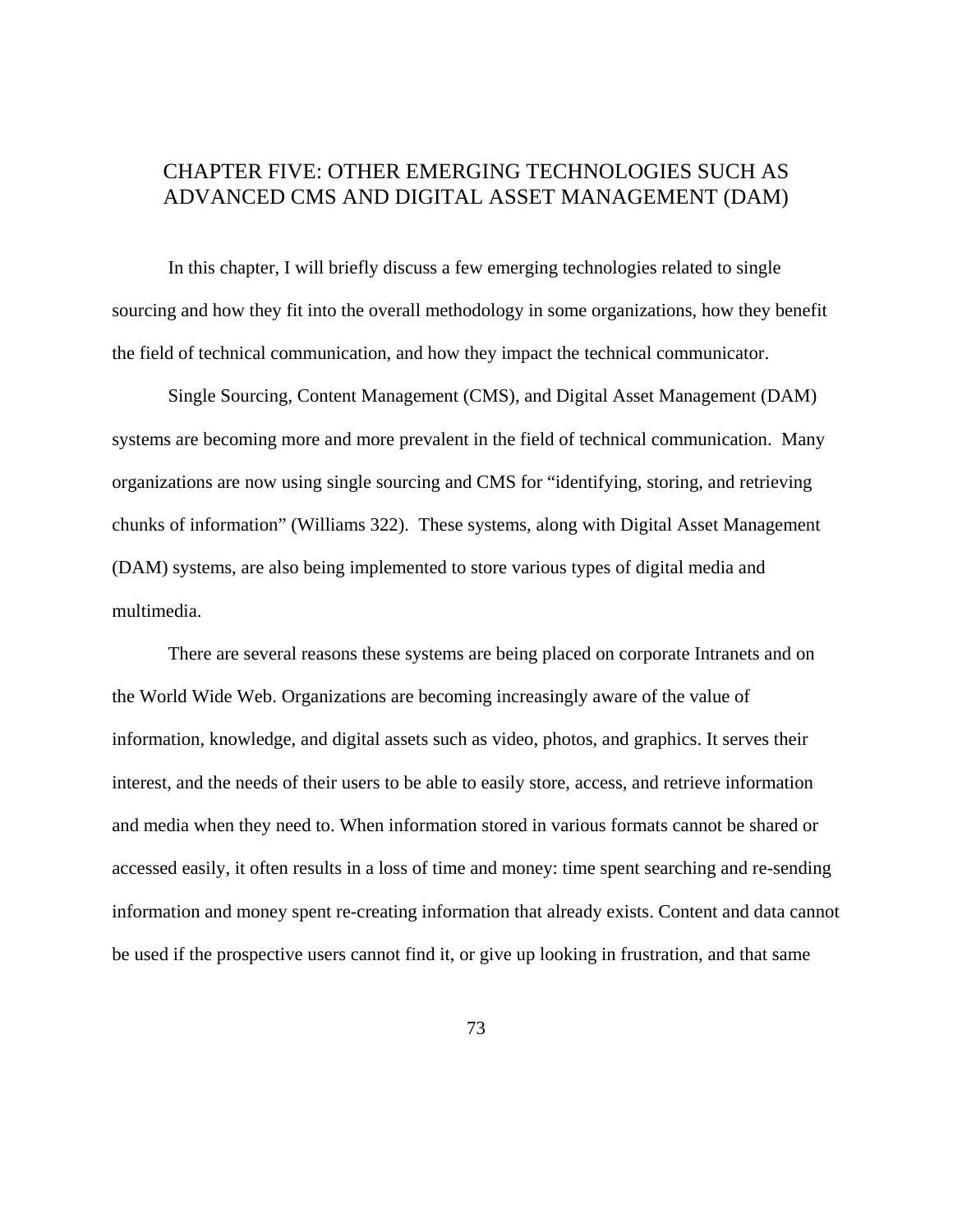content needs to be easily accessed by technical communicators who are creating new content, along with organizing and structuring existing information (Williams 322).

#### Advanced Content Management Systems (CMS)

Content Management is a process of categorizing and organizing information for future retrieval and development (Hackos 2). This definition makes it clear that single sourcing is something that falls within the realm of content management. Often content management and single sourcing are mentioned in the same sentence, because single sourcing is an issue that is more relevant to technical communication, while content management is a topic that is an issue in a broader range of fields. Another way to think about the two topics is that single sourcing is a process or practice that can be part of a larger Content Management System (CMS) that is used by an entire organization (Williams 323, Hackos, Rockley).

Advanced or full-fledged content management systems (CMS) are generally used by large organizations that work in the field of technical communication. Single sourcing, via an advanced CMS, has shown that it can lower costs and increase quality and efficiency (Hackos 2002, Junco & Bailie 2004, and Albers 2003). CMS have also proven to be effective for producing documents that need to be translated to other languages, and for producing documents in a wide range of formats and document types (Hackos 2002, Kramer 2003, Sapienza 2004, and Steele 2001).

A Content Management System (CMS) is "a software layer controlling a database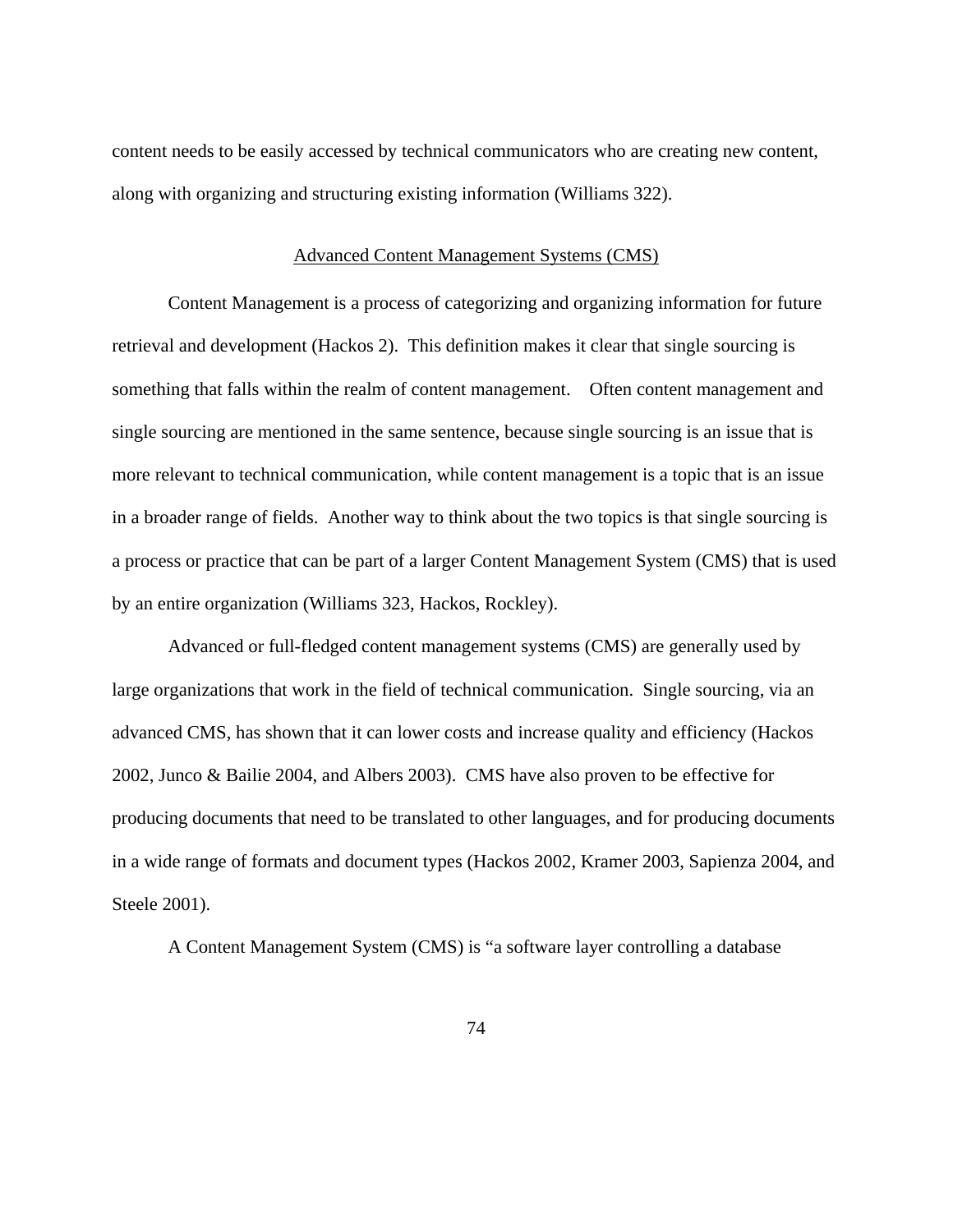management system that stores either the content resources themselves or references to those in a file management system. Authors check modules of content into the repository and retrieve them from it through a CMS" (Hackos 77). The modules of content and "information objects" that are inserted and retrieved from the CMS are usually text, coded in XML and containing descriptive metadata. When an author such as a technical communicator retrieves the information objects from the repository in the CMS, he or she can assemble and link them together to form documents. Finally, they are produced and delivered in various output formats such as:

- Traditional print publications
- PDF facsimiles of print publications
- Web pages of HMTL or XML (some including CSS: Cascading Style Sheets) for various internet browsers
- Web pages using XML-based style transformations (XSLT)
- Electronic books
- WAP (Wireless Application Protocol) for cellular phones
- Formats suitable for PDAs (Personal Digital Assistants)
- Online help systems embedded in software products

Technical communicators working with these systems can insert the desired output format by assembling topics and information contained in the database into traditional word processing tools, desktop publishing tools, slide shows, and other media with the style sheets in each of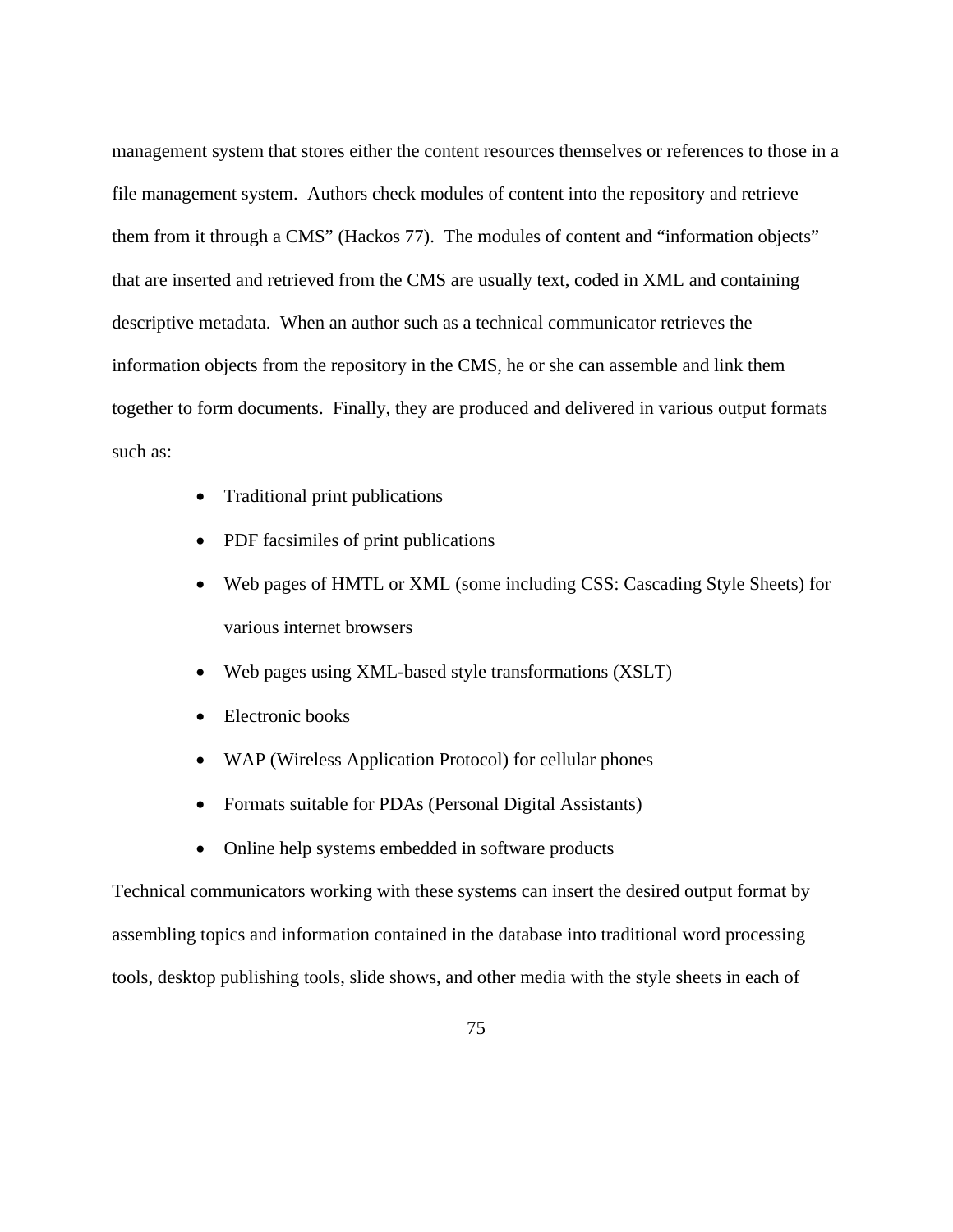these tools providing this formatting (Hackos 62-63). If set up properly, using a CMS is a very efficient and effective way to create communication products.

Most CMS have "industry standard functions" such as categorization (categorizes document elements), searching capability (integrates search engines for searching documents by context and keyword), security and version control (tracks versions of same documents so that multiple writers can use documents without overwriting each other; earlier documents can also be accessed and reused), and workflow (tracks workflow of documents for following the development process) (Ament 191). Depending on the company's situation or need, they may require more capabilities than these, but it is likely that any CMS that did not contain these standard functions would not be effective.

Advanced or high-end CMS "serve as complete authoring, conversion, and management systems. These systems are often used to generate tremendous amounts of dynamic content for online periodicals (Ament 191). These advanced systems are generally put into use by large corporations, who have the "tremendous amounts of dynamic content" that needs to be managed and disseminated throughout the company during the creation of products.

The advantages of a CMS, especially an advanced CMS, are significant. By using a CMS, organizations ensure that their content is:

- Accessible to everyone in the organization
- Available in one virtual location without having users search on multiple servers on individual hard drives (which can be very time-consuming)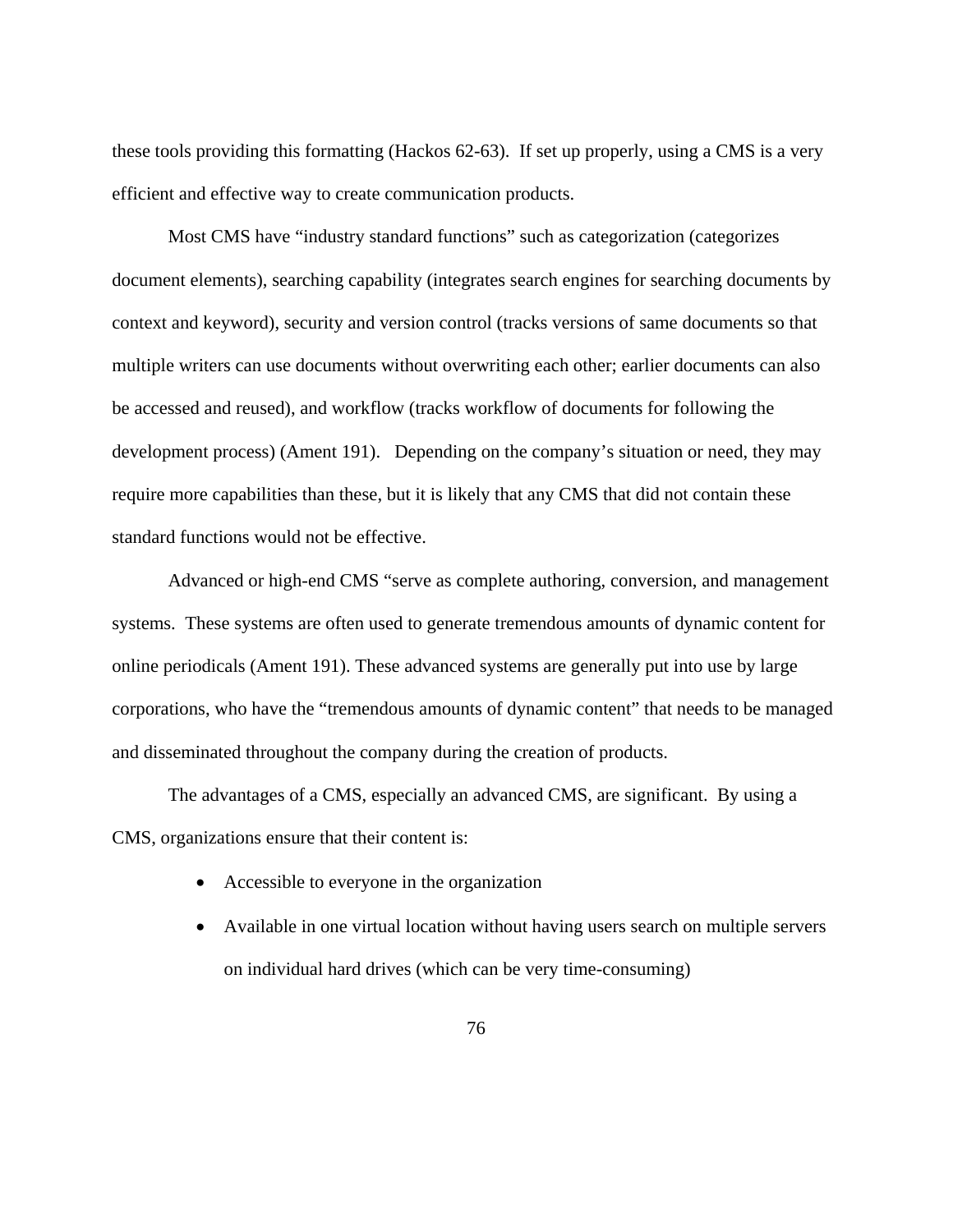- A single point of access so that users can be confident that they have found the latest version of the information
- Labeled according to when they were written and by whom
- Tracked through a workflow process that records when and by whom it was modified
- Managed under a security process that ensures they can be checked out and modified by certain individuals, read by other individuals, and not accessed by all by still more individuals inside and outside the organization (Hackos 77-78).

These advantages can not only save organizations large amounts of time and money, but they are also a well-organized, consistent, reliable, and safe way to store information.

The last bulleted point about the security process is something that more and more organizations perceive as the most valuable advantage of an advanced CMS or similar system. Many advanced CMS have the capability to require different security levels for different levels of employees and for different processes. Some information can be viewed but not modified unless authorized by a manager or supervisor, or the individual who is most responsible for the information. Other classified information or information that needs to be confidential for some employees can only be viewed by management or executives that are authorized to view it. This feature can save organizations a lot of hassle because they are assured that any employee searching for, viewing, or modifying information in the CMS is authorized to do so and they can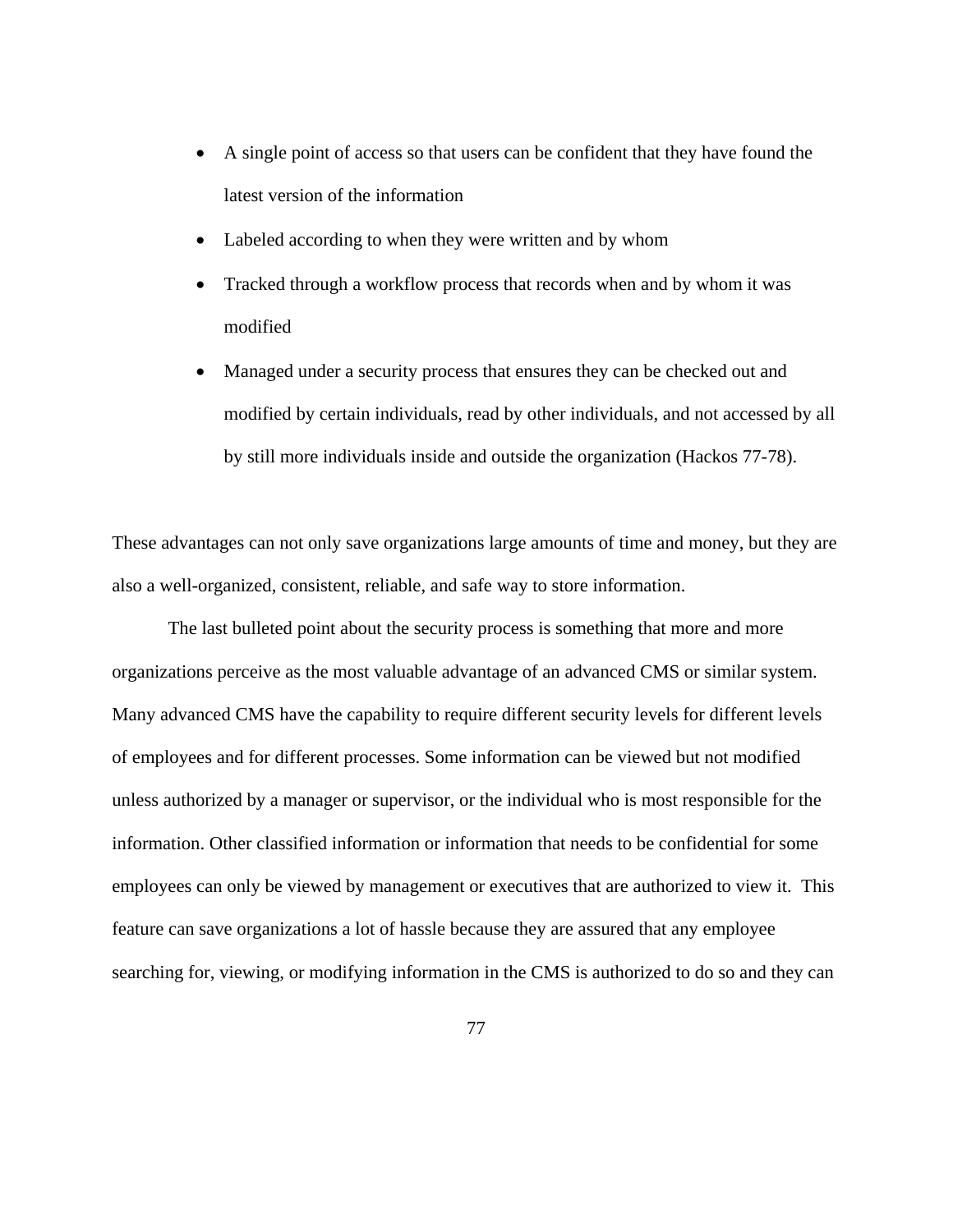also keep track of any changes that are made.

 Advanced CMS can also deliver substantial benefits if they have been constructed using a strong, effective Information Model that labels information according to the ways it will be accessed and can be reorganized in many ways, depending on who is looking at it (Hackos 134). The information model also helps make information accessible to all users, both experienced and inexperienced. It decreases the amount of time spent searching for information and possibly not finding what you are looking for, and keeps documents from being needlessly rewritten, which also increases productivity (Hackos 134). Mention "increased productivity" or "saving time and avoiding frustration" to a company executive or organization CEO and he or she will likely warm up to implementing a CMS, provided that the system can deliver on its promise. While advanced CMS are very expensive to purchase and implement, they have also proven to be very effective and, in some cases, pay for themselves in the time and money saved by retaining information and by not using manpower to recreate existing information.

 Once an organization decides that they would benefit by purchasing and implementing an advanced CMS, there are several things to consider. Successful implementation of a CMS often follows a strong requirement analysis from an outside source or consulting firm (Junco and Bailie 208). In addition, there can be many other "adjunct activities required to address business concerns such as an adaptation of workflow and technologies" (Junco and Bailie 208). In short, before purchasing what could be an extremely expensive system, organizations are generally advised to evaluate what type and what level of CMS they need, the best way for it to be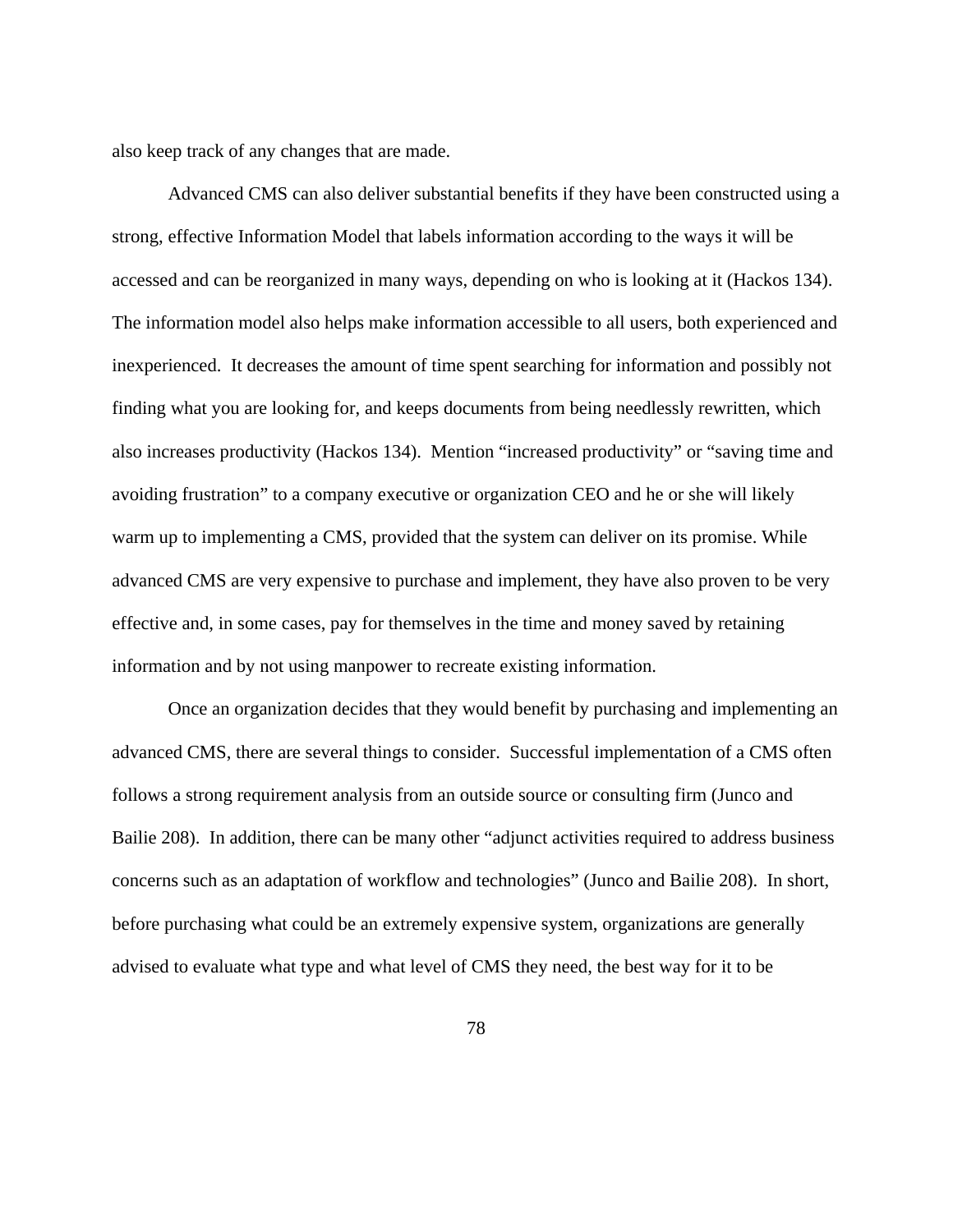implemented, what funds, labor, and time-frame it will take to implement it, and whether any of their current business processes need to be altered or removed before the CMS is put into place.

 Choosing the appropriate or most effective CMS can also be a complex decision. Many of the systems and tools for content management are intertwined and related- "document management, collaboration and versioning tools, DAM, learning content management, and Web content management all fall under the CMS umbrella, which also brushes up against topics like CRM, document warehousing, and knowledge management. Each one of these areas is distinct of the others, but they are often confused" (Bronder). It is important for organizations to know exactly what they need before not only purchasing, but before they even start looking for prospective systems to acquire.

 As mentioned earlier in this chapter, CMS, especially advanced ones, can be very expensive. "Complete enterprise-class solutions" can cost up to \$500,000 and take several months to implement, which also could contribute to high consulting fees that sometimes cost as much as six times the initial cost of the package (Bronder). An intelligently-run organization would not undertake such an expensive implementation unless they are aware of the all the costs, benefits, and logistical considerations the system creates. However, there are less costly options, such as a "Pure Web CMS," which can be implemented for "well under \$250,000" and the implementation time is short, making the total cost of owning a Web Content Management (WCM) system less than three times the cost of advanced CMS software. A company called FatWire currently markets a product for department-level portals that averages only \$25,000;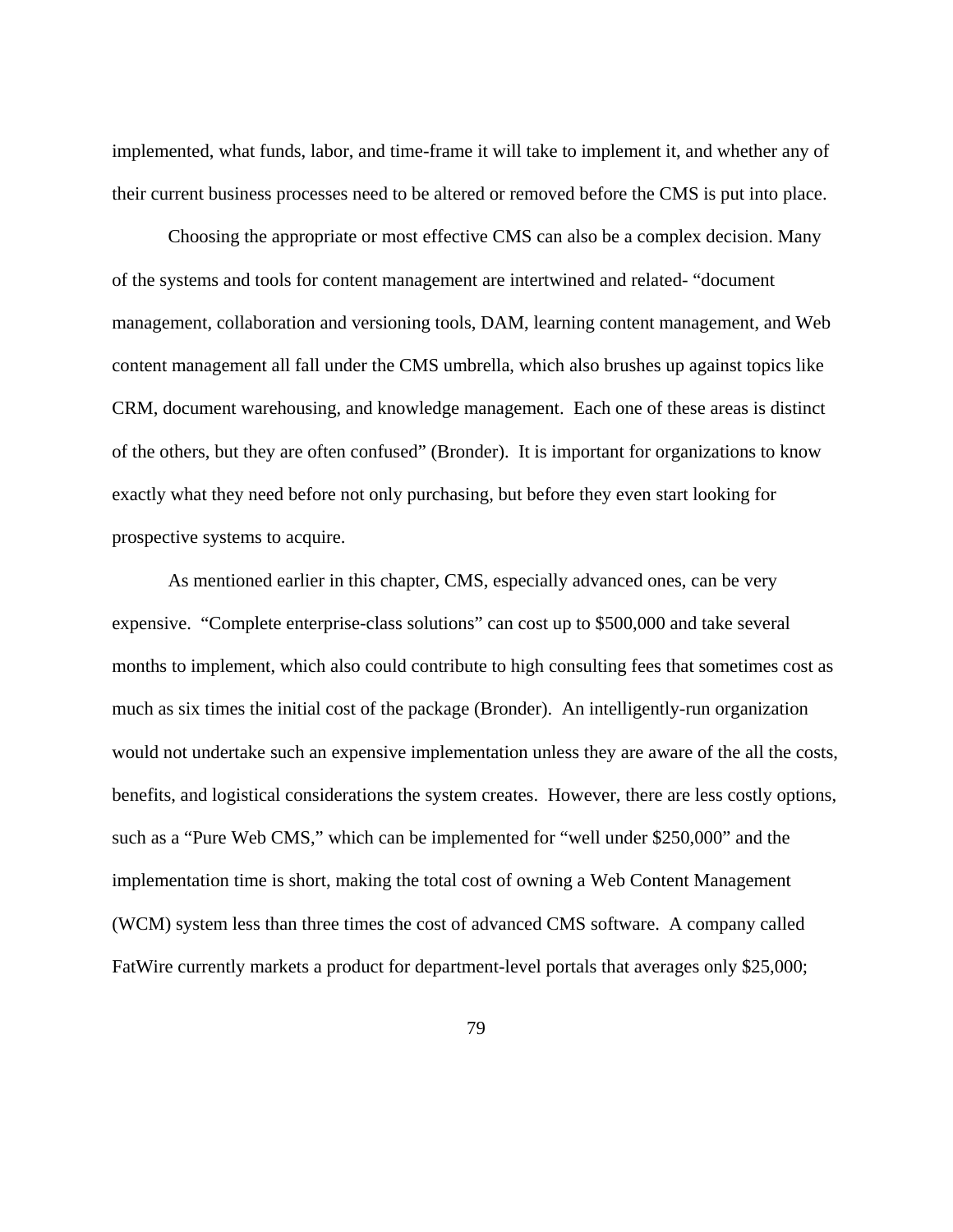cheap compared to an advanced CMS (Bronder).

 New types of CMS are also being created, "based on databases and software revision control systems" (Dick 85-86). Large companies, the types that implement these advanced content management systems such as IBM, Microsoft, and Oracle perceive XML content management to be a promising market. However, no matter what type of solution is selected, they all have "the same basic components: Repository, Version Control, Deployment Manager, and Group Authoring (Dick 85-86).

 In the new changing landscape of content management, especially with the popular database driven systems that use XML, the same content could contain "a document, a DTD, several external links, and several style sheets" (Dick 87). Enabling all of these types of content to co-exist in a system and work with each other almost requires a sophisticated CMS. Organizations that need to manage massive amounts of dynamic content, or information in general, greatly benefit from advanced CMS that assist in the storing of information for efficient reuse and retrieval.

 Advanced CMS are relevant to technical communicators that work for large corporations such as IBM or Siemen's, because if they are single sourcing technical documentation, their process for creating information products likely is completed using an advanced CMS. It is important that all technical communicators who are already involved in single sourcing, or could be soon, are aware of advanced CMS, how the systems work, and how it affects their job.

80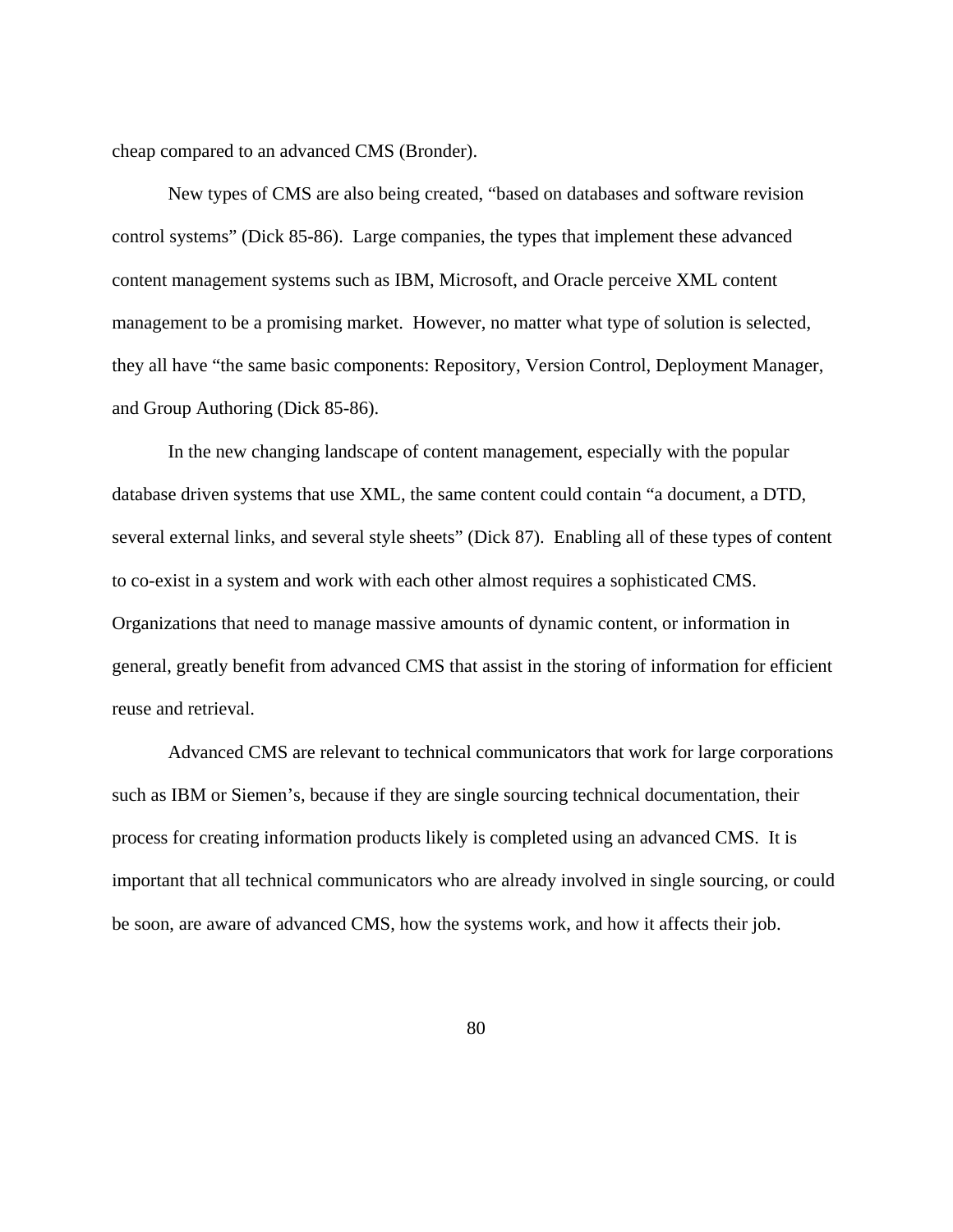#### Digital Asset Management (DAM)

Like the practice of single sourcing and content management systems, Digital Asset Management (DAM) is an emerging field for structuring, organizing, and categorizing digital assets, which include "everything from artwork, logos and photos to PowerPoint presentations, text documents and even e-mail" (Ross 1999). DAM can be described as a flexible, searchable storage method that stores images, video, audio, and text in a database or media catalog. Metadata is then attached to the data, which facilitates the management of the files and searching for the files (Gibson 2005). In the same way as a Level 3 single sourcing initiative would be organized, DAM involves:

- Creating an efficient archive that can hold digital resources (such as images, audio, and text) and the metadata that describe them
- Implementing an infrastructure to ensure that these electronic data are managed and preserved in such a fashion that they will not become obsolete
- Implementing search facilities that enable users to identify, locate and retrieve a digital object

Source: (NINCH- National Initiative for a Networked Cultural Heritage 2002)

DAM systems are very helpful in reducing the amount of information that is lost by an organization. Research has shown that "the average creative person looks for a media file 83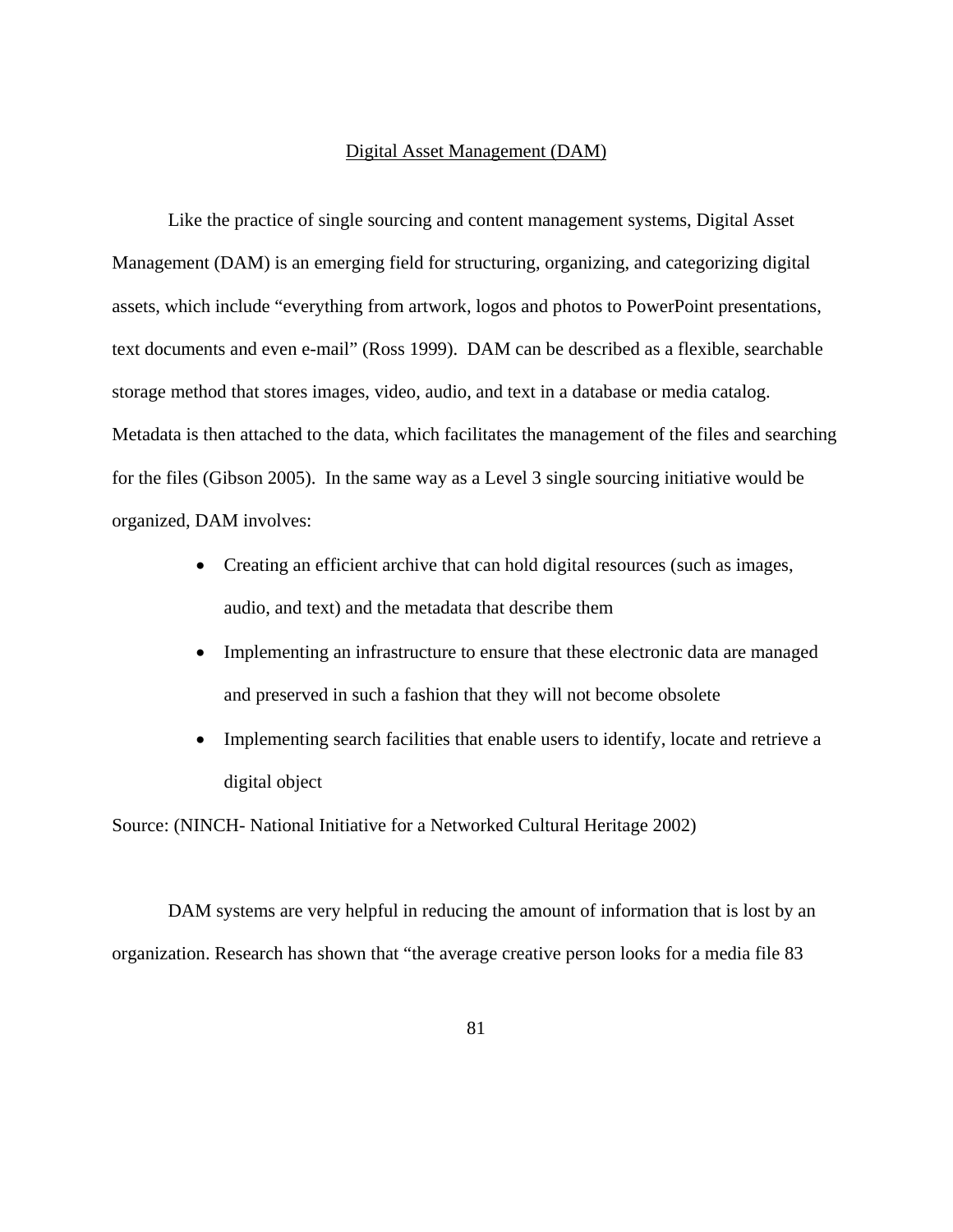times a week and fails to find it 35% of the time" and that DAM can reduce that figure to only 5% (Ross 1). This phenomenon is related to single sourcing and content management in general because it helps make data, information, and digital media easier to access, saves time, and reduces costs in reproducing work that already exists. Numerous large corporations are now using DAM systems to keep track of massive amounts of images and documents. Companies such as Revlon and The Coca-Cola Company use DAM to manage their advertising materials (Gibson, Bronder).

DAM can provide significant savings to an organization, as much as between 8:1 and 14:1 ROI (Return on Investment) according to research (Ross 1). Typical savings from DAM are in labor reduction (allowing employees to spend less time locating assets and more time working on current projects), re-purposing (ability to find and research existing work and reuse valuable assets from previous projects), and also in workflow efficiency, because DAM enforces a consistent workflow process (Ross 1). DAM also allows organizations to maximize the use of digital objects, ensuring that their value is maintained, which also results in "institutional savings" (NINCH). Other benefits of a DAM system are:

- Centralizing discovery and access
- Coordinating disparate projects as part of a coherent whole
- Centralizing authorization, security, and tracking systems
- Unifying organizational solutions to managing copyright and IPR
- Reducing duplication of effort and resources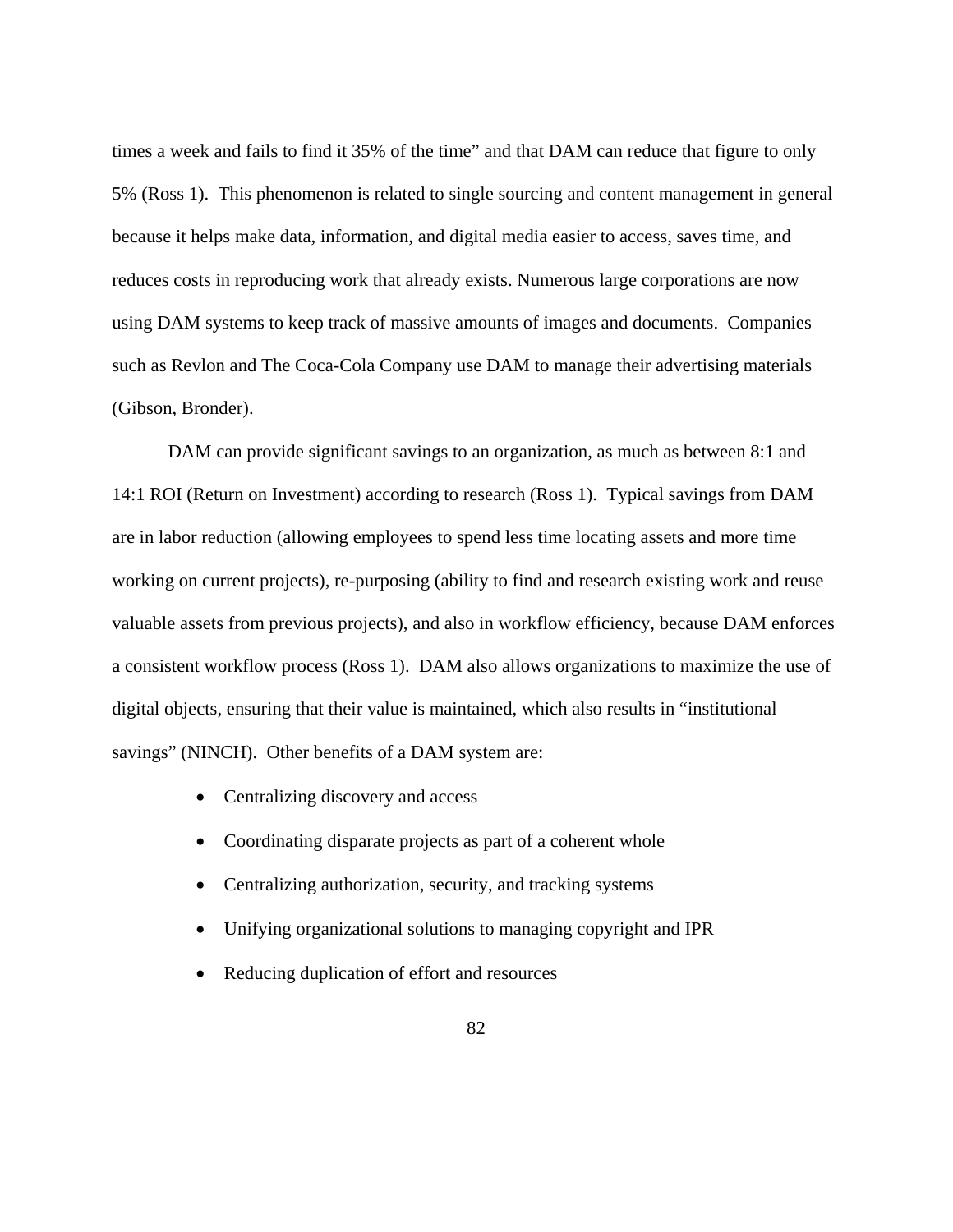• Saving time for the creators and users through organizational structure and centralization of data (NINCH 2002)

DAM is needed because digital assets have value and they need to be retained safely (Gibson). These digital images and text, when stored in a DAM, can be easily reused and repurposed, and they can also be "capitalized as financial assets" (Gibson).

So how does Digital Asset Management (DAM) work? Please refer to Figure 1 on the next page.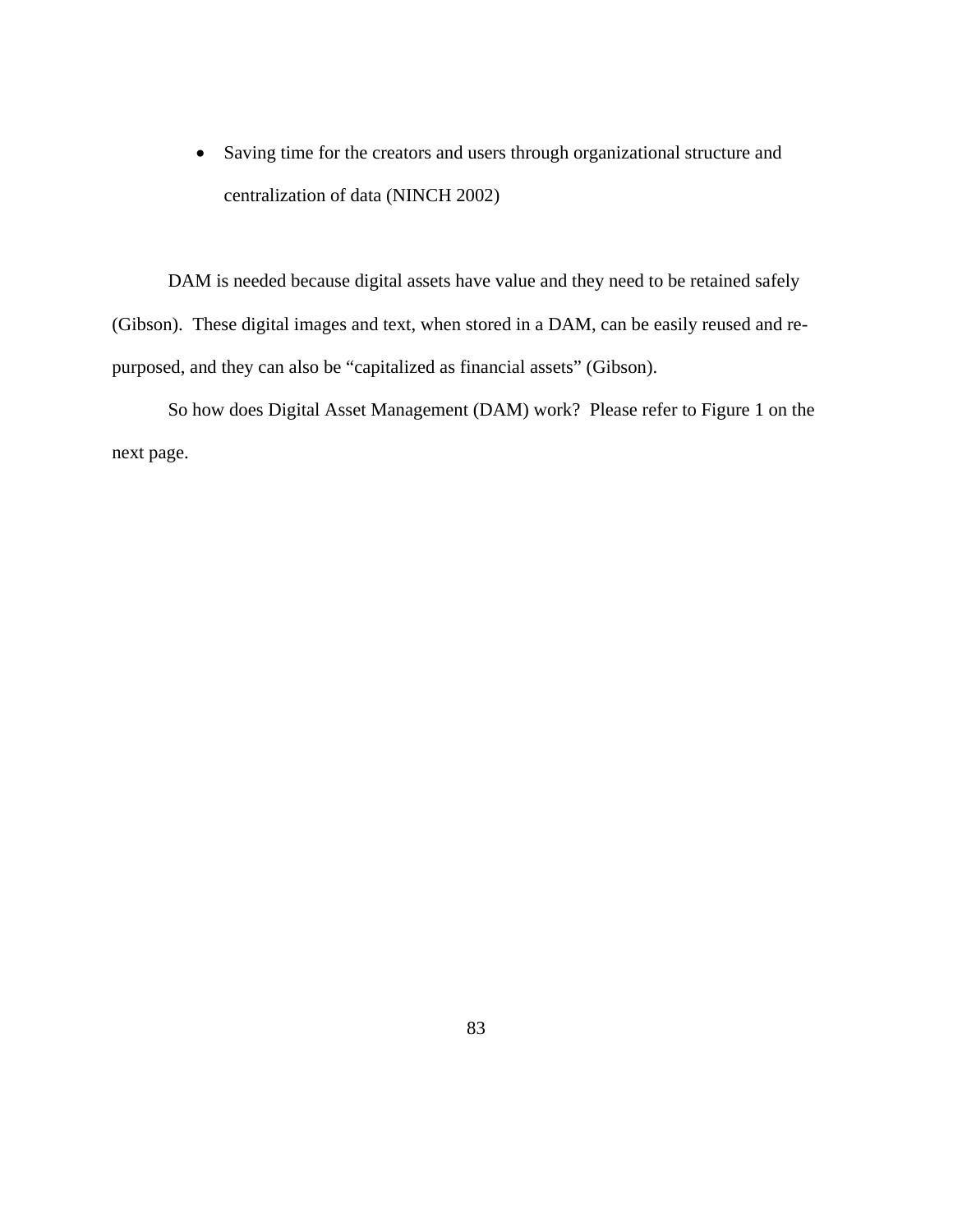

FIGURE 1: "HOW DAM WORKS". Gibson, Ian. Microsoft PowerPoint presentation. STC Orlando Chapter Meeting. The University of Central Florida. January 2005. [http://www.dm.ucf.edu/~igibson/stc/index\\_files/frame.htm](http://www.dm.ucf.edu/~igibson/stc/index_files/frame.htm)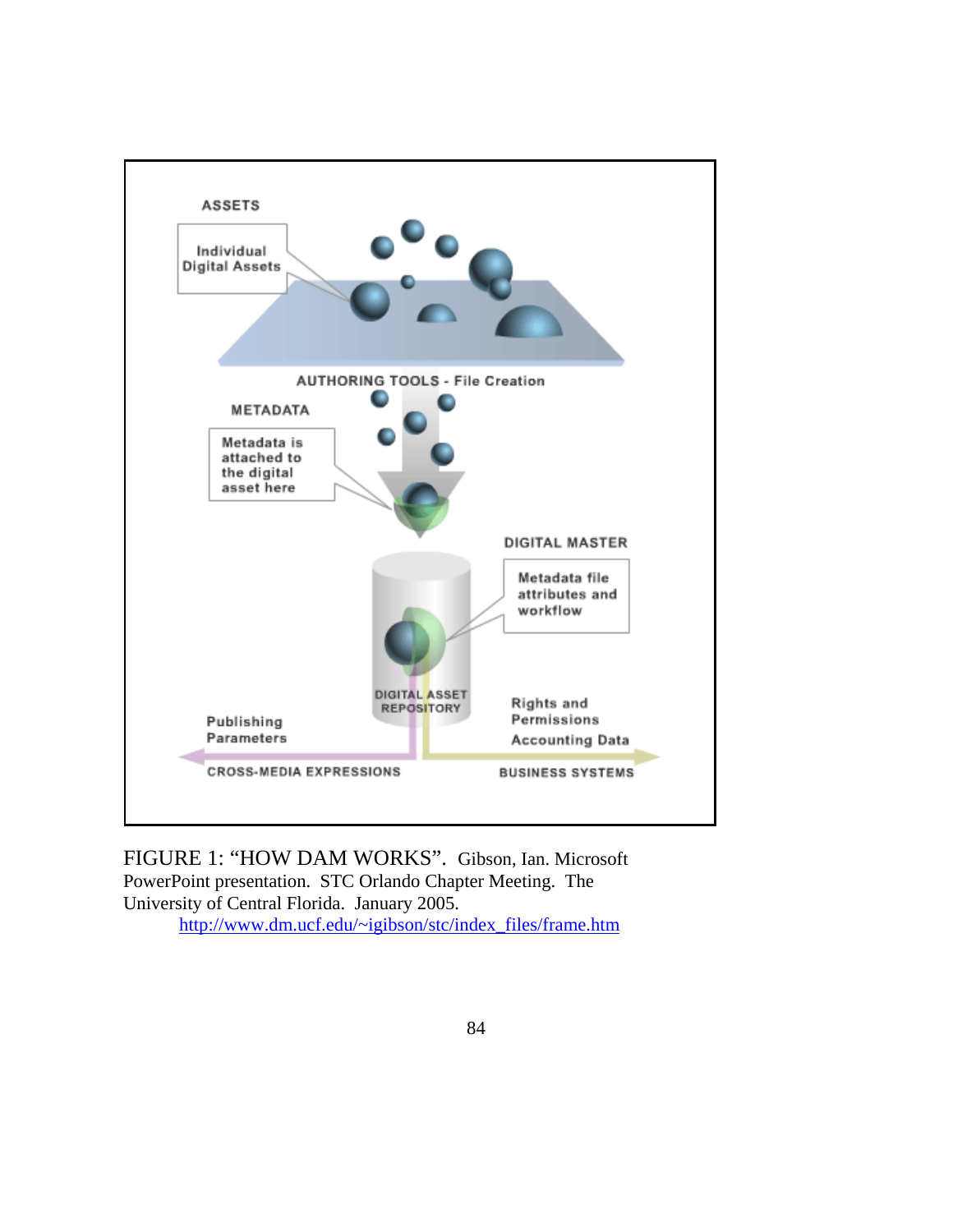In most DAM systems and digital asset repositories the content is physically stored inside a secure database. As discussed before, this results in several benefits: "security levels, replication, referential integrity, and centralized data management. Also included is the comfort of full hierarchical storage management and disaster recovery" (Ross 3). The peace of mind in knowing that digital assets are safe, will not be lost permanently, and can be easily found and accessed is a major positive for organizations that decide to use a DAM system.

There are several levels and types of DAM systems. For example, a DAM system "may be as simple as the directory of files on a hard disk, each file containing a digital asset, with an accompanying database that stores descriptive and administrative metadata for each of the files" (NINCH). A simple DAM system such as this can be built from an "off-the-shelf database management system such as FileMaker Pro, MS Access, or one of the larger SQL database systems, like MySQL or Oracle" (NINCH).

There are also DAM systems on a very large scale and software products that have been developed for large-scale website management. Some of these systems are more geared towards text or image-intensive collections; while more advanced systems can handle a wide variety of media (NINCH). At its most advanced level, a DAM system "can radically transform the way an institution manages digitization and handles access to the digital assets" (NINCH). No one provider or producer of DAM systems offer a solution that is ideal for every company, and it is possible that no single solution will solve all of an organization's needs. Henry Norris, former technology solutions manager for Nine River Technology, which has developed successful DAM systems, states that "DAM is an evolution. It's a constant work in progress" (Ross 7).

Ross suggest that, during the implementation of a DAM system, communicators map out the workflow of their imaging and storage processes, along with figuring out who the users will

98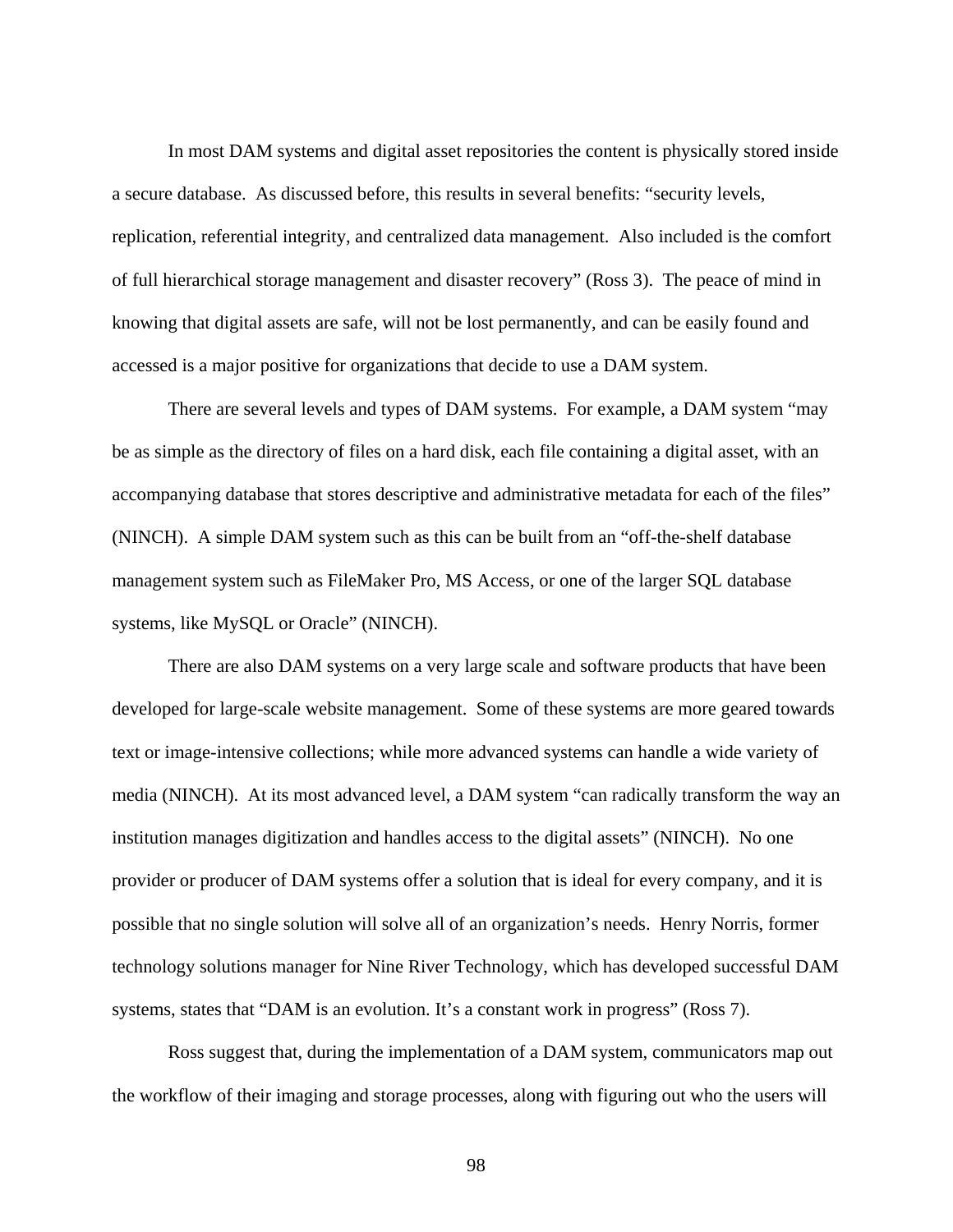be and what they need to see on the screen to complete the task they are working on (4). This is very similar to what several experts on single sourcing have advised and can be applied to single sourcing and content management. Just as organizations want to be able to reuse effective documents via single sourcing, more and more DAM systems are being created because of the "growing belief that digital resources are, at the very least, as valuable as the time, effort, and finance that have gone into their creation" (NINCH 2002).

#### Metadata and DAM

 Metadata for digital assets are generally classified in three categories: descriptive metadata (about the content and form of the digital asset to enable search and retrieval), administrative metadata (about the history of the asset and policies associated with it), and structured metadata (information about the internal structure and relationship of resources that facilitate their navigation and presentation (NINCH). At this stage of technological innovation and the creation of more DAM systems (and in the foreseeable future), "digital assets are pretty much unusable without metadata (NINCH).

Berners-Lee states that metadata was "the first form of semantic data on the Web" (181). Metadata is important because it describes "catalogue information about who wrote Web pages and what they are about; information about how Web pages fit together and relate to each other as versions, translations, and reformatting; and social information such as distribution rights and privacy codes" (Berners-Lee 181). All of this information also applies to digital assets contained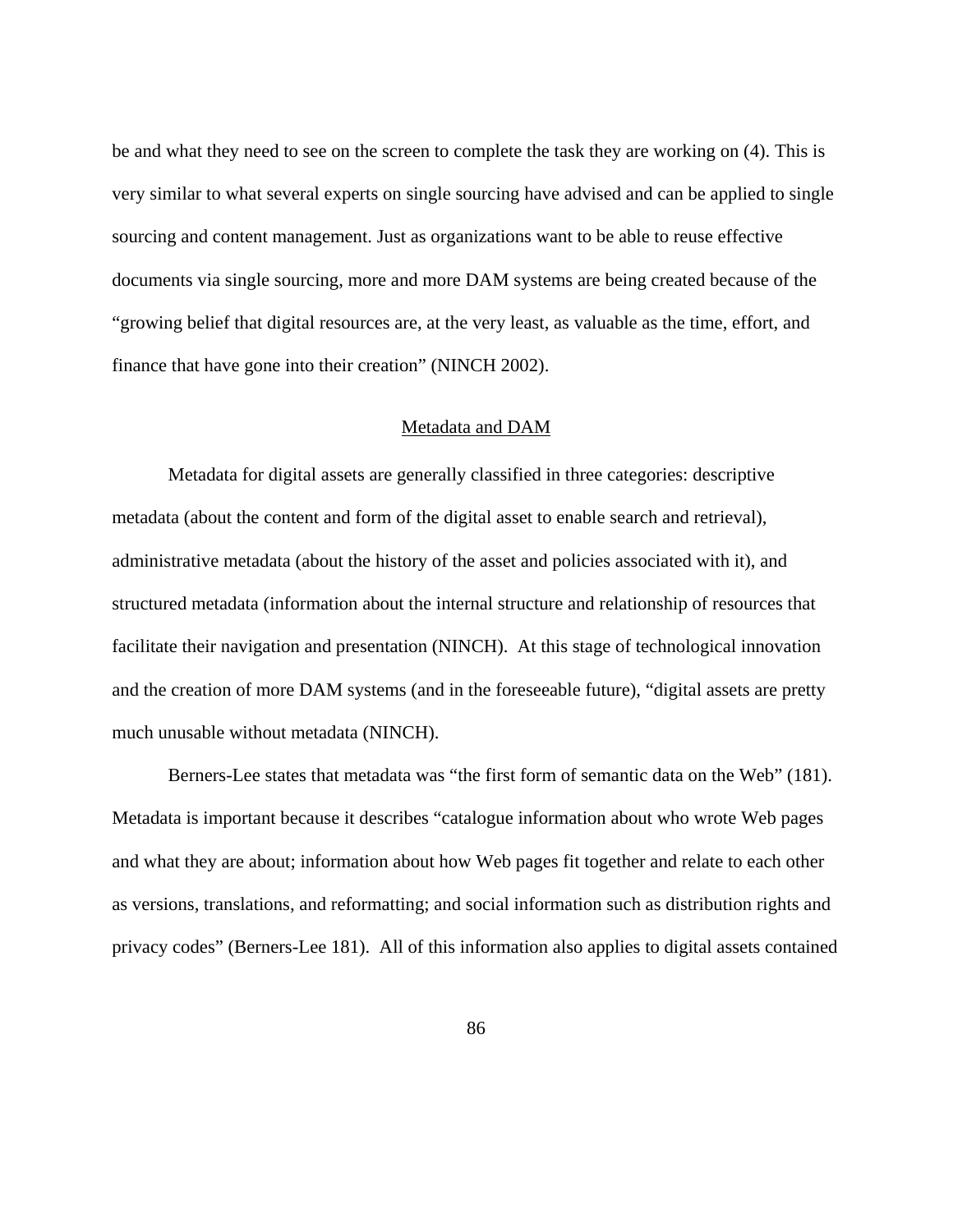in a database, and not just for Web pages.

The World Wide Web Consortium (W3C) is currently coming up with "schema languages," which creates a master list of the data terms used in a document, one for XML and one for RDF (Resource Description Framework). These languages will be able to tell any person or program about the elements of the web page they describe, which will help define how databases (such as CMS or DAM) are represented (Berners-Lee 184). This should make single sourcing, content management, digital asset management (DAM), and accessing content on the web, among other things, that much easier.

These new technologies and ways to communicate on the web are part of what Berners-Lee calls the "Semantic Web": a "web of connections between different forms of data that allow a machine to do something it wasn't able to do directly" (Berners-Lee 185). Berners-Lee prophesizes that, when the Semantic Web emerges, "the day-to-day mechanisms of trade, bureaucracy, and our daily lives will be handled by machines talking to machines, leaving humans to provide the inspiration and intuition" (159). If computers can communicate with each other through "inference" or "schema" languages, and convert data from one format to another themselves, then humans will have more time to focus on what they are producing, such as a single source document, and not have to be bothered with how the document, or anything else they are working on for the web, is able to be accessed or used by others from a communication standpoint.

Digital Asset Management (DAM) systems should continue to increase in number,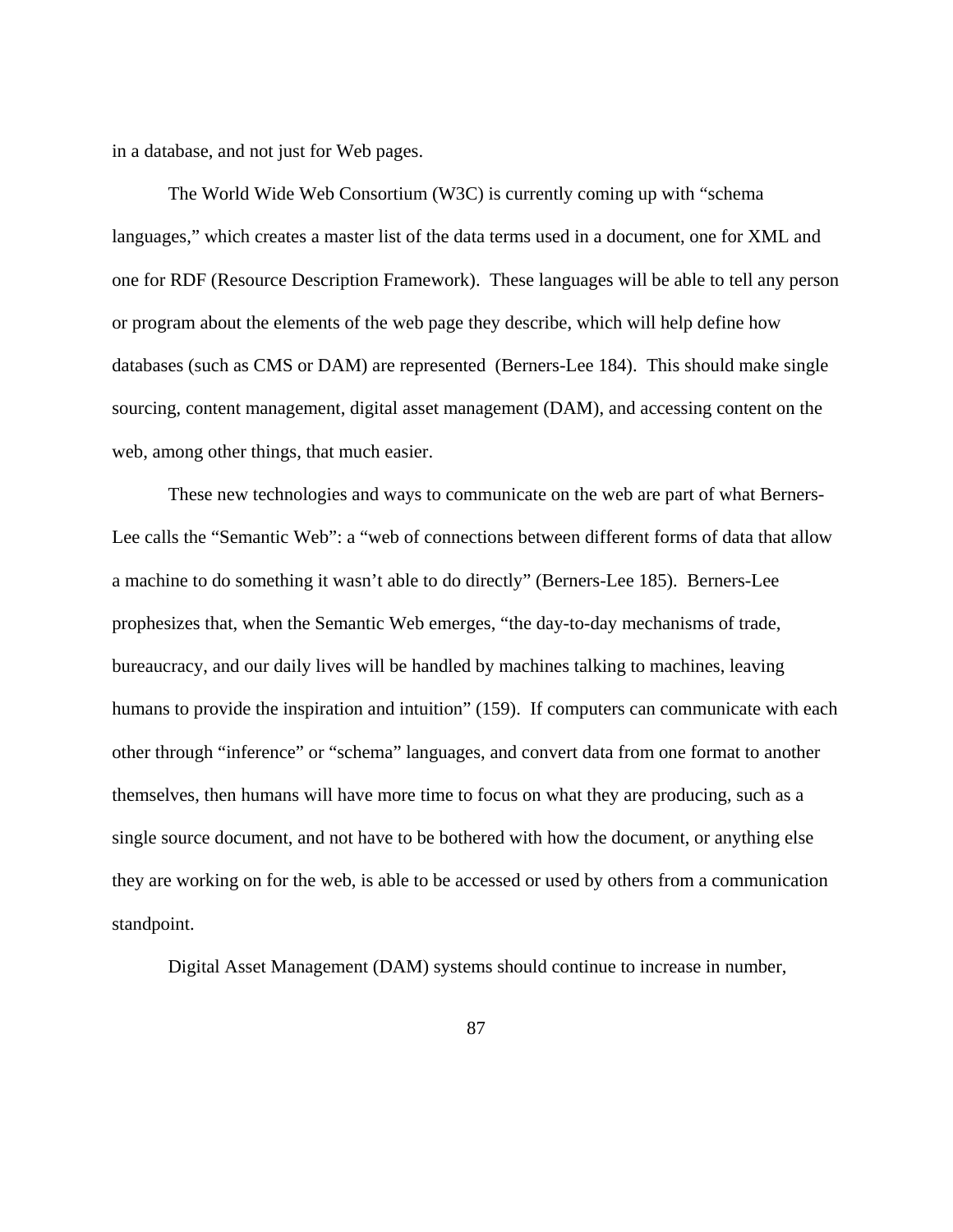making even more visuals and images available to store and use on the web, and in technical communication projects such as online help. The increase in DAM system only adds to the explosion of documents and images happening on the World Wide Web already. When implementing a DAM system, just like single sourcing, it is important to develop a complete strategy that covers the process from start to finish (NINCH). Technical communicators are ideal for working with DAM systems, especially if they already have experience working with single sourcing, XML, and content management efforts. Just as in single sourcing, technical communicators are skilled at storing, categorizing, and reusing information, and at making sense of where a piece of information, or a digital asset, would best fit within a communication product.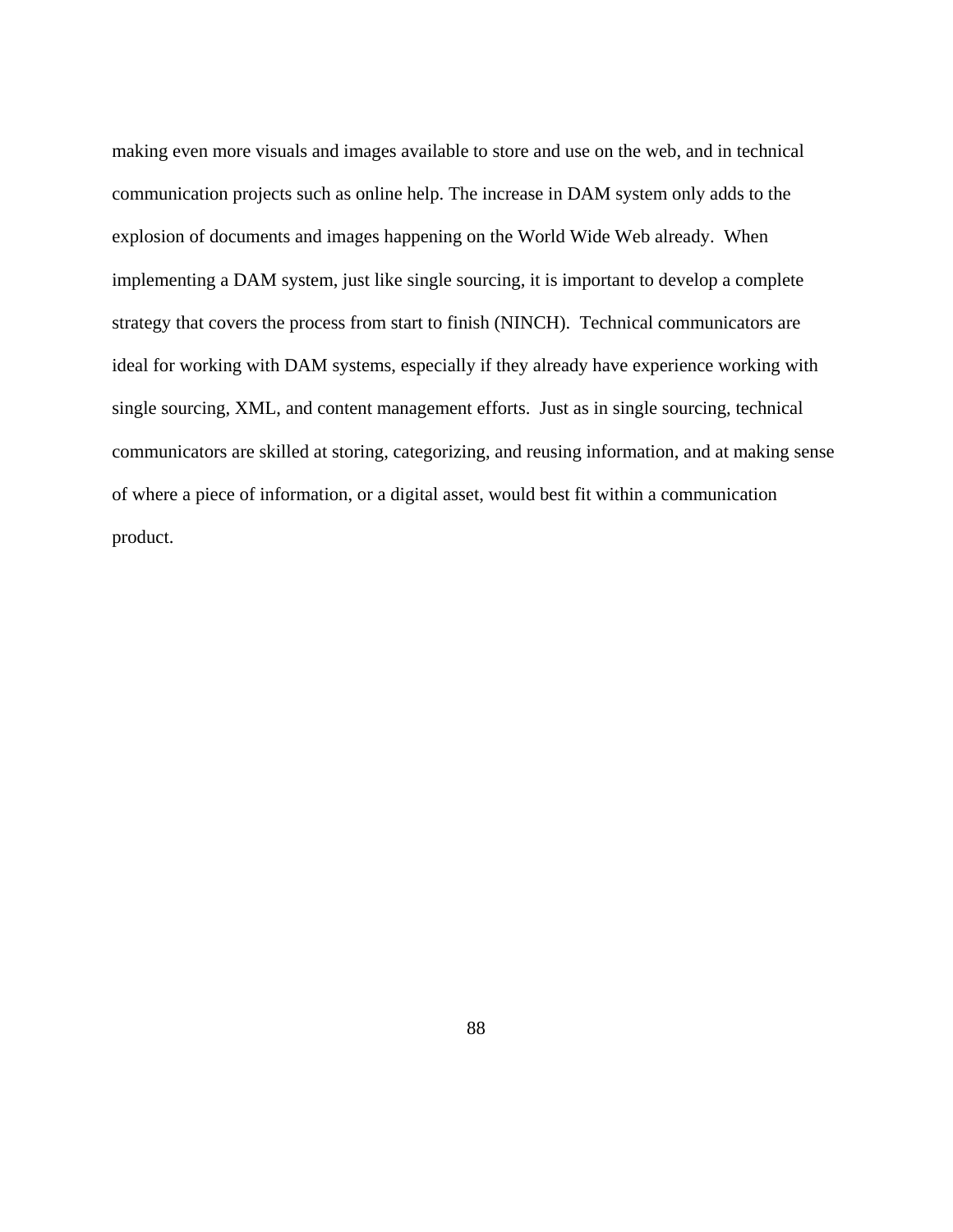# **CHAPTER SIX: FINDINGS, CONCLUSIONS, AND SUGGESTIONS FOR FURTHER RESEARCH**

There is no doubt that single sourcing is having a profound effect on the field of technical communication and on the technical communicator. As more and more organizations adopt single sourcing (XML-based and non-XML based), content management (including advanced CMS), knowledge management, Digital Asset Management (DAM), and similar technologies, technical communicators will see a broad and far-reaching impact on their job, and on how they produce documents and communication products.

The progression of single sourcing and related methodologies in the last 5-10 years has been astonishing. When these methodologies first came to prominence in technical communication and became a major point of discussion in our field (about a decade ago), many technical communicators and organizations were skeptical about how much impact it would have and about whether or not it was a positive or negative development for the field. Many people in the field still remain skeptical about the development of single-sourced documentation and structured content, but it is clear that the field is moving more and more in that direction.

When single sourcing methodologies were first adopted, they mainly focused on Rockley's Level 1 of single sourcing, where content remained identical to its previous form, but was reformatted for different types of media. This type of single sourcing still remains and is still being used by many organizations, a lot of which may never feel the need to move to more advanced types of single sourcing because of the size of the organization and because they do not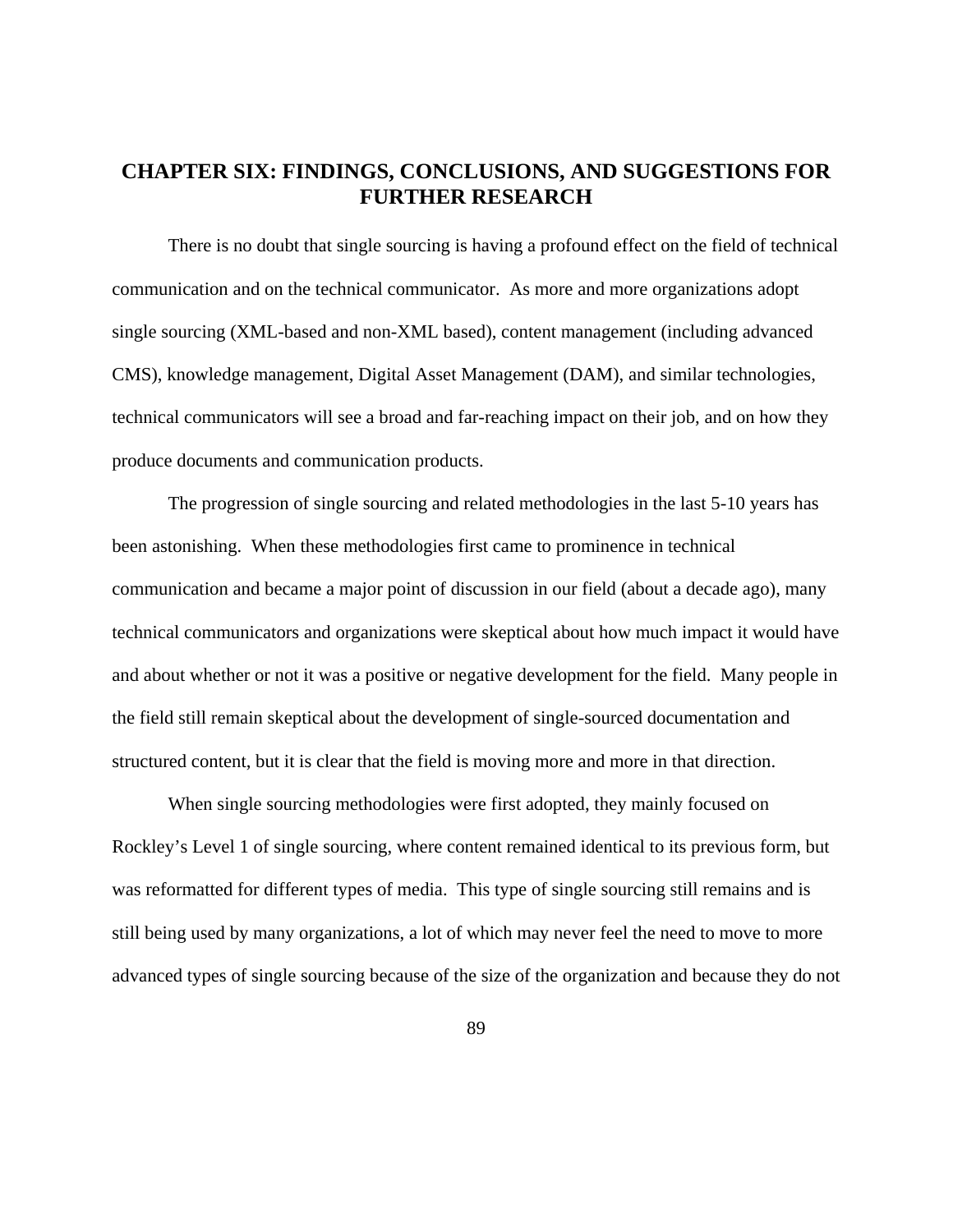see a major cost benefit in switching.

Rockley's Level 2 of single sourcing remains the most common type of single sourcing, where the basic content remains the same but things are added to that content to make it compatible for different audiences, different output formats, and to meet the needs of the user. This type of single sourcing has shown to be very effective because it still takes into account the growing needs of the user, not just on making content production more efficient for the business.

Rockley's Level 3 is the fastest growing type of single sourcing, especially in large organizations. Organizations that implement this type of single sourcing create content, often in the form of modules and chunks of content tagged in XML code, which is entered into databases and can be plugged into any type of document, for any format, audience, or purpose. When this content is created via the use of an advanced single sourcing or content management system, it saves large organizations up to millions of dollars in avoiding labor costs in recreating or rewriting documentation, and in the efficient ability to produce documents in a wide variety of formats from a single source. This type of single sourcing is mainly used by large organizations because it is very expensive to implement. This type of single sourcing is also highly dynamic because it can be used in so many different ways and can also, in some situations, enable the user to pick and choose which content, and in what form, they are presented with based on the information and content they need.

The potential problem with this type of single sourcing is that, in producing content in the form of XML code that can be taken in pieces from databases and plugged into various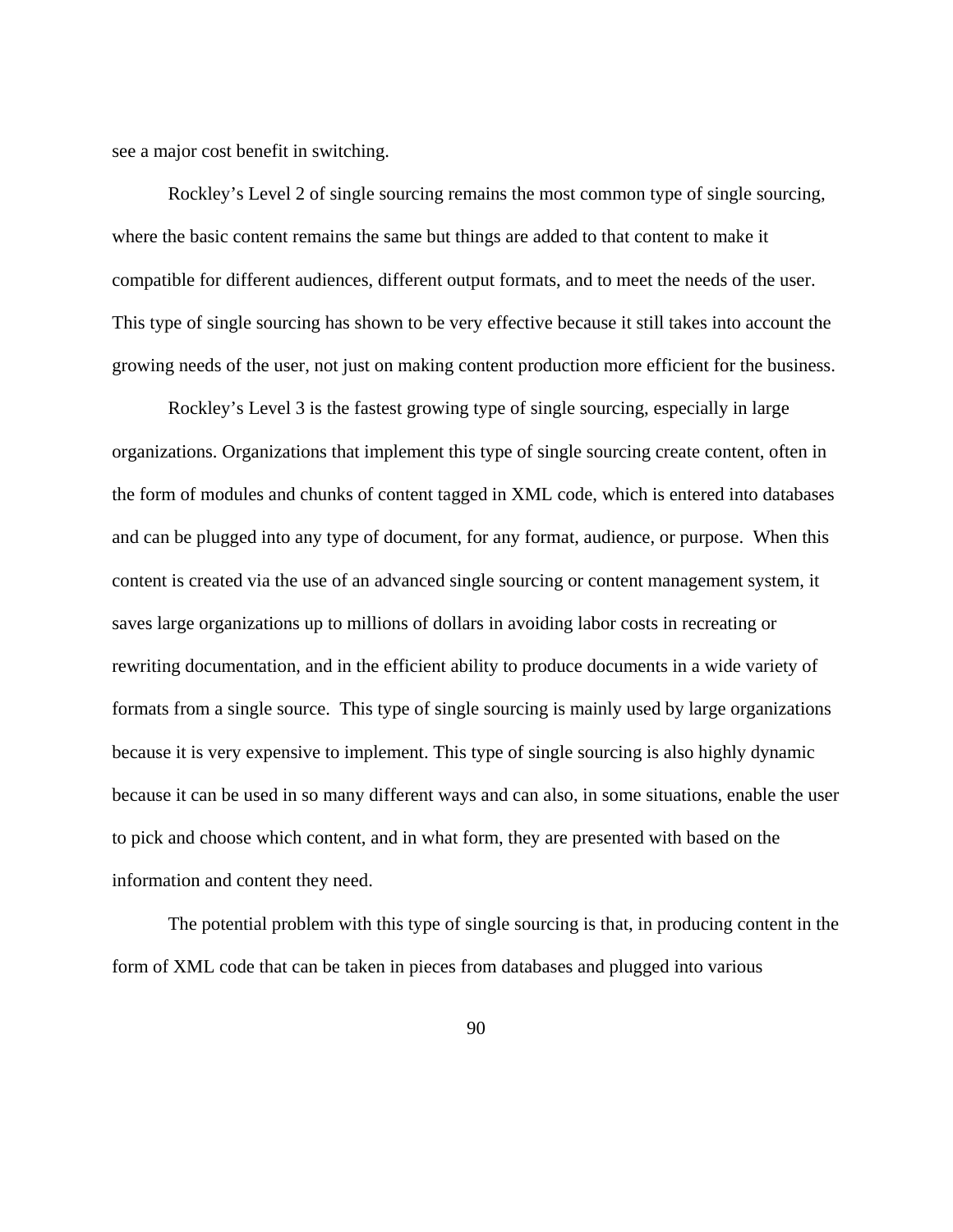documents, the concern for and focus on the user will be lost while enabling the production of large amounts of documentation with ease and efficiency.

Organizations that implement Rockley's Level 3 single sourcing, "dynamic customized content," must be careful to write, produce, and design the content while keeping in mind the rhetorical benefits for the user, and with the goal of still producing the most effective type of communication. This type of single-sourced content takes longer to write, and involves more technical communicators utilizing their skills and training in writing, information design, and rhetoric if the goal is content that is highly effective and highly usable for the end user.

The "craftsman model" of producing technical documentation, where a single technical writer creates a document in successive chapters, performing his or her own usability tests, and writing the content with little feedback and consultation of other writers in the organization is for the most part disappearing from most technical publications departments. While some smaller and more traditional organizations will keep the craftsman model from completely disappearing, the continued movement to single sourcing and content management requires that documents and communications be produced by multiple writers, information developers, content developers, and other types of technical communicators collaborating on documents and communication products. For content to be dynamic, compatible with the ever-increasing number of output formats, and customized for different users and audiences, it must be produced by single sourcing methodologies and database-driven technologies.

One thing that technical communicators who are employed by organizations that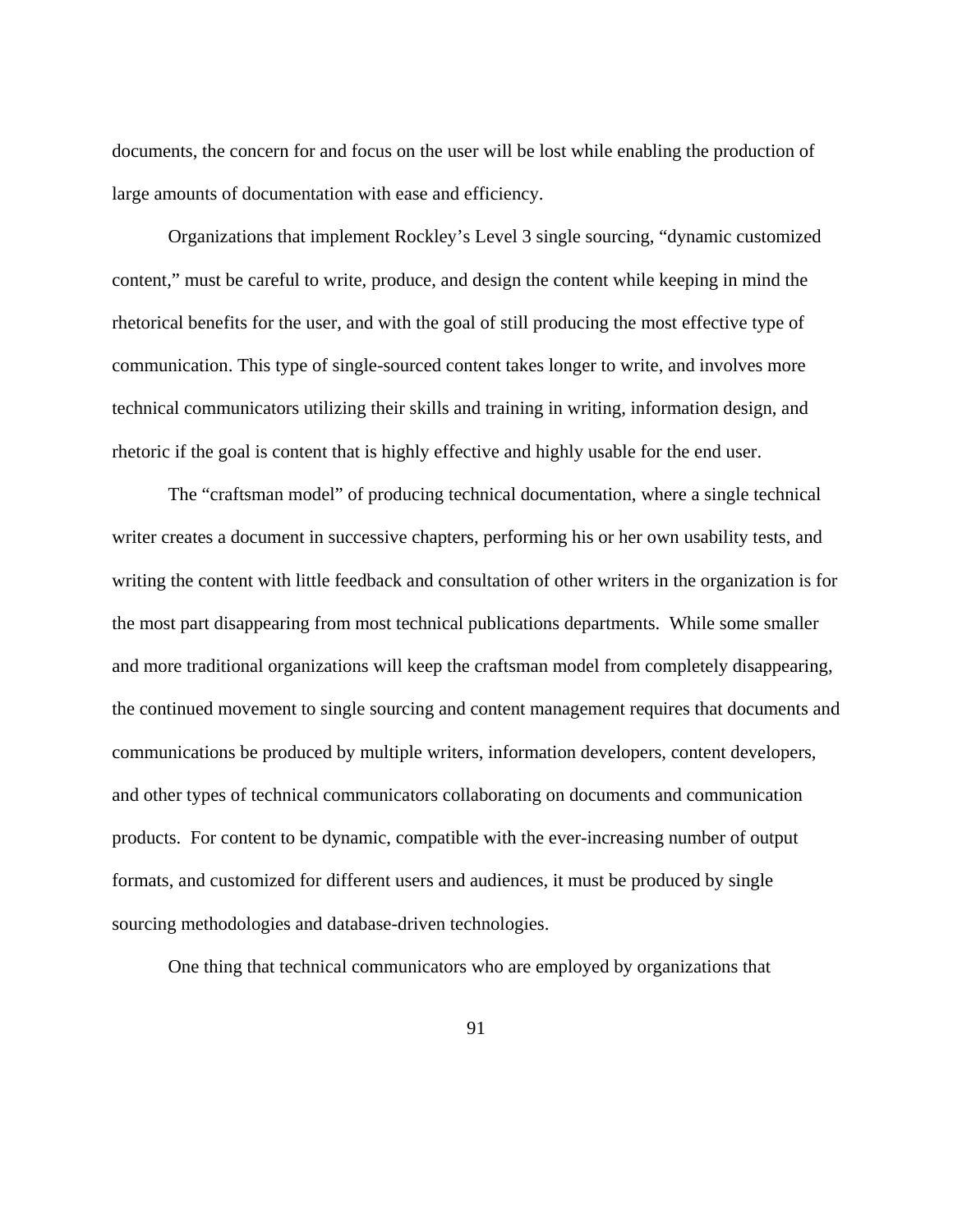implement single sourcing methodologies will have to deal with is the loss of some creative control and ownership of the content they produce. Some technical communicators, especially the ones that have been in the field for many years, have resisted the change to single sourcing because they feel it disenfranchises them as writers and turns them into mere providers of tagged content, instead of creative producers of whole documents. However, as more and more organizations switch to single sourcing methodologies, those that resist may be left behind, marginalized, or even fired from their jobs. If an organization is convinced that the marketplace they operate in requires single sourcing and structured content to create the products they need to produce, technical communicators will have to go along with today's market or apply with firms that still use traditional methods, although those firms could soon move to single sourcing as well. What is more advisable is that technical communicators broaden their skills to include more emphasis on information design, writing in structured environments, becoming proficient in markup languages such as XML, and acquiring a greater knowledge of the new technologies that make single sourcing, content management, and related methodologies possible.

A lot of discussion in the research on single sourcing has covered whether or not the move to single sourcing is a positive or negative for the technical communicator. Several researchers make the claim that single sourcing makes things easier for the technical communicator because they no longer have to worry about layout and design and can focus on writing superior content. Other researchers say that the technological innovations that come with single sourcing can make the job too complex, and the difficulty of writing chunks of text for a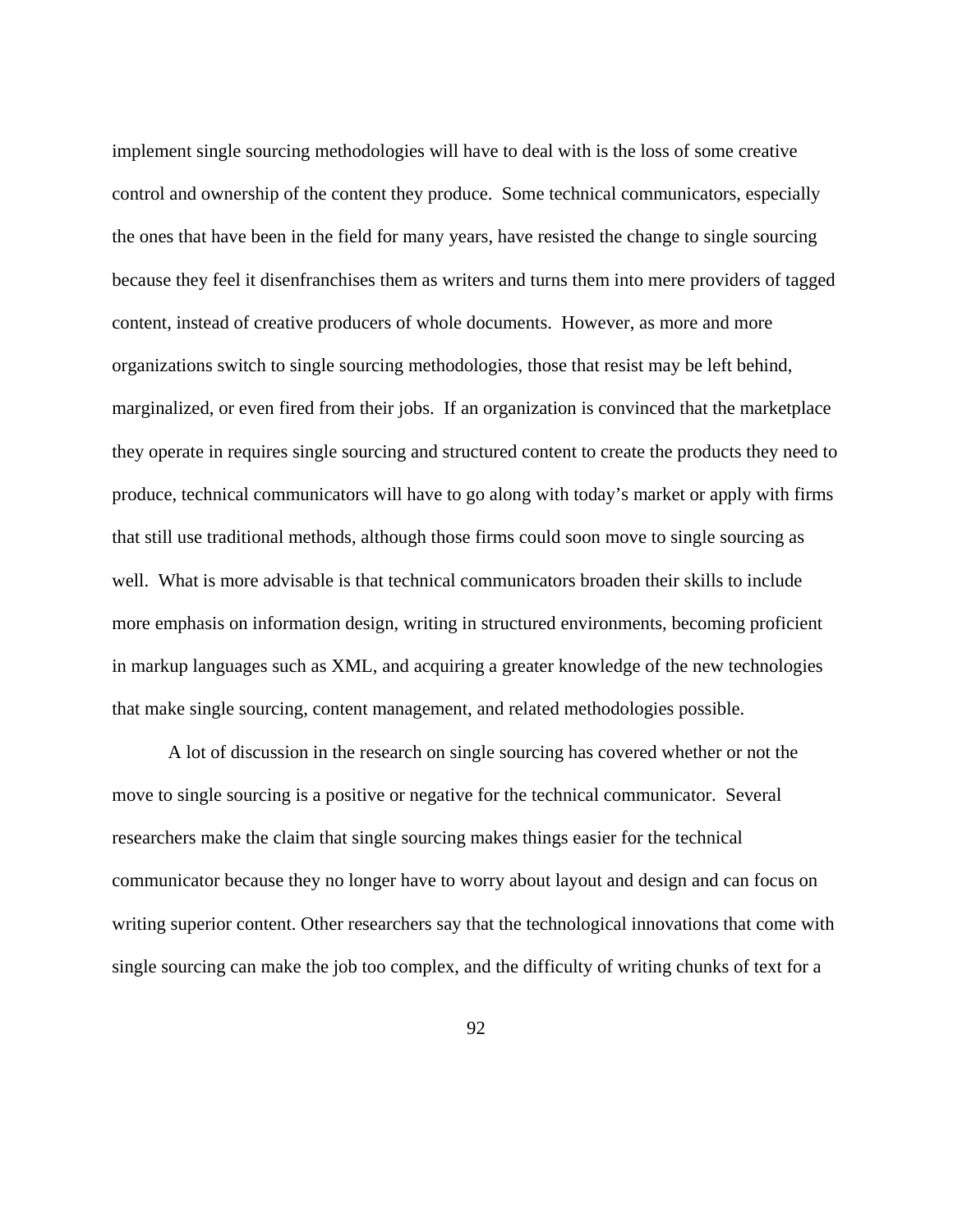variety of different formats and audience causes the move to single sourcing methodologies to be frustrating and a negative experience for technical communicators.

However, the experience of each organization and its employees that move to single sourcing methodologies is different. Each group of technical communicators and each government agency, large corporation, or small firm must plan for the new environment of creating technical communication products where end users desire and expect dynamic information, customized to their specific needs and purposes. The dissemination of this type of content and information cannot be done without the use of various single sourcing methodologies, depending on the situation.

The best way for organizations that need to provide the dynamic and customized content required by the end users of today is to implement strategic plans for the implementation, to consider how they can prepare and train their employees for a smart transition to the new technology. As stated earlier in this thesis, when the job responsibilities change for technical communicators from being sole writers of documents to other positions such as information developer, content developer, metator, knowledge manager, and other positions, they must adjust to the change. While some may feel disenfranchised and dislike the decrease in writing, content production, and ownership of documents, it is essential that they realize their other inherent skills and training in designing and evaluating information. In some cases, technical communicators can be more valuable to an organization in these capacities, where they can provide an expert opinion on the best way to communicate technical information to people that need the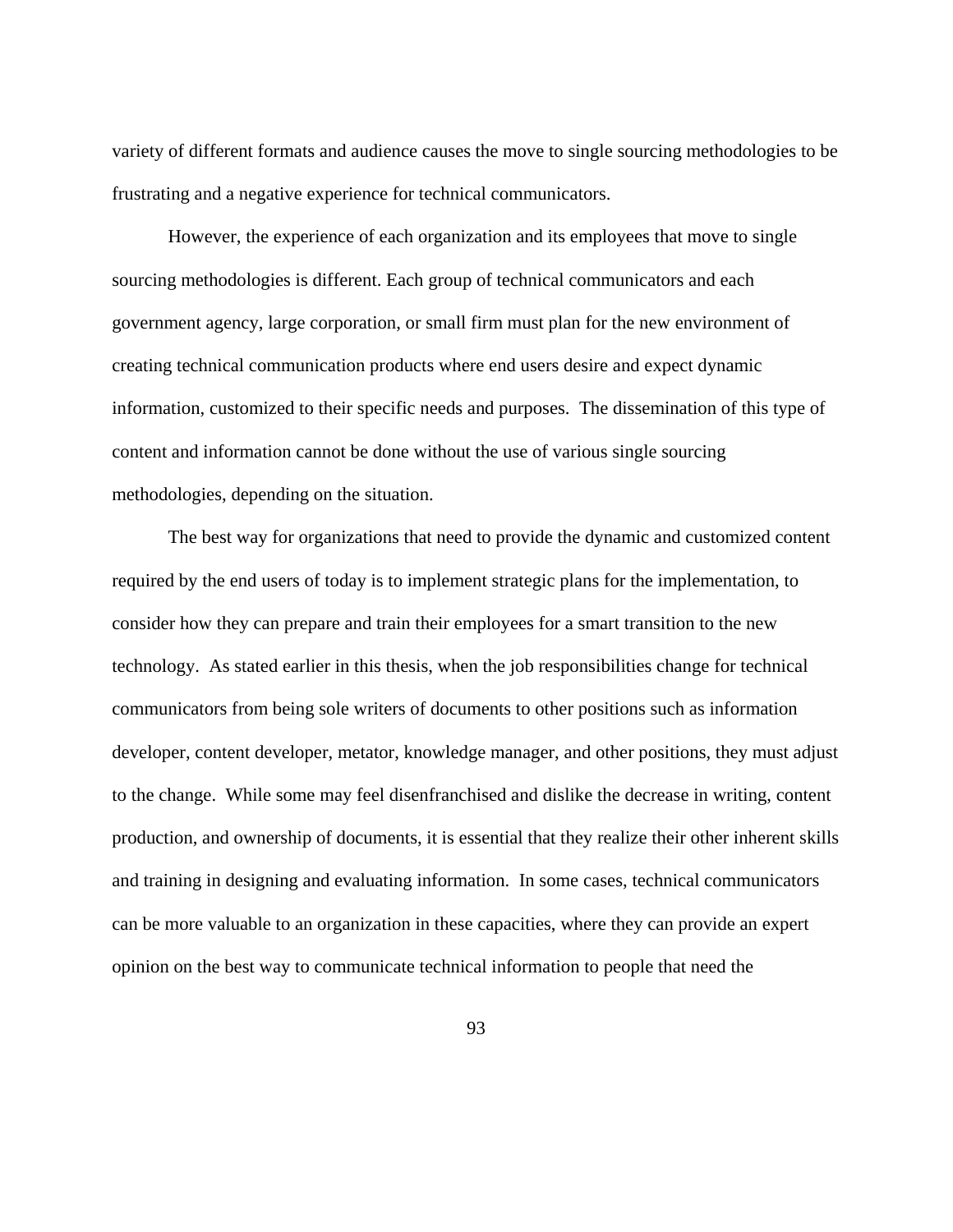information, by not necessarily changing or translating the information so it can be more easily understood, but rather by assisting in the creation of dynamic information that is both usable and effective to users in a variety of formats.

The practices of single sourcing, content management, and DAM are expected to continue to increase in the coming years. There are more documents created every day, many of them being placed on the World Wide Web. There are also more devices and new technologies created every year that could potentially become another "output format" that text and images will have to be compatible with to support the growing consumer market. Technical communicators must adapt to this changing environment and to the new innovations in technology. Information and content design can be an area where some technical communicators that enjoy this aspect of the work can succeed in the field. Others that have also leveraged their wide array of skills may fill the need of creating and managing information systems such as single sourcing, CMS, and DAM systems. This is an area where technical communicators may be able to raise their status in organizations by becoming knowledge managers and information developers.

If the education and training in the field continues to broaden the knowledge base of technical communicators, they will remain valuable components of organizations and can succeed in almost any position they choose or where their organization has a need. Technical communicators must see themselves as important role-players in the overall process of communicating rhetorically effective, highly usable, and quality technical content to users: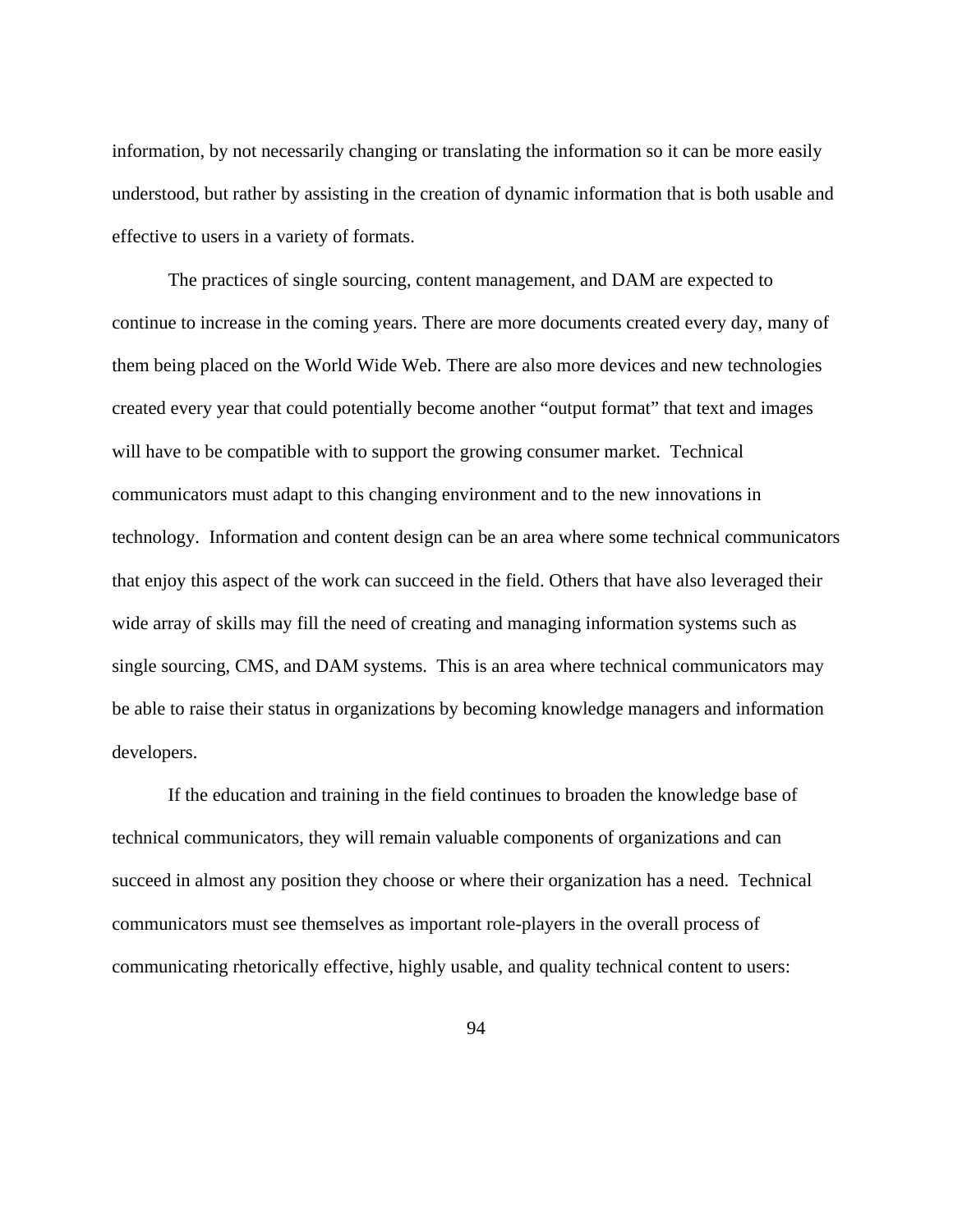Whatever the discipline, we communicators can no longer define ourselves as trainers, marketing communicators, and technical communicators.

Instead, people who have worked in these disciplines will skillfully produce a variety of communication products, and, in the future, we will define ourselves by our roles in the communication process rather than the type of communication products we produce. These roles include: production assistant, information developer, expert information developers, information designer, project manager (Carliner 162).

 It is unlikely that single sourcing is just a "fad", and more likely that the practice will increase, but if technical communicators can adapt to the changing of their roles, and focus on what got them where they are today: their ability to write, organize, and produce content that is easily understood by others, then the move to single sourcing methodologies should be something they can handle like pros.

## Suggestions for Further Research

Additional research is needed on the effects of single sourcing and related technologies' implementation on the technical communicator, on his or her job responsibilities, status, and career path. Much of the current research on single sourcing focuses on the effect on the organization and how the new technology can be such as positive development for business. Other researchers have countered the decidedly positive articles and published research on single sourcing by pointing out the negative possibilities that can happen when single sourcing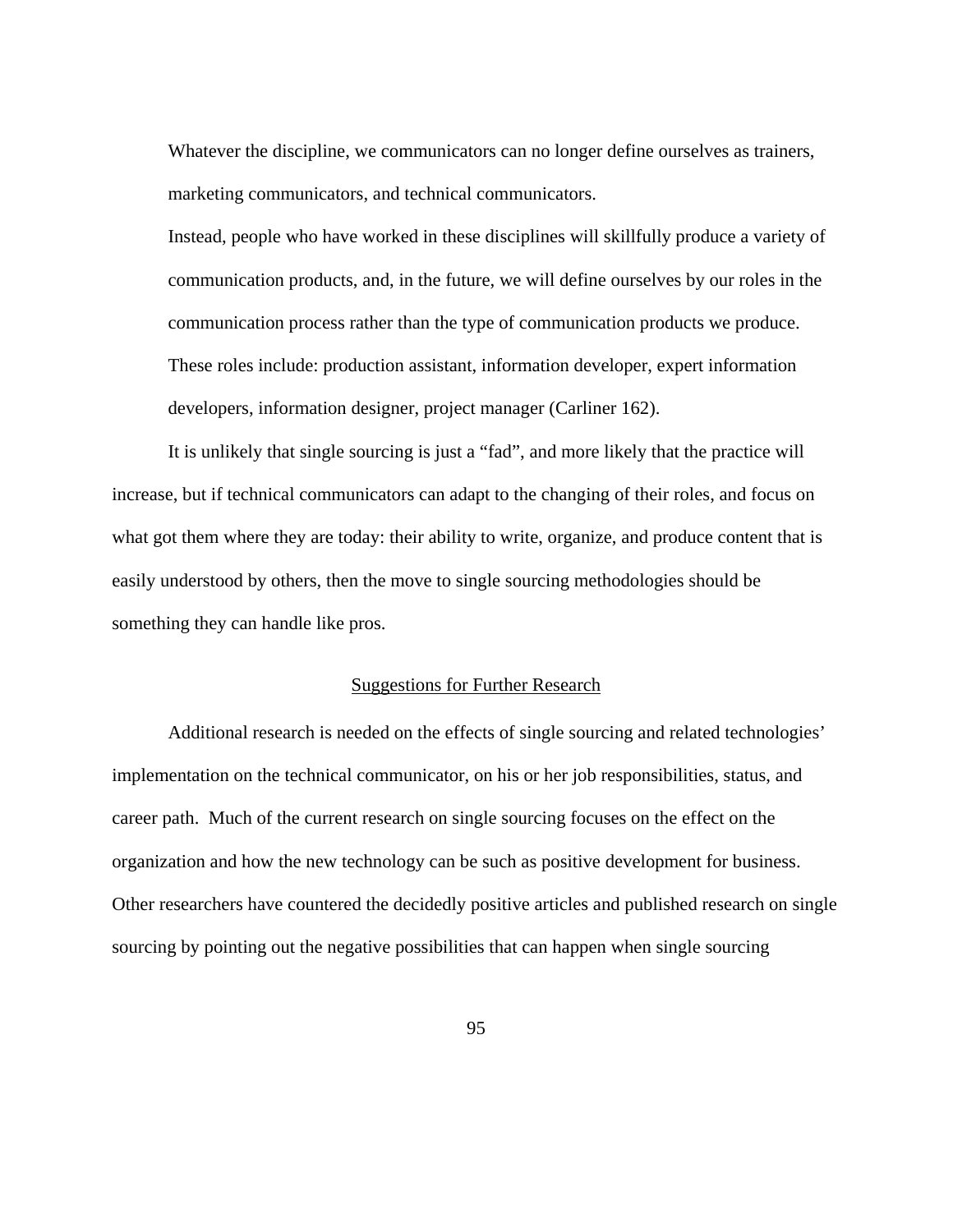methodologies are implemented, such as a decrease in quality, higher job complexity, lack of concern for the user, and the disenfranchisement and outsourcing of technical communication jobs that can happen if single sourcing is not implemented with strong planning strategies, preparation, and evaluation of the technology. Whether those in the technical communication field like it or not, single sourcing methodologies will likely increase in the coming years. What would be more valuable to students and professionals in the field is research on how to adapt to the technology and implementation that comes with single sourcing methodologies, how to broaden skills and prepare for structured content environments, specific examples of the experience of role changes and new job responsibilities, and on the best way to train for a workplace situation where additional skills are needed to succeed.

Additional research is also needed on XML and its effect on technical communicators. Some organizations are already using DITA (Darwinian Information Typing Architecture) along with XML to produce "task-oriented, audience-oriented information that is reusable, useful, and standardized, all at the same time" (Day et al 250). More research is needed on DITA because it is another important technology for technical communicators in the field and for those involved with single sourcing methodologies.

Digital Asset Management (DAM) is another emerging technology and type of system where there is almost no current research relating it to technical communication. All types of organizations, including those that employ technical communicators, are building or purchasing DAM systems and this is another area that parallels single sourcing, knowledge management and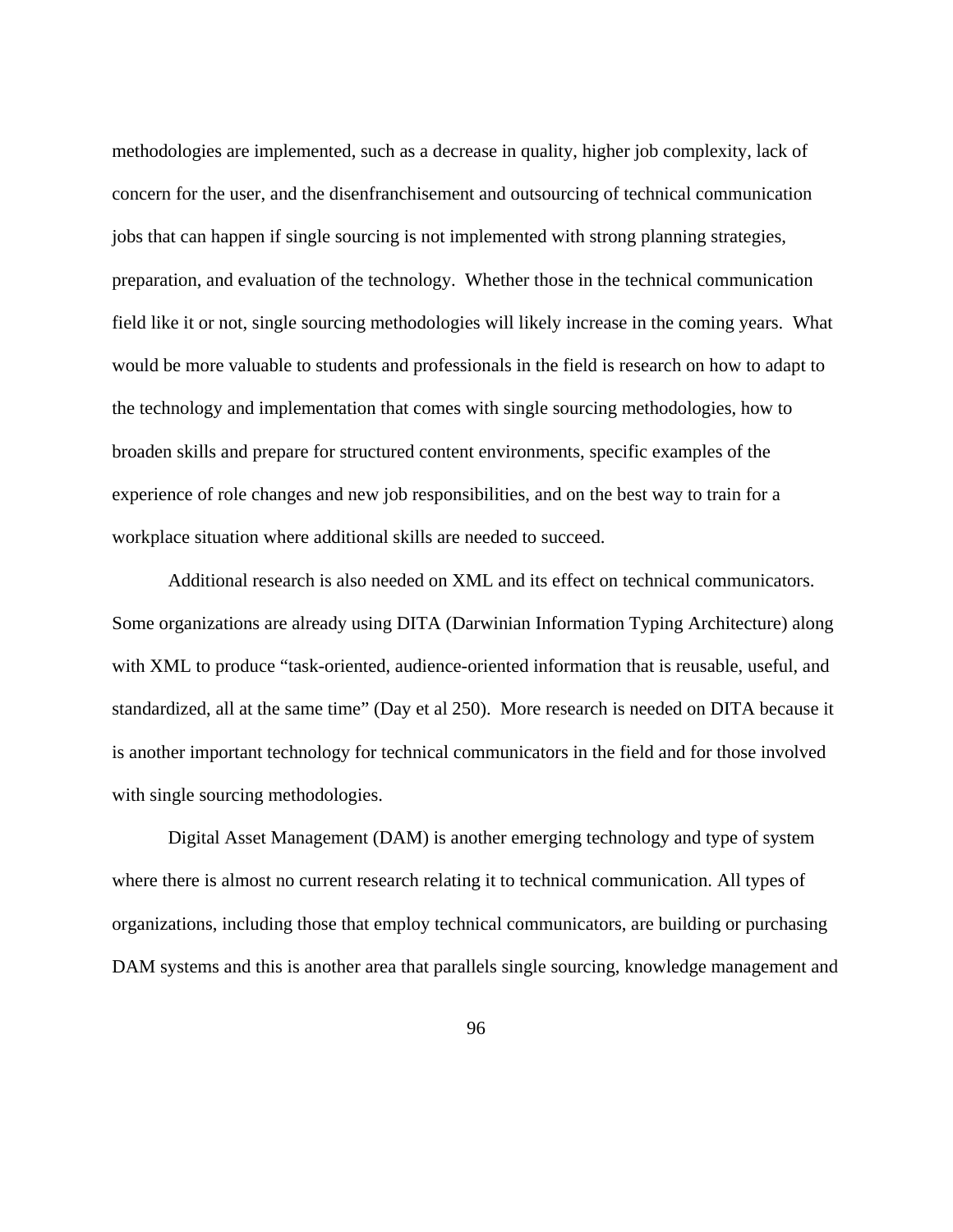content management because it involves a new way of producing and defining information for more efficient delivery to users.

 Additional research is needed on all of these technologies so that technical communicators can be aware of what they may encounter in their jobs, but it is important to remember that the implementation of new technologies, new methodologies, and new output formats will not be positive developments for anyone- writers, information developers, or usersif the ultimate goal is not producing quality communication products that are efficient to create, provide customized information to a variety of users in multiple formats, and achieve the goals of the 21<sup>st</sup> century marketplace.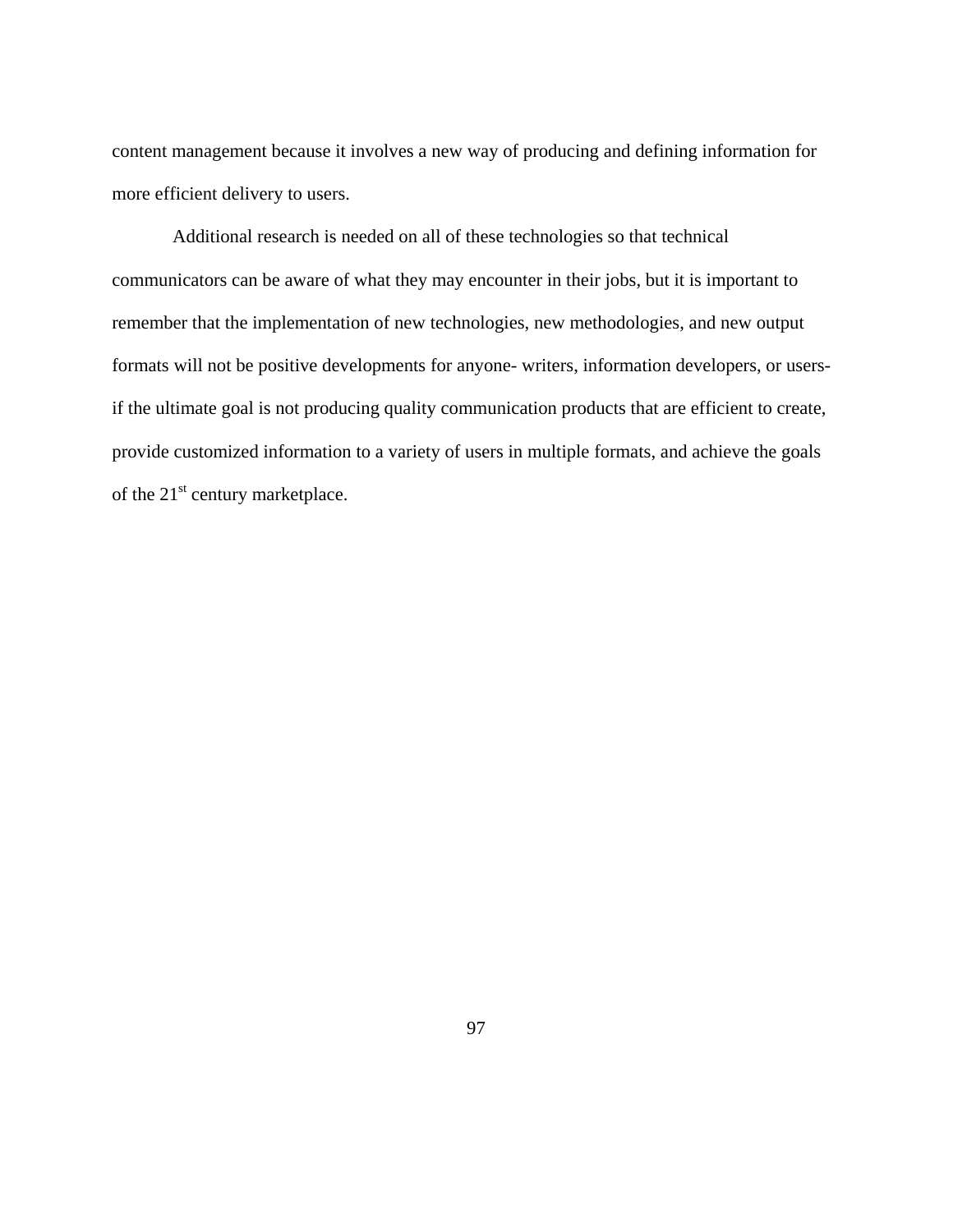# LIST OF REFERENCES

- Albers, M. "Single Sourcing and the Technical Communication Career Path." *Technical Communication* 50 (2003). No 3: 335-43.
- Albers, M. *Communication of Complex Information: User Goals and Information Needs for Dynamic Web Information*. 2005. Lawrence Erelbaum Associates, Publishers. Mahwah, N.J., 2005.
- Ament, K. *Single Sourcing: Building Modular Documentation*. 2003.
- Anklam, P. "Technical Communication as knowledge management: Evolution of a profession." In *Proceedings of the 17<sup>th</sup> Annual International Conference of Computer Documentation.* New Orleans: pp 36-44, 1999.
- Applen, J.D. "Technical Communication, Knowledge Management, and XML".  *Technical Communication* 49 (2002). No. 3: 301-313.
- Battalio, J. "Extensive Markup Language: How Might It Alter the Software Documentation Process and the Role of the Technical Communicator?" *Journal Of Technical Writing and Communication* (2002). No. 3: 209-44.
- Berners-Lee, T. *Weaving the Web.* New York: HarperCollins Publishers Inc., 2000.
- Bist, G. "Single Source Manuals." IEEE Transactions on Professional Communication 37 (1994). No. 2: 81-87.
- Boiko, B. *Content Management Bible*. 2002.
- Bottitta, J., A.P. Idoura, and L. Pappas. "Managing the Effects of Organizational Changes" *Technical Communication* 50 (2003). No 3: 355-70.
- Bronder, M. "Demystifying Document Management: Navigating the CMS Software Marketplace." *New Architect*. October 2002.
- Carliner, S. "The Information Designer's Place in a New Career Path for Technical Communicators." *Technical Communication* 48 (2001). No. 2: 156-75.
- Carter, L. "The Implications of Single Sourcing for Writers and Writing." *Technical Communication* 50 (2003). No. 3: 317-20.
- Clark, D. "Rhetoric of Present Single-Sourcing Methodologies." *STC SIGDOC '02 Proceedings*. October 20-23, 2002. Toronto, Ontario, Canada.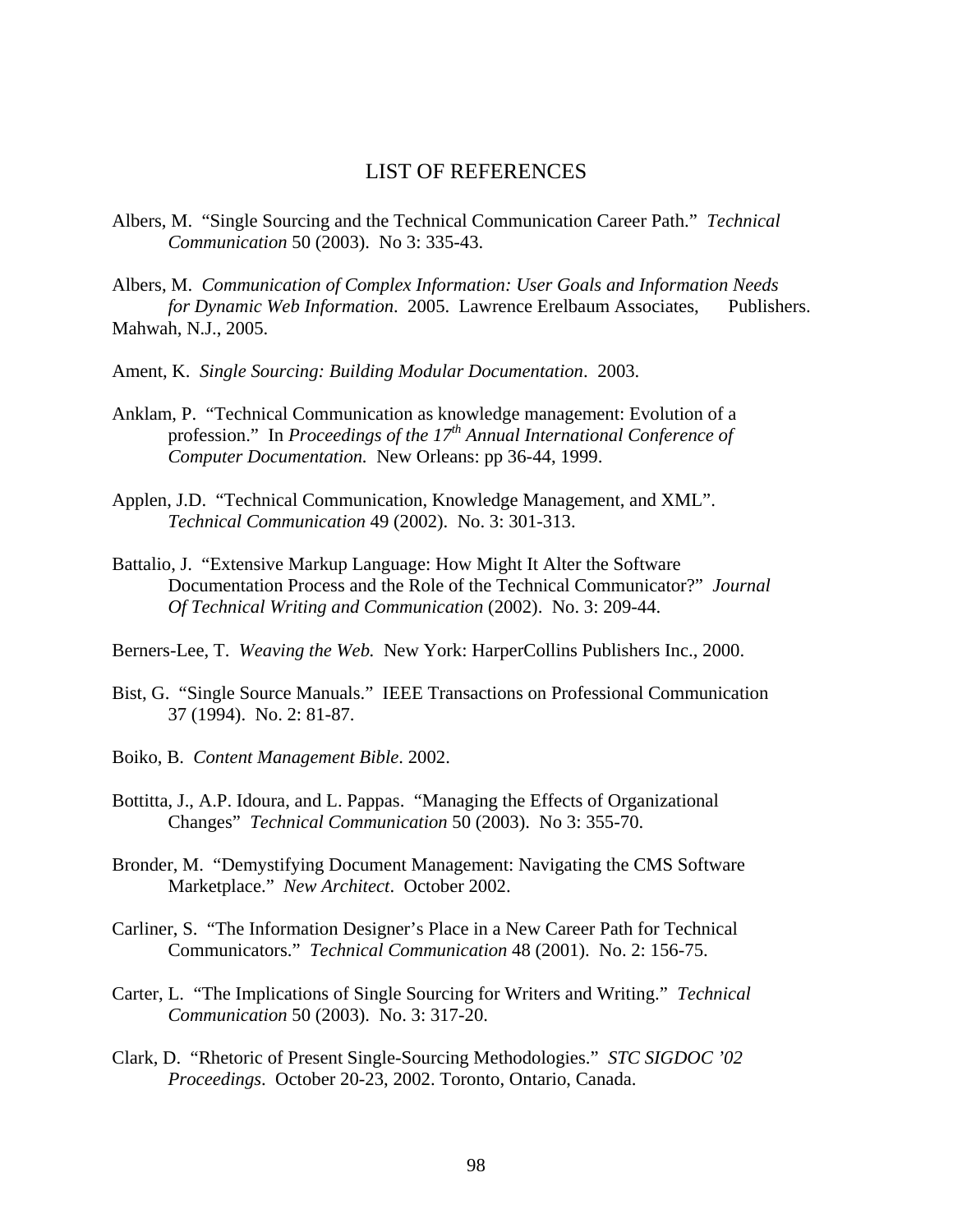- Day, D., E. Hennum, J. Hunt, M. Priestley, and D. Schell. "An XML Architecture for Technical Documentation: The Darwinian Information Typing Architecture." In *STC 50th Annual Conference Proceedings*, 2003.
- Dick, K. *XML: A Manager's Guide*. Reading, MA: Addison Wesley, 2000.
- Gibson, I. "Digital Asset Management". 2005 STC Orlando Chapter presentation. The University of Central Florida, January 2005. [http://www.dm.ucf.edu/~igibson/stc/index\\_files/frame.htm](http://www.dm.ucf.edu/~igibson/stc/index_files/frame.htm)
- Hackos, J. *Content Management for Dynamic Web Delivery*. New York: John Wiley & Sons, Inc., 2002.
- Hart-Davidson, W. "The Core Competencies of Technical Communication." *Technical Communication* 48 (2001). No. 2: 145-55.
- Hughes, M. "A New Value Proposition for Technical Communicators." *Technical Communication* 49 (2002). No. 3: 275-85.
- Junco, N. and Bailie, R.A. "A Case Study of Content Management." IEEE Transactions on Professional Communication, pp 206-09, 2004.
- Kramer, R. "IBM's SGML Toolset and the Writer as Technologist, Problem Solver, and Editor". *Technical Communication* 50 (2003), No. 3: 328-34.
- National Initiative for a Networked Cultural Heritage (NINCH). "The NINCH Guide to Good Practice in the Digital Representation and Management of Cultural Heritage Materials." 2002. <http://www.nyu.edu/its/humanities/ninchguide/index.html/>. Accessed February 20, 2006.
- McGovern, G. and Norton, R. *Content Critical*. London: Prentice Hall, 2002.
- Massachusetts Institute of Technology website. [http://ccs.mit.edu/21c/iokey.html.](http://ccs.mit.edu/21c/iokey.html) Accessed May 9, 2006.
- Price, J. "The Audience of One: Making Professional Communication Personal." IEEE Transactions on Professional Communication, pp 199-204, 2001.

Rockley, A. "It's About People, Not Just Technology." *Technical Communication* 50 (2003), No. 3: 350-54.

Rockley, A. *Content and Complexity*: *Information Design in Technical Communication*. Ed. Michael Albers and Beth Mazur. 2003. Lawrence Erelbaum Associates, Publishers. Mahwah, N.J.